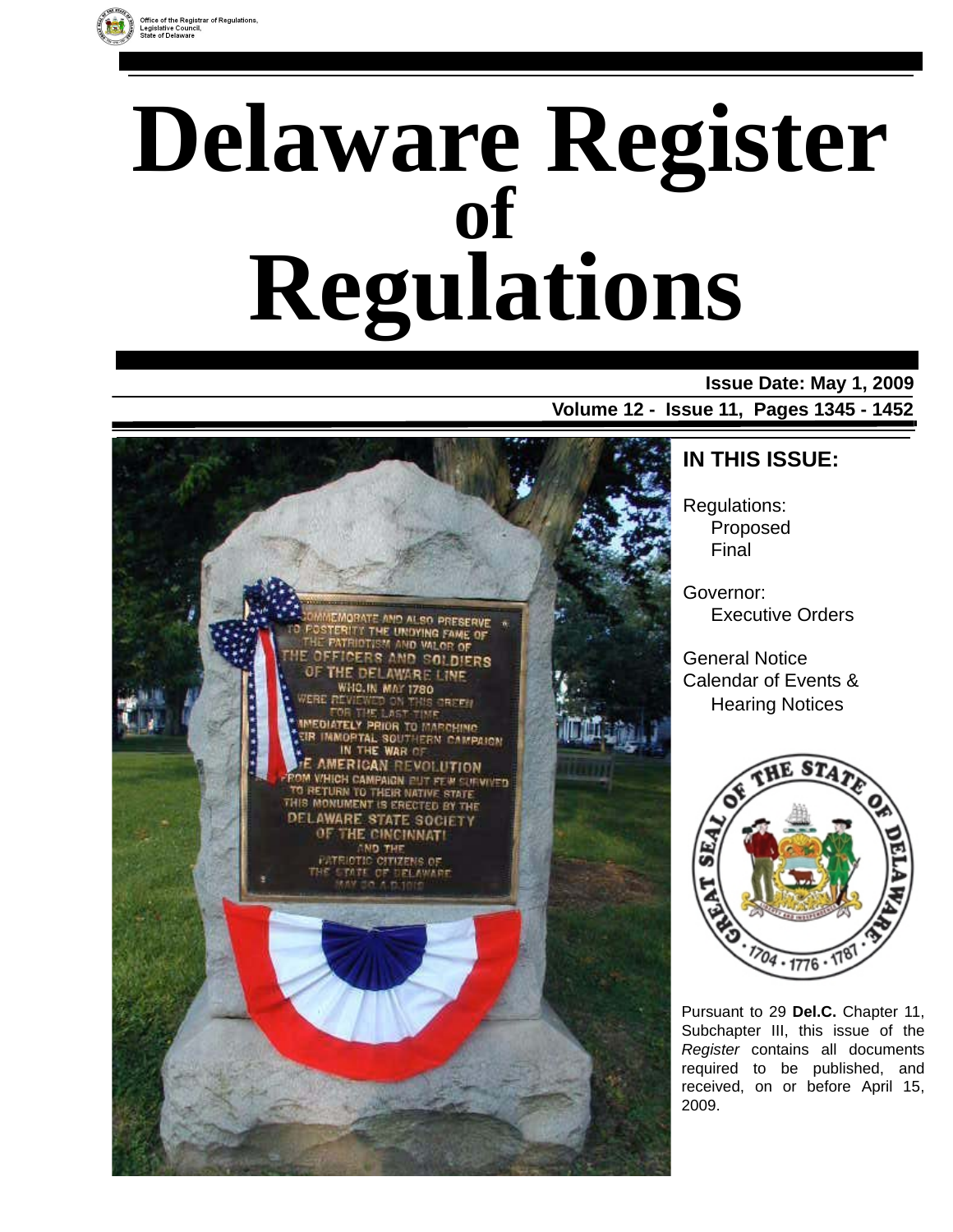# **INFORMATION ABOUT THE DELAWARE REGISTER OF REGULATIONS**

### **DELAWARE REGISTER OF REGULATIONS**

The *Delaware Register of Regulations* is an official State publication established by authority of 69 *Del. Laws*, c. 107 and is published on the first of each month throughout the year.

The *Delaware Register* will publish any regulations that are proposed to be adopted, amended or repealed and any emergency regulations promulgated.

The *Register* will also publish some or all of the following information:

- Governor's Executive Orders
- Governor's Appointments
- Agency Hearing and Meeting Notices
- Other documents considered to be in the public interest.

### **CITATION TO THE DELAWARE REGISTER**

The *Delaware Register of Regulations* is cited by volume, issue, page number and date. An example would be:

#### 12 **DE Reg.** 761-775 (12/01/08)

Refers to Volume 12, pages 761-775 of the *Delaware Register* issued on December 1, 2008.

### **SUBSCRIPTION INFORMATION**

The cost of a yearly subscription (12 issues) for the *Delaware Register of Regulations* is \$135.00. Single copies are available at a cost of \$12.00 per issue, including postage. For more information contact the Division of Research at 302-744-4114 or 1-800-282-8545 in Delaware.

### **CITIZEN PARTICIPATION IN THE REGULATORY PROCESS**

Delaware citizens and other interested parties may participate in the process by which administrative regulations are adopted, amended or repealed, and may initiate the process by which the validity and applicability of regulations is determined.

Under 29 **Del.C.** §10115 whenever an agency proposes to formulate, adopt, amend or repeal a regulation, it shall file notice and full text of such proposals, together with copies of the existing regulation being adopted, amended or repealed, with the Registrar for publication in the *Register of Regulations* pursuant to §1134 of this title. The notice shall describe the nature of the proceedings including a brief synopsis of the subject, substance, issues, possible terms of the agency action, a reference to the legal authority of the agency to act, and reference to any other regulations that may be impacted or affected by the proposal, and shall state the manner in which persons may present their views; if in writing, of the place to which and the final date by which such views may be submitted; or if at a public hearing, the date, time and place of the hearing. If a public hearing is to be held, such public hearing shall not be scheduled less than 20 days following publication of notice of the proposal in the *Register of Regulations*. If a public hearing will be held on the proposal, notice of the time, date, place and a summary of the nature of the proposal shall also be published in at least 2 Delaware newspapers of general circulation. The notice shall also be mailed to all persons who have made timely written requests of the agency for advance notice of its regulation-making proceedings.

**DELAWARE REGISTER OF REGULATIONS, VOL. 12, ISSUE 11, FRIDAY, MAY 1, 2009**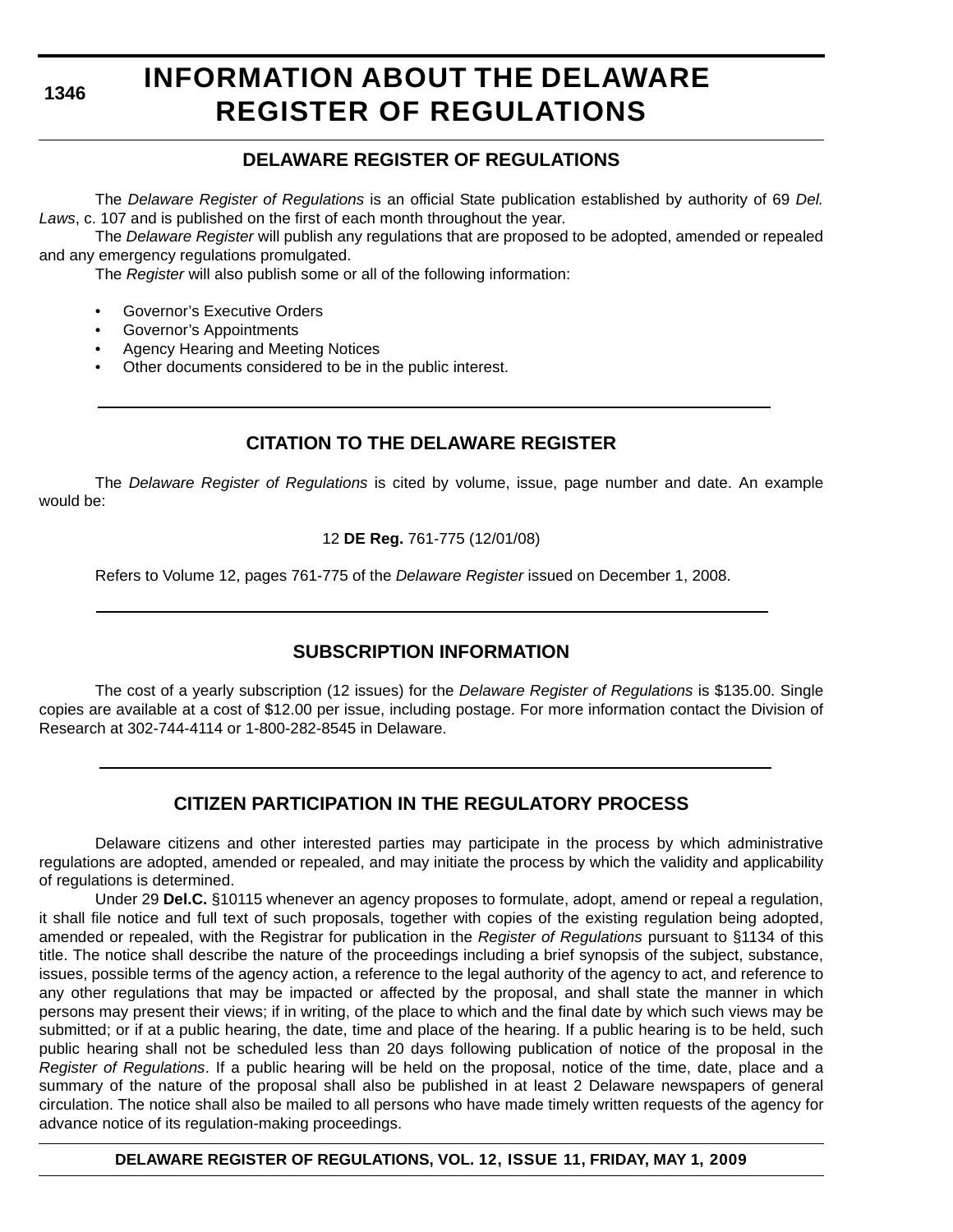### **INFORMATION ABOUT THE DELAWARE REGISTER OF REGULATIONS**

**1347**

The opportunity for public comment shall be held open for a minimum of 30 days after the proposal is published in the *Register of Regulations*. At the conclusion of all hearings and after receipt, within the time allowed, of all written materials, upon all the testimonial and written evidence and information submitted, together with summaries of the evidence and information by subordinates, the agency shall determine whether a regulation should be adopted, amended or repealed and shall issue its conclusion in an order which shall include: (1) A brief summary of the evidence and information submitted; (2) A brief summary of its findings of fact with respect to the evidence and information, except where a rule of procedure is being adopted or amended; (3) A decision to adopt, amend or repeal a regulation or to take no action and the decision shall be supported by its findings on the evidence and information received; (4) The exact text and citation of such regulation adopted, amended or repealed; (5) The effective date of the order; (6) Any other findings or conclusions required by the law under which the agency has authority to act; and (7) The signature of at least a quorum of the agency members.

The effective date of an order which adopts, amends or repeals a regulation shall be not less than 10 days from the date the order adopting, amending or repealing a regulation has been published in its final form in the *Register of Regulations*, unless such adoption, amendment or repeal qualifies as an emergency under §10119.

Any person aggrieved by and claiming the unlawfulness of any regulation may bring an action in the Court for declaratory relief.

No action of an agency with respect to the making or consideration of a proposed adoption, amendment or repeal of a regulation shall be subject to review until final agency action on the proposal has been taken.

When any regulation is the subject of an enforcement action in the Court, the lawfulness of such regulation may be reviewed by the Court as a defense in the action.

Except as provided in the preceding section, no judicial review of a regulation is available unless a complaint therefor is filed in the Court within 30 days of the day the agency order with respect to the regulation was published in the *Register of Regulations*.

### **CLOSING DATES AND ISSUE DATES FOR THE DELAWARE REGISTER OF REGULATIONS**

| <b>ISSUE DATE</b> | <b>CLOSING DATE</b> | <b>CLOSING TIME</b> |
|-------------------|---------------------|---------------------|
| June 1            | May 15              | 4:30 p.m.           |
| July 1            | June 15             | 4:30 p.m.           |
| August 1          | July 15             | 4:30 p.m.           |
| September 1       | August 17           | 4:30 p.m.           |
| October 1         | September 15        | 4:30 p.m.           |
|                   |                     |                     |

### **DIVISION OF RESEARCH STAFF**

**Deborah A. Porter**, Interim Supervisor; **Judi Abbott,** Administrative Specialist I; **Jeffrey W. Hague**, Registrar of Regulations; **Ruth Ann Melson**, Legislative Librarian; **Deborah J. Messina,** Print Shop Supervisor; **Kathleen Morris,** Administrative Specialist I; **Debbie Puzzo,** Research Analyst; **Don Sellers,** Printer; **Robert Lupo**, Printer; **Georgia Roman**, Unit Operations Support Specialist; **Victoria Schultes,** Administrative Specialist II; **Rochelle Yerkes**, Administrative Specialist II.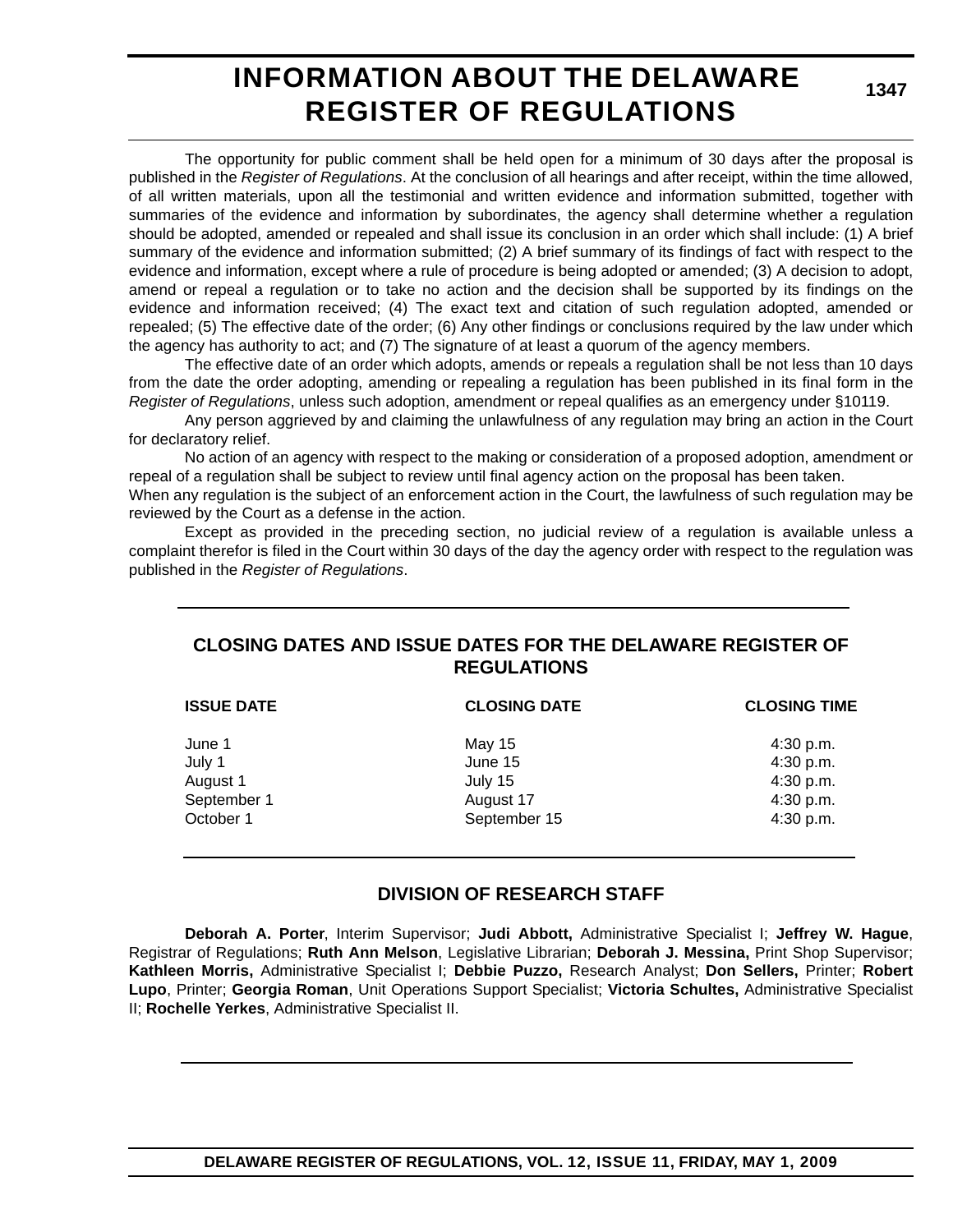# **TABLE OF CONTENTS**

<span id="page-3-0"></span>[Cumulative Tables............................................................................................................................. ............ 1350](#page-5-0)

### **PROPOSED**

| <b>DEPARTMENT OF AGRICULTURE</b>                                                       |      |
|----------------------------------------------------------------------------------------|------|
| <b>Harness Racing Commission</b>                                                       |      |
| 502 Delaware Standardbred Breeders' Fund Regulations, Sections 4.0, 9.0 and 14.0  1358 |      |
| <b>Thoroughbred Racing Commission</b>                                                  |      |
|                                                                                        |      |
| <b>DEPARTMENT OF HEALTH AND SOCIAL SERVICES</b>                                        |      |
| <b>Division of Medicaid and Medical Assistance</b>                                     |      |
| 1915(c) Home and Community-Based Services Waiver for the Elderly and Disabled          | 1362 |
| <b>Division of Social Services</b>                                                     |      |
|                                                                                        |      |
|                                                                                        |      |
| <b>DEPARTMENT OF INSURANCE</b>                                                         |      |
|                                                                                        |      |
| DEPARTMENT OF NATURAL RESOURCES AND ENVIRONMENTAL CONTROL                              |      |
| <b>Division of Air and Waste Management</b>                                            |      |
|                                                                                        |      |
|                                                                                        |      |
| <b>DEPARTMENT OF STATE</b>                                                             |      |
| <b>Division of Professional Regulation</b>                                             |      |
| 3500 Board of Examiners of Psychologists, Section 10.0 Continuing Education, and       |      |
|                                                                                        | 1397 |
|                                                                                        |      |
| <b>DEPARTMENT OF TRANSPORTATION</b>                                                    |      |
| <b>Division of Transportation Solutions</b>                                            |      |
|                                                                                        |      |
| <b>FINAL</b>                                                                           |      |
|                                                                                        |      |
| <b>DEPARTMENT OF AGRICULTURE</b>                                                       |      |
| <b>Thoroughbred Racing Commission</b>                                                  |      |
|                                                                                        |      |
|                                                                                        |      |
| <b>DEPARTMENT OF EDUCATION</b>                                                         |      |
| <b>Professional Standards Board</b>                                                    |      |
|                                                                                        | 1412 |
| <b>DEPARTMENT OF HEALTH AND SOCIAL SERVICES</b>                                        |      |
| <b>Division of Medicaid and Medical Assistance</b>                                     |      |
|                                                                                        | 1416 |
|                                                                                        | 1416 |
|                                                                                        | 1416 |
|                                                                                        |      |
|                                                                                        |      |

**DELAWARE REGISTER OF REGULATIONS, VOL. 12, ISSUE 10, WEDNESDAY, APRIL 1, 2009**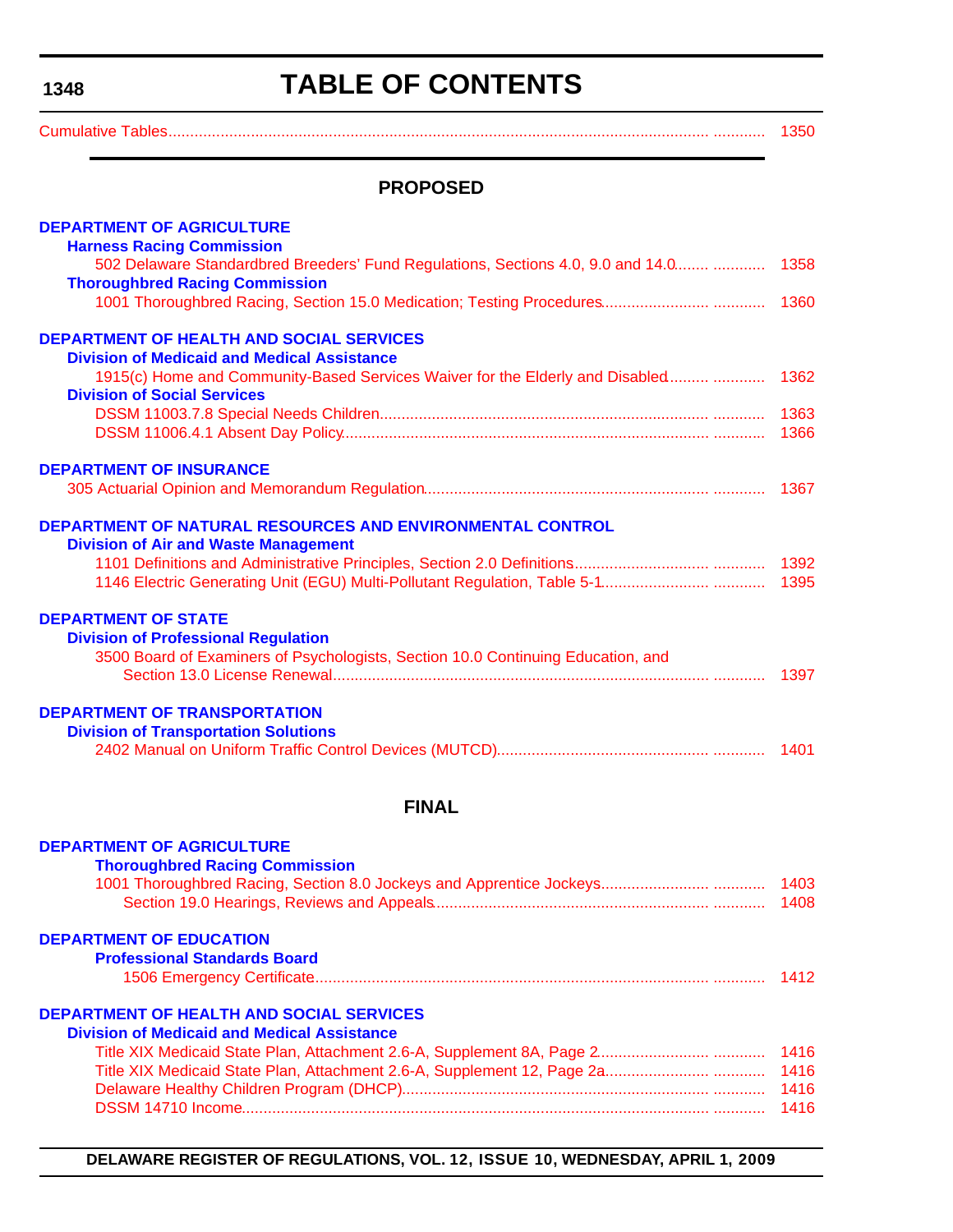# **TABLE OF CONTENTS**

| <b>Division of Public Health</b>                                                         |      |
|------------------------------------------------------------------------------------------|------|
| 4202 Control of Communicable and Other Disease Conditions, Section 7.6 Hospital          |      |
|                                                                                          | 1418 |
| DEPARTMENT OF NATURAL RESOURCES AND ENVIRONMENTAL CONTROL                                |      |
| <b>Division of Air and Waste Management</b>                                              |      |
| 1302 Regulations Governing Hazardous Waste                                               |      |
|                                                                                          | 1428 |
|                                                                                          |      |
| Part 262 - Standards Applicable to Generators of Hazardous Waste, Section 262.21,        |      |
|                                                                                          | 1428 |
| Part 264 - Standards for Owners and Operators of Hazardous Waste Treatment Storage       |      |
|                                                                                          | 1428 |
| <b>Division of Fish and Wildlife</b>                                                     |      |
|                                                                                          | 1430 |
|                                                                                          |      |
| <b>DEPARTMENT OF STATE</b>                                                               |      |
| <b>Division of Professional Regulation</b>                                               |      |
| 3900 Board of Clinical Social Work Examiners, Section 4.0 Professional Supervision  1435 |      |

| <b>GOVERNOR</b> |  |
|-----------------|--|
|                 |  |

[8800 Boxing and Combative Sports Entertainment Rules and Regulations.......................... ............ 1437](#page-92-0)

#### **[Executive Orders:](http://governor.delaware.gov/orders/index.shtml)**

| - 1439 |
|--------|
|        |
|        |
|        |

### **GENERAL NOTICE**

### **[DEPARTMENT OF EDUCATION](http://www.doe.k12.de.us/)**

| <b>Professional Standards Board</b> |  |
|-------------------------------------|--|
|                                     |  |

### **CALENDAR OF EVENTS/HEARING NOTICES**

| <b>Dept. of Health and Social Services</b>                  |  |
|-------------------------------------------------------------|--|
|                                                             |  |
|                                                             |  |
|                                                             |  |
| <b>Dept. of Natural Resources and Environmental Control</b> |  |
|                                                             |  |
| Dept. of State, Div. of Professional Regulation             |  |
|                                                             |  |
|                                                             |  |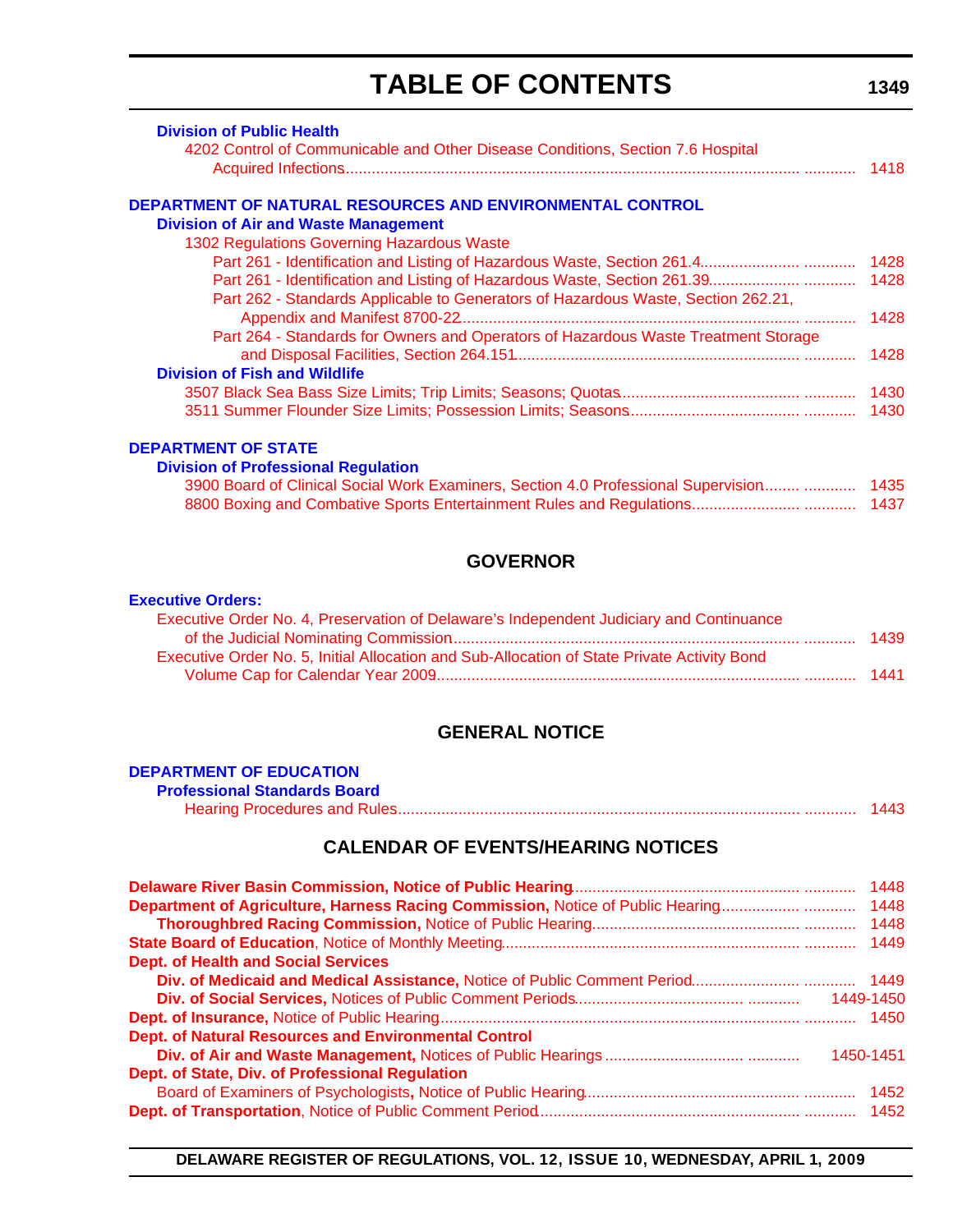# **[CUMULATIVE TABLES](#page-3-0)**

<span id="page-5-0"></span>

| The table printed below lists the regulations that have been proposed, adopted, amended or repealed in the<br>preceding issues of the current volume of the Delaware Register of Regulations.                                                                                                                                                                                                      |                         |           |
|----------------------------------------------------------------------------------------------------------------------------------------------------------------------------------------------------------------------------------------------------------------------------------------------------------------------------------------------------------------------------------------------------|-------------------------|-----------|
| The regulations are listed alphabetically by the promulgating agency, followed by a citation to that issue of<br>the Register in which the regulation was published. Proposed regulations are designated with (Prop.); Final<br>regulations are designated with (Final); Emergency regulations are designated with (Emer.); and regulations that<br>have been repealed are designated with (Rep.). |                         |           |
|                                                                                                                                                                                                                                                                                                                                                                                                    |                         |           |
| <b>DELAWARE HEALTH CARE COMMISSION</b><br>102 Delaware Health Information Network Regulations on Participation  12 DE Reg. 540 (Prop.)                                                                                                                                                                                                                                                             | 12 DE Reg. 979 (Final)  |           |
|                                                                                                                                                                                                                                                                                                                                                                                                    |                         |           |
| DELAWARE MANUFACTURED HOME RELOCATION AUTHORITY<br>201 Delaware Manufactured Home Relocation Trust Fund Regulations  12 DE Reg. 59 (Final)                                                                                                                                                                                                                                                         |                         |           |
| <b>DELAWARE RIVER BASIN COMMISSION</b>                                                                                                                                                                                                                                                                                                                                                             |                         |           |
|                                                                                                                                                                                                                                                                                                                                                                                                    |                         |           |
| Water Code and Comprehensive Plan to Implement a Revised Water Audit Approach                                                                                                                                                                                                                                                                                                                      |                         |           |
|                                                                                                                                                                                                                                                                                                                                                                                                    |                         |           |
| Water Quality Regulations, Water Code and Comprehensive Plan to Classify the                                                                                                                                                                                                                                                                                                                       |                         |           |
|                                                                                                                                                                                                                                                                                                                                                                                                    |                         |           |
|                                                                                                                                                                                                                                                                                                                                                                                                    |                         |           |
|                                                                                                                                                                                                                                                                                                                                                                                                    |                         |           |
| <b>DELAWARE SOLID WASTE AUTHORITY</b>                                                                                                                                                                                                                                                                                                                                                              |                         |           |
|                                                                                                                                                                                                                                                                                                                                                                                                    |                         |           |
|                                                                                                                                                                                                                                                                                                                                                                                                    |                         |           |
|                                                                                                                                                                                                                                                                                                                                                                                                    | 12 DE Reg. 1192 (Final) |           |
|                                                                                                                                                                                                                                                                                                                                                                                                    |                         |           |
|                                                                                                                                                                                                                                                                                                                                                                                                    |                         |           |
| <b>DELAWARE STATE FIRE PREVENTION COMMISSION</b>                                                                                                                                                                                                                                                                                                                                                   |                         |           |
| Delaware State Fire Prevention Regulations, Part IX, Fire Service Standards  12 DE Reg.                                                                                                                                                                                                                                                                                                            |                         | 6 (Prop.) |
| Part VIII, Fire Department and Ambulance Company Administrative Standards                                                                                                                                                                                                                                                                                                                          |                         |           |
|                                                                                                                                                                                                                                                                                                                                                                                                    |                         |           |
|                                                                                                                                                                                                                                                                                                                                                                                                    |                         |           |
|                                                                                                                                                                                                                                                                                                                                                                                                    | 12 DE Reg. 926 (Final)  |           |
| Part IX, Fire Service Standards, Chapter 4, Minimum Requirements of the                                                                                                                                                                                                                                                                                                                            |                         |           |
|                                                                                                                                                                                                                                                                                                                                                                                                    |                         |           |
|                                                                                                                                                                                                                                                                                                                                                                                                    |                         |           |
|                                                                                                                                                                                                                                                                                                                                                                                                    |                         |           |
| DELAWARE VIOLENT CRIMES COMPENSATION BOARD                                                                                                                                                                                                                                                                                                                                                         |                         |           |
| 301 Violent Crimes Compensation Board Rules and Regulations 12 DE Reg. 546 (Prop.)                                                                                                                                                                                                                                                                                                                 |                         |           |
|                                                                                                                                                                                                                                                                                                                                                                                                    | 12 DE Reg. 1150(Prop.)  |           |
|                                                                                                                                                                                                                                                                                                                                                                                                    | 12 DE Reg. 1193 (Final) |           |
|                                                                                                                                                                                                                                                                                                                                                                                                    |                         |           |
|                                                                                                                                                                                                                                                                                                                                                                                                    |                         |           |
| DEPARTMENT OF AGRICULTURE                                                                                                                                                                                                                                                                                                                                                                          |                         |           |
| Division of Animal Health and Food Products Inspection                                                                                                                                                                                                                                                                                                                                             |                         |           |
|                                                                                                                                                                                                                                                                                                                                                                                                    |                         |           |
|                                                                                                                                                                                                                                                                                                                                                                                                    |                         |           |
|                                                                                                                                                                                                                                                                                                                                                                                                    | 12 DE Reg. 1017(Prop.)  |           |
| <b>Harness Racing Commission</b>                                                                                                                                                                                                                                                                                                                                                                   |                         |           |
| 501 Harness Racing Rules and Regulations, 6.0 Type of Races                                                                                                                                                                                                                                                                                                                                        |                         |           |
|                                                                                                                                                                                                                                                                                                                                                                                                    |                         |           |
|                                                                                                                                                                                                                                                                                                                                                                                                    |                         |           |
|                                                                                                                                                                                                                                                                                                                                                                                                    | 12 DE Reg. 324 (Final)  |           |
|                                                                                                                                                                                                                                                                                                                                                                                                    | 12 DE Reg. 666 (Final)  |           |
| 501 Harness Racing Rules and Regulations, Section 7.0 Rules of the Race;                                                                                                                                                                                                                                                                                                                           |                         |           |
|                                                                                                                                                                                                                                                                                                                                                                                                    |                         |           |
|                                                                                                                                                                                                                                                                                                                                                                                                    |                         |           |
|                                                                                                                                                                                                                                                                                                                                                                                                    | 12 DE Reg. 1074 (Final) |           |
|                                                                                                                                                                                                                                                                                                                                                                                                    | 12 DE Reg. 1256(Prop.)  |           |
| 501 Harness Racing Rules and Regulations, 9.0 Pari-Mutuel Wagering  12 DE Reg. 864(Prop.)                                                                                                                                                                                                                                                                                                          |                         |           |
|                                                                                                                                                                                                                                                                                                                                                                                                    |                         |           |
|                                                                                                                                                                                                                                                                                                                                                                                                    | 12 DE Reg. 1305(Final)  |           |
|                                                                                                                                                                                                                                                                                                                                                                                                    |                         |           |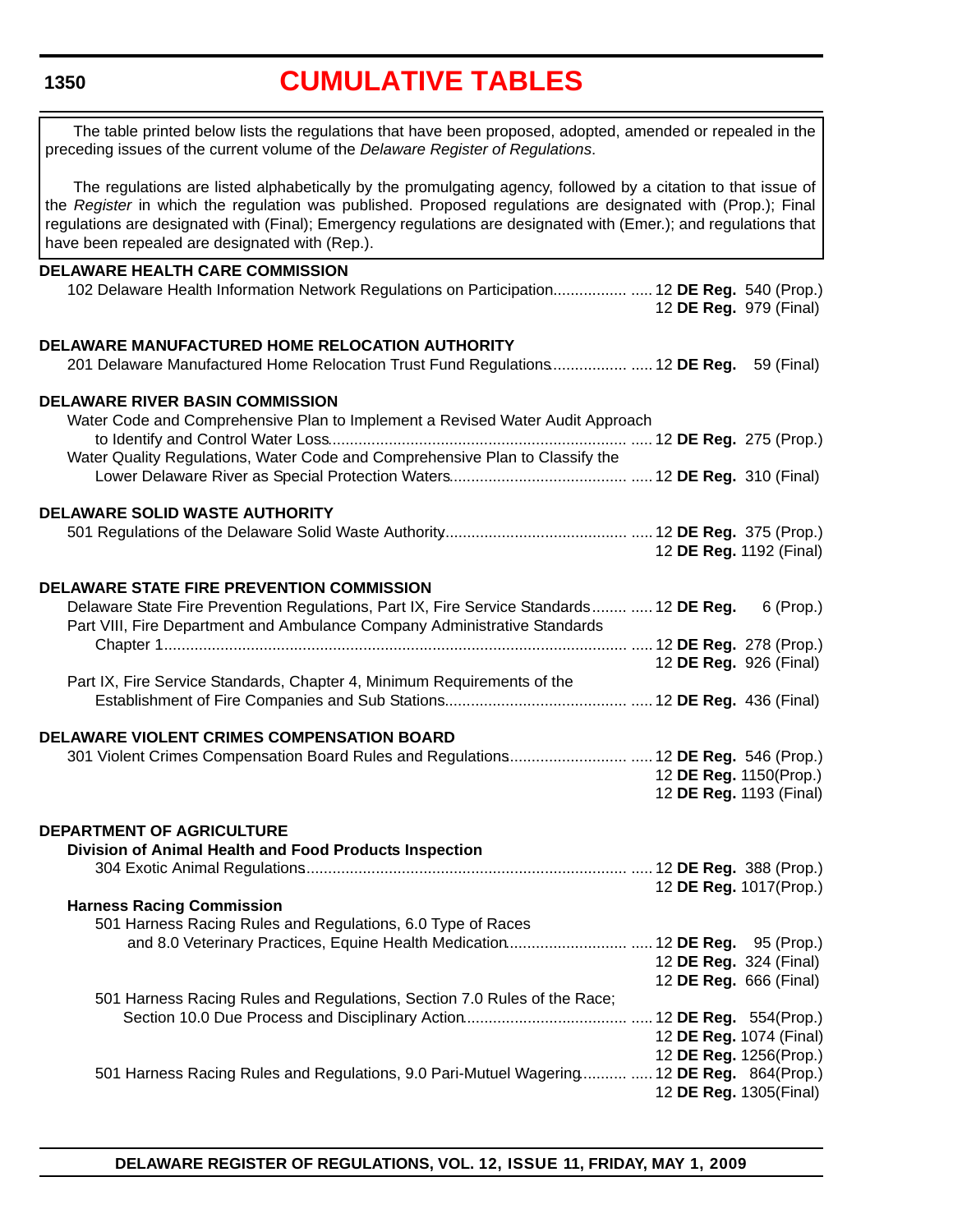| <b>Thoroughbred Racing Commission</b>                                                                   |                               |                               |
|---------------------------------------------------------------------------------------------------------|-------------------------------|-------------------------------|
| 1001 Thoroughbred Racing Rules and Regulations, 11.0 Entries, etc  12 DE Reg. 394 (Prop.)               |                               |                               |
|                                                                                                         | 12 <b>DE Reg.</b> 667 (Final) |                               |
| 1001 Thoroughbred Racing Rules and Regulations, 13.0 Claiming Races  12 DE Reg. 201 (Final)             |                               |                               |
| DEPARTMENT OF EDUCATION                                                                                 |                               |                               |
| <b>Office of the Secretary</b>                                                                          |                               |                               |
|                                                                                                         |                               |                               |
|                                                                                                         |                               |                               |
| 112 Addendum to Teachers and Specialists Appraisal Process (Repeal)  12 DE Reg. 205 (Rep.)              |                               |                               |
|                                                                                                         |                               |                               |
|                                                                                                         |                               |                               |
|                                                                                                         | 12 DE Reg. 1203 (Final)       |                               |
|                                                                                                         |                               |                               |
|                                                                                                         |                               | 12 DE Reg. 932 (Final)        |
| 240 Recruiting and Training of Professional Educators for Critical Curricular                           |                               |                               |
|                                                                                                         |                               |                               |
|                                                                                                         |                               | 12 DE Reg. 1205 (Final)       |
|                                                                                                         |                               |                               |
|                                                                                                         |                               | 12 DE Reg. 780 (Final)        |
| 255 Definitions of Public School, Private School and Nonpublic School  12 DE Reg. 108 (Prop.)           |                               |                               |
|                                                                                                         | 12 <b>DE Reg.</b> 668 (Final) |                               |
|                                                                                                         |                               |                               |
|                                                                                                         |                               |                               |
|                                                                                                         |                               |                               |
| 502 Alignment of Local School District Curricula to the State Content Standards .12 DE Reg. 216 (Final) |                               |                               |
|                                                                                                         |                               |                               |
|                                                                                                         |                               | 12 DE Reg. 557 (Prop.)        |
|                                                                                                         |                               | 12 DE Reg. 934 (Final)        |
|                                                                                                         |                               |                               |
|                                                                                                         |                               | 12 DE Reg. 437 (Final)        |
| 525 Requirements for Career Technical Education Programs 12 DE Reg. 113 (Prop.)                         |                               |                               |
|                                                                                                         |                               | 12 DE Reg. 439 (Final)        |
|                                                                                                         |                               | 12 DE Reg. 562 (Prop.)        |
|                                                                                                         |                               | 12 DE Reg. 936 (Final)        |
|                                                                                                         |                               |                               |
|                                                                                                         |                               | 12 DE Reg. 670 (Final)        |
|                                                                                                         |                               |                               |
|                                                                                                         |                               | 12 <b>DE Reg.</b> 325 (Final) |
|                                                                                                         |                               |                               |
| 608 Unsafe School Choice Option for Students in Persistently Dangerous                                  |                               |                               |
| Schools and for Students who have been Victims of a Violent Felony  12 DE Reg. 62 (Final)               |                               |                               |
| 611 Consortium Discipline Alternative Programs for Treatment of Severe                                  |                               |                               |
|                                                                                                         |                               |                               |
|                                                                                                         |                               | 12 DE Reg. 1075 (Final)       |
|                                                                                                         |                               |                               |
|                                                                                                         |                               | 12 DE Reg. 781 (Final)        |
|                                                                                                         |                               |                               |
|                                                                                                         |                               |                               |
|                                                                                                         |                               | 12 DE Reg. 1080 (Final)       |
|                                                                                                         |                               |                               |
|                                                                                                         |                               | 12 DE Reg. 1081 (Final)       |
|                                                                                                         |                               |                               |
|                                                                                                         |                               | 12 DE Reg. 1082 (Final)       |
|                                                                                                         |                               |                               |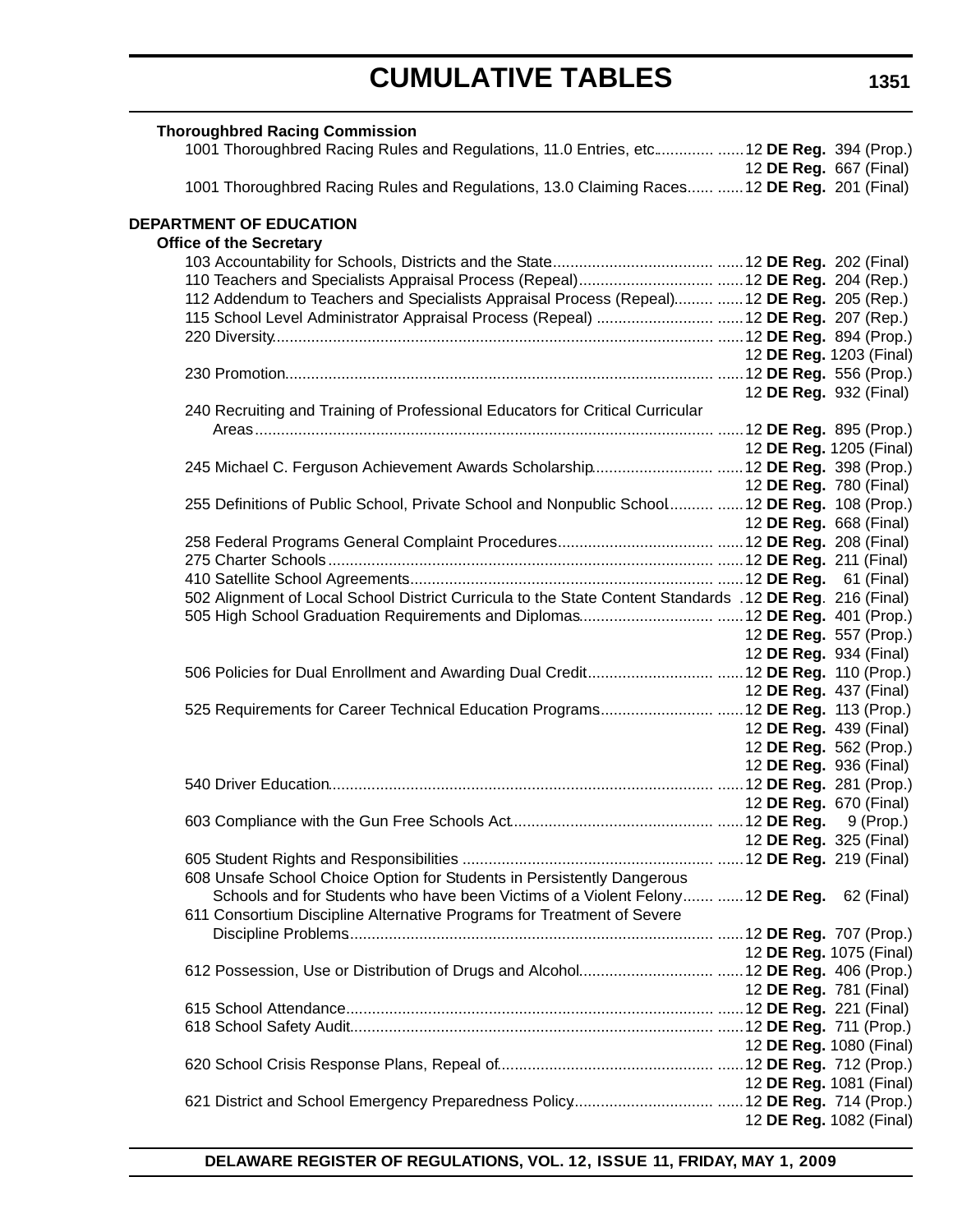# **CUMULATIVE TABLES**

| 716 Maintenance of Local School District and Charter School Personnel Records 12 DE Reg. 116 (Prop.) |                               |  |                               |
|------------------------------------------------------------------------------------------------------|-------------------------------|--|-------------------------------|
|                                                                                                      | 12 DE Reg. 443 (Final)        |  |                               |
|                                                                                                      |                               |  |                               |
|                                                                                                      | 12 DE Reg. 940 (Final)        |  |                               |
| 745 Criminal Background Check for Public School Related Employment  12 DE Reg. 11 (Prop.)            |                               |  |                               |
|                                                                                                      | 12 DE Reg. 327 (Final)        |  |                               |
|                                                                                                      |                               |  |                               |
|                                                                                                      | 12 DE Reg. 329 (Final)        |  |                               |
|                                                                                                      |                               |  | 12 DE Reg. 1025(Prop.)        |
|                                                                                                      | 12 DE Reg. 1306(Final)        |  |                               |
| 881 Releasing Students to Persons Other Than Their Parent, Guardian or                               |                               |  |                               |
|                                                                                                      |                               |  |                               |
|                                                                                                      |                               |  |                               |
|                                                                                                      | 12 <b>DE Reg.</b> 444 (Final) |  |                               |
|                                                                                                      |                               |  |                               |
|                                                                                                      |                               |  |                               |
|                                                                                                      |                               |  | 12 DE Reg. 1084 (Final)       |
|                                                                                                      |                               |  |                               |
|                                                                                                      |                               |  | 12 DE Reg. 1086 (Final)       |
| <b>Professional Standards Board</b>                                                                  |                               |  |                               |
|                                                                                                      |                               |  |                               |
|                                                                                                      | 12 DE Reg. 942 (Final)        |  |                               |
|                                                                                                      |                               |  |                               |
|                                                                                                      |                               |  |                               |
|                                                                                                      | 12 DE Reg. 945 (Final)        |  |                               |
|                                                                                                      |                               |  |                               |
|                                                                                                      |                               |  |                               |
|                                                                                                      | 12 DE Reg. 1307(Final)        |  |                               |
|                                                                                                      |                               |  |                               |
|                                                                                                      | 12 DE Reg. 1307(Final)        |  |                               |
|                                                                                                      |                               |  |                               |
|                                                                                                      |                               |  |                               |
|                                                                                                      |                               |  |                               |
|                                                                                                      |                               |  |                               |
|                                                                                                      |                               |  |                               |
|                                                                                                      |                               |  |                               |
|                                                                                                      | 12 DE Reg. 952 (Final)        |  |                               |
|                                                                                                      |                               |  |                               |
| 1562 English to Speakers of Other Languages (ESOL) Teacher 12 DE Reg. 341 (Final)                    |                               |  |                               |
|                                                                                                      |                               |  |                               |
|                                                                                                      |                               |  | 12 <b>DE Reg.</b> 785 (Final) |
|                                                                                                      |                               |  |                               |
|                                                                                                      |                               |  | 12 DE Reg. 1206 (Final)       |
|                                                                                                      |                               |  |                               |
|                                                                                                      |                               |  |                               |
|                                                                                                      |                               |  | 12 DE Reg. 1208 (Final)       |
|                                                                                                      |                               |  |                               |
| <b>DEPARTMENT OF HEALTH AND SOCIAL SERVICES</b>                                                      |                               |  |                               |
| <b>Division of Developmental Disabilities Services</b>                                               |                               |  |                               |
|                                                                                                      |                               |  |                               |
| <b>Division of Long Term Care Residents Protection</b>                                               |                               |  |                               |
|                                                                                                      |                               |  |                               |
|                                                                                                      |                               |  | 12 DE Reg. 960 (Final)        |
| <b>Division of Medicaid and Medical Assistance</b>                                                   |                               |  |                               |
|                                                                                                      |                               |  |                               |
|                                                                                                      |                               |  |                               |
|                                                                                                      |                               |  |                               |

**DELAWARE REGISTER OF REGULATIONS, VOL. 12, ISSUE 11, FRIDAY, MAY 1, 2009**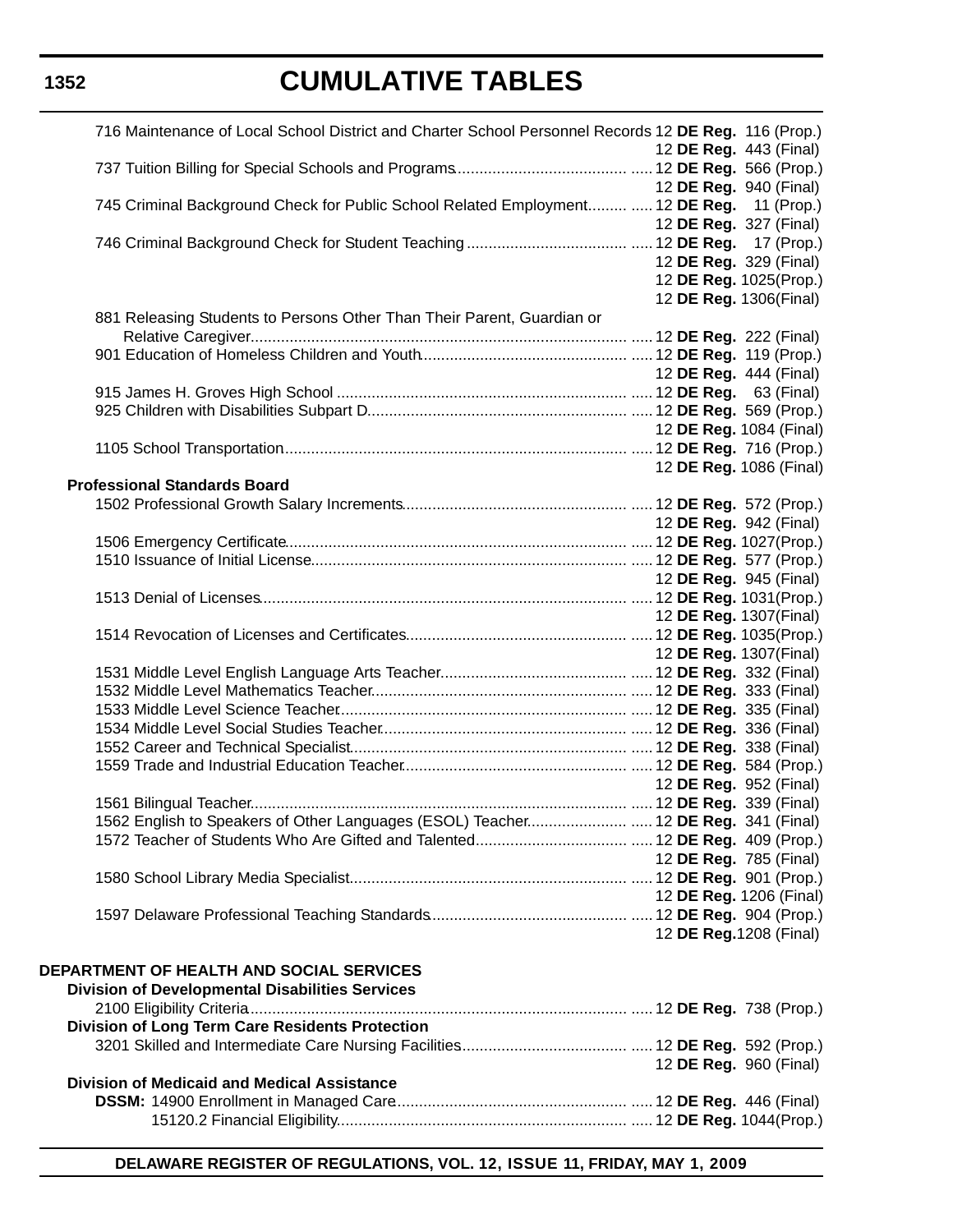|                                                                                             |  | 12 DE Reg. 1320(Final)        |
|---------------------------------------------------------------------------------------------|--|-------------------------------|
|                                                                                             |  |                               |
|                                                                                             |  | 12 DE Reg. 1322(Final)        |
| 17800 Medical Assistance During Transition to Medicare Program  12 DE Reg. 270 (Emer)       |  |                               |
|                                                                                             |  | 12 DE Reg. 284 (Prop.)        |
|                                                                                             |  | 12 DE Reg. 788 (Final)        |
|                                                                                             |  |                               |
| 20320 Ownership of Real Property by Institutionalized Individuals  12 DE Reg. 1324(Final)   |  |                               |
| 20700.6 - 20700.6.7, Attendant Services Waiver, Repeal of  12 DE Reg. 740 (Prop.)           |  |                               |
|                                                                                             |  | 12 DE Reg. 1088 (Final)       |
| 20800 Long Term Care - Acute Care Program (SSI) 12 DE Reg. 123 (Prop.)                      |  |                               |
|                                                                                             |  |                               |
| Pharmaceutical Services Program - Tamper-Resistant Prescription Pads. 12 DE Reg. 20 (Prop.) |  |                               |
|                                                                                             |  | 12 DE Reg. 342 (Final)        |
| <b>Title XIX Medicaid State Plan</b>                                                        |  |                               |
|                                                                                             |  |                               |
|                                                                                             |  | 12 <b>DE Reg.</b> 788 (Final) |
|                                                                                             |  |                               |
|                                                                                             |  |                               |
|                                                                                             |  |                               |
|                                                                                             |  | 12 <b>DE Reg.</b> 788 (Final) |
|                                                                                             |  |                               |
|                                                                                             |  |                               |
|                                                                                             |  |                               |
|                                                                                             |  |                               |
|                                                                                             |  |                               |
|                                                                                             |  |                               |
| <b>Division of Public Health</b>                                                            |  |                               |
|                                                                                             |  |                               |
| 4202 Control of Communicable and Other Disease Conditions, Section 7.6,                     |  |                               |
|                                                                                             |  |                               |
|                                                                                             |  |                               |
|                                                                                             |  |                               |
|                                                                                             |  | 12 DE Reg. 1209(Final)        |
|                                                                                             |  |                               |
|                                                                                             |  | 12 DE Reg. 1217(Final)        |
| <b>Division of Social Services</b>                                                          |  |                               |
| <b>DSSM</b> 1000 Responsibility for the Administration of Delaware's Assistance             |  |                               |
| Programs                                                                                    |  | 12 DE Reg. 126 (Prop.)        |
|                                                                                             |  | 12 DE Reg. 453 (Final)        |
|                                                                                             |  |                               |
|                                                                                             |  | 12 DE Reg. 453 (Final)        |
|                                                                                             |  |                               |
|                                                                                             |  | 12 DE Reg. 1095 (Final)       |
|                                                                                             |  |                               |
|                                                                                             |  | 12 DE Reg. 793 (Final)        |
|                                                                                             |  |                               |
| 5304.5 Jurisdiction for Hearings over Medicaid Program Services  12 DE Reg. 242 (Final)     |  |                               |
|                                                                                             |  |                               |
|                                                                                             |  | 12 DE Reg. 455 (Final)        |
|                                                                                             |  |                               |
|                                                                                             |  | 12 DE Reg. 1326(Final)        |
|                                                                                             |  |                               |
|                                                                                             |  |                               |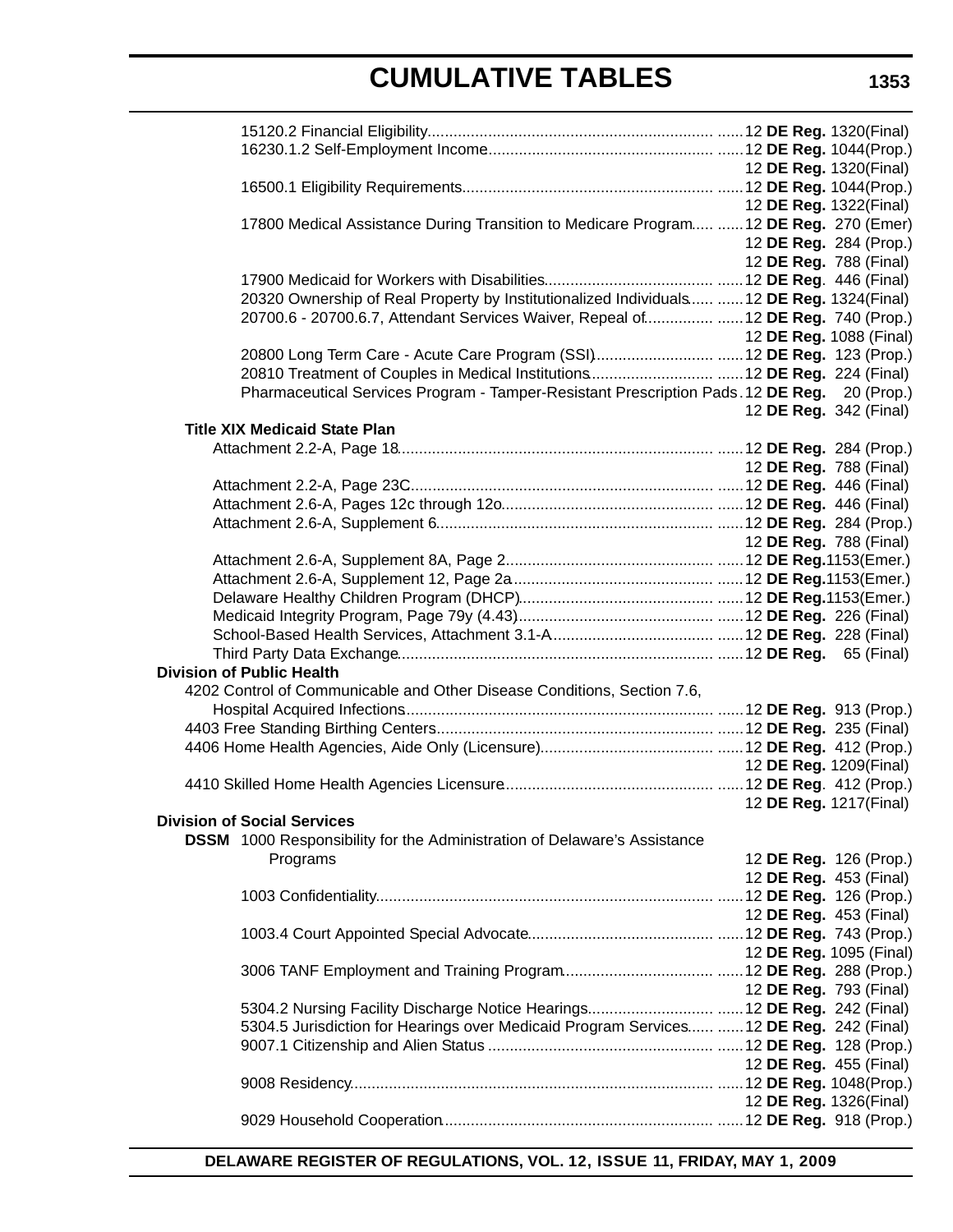|                                                                                       | 12 <b>DE Reg.</b> 344 (Final) |
|---------------------------------------------------------------------------------------|-------------------------------|
|                                                                                       |                               |
|                                                                                       |                               |
|                                                                                       | 12 DE Reg. 1090 (Final)       |
| 9049 Resources Excluded for Food Stamp Purposes 12 DE Reg. 744 (Prop.)                |                               |
|                                                                                       | 12 DE Reg. 1090 (Final)       |
|                                                                                       |                               |
|                                                                                       |                               |
|                                                                                       | 12 <b>DE Reg.</b> 462 (Final) |
|                                                                                       |                               |
|                                                                                       | 12 DE Reg. 1329(Final)        |
|                                                                                       |                               |
|                                                                                       |                               |
|                                                                                       | 12 DE Reg. 1329(Final)        |
|                                                                                       |                               |
|                                                                                       | 12 <b>DE Reg.</b> 462 (Final) |
|                                                                                       |                               |
|                                                                                       |                               |
|                                                                                       | 12 <b>DE Reg.</b> 462 (Final) |
|                                                                                       |                               |
|                                                                                       | 12 DE Reg. 1329(Final)        |
|                                                                                       |                               |
|                                                                                       |                               |
|                                                                                       | 12 DE Reg. 1092 (Final)       |
|                                                                                       |                               |
| Division of Substance Abuse and Mental Health                                         |                               |
|                                                                                       |                               |
|                                                                                       |                               |
|                                                                                       |                               |
| DEPARTMENT OF INSURANCE                                                               |                               |
|                                                                                       |                               |
|                                                                                       |                               |
|                                                                                       | 12 DE Reg. 480 (Final)        |
|                                                                                       |                               |
|                                                                                       | 12 <b>DE Reg.</b> 346 (Final) |
|                                                                                       |                               |
|                                                                                       |                               |
|                                                                                       | 12 DE Reg. 973 (Final)        |
|                                                                                       |                               |
|                                                                                       |                               |
|                                                                                       |                               |
|                                                                                       | 12 DE Reg. 1157(Prop.)        |
| 1215 Recognition of Preferred Mortality Tables for use in Determining Minimum Reserve |                               |
|                                                                                       |                               |
|                                                                                       | 12 DE Reg. 1167 (Prop.)       |
|                                                                                       |                               |
| 1301 Internal Review, Arbitration and Independent Utilization Review of Health        |                               |
|                                                                                       |                               |
|                                                                                       | 12 DE Reg. 974 (Final)        |
|                                                                                       |                               |
|                                                                                       |                               |
| <b>DEPARTMENT OF LABOR</b>                                                            |                               |
| <b>Division of Industrial Affairs</b>                                                 |                               |
|                                                                                       |                               |
|                                                                                       | 12 <b>DE Reg.</b> 797 (Final) |
|                                                                                       |                               |
|                                                                                       |                               |
|                                                                                       | 12 DE Reg. 1266 (Prop.)       |
|                                                                                       |                               |
|                                                                                       |                               |
|                                                                                       |                               |
| DEPARTMENT OF NATURAL RESOURCES AND ENVIRONMENTAL CONTROL                             |                               |
| Division of Air and Waste Management                                                  |                               |
| 1138 Emission Standards for Hazardous Air Pollutants for Source Categories,           |                               |
| $O_{\text{right}} \cap O$                                                             | (0.55.5)                      |

Section 9.0................................................................................................... ..... 12 **DE Reg.** 620 (Prop.)

#### **DELAWARE REGISTER OF REGULATIONS, VOL. 12, ISSUE 11, FRIDAY, MAY 1, 2009**

### **1354**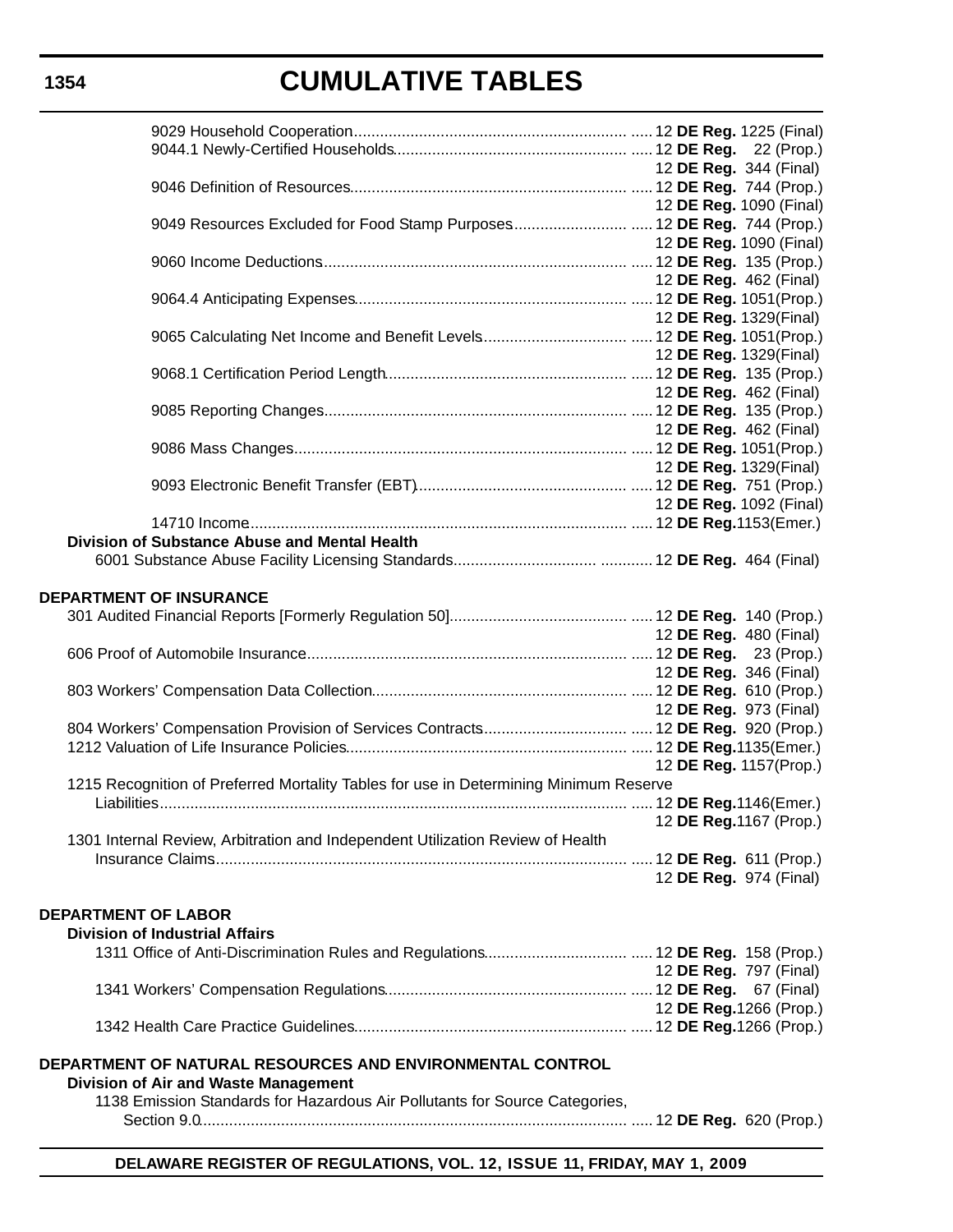| 1138 Emission Standards for Hazardous Air Pollutants for Source Categories,                     |  |  |                               |
|-------------------------------------------------------------------------------------------------|--|--|-------------------------------|
|                                                                                                 |  |  |                               |
|                                                                                                 |  |  |                               |
|                                                                                                 |  |  | 12 DE Reg. 481 (Final)        |
| 1141 Limiting Emissions of Volatile Organic Compounds from Consurmer and                        |  |  |                               |
|                                                                                                 |  |  |                               |
|                                                                                                 |  |  | 12 DE Reg. 1333(Final)        |
|                                                                                                 |  |  |                               |
|                                                                                                 |  |  | 12 DE Reg. 674 (Prop.)        |
|                                                                                                 |  |  |                               |
|                                                                                                 |  |  |                               |
|                                                                                                 |  |  | 12 DE Reg. 808 (Final)        |
| 1302 Regulations Governing Hazardous Waste,                                                     |  |  |                               |
| Part 261 - Identification and Listing of Hazardous Waste, Sections 261.4                        |  |  |                               |
|                                                                                                 |  |  |                               |
| Part 262 - Standards Applicable to Generators of Hazardous Waste,                               |  |  |                               |
|                                                                                                 |  |  |                               |
| Part 264 - Standards for Owners and Operators of Hazardous Waste                                |  |  |                               |
| Treatment Storage and Disposal Facilities, Section 264.151 12 DE Reg.1170 (Prop.)               |  |  |                               |
| 1351 Delaware Regulations Governing Underground Storage Tank Systems,                           |  |  |                               |
|                                                                                                 |  |  |                               |
| Administrative and Non-Substantive Changes in Regulations Governing the                         |  |  |                               |
|                                                                                                 |  |  |                               |
|                                                                                                 |  |  |                               |
|                                                                                                 |  |  | 12 DE Reg. 347 (Final)        |
| <b>Division of Fish and Wildlife</b>                                                            |  |  |                               |
| 3203 Seasons and Area Closed to Taking Horseshoe Crabs 12 DE Reg. 423 (Prop.)                   |  |  |                               |
|                                                                                                 |  |  | 12 <b>DE Reg.</b> 975 (Final) |
|                                                                                                 |  |  |                               |
|                                                                                                 |  |  | 12 DE Reg. 975 (Final)        |
|                                                                                                 |  |  |                               |
|                                                                                                 |  |  | 12 DE Reg. 493 (Final)        |
|                                                                                                 |  |  |                               |
|                                                                                                 |  |  | 12 DE Reg. 1228 (Final)       |
| 3507 Black Sea Bass Size Limits; Trip Limits; Seasons; Quotas 12 DE Reg. 1174(Prop.)            |  |  |                               |
| 3511 Summer Flounder Size Limits; Possession Limits; Seasons  12 DE Reg. 1174(Prop.)            |  |  |                               |
|                                                                                                 |  |  |                               |
|                                                                                                 |  |  |                               |
|                                                                                                 |  |  |                               |
|                                                                                                 |  |  | 12 DE Reg. 493 (Final)        |
|                                                                                                 |  |  |                               |
|                                                                                                 |  |  |                               |
|                                                                                                 |  |  | 12 DE Reg. 496 (Final)        |
| 3901 Wildlife, Section 19.0 Bald Eagle Protection (Withdrawn) 12 DE Reg. 69 (Final)             |  |  |                               |
| <b>Division of Soil and Water Conservation</b>                                                  |  |  |                               |
|                                                                                                 |  |  |                               |
| <b>Division of Water Resources</b>                                                              |  |  |                               |
| 7403 Regulations Governing the Pollution Control Strategy for the Indian River,                 |  |  |                               |
| Indian River Bay, Rehoboth Bay and Little Assawoman Bay Watersheds.  12 DE Reg. 677 (Final)     |  |  |                               |
| 7404 Total Maximum Daily Load (TMDL) for Zinc in the Red Clay Creek, DE  12 DE Reg. 425 (Prop.) |  |  |                               |
|                                                                                                 |  |  | 12 DE Reg. 1230(Final)        |
|                                                                                                 |  |  |                               |
| DEPARTMENT OF SAFETY AND HOMELAND SECURITY                                                      |  |  |                               |
| <b>Division of State Police</b>                                                                 |  |  |                               |
|                                                                                                 |  |  |                               |

|                                                                                      | 12 <b>DE Reg.</b> 977 (Final) |
|--------------------------------------------------------------------------------------|-------------------------------|
| 3400 Board of Examiners of Constables, Section 4.0 Employment 12 DE Reg. 427 (Prop.) |                               |

### **DELAWARE REGISTER OF REGULATIONS, VOL. 12, ISSUE 11, FRIDAY, MAY 1, 2009**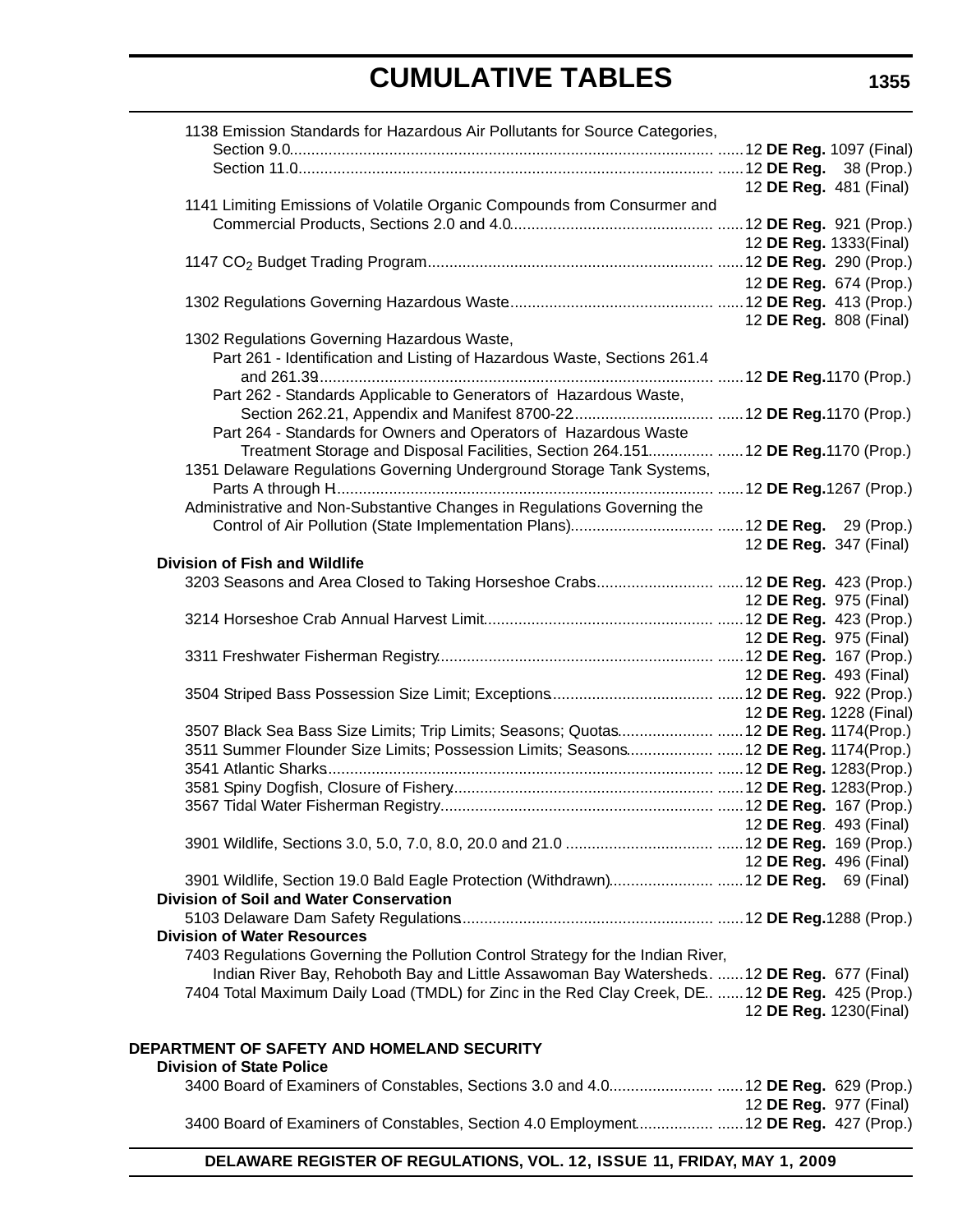| 3400 Board of Examiners of Constables, Section 4.0 Employment 12 DE Reg. 977 (Final)                |                        |                         |
|-----------------------------------------------------------------------------------------------------|------------------------|-------------------------|
|                                                                                                     |                        |                         |
| DEPARTMENT OF SERVICES FOR CHILDREN, YOUTH AND THEIR FAMILIES                                       |                        |                         |
| Division of Family Services, Office of Child Care Licensing                                         |                        |                         |
|                                                                                                     |                        |                         |
|                                                                                                     |                        |                         |
| <b>DEPARTMENT OF STATE</b>                                                                          |                        |                         |
| <b>Division of Professional Regulation</b>                                                          |                        |                         |
|                                                                                                     |                        |                         |
| 400 Gaming Control Board, Regulations 401, 402, 403 and 404 12 DE Reg. 357 (Final)                  |                        |                         |
| 500 Board of Podiatry, Licenses (In-Training, Lapse/Renewal, Inactive)  12 DE Reg. 817 (Final)      |                        |                         |
| 1400 Board of Electrical Examiners, Sections 1.0 through 3.0, 5.0 through 7.0,                      |                        |                         |
|                                                                                                     |                        |                         |
| 1700 Board of Medical Practice, Section 30.0 Patient Records; Fee Schedule                          |                        |                         |
|                                                                                                     |                        |                         |
|                                                                                                     |                        |                         |
|                                                                                                     | 12 DE Reg. 1232(Final) |                         |
|                                                                                                     |                        |                         |
| 2600 Examining Board of Physical Therapists and Athletic Trainers 12 DE Reg. 53 (Prop.)             |                        |                         |
|                                                                                                     |                        | 12 DE Reg. 503 (Final)  |
| 2925 Real Estate Commission, Section 6.0, Program Criteria and Section 8.0,                         |                        |                         |
|                                                                                                     |                        |                         |
| 2930 Council on Real Estate Appraisers, Sections 2.0, 4.0 and 11.0 12 DE Reg. 753 (Prop.)           |                        |                         |
|                                                                                                     |                        |                         |
|                                                                                                     |                        | 12 DE Reg. 1335(Final)  |
|                                                                                                     |                        |                         |
|                                                                                                     |                        | 12 DE Reg. 1233(Final)  |
| 3500 Board of Examiners of Psychologists, Section 7.0 Supervised Experience  12 DE Reg. 636 (Prop.) |                        |                         |
|                                                                                                     |                        | 12 DE Reg. 1108 (Final) |
| 3700 Board of Speech/Language Pathologists, Audiologists and Hearing Aid                            |                        |                         |
|                                                                                                     |                        |                         |
| 3900 Board of Clinical Social Work Examiners, Section 4.0 Professional                              |                        |                         |
|                                                                                                     |                        |                         |
| 5300 Board of Massage and Bodywork, Sections 1.0, 2.0 and 7.0 12 DE Reg. 75 (Final)                 |                        |                         |
|                                                                                                     |                        |                         |
| <b>12 DE Reg. 1054 (Prop.)</b>                                                                      |                        |                         |
|                                                                                                     |                        |                         |
| <b>Human Relations Commission</b>                                                                   |                        |                         |
|                                                                                                     |                        |                         |
| (Renumbered to 601)                                                                                 |                        | 12 DE Reg. 505 (Final)  |
|                                                                                                     |                        |                         |
|                                                                                                     |                        | 12 DE Reg. 814 (Final)  |
| <b>Office of the State Bank Commissioner</b>                                                        |                        |                         |
|                                                                                                     |                        |                         |
|                                                                                                     |                        | 12 DE Reg. 818 (Final)  |
| <b>Public Service Commission</b>                                                                    |                        |                         |
| 3008 Rules and Procedures to Implement the Renewable Energy Portfolio                               |                        |                         |
|                                                                                                     |                        |                         |
|                                                                                                     |                        | 12 DE Reg. 1110 (Final) |
| Docket No. 49: The Creation of a Competitive Market for Real Electric Supply                        |                        |                         |
|                                                                                                     |                        |                         |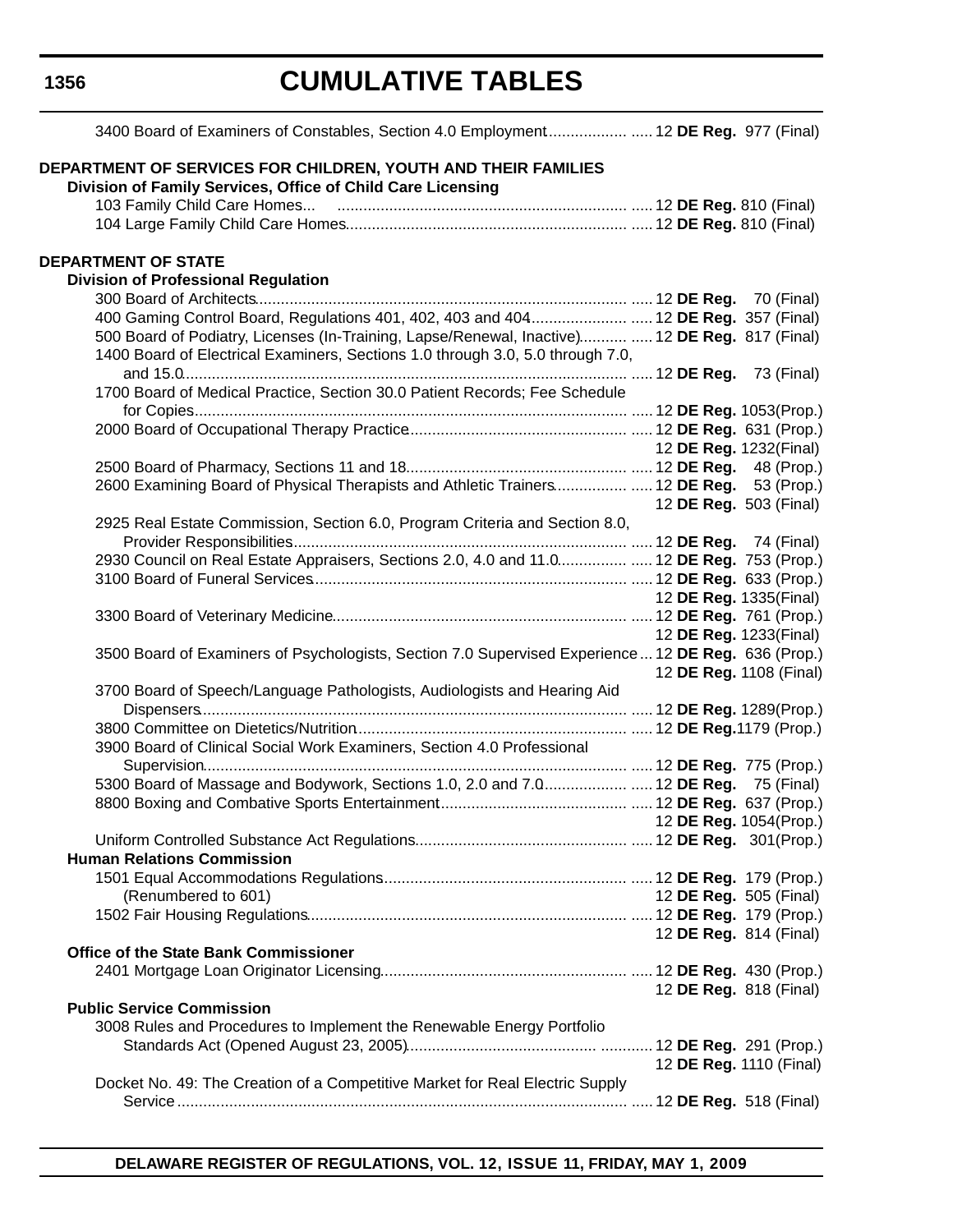| Docket No. 60: Integrated Resource Planning for the Provision of Standard Offer    |                         |  |
|------------------------------------------------------------------------------------|-------------------------|--|
| Docket No. 61: Adoption of Rules to Establish an Intrastate Gas Pipeline Safety    |                         |  |
| DEPARTMENT OF TRANSPORTATION<br><b>Office of the Secretary</b>                     |                         |  |
|                                                                                    |                         |  |
| <b>Division of Motor Vehicles</b>                                                  |                         |  |
| 2213 Emergency Vehicle Operators, Age of EVO Permit Holders 12 DE Reg. 777 (Prop.) |                         |  |
|                                                                                    | 12 DE Reg. 1114 (Final) |  |
|                                                                                    |                         |  |
|                                                                                    |                         |  |
|                                                                                    | 12 DE Reg. 519 (Final)  |  |
| <b>Division of Transportation Solutions</b>                                        |                         |  |
| Revisions to the Delaware Manual on Uniform Traffic Control Devices,               |                         |  |
|                                                                                    |                         |  |
| Revisions to the Delaware Manual on Uniform Traffic Control Devices,               |                         |  |
|                                                                                    |                         |  |
|                                                                                    | 12 DE Reg. 358 (Final)  |  |
|                                                                                    |                         |  |
| <b>EXECUTIVE DEPARTMENT</b>                                                        |                         |  |
| <b>Delaware Economic Development Office</b>                                        |                         |  |
| 454 Procedures Governing Delaware Tourism Grant Program 12 DE Reg. 661 (Prop.)     |                         |  |
|                                                                                    | 12 DE Reg. 978 (Final)  |  |
|                                                                                    |                         |  |
| <b>STATE BOARD OF PENSION TRUSTEES</b>                                             |                         |  |
| The Delaware Public Employees' Retirement System                                   |                         |  |
| State Employees' Pension Plan, State Police Pension Plan, State Judiciary          |                         |  |
| Pension Plan, County Municipal Employees' Pension Plan, and County and             |                         |  |
|                                                                                    |                         |  |
|                                                                                    |                         |  |
| <b>STATE EMPLOYEES BENEFIT COMMITTEE</b>                                           |                         |  |
| 2001 Group Health Care Insurance Eligibility and Coverage Rules                    | 12 DE Reg. 986 (Final)  |  |
|                                                                                    |                         |  |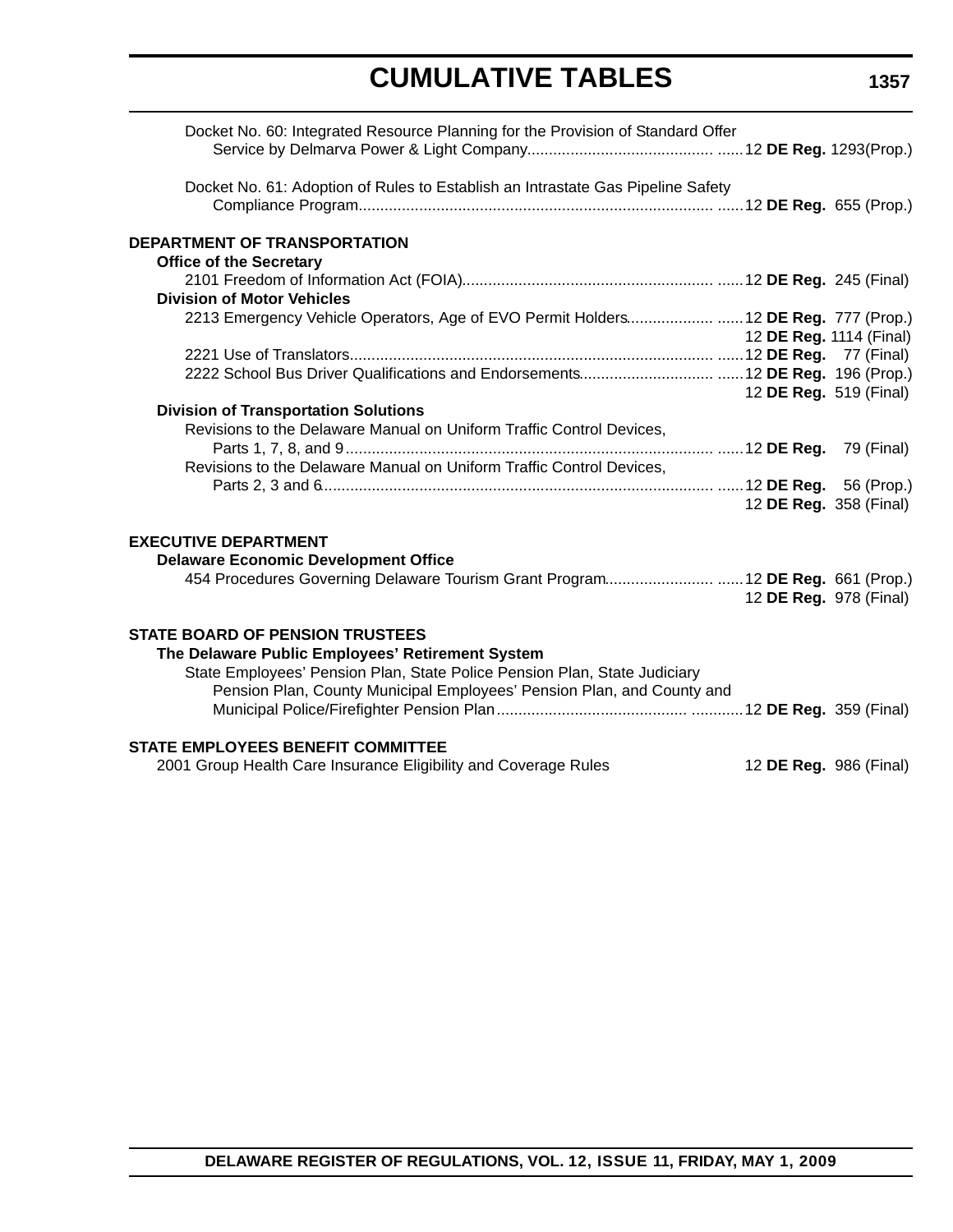### **Symbol Key**

<span id="page-13-0"></span>Arial type indicates the text existing prior to the regulation being promulgated. Underlined text indicates new text. Language which is stricken through indicates text being deleted.

### **Proposed Regulations**

Under 29 **Del.C.** §10115 whenever an agency proposes to formulate, adopt, amend or repeal a regulation, it shall file notice and full text of such proposals, together with copies of the existing regulation being adopted, amended or repealed, with the Registrar for publication in the *Register of Regulations* pursuant to §1134 of this title. The notice shall describe the nature of the proceedings including a brief synopsis of the subject, substance, issues, possible terms of the agency action, a reference to the legal authority of the agency to act, and reference to any other regulations that may be impacted or affected by the proposal, and shall state the manner in which persons may present their views; if in writing, of the place to which and the final date by which such views may be submitted; or if at a public hearing, the date, time and place of the hearing. If a public hearing is to be held, such public hearing shall not be scheduled less than 20 days following publication of notice of the proposal in the *Register of Regulations*. If a public hearing will be held on the proposal, notice of the time, date, place and a summary of the nature of the proposal shall also be published in at least 2 Delaware newspapers of general circulation. The notice shall also be mailed to all persons who have made timely written requests of the agency for advance notice of its regulation-making proceedings.

### **[DEPARTMENT OF AGRICULTURE](http://dda.delaware.gov/default.shtml) DELAWARE STANDARDBRED BREEDERS' FUND**

Statutory Authority: 20 Delaware Code, Section 4815(b)(3)b.2.D (29 **Del.C.** §4815(b)(3)b.2.D) 3 **DE Admin. Code** 502

#### **[NOTICE](#page-3-0)**

The State of Delaware, Department of Agriculture's Standardbred Breeders' Fund ("the Fund") hereby gives notice of its intention to adopt amended regulations pursuant to the General Assembly's delegation of authority to adopt such measures found at 29 *Del.C*. §4815(b)(3)b.2.D and in compliance with Delaware's Administrative Procedures Act, 29 *Del.C.* §10115. The proposed amended regulations constitute a modification of three existing regulations. The first two proposed amendments of regulations 4.0 and 9.0 drop the caps on bonus money paid to Breeders which will allow the program to maintain its competition level with neighboring programs. The third proposed amendment to regulation 14.0 allows a reasonable period of time for a sustaining payment to be received, thus avoiding the disqualification of a horse from a race due to the slow delivery of mail. This would also comply with the national standard.

The Fund solicits, and will consider, timely filed written comments from interested individuals and groups concerning these proposed amended regulations. The deadline for the filing of such written comments will be thirty days (30) after these proposed amended regulations are promulgated in the Delaware *Register of Regulations*.

Any such submissions should be mailed or delivered to Ms. Judy Davis-Wilson, Administrator, Delaware Standardbred Breeders' Fund whose address is State of Delaware, Department of Agriculture, 2320 South duPont Highway, Dover, Delaware 19901 by June 1, 2009.

#### **502 Delaware Standardbred Breeders' Fund Regulations** *(Break in Continuity of Sections)*

#### **4.0 Eligibility of Breeders for Bonus Payments**

Bonus payments of eight percent (8%) of money earned in the Program by a foal shall be paid to the owner of the mare at the time of breeding that is bred to Delaware sires to produce that foal. Bonus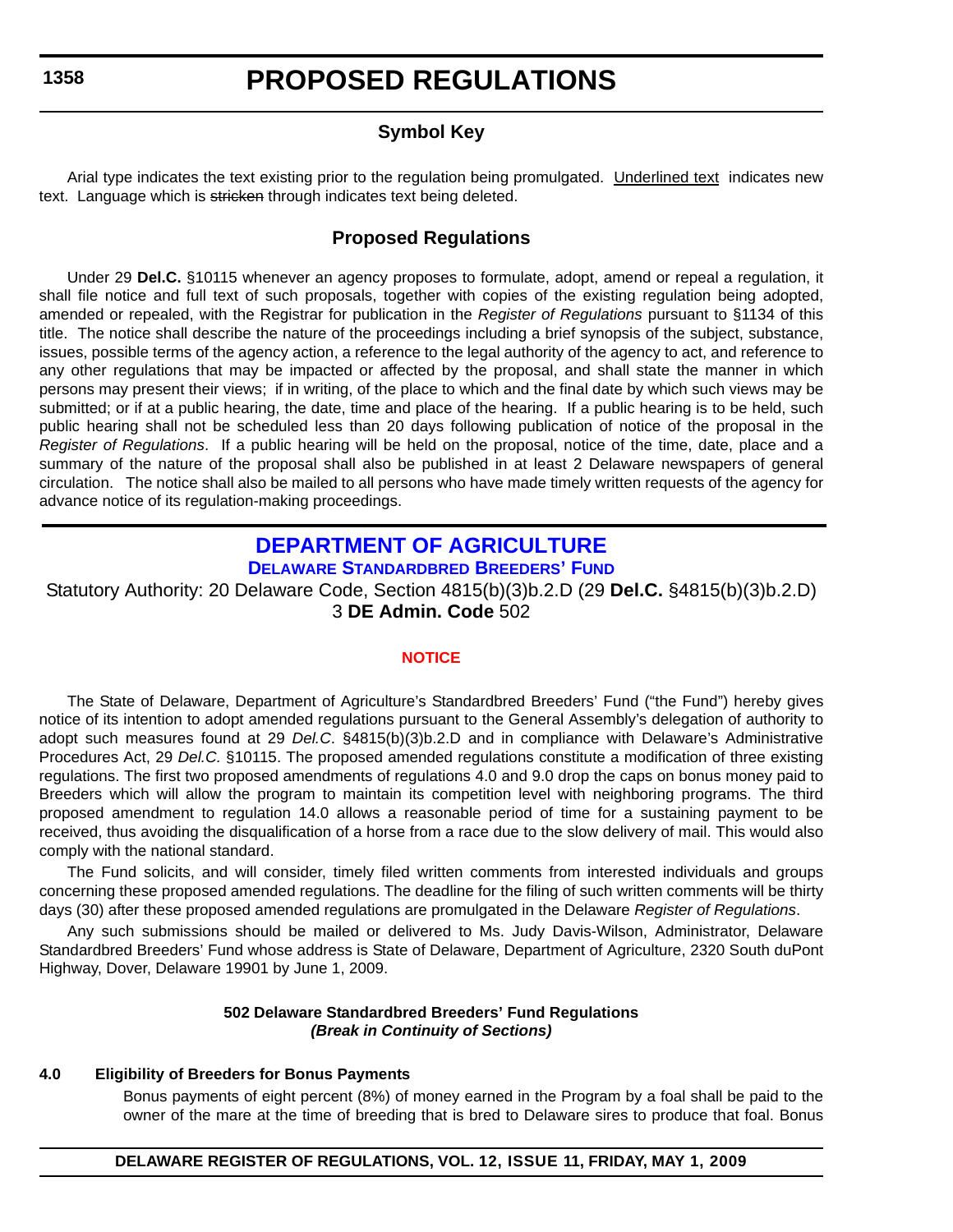payments of two percent (2%) of money earned in the Program by a foal shall be paid to owners of stallions standing in Delaware. In order for a Delaware-bred horse to be eligible to earn an award for its breeder, in a race conducted by a licensed harness race track in Delaware, the foals, mares, and stallions shall be registered in accordance with these regulations with the Administrator of the Breeder's Program prior to entry for the race. In race year 2002, bonus payments shall be restricted to 2 year olds. For race years 2003 and thereafter, bonus payments shall not exceed \$70,000 per crop of foals. In the event such payments would exceed these limits, owners eligible for bonus payments shall receive a prorated share of those monies allocated toward the payment of bonus payments.

**8 DE Reg. 336 (8/1/04)**

#### *(Break in Continuity of Sections)*

#### **9.0 Purses and Bonus Awards**

- 9.1 A purse or bonus awarded under this section shall be in accordance with the standards for purses at each racing meet as approved by order of the Commission. The Administrator shall send a confirmation to the Department of Agriculture on a race week basis which will state the amount owed for purses of the Program.
- 9.2 Administrator of the Program shall compile bonus payments earned by breeders of Delaware Sires and Dams maintain a separate ledger of them. Bonus payments will be paid out at the end of the racing year. For race years 2003 and thereafter, bonus payments shall not exceed \$70,000 per crop of foals. In the event such payments would exceed these limits, owners eligible for bonus payments shall receive a prorated share of those monies allocated toward the payment of bonus payments.
- 9.3 A person interested in the bonus payments and objecting to calculations or determinations thereof as shown on the records of the Administrator of the Program shall be responsible for taking written appeals to the Board in the manner provided for appeals from decisions of the Administrator pertaining to registrations.
- 9.4 Records, funds and accounts of funds, prizes, purses, allowances and awards under this program shall be maintained separate from other records, funds and accounts and may not become co-mingled with other matters. The records, funds and accounts shall be kept continuously open for inspection by the Administrator of the Program.
	- **8 DE Reg. 336 (8/1/04)**

#### *(Break in Continuity of Sections)*

#### **14.0 Nomination and Sustaining Payments**

- 14.1 Nomination and sustaining payments shall be made to the Program in U.S. funds.
- 14.2 A fee payment required by this section shall be postmarked no later than the due date that is specified for the fee by this section. If the date due is on a Sunday and/or a legal federal holiday which falls on a Saturday, payment is due by the following Monday. If the due date falls on a Monday that is a legal holiday, such payment is due on Tuesday. Payment made by commercial delivery services shall be treated the same as those made by letters bearing a postmark.
- 14.3 Beginning with the yearlings of 2001, the yearling nomination fee shall be:
	- 14.3.1 Forty (40) dollars each; and
	- 14.3.2 Due by May 15th of the yearling year.
- 14.4 A nomination shall be accompanied by a photocopy of the United States Trotting Association registration certificate. Supplemental fees of \$25 shall be assessed if the USTA registration certificate does not accompany the nomination. No nomination shall be accepted where a USTA registration certificate is not obtained and submitted within 60 days of nomination to the Delaware Standardbred Breeder's Program.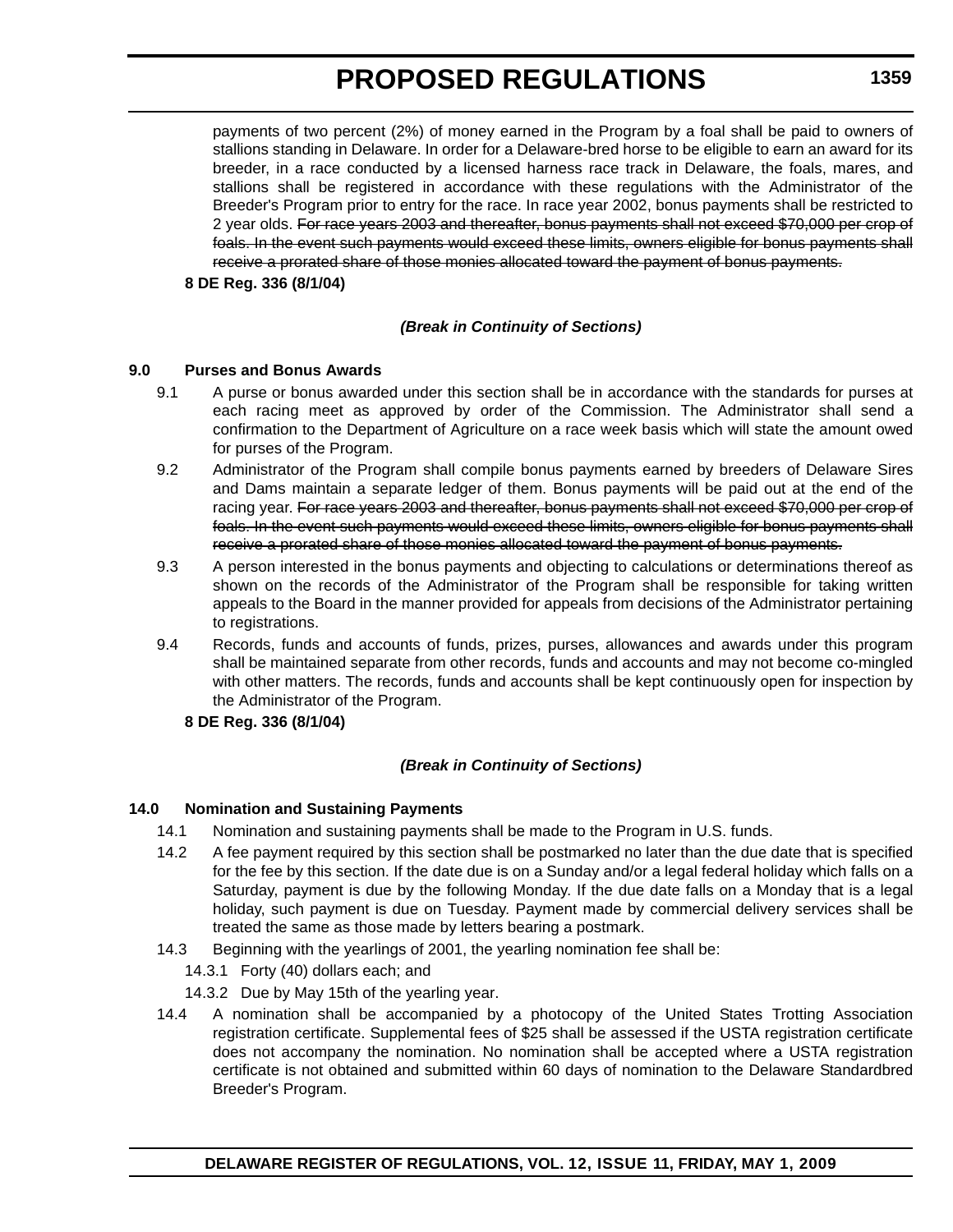# **PROPOSED REGULATIONS**

<span id="page-15-0"></span>

| 14.5 | If the May 15th deadline to nominate a yearling is missed, a late supplemental payment of \$350 shall   |
|------|---------------------------------------------------------------------------------------------------------|
|      | be required. The late supplemental payment shall be accepted if it is received by March 15th of the two |
|      | (2) year old year. This payment is in addition to the regular sustaining payment due on March 15th.     |

14.6 Sustaining payments shall be as follows:

14.6.1 Two (2) Year Old payments

| March 15th                         | \$100 (must be made to ensure eligibility as a three (3) year old) |  |
|------------------------------------|--------------------------------------------------------------------|--|
| May 15th                           | \$200                                                              |  |
| Declaration Fee                    | \$500 (for each track)                                             |  |
| 14.6.2 Three (3) Year Old payments |                                                                    |  |
| March February 15 <sup>th</sup>    | \$300                                                              |  |
| Declaration Fee                    | \$500 (for each track)                                             |  |
| 6 DE Reg. 1497 (5/1/03)            |                                                                    |  |
| 5 DE Reg. 1274 (12/1/01)           |                                                                    |  |
|                                    |                                                                    |  |

**\*Please Note: As the rest of the sections were not amended, they are not being published. A copy of the regulation is available at:**

**[502 Delaware Standardbred Breeders' Fund Regulations](regulations.delaware.gov/register/may2009/proposed/12 DE Reg 1358 05-01-09.htm)**

### **[THOROUGHBRED RACING COMMISSION](http://dda.delaware.gov/thoroughbred/index.shtml)**

Statutory Authority: 3 Delaware Code, Section 10005; 29 Delaware Code, Section 4815(b)(3)(c)(3) (3 **Del.C.** §10005; 29 **Del.C.** §4815(b)(3)(c)(3)) 3 **DE Admin. Code** 1001

#### **[PUBLIC NOTICE](#page-3-0)**

The Thoroughbred Racing Commission, in accordance with 3 **Del.C.** §10103(c) proposes changes to its rules and regulations. The proposal amends Section 15 of the rules and regulations by amending existing Rule 15.14 to allow conditional use of shock wave therapy, extracorporeal shock wave therapy, or radial pulse wave therapy treatments. A public hearing will be held on May 12, 2009 at 10:00 AM, in the Horsemen's Office at Delaware Park, 777 Delaware Park Blvd., Wilm., DE, where members of the public can offer comments. Anyone wishing to receive a copy of the proposed regulations may obtain a copy from the Thoroughbred Racing Commission, 777 Delaware Park Blvd., Wilm., DE. Copies are also published online at the *Register of Regulations* website: *http:// regulations.delaware.gov/services/current\_issue.shtml*. Persons wishing to submit written comments may forward these to the attention of Mr. John F. Wayne, Executive Director, at the above address. The final date to receive written comments will be at 10:00 AM on May 12, 2009.

#### **1001 Thoroughbred Racing Rules and Regulations**

*(Break in Continuity of Sections)*

#### **15.0 Medication; Testing Procedures**

*(Break in Continuity of Sections)*

- 15.14 Shock Wave Therapy/Instruments
	- 15.14.1 No person may possess on a licensee's race track an instrument used for shock wave therapy. The use of shock wave therapy shall not be permitted unless the following conditions are met: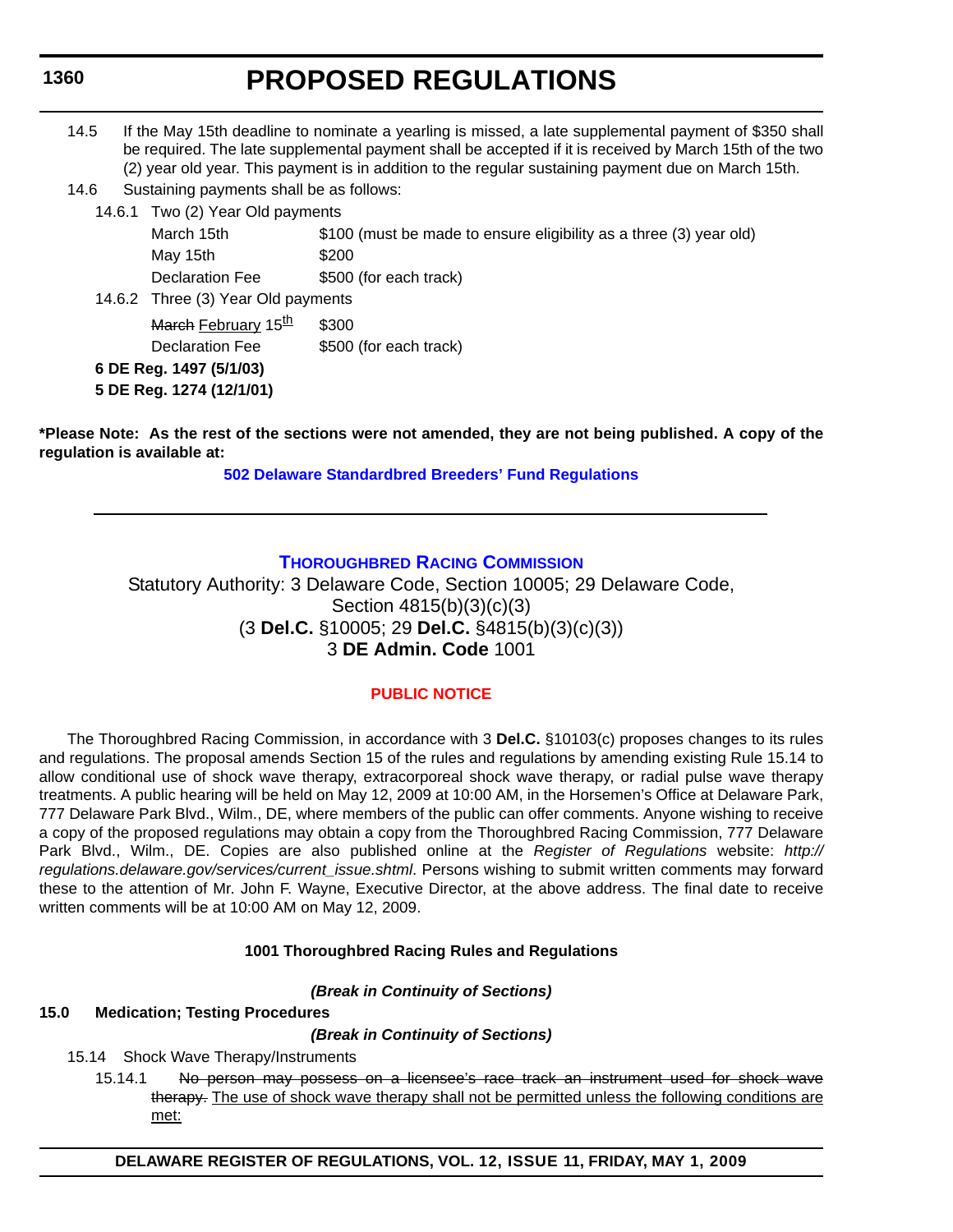- 15.14.1.1 Only licensed Veterinarians are permitted to possess or to use on the grounds of any licensee of the Commission an instrument used for shock wave therapy. Any shock wave therapy machines/instruments must be registered with and approved by the Commission or its designee before use. The use of shock wave therapy machines/instruments shall be limited to practicing veterinarians licensed by the Commission.
- 15.14.1.2 Any horse treated with shock wave therapy shall not be permitted to race, work, or breeze for a minimum of ten (10) days following treatment (the day of treatment shall be considered the first day in counting the number of days). This restriction applies to horses treated with shock wave therapy on or off the grounds of any licensee of the Commission. Any horse treated with shock wave therapy shall be placed on the Commission Veterinarian's list.
- 15.14.1.3 All shock wave therapy treatments must be reported to the official Commission veterinarian on the prescribed form not later than the time prescribed by the official Commission veterinarian. This applies to any and all horses treated on or off the grounds of any licensee of the Commission. A form submitted under this section shall not constitute a daily report under Rule 15.4.5.
- 15.14.2 No horse may be treated with any form of shock wave therapy within ten (10) days of racing (the day of the treatment shall be considered the first day in counting the number of days). A Trainer, Veterinarian, or other person, who has been found to have violated any of the above provisions of this Rule shall be subject to appropriate disciplinary action by the Stewards and/or Commission including but not limited to a maximum suspension of one year (365 days).
- 15.14.3 The administration of shock wave therapy may only be performed by a licensed veterinarian. A veterinarian using shock wave therapy shall document and report each treatment on his daily medication report. Definitions: The following terms and words used in this Rule are defined as:
	- 15.14.3.1 Shock Wave Therapy shall mean all Extracorporeal Shock Wave Therapy or Radial Pulse Wave Therapy treatments and any other treatments determined to pose similar risks by the Commission Veterinarian.
- 15.14.4 A Trainer or Veterinarian who has been found to have violated any of the above provisions of this Rule shall be subject to appropriate disciplinary action by the stewards and/or Commission including but not limited to a maximum suspension of ninety (90) days.

#### *(Break in Continuity of Sections)*

**1 DE Reg. 508 (11/1/97) 1 DE Reg. 1184 (2/1/98) 3 DE Reg. 754 (12/1/99) 4 DE Reg. 179 (7/1/00) 4 DE Reg. 1131 (1/1/01) 4 DE Reg. 1821 (5/1/01) 6 DE Reg. 641 (11/1/02) 6 DE Reg. 1205 (3/1/03) 7 DE Reg. 766 (12/1/03) 7 DE Reg. 1540 (5/1/04) 8 DE Reg. 1699 (6/1/05) 10 DE Reg. 546 (09/01/06) 10 DE Reg. 1581 (04/01/07) 11 DE Reg. 1374 (04/01/08)**

**\*Please Note: As the rest of the sections were not amended, they are not being published. A complete set of the rules and regulations for the Thoroughbred Racing Commission is available at: [1001 Thoroughbred](http://regulations.delaware.gov/AdminCode/title3/1000/1001/index.shtml#TopOfPage) [Racing Rules and Regulations](http://regulations.delaware.gov/AdminCode/title3/1000/1001/index.shtml#TopOfPage)**

**DELAWARE REGISTER OF REGULATIONS, VOL. 12, ISSUE 11, FRIDAY, MAY 1, 2009**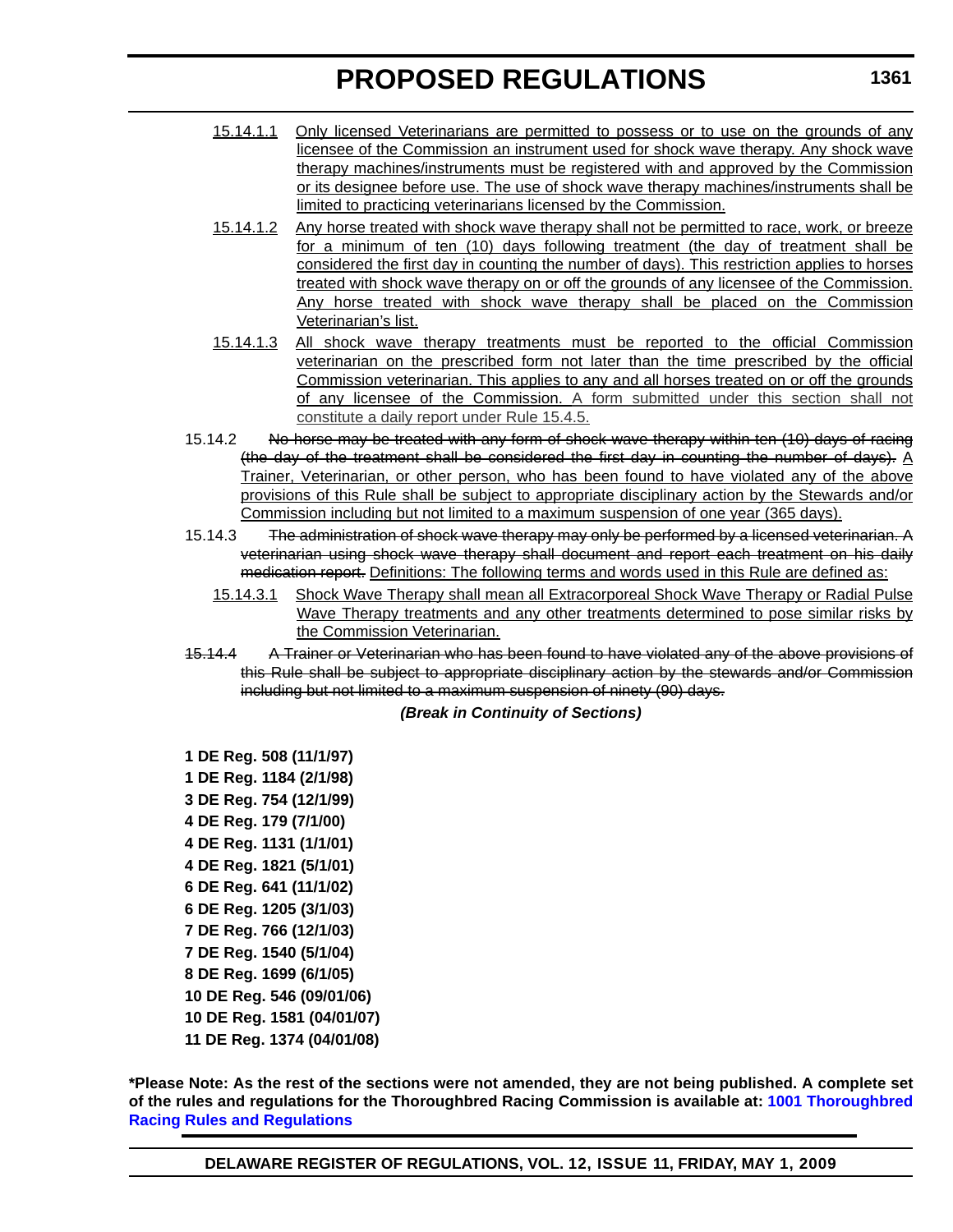### **PROPOSED REGULATIONS**

### <span id="page-17-0"></span>**[DEPARTMENT OF HEALTH AND SOCIAL SERVICES](http://www.dhss.delaware.gov/dhss/dmma/index.html) DIVISION OF MEDICAID AND MEDICAL ASSISTANCE**

Statutory Authority: 31 Delaware Code, Section 512 (31 **Del.C.** §512)

### **[PUBLIC NOTICE](#page-3-0)**

#### **1915(c) Home and Community-Based Services Waiver for the Elderly and Disabled**

In compliance with the State's Administrative Procedures Act (APA - Title 29, Chapter 101 of the Delaware Code), under the authority of Title 31 of the Delaware Code, Chapter 5, Section 512, and, in compliance with State Notice procedures as set forth in the Federal Register, September 27, 1994, Delaware Health and Social Services (DHSS) / Division of Medicaid and Medical Assistance (DMMA) will submit an application to the Centers for Medicare and Medicaid Services (CMS) for renewal of its 1915(c) Home and Community-Based Services waiver entitled, Elderly and Disabled Services Program, for an additional five years.

Any person who wishes to make written suggestions, compilations of data, testimony, briefs or other written materials concerning extension of the this waiver must submit same to Sharon L. Summers, Planning & Policy Development Unit, Division of Medicaid and Medical Assistance, 1901 North DuPont Highway, P.O. Box 906, New Castle, Delaware 19720-0906 or by fax to (302) 255-4425 by May 31, 2009. A copy of the draft waiver application is available upon request.

The action concerning the determination of whether to adopt the proposed regulation will be based upon the results of Department and Division staff analysis and the consideration of the comments and written materials filed by other interested persons.

#### **SUMMARY OF PROPOSAL**

The proposed provides notice to the public that the Division of Medicaid and Medical Assistance (DMMA) announces its intent to submit to the Centers for Medicare and Medicaid Services (CMS) the State's application for a renewal of Delaware's Home and Community-Based Services waiver entitled, Elderly and Disabled Services Waiver Program, for an additional five years. This request is being filed pursuant to Section §1915(c) of the Social Security Act.

#### **Statutory Authority**

- Social Security Act §1915(c), *Provisions Respecting Inapplicability and Waiver of Certain Requirements of this Title;*
- 42 CFR §441, Subpart G, *Home and Community-Based Services Waiver Requirements*

#### **Background**

The Medicaid Home and Community-Based Services (HCBS) waiver program is authorized in §1915(c) of the Social Security Act. The program permits a State to furnish an array of home and community-based services that assist Medicaid beneficiaries to live in the community and avoid institutionalization. The State has broad discretion to design its waiver program to address the needs of the waiver's target population. Waiver services complement and/or supplement the services that are available to participants through the Medicaid State plan and other federal, state and local public programs as well as the supports that families and communities provide.

The Centers for Medicare and Medicaid Services (CMS) recognizes that the design and operational features of a waiver program will vary depending on the specific needs of the target population, the resources available to the State, service delivery system structure, State goals and objectives, and other factors. A State has the latitude to design a waiver program that is cost-effective and employs a variety of service delivery approaches, including participant direction of services.

Delaware's Elderly & Disabled (E&D) Waiver was originally approved in 1985. Newly-established waiver programs are in effect for a period of three years, and existing waivers are in effect for five years. The E&D Waiver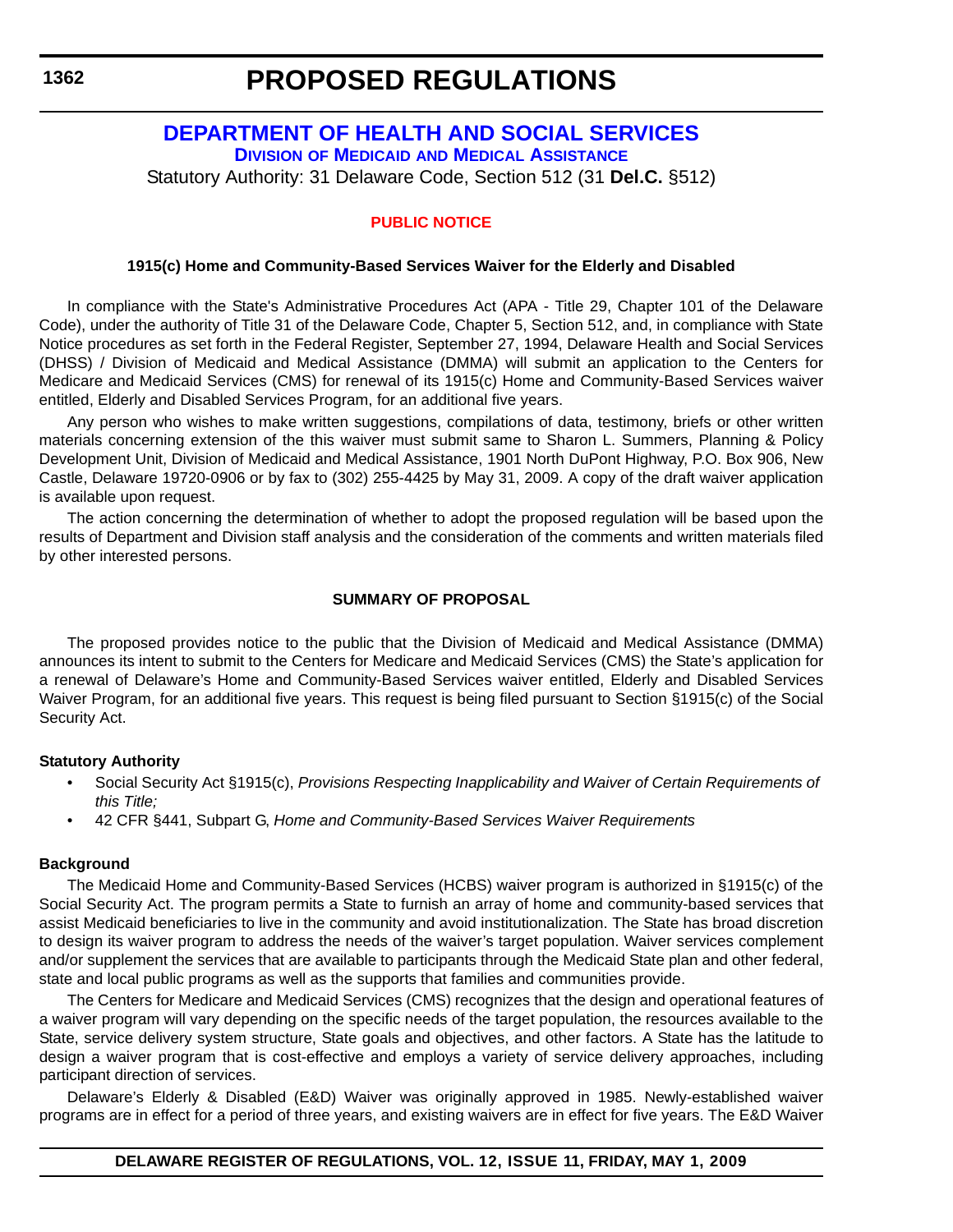<span id="page-18-0"></span>is approaching the conclusion of its current five-year effective period. The current demonstration, project #0136.90, is in effect through June 30, 2009. In order to continue providing services under this waiver after June 30, 2009, Delaware must submit a renewal application to the Centers for Medicare and Medicaid Services (CMS).

#### **Summary of Proposal**

The Division of Medicaid and Medical Assistance (DMMA) is in the process of renewing its home and community-based waiver for elderly and disabled waiver services and is announcing a thirty-day public comment period on the waiver extension. The State intends no significant changes in benefits or the population served during the renewal period.

Eligibility requirements, types of services provided, number of available slots, and other key program elements will remain the same. One new development for this renewal, however, is the implementation of a more extensive quality improvement strategy. Since the last renewal application several years ago, CMS has increased requirements for states to develop and implement quality improvement strategies for waiver programs. This renewal application conforms to these requirements and contains provisions for various aspects of a quality improvement strategy, including data collection, data aggregation, and remediation & improvement methodologies. Responsibility for the quality improvement strategy lies with the Division of Services for Aging and Physical Disabilities (DSAAPD), the E&D Waiver administering/operating agency, and the Division of Medicaid and Medical Assistance (DMMA), the oversight agency. The direct impact of the quality improvement strategy on participants and providers will be minimal. (Providers and a sample of participants will be asked questions during brief telephone surveys conducted annually.) Indirectly, all parties involved should benefit from improved efficiency and service delivery approaches which are expected results from the quality improvement strategy.

The renewal application proposes that Delaware will continue providing services under the E&D Waiver from July 1, 2009 through June 30, 2014.

The provisions of this waiver are subject to approval by the Centers for Medicare and Medicaid Services (CMS).

### **\* Please Note: The application is available in PDF format at the following link:**

**[1915\(c\).pdf](http://regulations.delaware.gov/register/may2009/proposed/12 DE Reg 1362 05-01-09.htm)**

### **DIVISION [OF SOCIAL SERVICES](http://www.dhss.delaware.gov/dhss/dss/index.html)** Statutory Authority: 31 Delaware Code, Section 512 (31 **Del.C.** §512) 16 **DE Admin. Code** 11003

#### **[PUBLIC NOTICE](#page-3-0)**

#### **Child Care Subsidy Program DSSM 11003.7.8 Special Needs Children**

In compliance with the State's Administrative Procedures Act (APA - Title 29, Chapter 101 of the Delaware Code) and under the authority of Title 31 of the Delaware Code, Chapter 5, Section 512, Delaware Health and Social Services (DHSS) / Division of Social Services is proposing to amend Child Care Subsidy Program policies in the Division of Social Services Manual (DSSM) regarding *Special Needs*.

Any person who wishes to make written suggestions, compilations of data, testimony, briefs or other written materials concerning the proposed new regulations must submit same to Sharon L. Summers, Policy, Program & Development Unit, Division of Social Services, 1901 North DuPont Highway, P.O. Box 906, New Castle, Delaware 19720-0906 or by fax to (302) 255-4425 by May 31, 2009.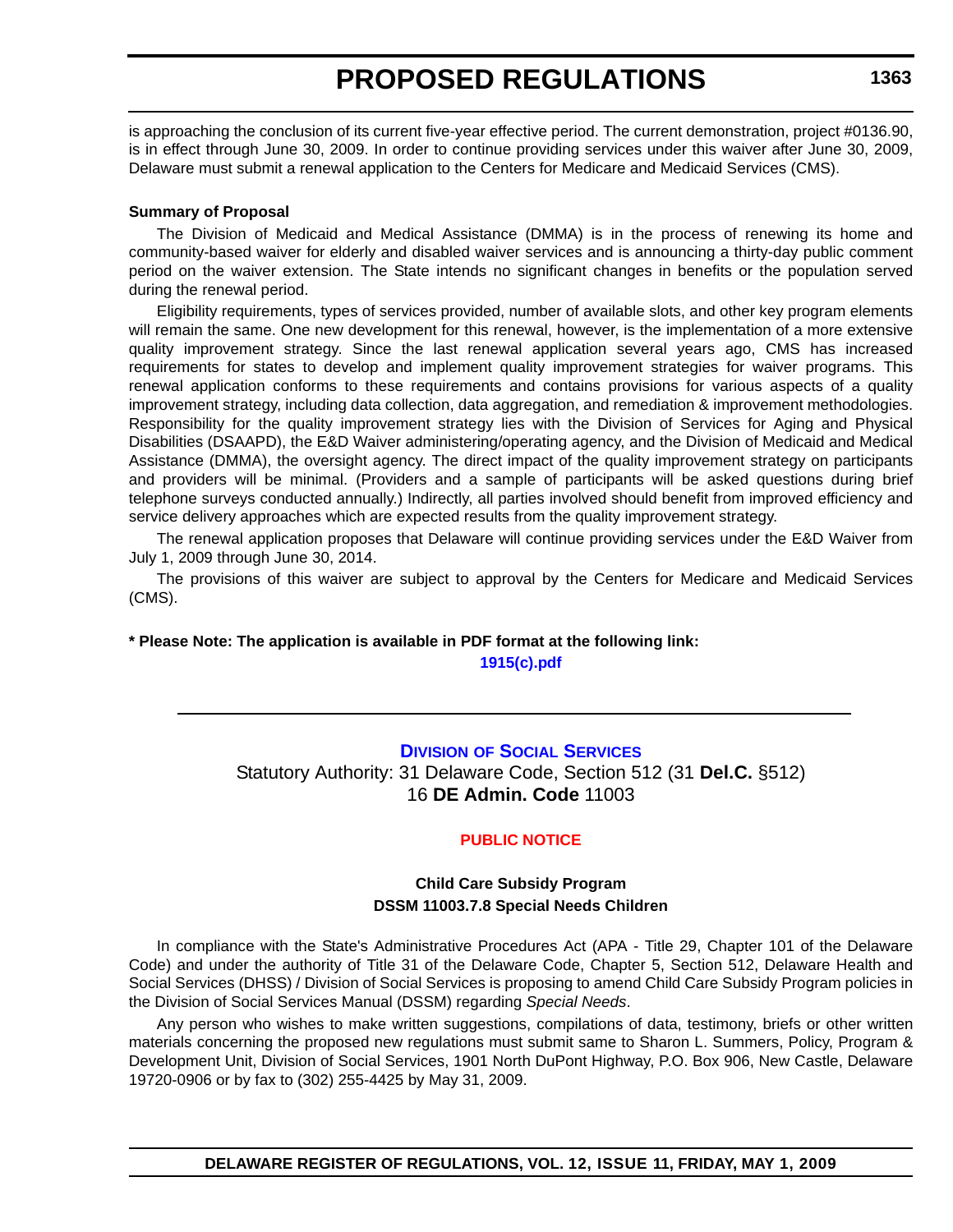### **PROPOSED REGULATIONS**

The action concerning the determination of whether to adopt the proposed regulation will be based upon the results of Department and Division staff analysis and the consideration of the comments and written materials filed by other interested persons.

#### **SUMMARY OF PROPOSED CHANGE**

The proposed change described below amends Child Care Program policies in the Division of Social Services Manual (DSSM) regarding *Special Needs.* The purpose of this change is to clarify policy for individuals with special child care needs.

#### **Statutory Authority**

- 45 CFR Part 98, *Child Care and Development Fund*
- 45 CFR §98.20, *A child's eligibility for child care services*

#### **Summary of Proposed Change**

**DSSM 11003.7.8,** *Special Needs*: The changes clarify and improve the readability and usability of the rule regarding child care services for eligible children with special needs. This includes removing examples and outdated language.

#### **DSS PROPOSED REGULATION #09-17 REVISION:**

#### **11003.7.8 Special Needs Children**

The designation of special needs impacts both eligibility and parent fees.

See section 11004.7 to determine eligibility for waiving the parent fee.

**Eligibility** 

A family can be eligible for Child Care for a child that is between ages 13 and under 19 if the child has a special need that requires child care. This would mean the child is unable to care for himself physically or emotionally, or Division of Family Services (DFS) has referred the child for care due to a protective need.

Families with special needs children or adults must meet the need for services and income eligibility.

EXAMPLE: A financially eligible family with two working parents requests child care for their 14 year old child with Downs Syndrome. The 14 year old is incapable of caring for himself due to the Downs Syndrome. They would be eligible for Child Care due to the special needs of the child.

The special need of a child or an adult that directly results in the need for child care can in itself be the need for care when determining eligibility as long as they meet financial eligibility.

EXAMPLE: A financially eligible family of four with a working Father and a stay at home Mother requests child care for their 12 month old child with a developmental delay. In this case if it is verified that the child needs child care services to assist in increasing the development of the child, they would be eligible.

EXAMPLE: A financially eligible family of four with a working Father and a stay at home Mother requests child care for their two children ages 2 and 4. The mother was involved in a car accident and is unable to get out of bed. The special need of this mother would be the need for care.

All special needs for both the child and adult must be verified by using the Special Needs form.

Special circumstances within a family may be considered on a case by case basis when determining the need for child care. These cases must be approved by the Child Care Administrator.

EXAMPLE: Two older grandparents have custody of their 4 yr. old grandchild. The grandmother is unable to care for the child due to health reasons and the grandfather would like to look for work. There is no need for care since the grandfather is in the home. The circumstances of this four year old could qualify the grandparents for special needs child care. In this case still try to get a special needs form filled out that would address the 4 yr. olds need to be in a day care setting with other children to enhance the child's social and emotional development.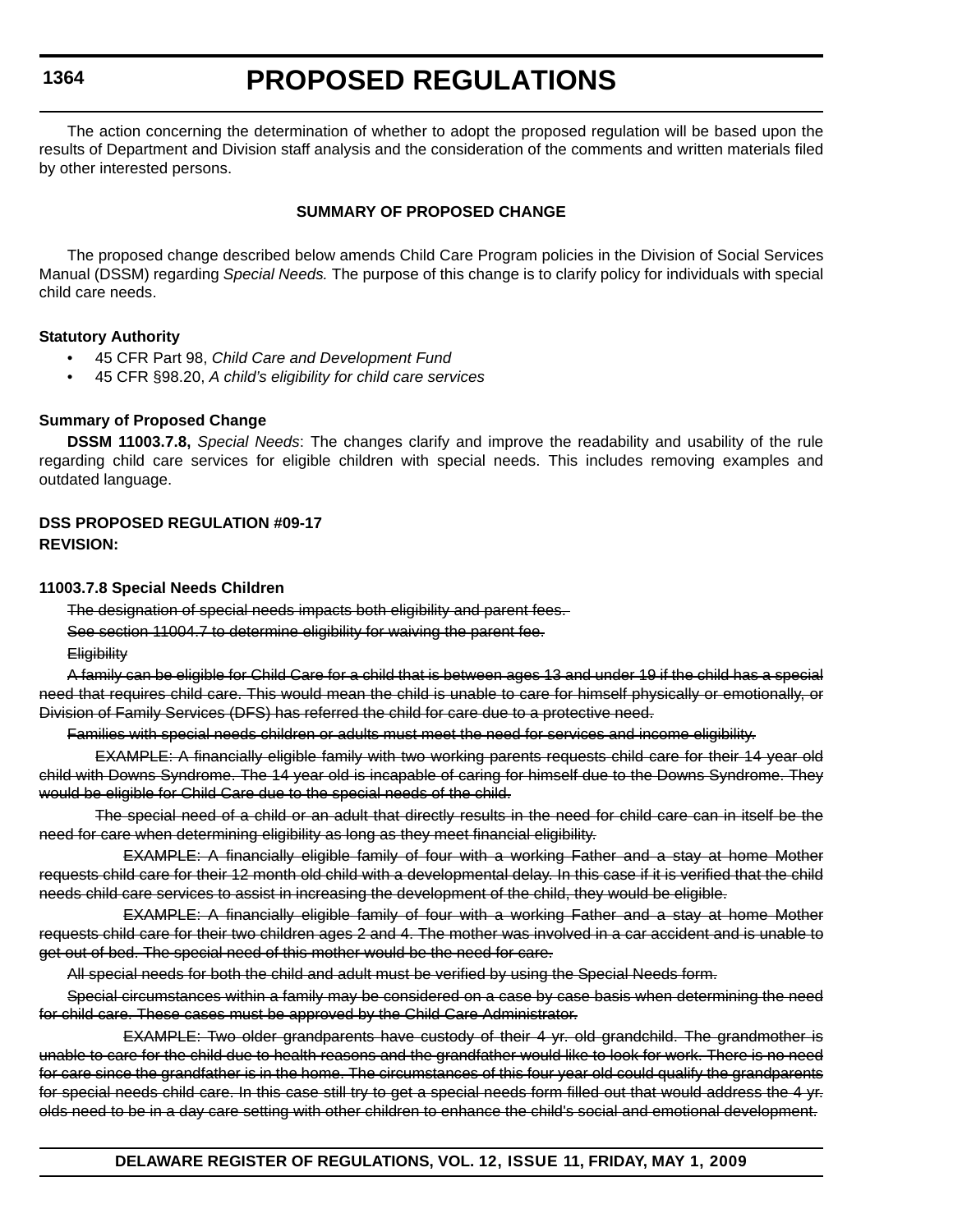#### Division of Family Services

DFS cases meet the need for service due to the DFS referral. DFS cases do not need to meet financial eligibility. DFS cases that are non citizens and do not meet our citizenship criteria are eligible for services due to the DFS referral. DCIS II Child Care Sub system would place these cases in Category 51.

Parent fees may be waived for DFS cases on a case by case basis, with supervisory approval.

**9 DE Reg. 572 (10/01/05) 10 DE Reg. 1007 (12/01/06)**

#### 45 CFR 98.20

#### **Eligibility**

Families requesting Special Needs Child Care must be technically and financially eligible.

**EXCEPTION:** DFS referrals do not have to meet financial criteria.

If the parent/caretaker meets the need criteria as listed in 11003.8, the family will not be eligible for Special Needs Child Care unless the child requires care that cannot be provided in a regular day care.

To be eligible for Special Needs care the parent/caretaker or child must meet the definition of need as explained below.

#### **Children with Special Needs**:

A child that is 13 through 18 years of age may be eligible for Special Needs Child Care if the child's physical, medical or emotional condition is such that he is unable to care for himself. Children under age 13 may qualify for Special Needs Child Care if they have a need that cannot be met in a regular day-care setting. Children 13 years of age and older are only eligible for Special Needs Childcare.

Documentation of the condition may be provided on the Special Needs Form or any other written correspondence submitted by a physician or medical professional with the authority to do so.

#### **Adults with Special Needs:**

A parent/caretaker may be eligible for Special Needs Child Care services if the parent has a condition which makes the parent/caretaker unable to care for his/her child.

Documentation of the condition may be provided on the Special Needs Form or any other written correspondence submitted by a physician or medical professional with the authority to do so.

#### **Families with Protective Child Care Needs**

Children referred by the Division of Family Services (DFS) may be eligible for Special Needs Child Care. A child that is active with and referred by DFS for child care:

- 1. is considered to have met the need criteria;
- 2. does not have to meet the financial criteria;
- 3. may receive child care regardless of citizenship status.

**9 DE Reg. 572 (10/01/05) 10 DE Reg. 1007 (12/01/06)**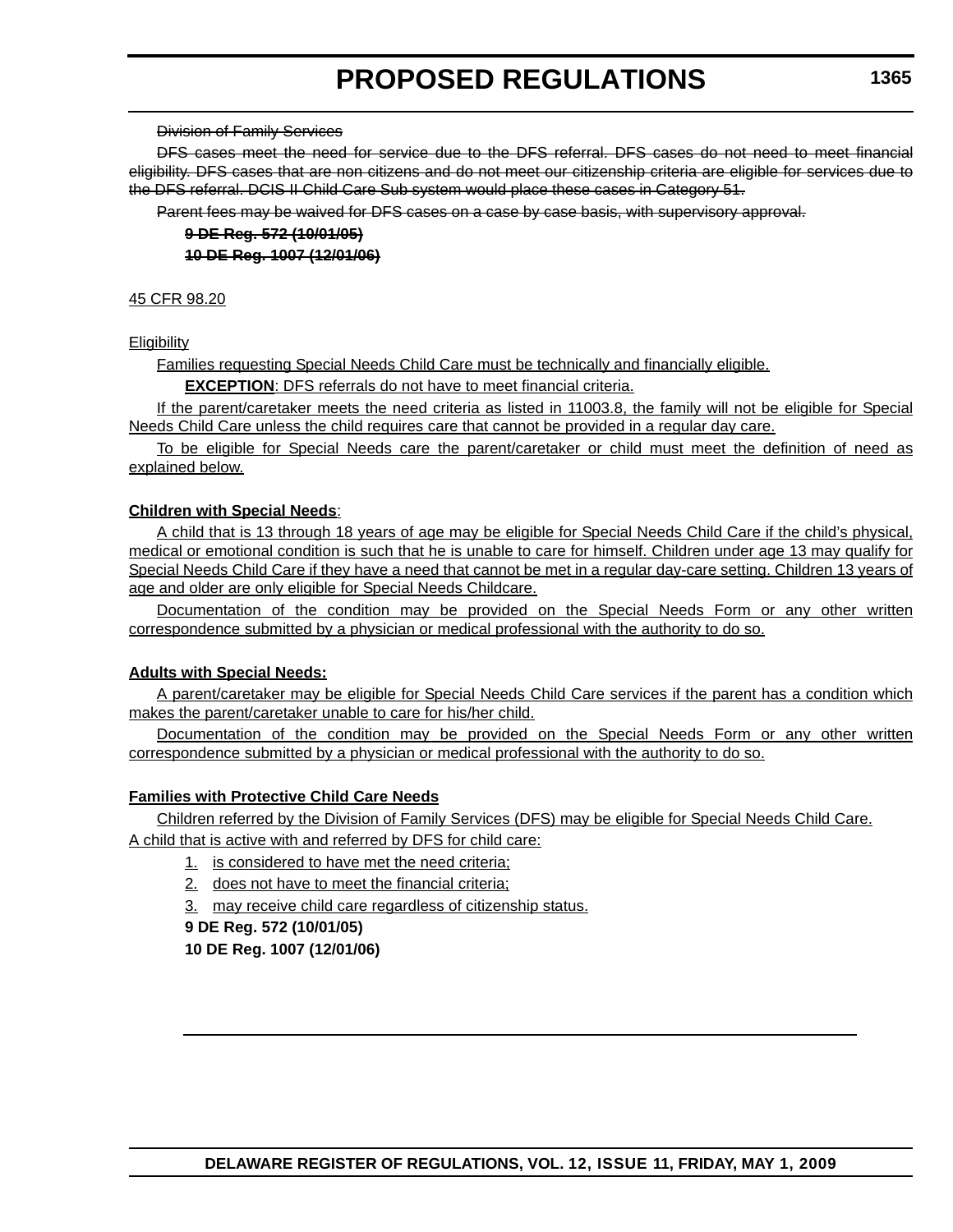### **PROPOSED REGULATIONS**

### <span id="page-21-0"></span>**DIVISION [OF SOCIAL SERVICES](http://www.dhss.delaware.gov/dhss/dss/index.html)** Statutory Authority: 31 Delaware Code, Section 512 (31 **Del.C.** §512) 16 **DE Admin. Code** 11006

#### **[PUBLIC NOTICE](#page-3-0)**

#### **Child Care Subsidy Program DSSM 11006.4.1 Absent Day Policy**

In compliance with the State's Administrative Procedures Act (APA - Title 29, Chapter 101 of the Delaware Code) and under the authority of Title 31 of the Delaware Code, Chapter 5, Section 512, Delaware Health and Social Services (DHSS) / Division of Social Services is proposing to amend Child Care Subsidy Program policies in the Division of Social Services Manual (DSSM) regarding *Absent Days*.

Any person who wishes to make written suggestions, compilations of data, testimony, briefs or other written materials concerning the proposed new regulations must submit same to Sharon L. Summers, Policy, Program & Development Unit, Division of Social Services, 1901 North DuPont Highway, P.O. Box 906, New Castle, Delaware 19720-0906 or by fax to (302) 255-4425 by May 31, 2009.

The action concerning the determination of whether to adopt the proposed regulation will be based upon the results of Department and Division staff analysis and the consideration of the comments and written materials filed by other interested persons.

#### **SUMMARY OF PROPOSED CHANGE**

The proposed change described below amends Child Care Program policies in the Division of Social Services Manual (DSSM) regarding *Absent Days.* The purpose of this change is to clarify the *Absent Day Policy* as it relates to the number of absent days authorized and who cannot get paid absent days.

#### **Statutory Authority**

45 CFR Part 98, *Child Care and Development Fund*

#### **Summary of Proposed Change**

Amended **DSSM 11006.4.1**, *Absent Day Policy* clarifies that providers will not be paid for holidays that occur before the start date of the authorization. The Division of Social Services (DSS) may pay absent days for up to five days.

#### **DSS PROPOSED REGULATION #09-18 REVISION:**

#### **11006.4.1Absent Day Policy**

Payments are made DSS pays for up to five absent days per month. The number of absent days per month is the same as the number of days authorized in one week (up to a maximum of five). The specific number of paid absent days is indicated on each child's Form 618d Authorization Form.

EXAMPLE: A child is authorized to attend three days a week. Therefore, the provider will be paid for up to three absent days a month.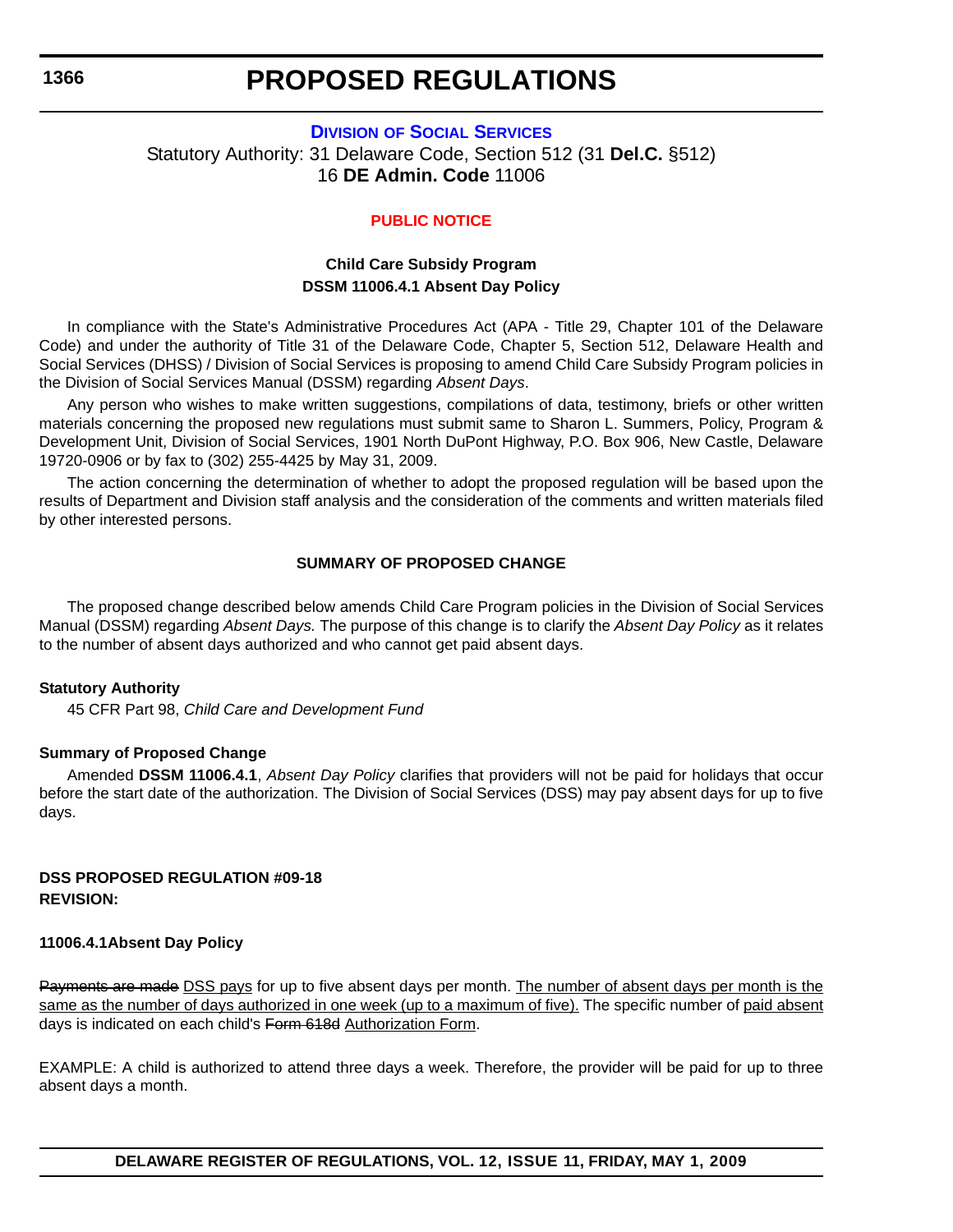<span id="page-22-0"></span>Payment may be made for the major holidays listed in the contract for any child who attended at least one day during the month. No payment is made to a provider for a holiday that occurs before the start date of the authorization at that provider's site.

### **[DEPARTMENT OF INSURANCE](http://www.delawareinsurance.gov/)**

### Statutory Authority: 18 Delaware Code, Sections 314 and 1111 (18 **Del.C.** §§314 and 1111) 18 **DE Admin. Code** 305

INSURANCE COMMISSIONER KAREN WELDIN STEWART, CIR-ML hereby gives notice of intent to adopt proposed Department of Insurance Regulation 305 relating to actuarial appointments, actuarial opinions and memoranda of insurance companies. The docket number for this proposed amendment is 1089.

The purpose of the proposed amendment to regulation 305 is to update the existing regulation with respect to statutory law. The text of the proposed amendment is reproduced in the May 2009 edition of the Delaware *Register of Regulations*. The text can also be viewed at the Delaware Insurance Commissioner's website at: http:// www.delawareinsurance.gov/departments/documents/ProposedRegs/ProposedRegs.shtml.

The Department of Insurance does not plan to hold a public hearing on the proposed changes. Any person can file written comments, suggestions, briefs, compilations of data or other materials concerning the proposed amendments. Any written submission in response to this notice and relevant to the proposed changes must be received by the Department of Insurance no later than 4:30 p.m., Monday June 1, 2009, and should be addressed to Mitchell G. Crane, Esquire, Delaware Department of Insurance, 841 Silver Lake Boulevard, Dover, DE 19904, or sent by fax to 302.739.2021 or email to mitch.crane@state.de.us.

#### **[305 Actuarial Opinion and Memorandum Regulation](#page-3-0)**

#### **1.0 Purpose**

- 1.1 The purpose of this regulation is to prescribe:
	- 1.1.1 Guidelines and standards for statements of actuarial opinion which are to be submitted in accordance with 18 **Del.C.** §1111(c), and for memoranda in support thereof;
	- 1.1.2 Guidelines and standards for statements of actuarial opinion which are to be submitted when a company is exempt from 18 **Del.C.** §1111(c)(2); and
	- 1.1.3 Rules applicable to the appointment of an appointed actuary.

#### **2.0 Authority**

This regulation is issued pursuant to the authority vested in the Commissioner of Insurance of the State of Delaware under 18 **Del.C.** §§314 and 1111. This regulation will take effect for annual statements for the year 1994.

#### **3.0 Scope**

- 3.1 This regulation shall apply to all life insurance companies and fraternal benefit societies doing business in this State and to all life insurance companies and fraternal benefit societies which are authorized to reinsure life insurance, annuities or accident and health insurance business in this State.
- 3.2 This regulation shall be applicable to all annual statements filed with the office of the Commissioner after the effective date of this regulation. Except with respect to companies which are exempted pursuant to 6.0 of this regulation, a statement of opinion on the adequacy of the reserves and related actuarial items based on an asset adequacy analysis in accordance with 8.0 of this regulation, and a memorandum in support thereof in accordance with 9.0 of this regulation, shall be required each year. Any company so exempted must file a statement of actuarial opinion pursuant to 7.0 of this regulation.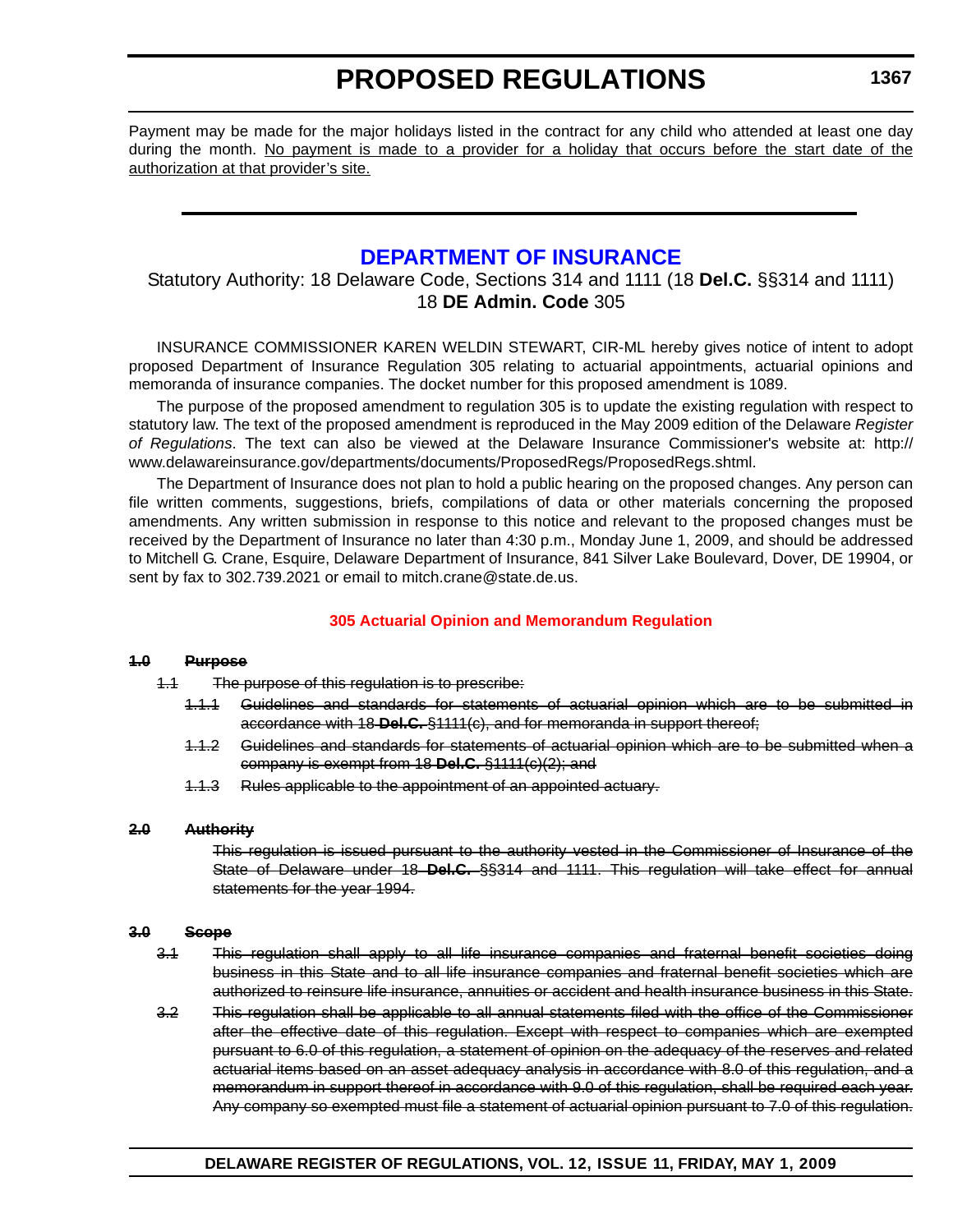3.3 Notwithstanding the foregoing, the Commissioner may require any company otherwise exempt pursuant to this regulation to submit a statement of actuarial opinion and to prepare a memorandum in support thereof in accordance with 8.0 and 9.0 of this regulation if, in the opinion of the Commissioner, an asset adequacy analysis is necessary with respect to the company.

#### **4.0 Definitions**

#### **"Actuarial Opinion"** means:

- With respect to 8.0, 9.0 or 10.0, the opinion of an Appointed Actuary regarding the adequacy of the reserves and related actuarial items based on an asset adequacy test in accordance with 8.0 of this regulation and with presently accepted Actuarial Standards;
- With respect to section 7.0, the opinion of an Appointed Actuary regarding the calculation of reserves and related items, in accordance with 7.0 of this regulation and with those presently accepted Actuarial Standards which specifically relate to this opinion.

**"Actuarial Standards Board"** is the board established by the American Academy of Actuaries to develop and promulgate standards of actuarial practice.

**"Annual Statement"** means that statement required by 18 **Del.C.** §526 to be filed by the company with the office of the Commissioner annually.

**"Appointed Actuary"** means any individual who is appointed or retained in accordance with the requirements set forth in section 5.3 of this regulation to provide the actuarial opinion and supporting memorandum as required by 18 **Del.C.** §1111(c).

**"Asset Adequacy Analysis"** means an analysis that meets the standards and other requirements referred to in section 5.4 this regulation. It may take many forms, including, but not limited to, cash flow testing, sensitivity testing or applications of risk theory.

**"Commissioner"** means the Insurance Commissioner of this State.

**"Company"** means a life insurance company, fraternal benefit society or reinsurer subject to the provisions of this regulation.

**"Non-Investment Grade Bonds"** are those designated as classes 3, 4, 5 or 6 by the NAIC Securities Valuation Office.

**"Qualified Actuary"** means any individual who meets the requirements set forth in section 5.2 of this regulation.

#### **5.0 General Requirements**

- 5.1 Submission of Statement of Actuarial Opinion
	- 5.1.1 There is to be included on or attached to Page 1 of the annual statement for each year beginning with the year in which this regulation becomes effective the statement of an appointed actuary, entitled "Statement of Actuarial Opinion," setting forth an opinion relating to reserves and related actuarial items held in support of policies and contracts, in accordance with section 8.0 of this regulation; provided, however, that any company exempted pursuant to 6.0 of this regulation from submitting a statement of actuarial opinion in accordance with 8.0 of this regulation shall include on or attach to Page 1 of the annual statement a statement of actuarial opinion rendered by an appointed actuary in accordance with 7.0 of this regulation.
	- 5.1.2 If in the previous year a company provided a statement of actuarial opinion in accordance with 7.0 of this regulation, and in the current year fails the exemption criteria of sections 6.3.1, 6.3.2 or 6.3.5 to again provide an actuarial opinion in accordance with section 7.0, the statement of actuarial opinion in accordance with section 8.0 shall not be required until August 1 following the date of the annual statement. In this instance, the company shall provide a statement of actuarial opinion in accordance with section 7.0 with appropriate qualification noting the intent to subsequently provide a statement of actuarial opinion in accordance with section 8.0.
	- 5.1.3 In the case of a statement of actuarial opinion required to be submitted by a foreign or alien company, the Commissioner may accept the statement of actuarial opinion filed by such company

#### **1368**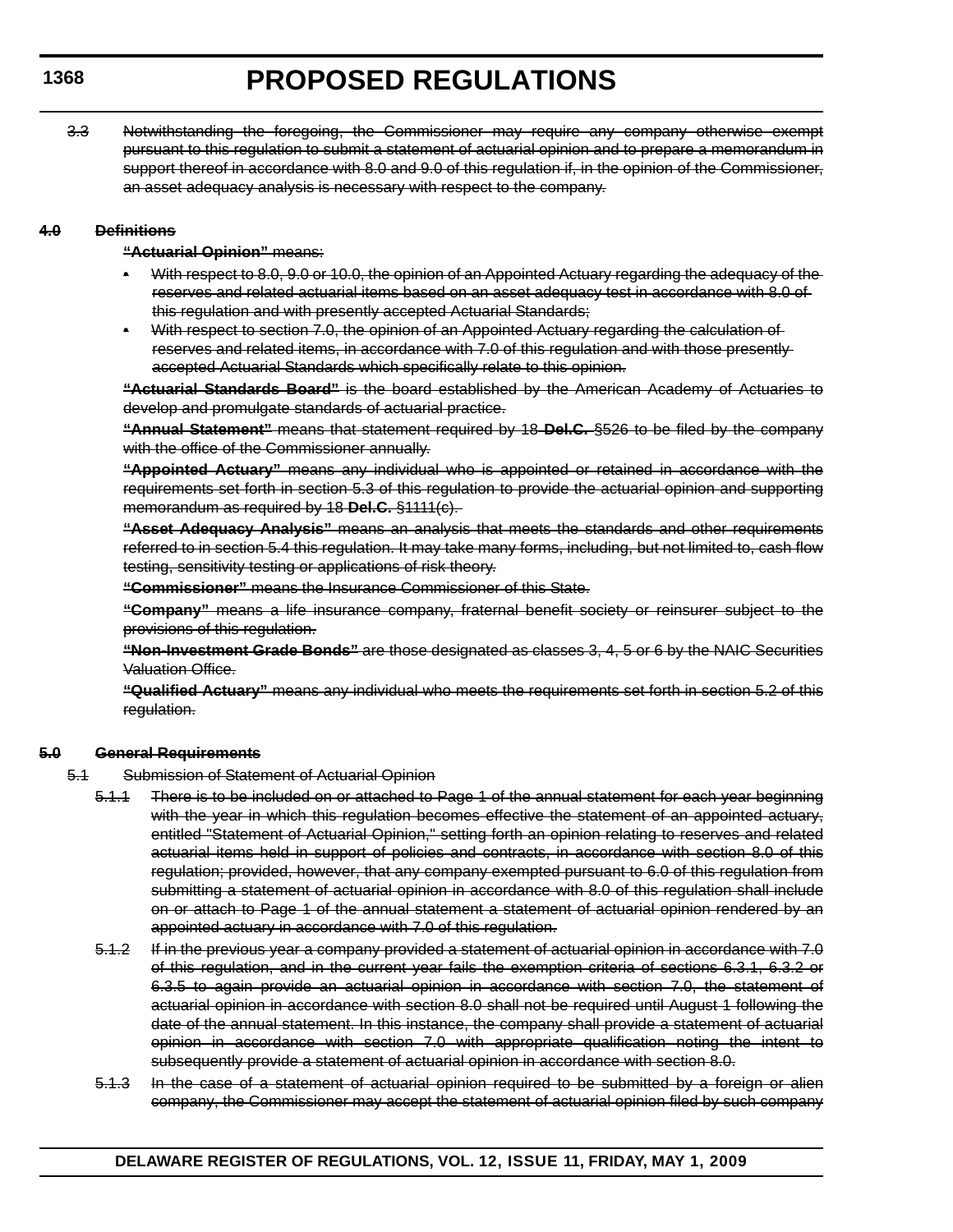with the insurance supervisory regulator of another state if the Commissioner determines that the opinion reasonably meets the requirements applicable to a company domiciled in this State.

- 5.1.4 Upon written request by the company, the commissioner may grant an extension of the date for submission of the statement of actuarial opinion.
- 5.2 "Qualified Actuary" is an individual who:
	- 5.2.1 Is a member in good standing of the American Academy of Actuaries and
	- 5.2.2 Is qualified to sign statements of actuarial opinion for life and health insurance company annual statements in accordance with the American Academy of Actuaries qualification standards for actuaries signing such statements; and
	- 5.2.3 Is familiar with the valuation requirements applicable to life and health insurance companies; and
	- 5.2.4 Has not been found by the Commissioner (or if so found has subsequently been reinstated as a qualified actuary), following appropriate notice and hearing to have:
		- 5.2.4.1 Violated any provision of, or any obligation imposed by, the Insurance Law or other law in the course of his or her dealings as a qualified actuary; or
		- 5.2.4.2 Been found guilty of fraudulent or dishonest practices; or
		- 5.2.4.3 Demonstrated his or her incompetency, lack of cooperation, or untrustworthiness to act as a qualified actuary; or
		- 5.2.4.4 Submitted to the Commissioner during the past five (5) years, pursuant to this regulation, an actuarial opinion or memorandum that the Commissioner rejected because it did not meet the provisions of this regulation including standards set by the Actuarial Standards Board; or
		- 5.2.4.5 Resigned or been removed as an actuary within the past five (5) years as a result of acts or omissions indicated in any adverse report on examination or as a result of failure to adhere to generally acceptable actuarial standards: and
	- 5.2.5 Has not failed to notify the Commissioner of any action taken by any Commissioner of any other state similar to that under section 5.2.4 above.
- 5.3 "Appointed Actuary" is a qualified actuary who is appointed or retained to prepare the Statement of Actuarial Opinion required by this regulation; either directly by or by the authority of the board of directors through an executive officer of the company. The company shall give the Commissioner timely written notice of the name, title (and, in the case of a consulting actuary, the name of the firm) and manner of appointment or retention of each person appointed or retained by the company as an appointed actuary and shall state in such notice that the person meets the requirements set forth in section 5.2. Once notice is furnished, no further notice is required with respect to this person, provided that the company shall give the Commissioner timely written notice in the event the actuary ceases to be appointed or retained as an appointed actuary or to meet the requirements set forth in section 5.2. If any person appointed or retained as an appointed actuary replaces a previously appointed actuary, the notice shall so state and give the reasons for replacement.
- 5.4 Standards for Asset Adequacy Analysis
	- 5.4.1 The asset adequacy analysis required by this regulation:
		- 5.4.1.1 Shall conform to the Standards of Practice as promulgated from time to time by the Actuarial Standards Board and on any additional standards under this regulation, which standards are to form the basis of the statement of actuarial opinion in accordance with section 8.0 of this regulation; and
		- 5.4.1.2 Shall be based on methods of analysis as are deemed appropriate for such purposes by the Actuarial Standards Board.
- 5.5 Liabilities to be Covered
	- 5.5.1 Under authority of 18 **Del.C.** §1111(c), the statement of actuarial opinion shall apply to all in force business on the statement date regardless of when or where issued, e.g., reserves of Exhibits 8, 9 and 10, and claim liabilities in Exhibit 11, Part I and equivalent items in the separate account statement or statements.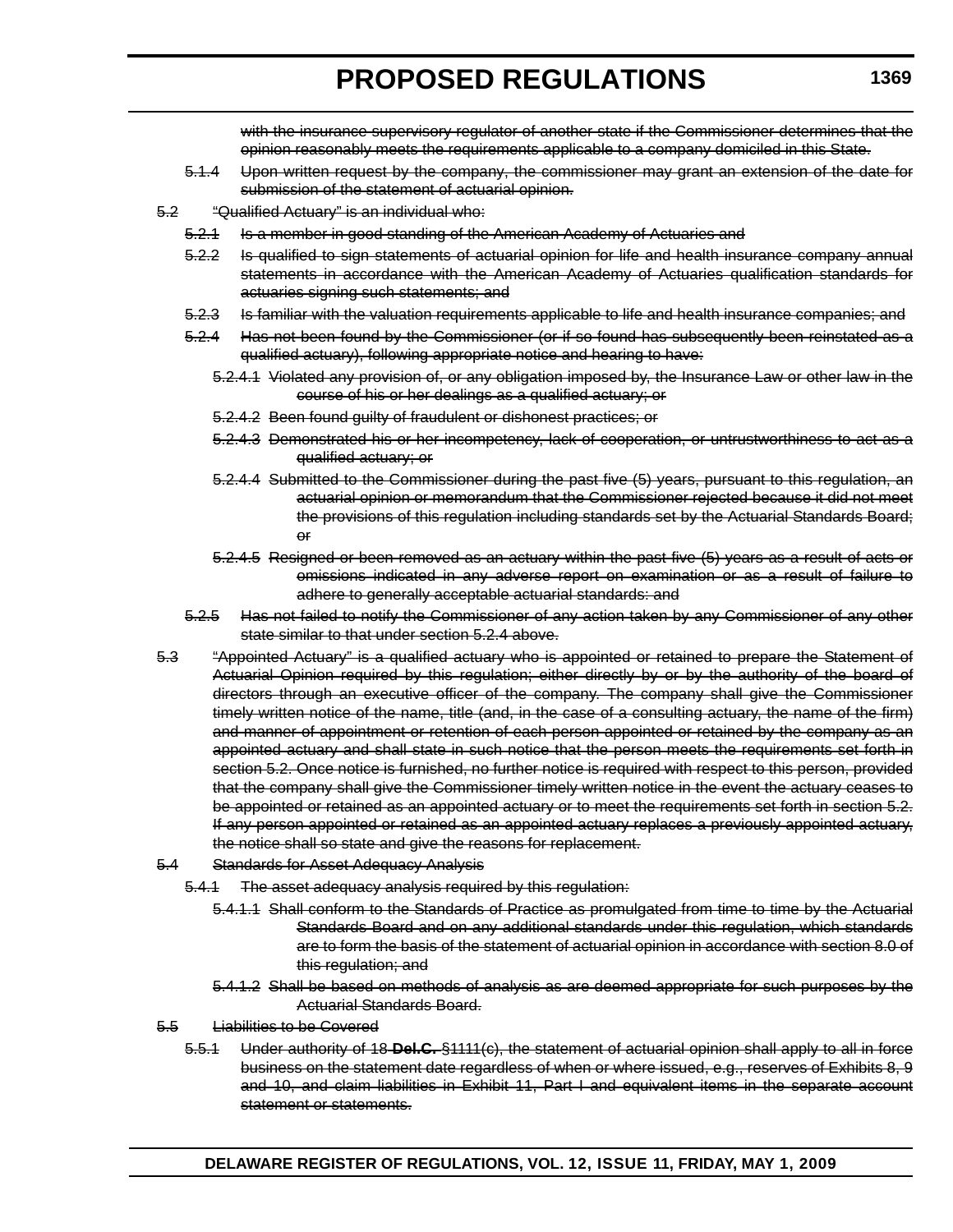- 5.5.2 If the appointed actuary determines as the result of asset adequacy analysis that a reserve should be held in addition to the aggregate reserve held by the company and calculated in accordance with methods set forth in 18 **Del.C.** §§1108 and 1113(c), (d), (g) and (h), the company shall establish such additional reserve.
- 5.5.3 For years ending prior to December 31, 1996, the company may, in lieu of establishing the full amount of the additional reserve in the annual statement for that year, set up an additional reserve in an amount not less than the following:
	- 5.5.3.1 December 31, 1994 The additional reserve divided by three.
	- 5.5.3.2 December 31, 1996 Two times the additional reserve divided by three.
- 5.5.4 Additional reserves established under sections 5.5.2 or 5.5.3 above and deemed not necessary in subsequent years may be released. Any amounts released must be disclosed in the actuarial opinion for the applicable year. The release of such reserves would not be deemed an adoption of a lower standard of valuation.

#### **6.0 Required Opinions**

- 6.1 General
	- 6.1.1 In accordance with 18 **Del.C.** §1111(c), every company doing business in this State shall annually submit the opinion of an appointed actuary as provided for by this regulation. The type of opinion submitted shall be determined by the provisions set forth in this section 6.0 and shall be in accordance with the applicable provisions in this regulation.
- 6.2 Company Categories
	- 6.2.1 For purposes of this regulation, companies shall be classified as follows based on the admitted assets as of the end of the calendar year for which the actuarial opinion is applicable:
		- 6.2.1.1 Category A shall consist of those companies whose admitted assets do not exceed \$20 million:
		- 6.2.1.2 Category B shall consist of those companies whose admitted assets exceed \$20 million but do not exceed \$100 million;
		- 6.2.1.3 Category C shall consist of those companies whose admitted assets exceed \$100 million but do not exceed \$500 million; and
		- 6.2.1.4 Category D shall consist of those companies whose admitted assets exceed \$500 million.
- 6.3 Exemption Eligibility Tests
	- 6.3.1 Any Category A company that, for any year beginning with the year in which this regulation becomes effective, meets all of the following criteria shall be eligible for exemption from submission of a statement of actuarial opinion in accordance with section 8.0 of this regulation for the year in which these criteria are met. The ratios in sections 6.3.1.1, 6.3.1.2, and 6.3.1.3 below shall be calculated based on amounts as of the end of the calendar year for which the actuarial opinion is applicable.
		- 6.3.1.1 The ratio of the sum of capital and surplus to the sum of cash and invested assets is at least equal to .10.
		- 6.3.1.2 The ratio of the sum of the reserves and liabilities for annuities and deposits to the total admitted assets is less than .30
		- 6.3.1.3 The ratio of the book value of the non-investment grade bonds to the sum of capital and surplus is less than .50.
		- 6.3.1.4 The Examiner Team for the National Association of Insurance Commissioners (NAIC) has not designated the company as a first priority company in any of the two (2) calendar years preceding the calendar year for which the actuarial opinion is applicable, or a second priority company in each of the two (2) calendar years preceding the calendar year for which the actuarial opinion is applicable, or the company has resolved the first or second priority status to the satisfaction of the Commissioner of the state of domicile and the

#### **DELAWARE REGISTER OF REGULATIONS, VOL. 12, ISSUE 11, FRIDAY, MAY 1, 2009**

#### **1370**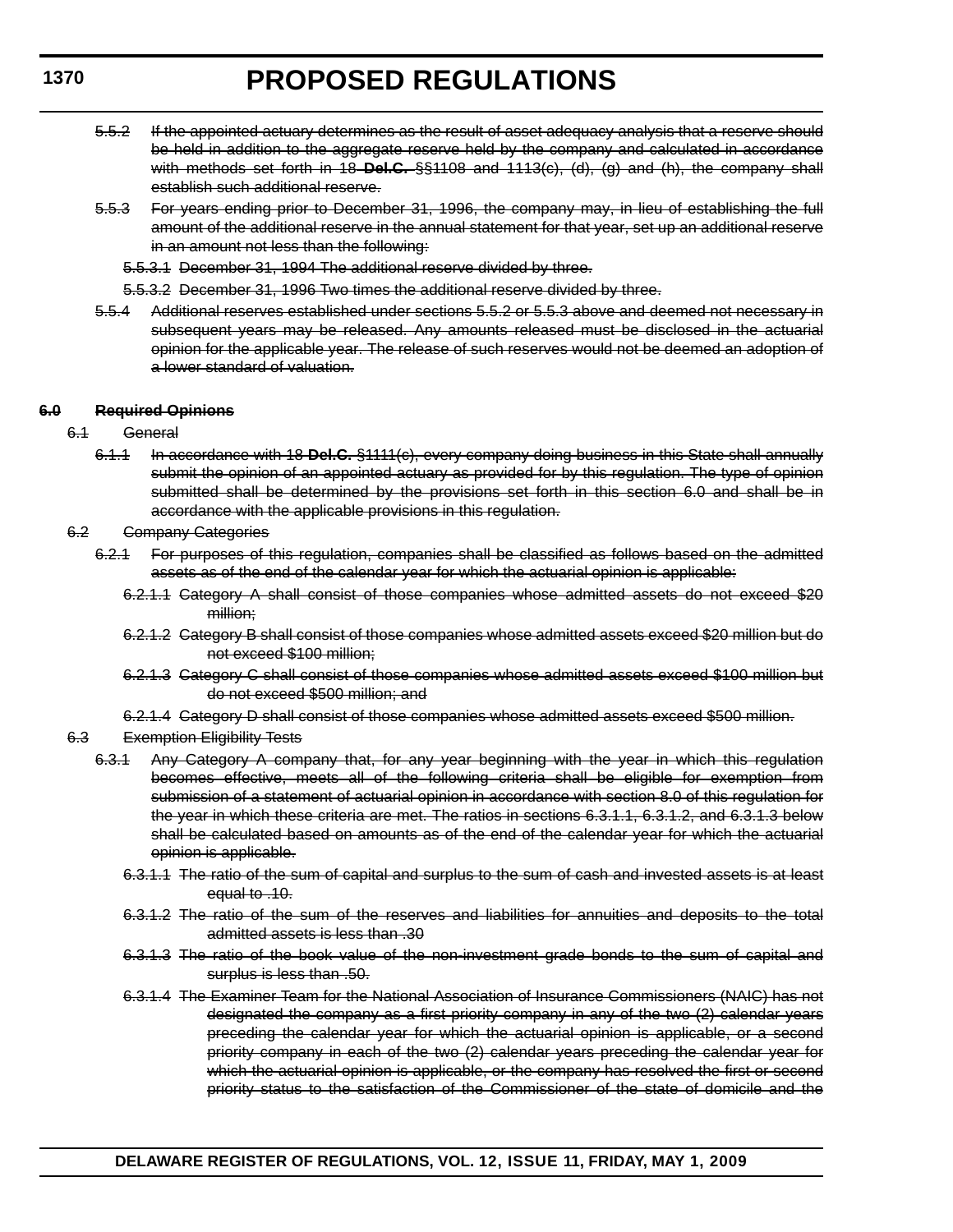Commissioner has so notified the chair of the NAIC Life and Health Actuarial Task Force and the NAIC Staff and Support Office.

- 6.3.2 Any Category B company that, for any year beginning with the year in which this regulation becomes effective, meets all of the following criteria shall be eligible for exemption from submission of a statement of actuarial opinion in accordance with section 8.0 of this regulation for the year in which the criteria are met. The ratios in sections 6.3.2.1, 6.3.2.2, and 6.3.2.3 below shall be calculated based on amounts as of the end of the calendar year for which the actuarial opinion is applicable.
	- 6.3.2.1 The ratio of the sum of capital and surplus to the sum of cash and invested assets is at least equal to .07.
	- 6.3.2.2 The ratio of the sum of the reserves and liabilities for annuities and deposits to the total admitted assets is less than .40.
	- 6.3.2.3 The ratio of the book value of the non-investment grade bonds to the sum of capital and surplus is less than .50.
	- 6.3.2.4 The Examiner Team for the National Association of Insurance Commissioners (NAIC) has not designated the company as a first priority company in any of the two (2) calendar years preceding the calendar year for which the actuarial opinion is applicable, or a second priority company in each of the two (2) calendar years preceding the calendar year for which the actuarial opinion is applicable, or the company has resolved the first or second priority status to the satisfaction of the Commissioner of the state of domicile and the Commissioner has so notified the chair of the NAIC Life and Health Actuarial Task Force and the NAIC Staff and Support Office.
- 6.3.3 Any Category A or Category B company that meets all of the criteria set forth in sections 6.3.1 or 6.3.2 of this subsection, whichever is applicable, is exempted from submission of a statement of actuarial opinion in accordance with section 8.0 of this regulation unless the Commissioner specifically indicates to the company that the exemption is not to be taken.
- 6.3.4 Any Category A or Category B company that, for any year beginning with the year in which this regulation becomes effective, is not exempted under section 6.3.3 shall be required to submit a statement of actuarial opinion in accordance with 8.0 of this regulation for the year for which it is not exempt.
- 6.3.5 Any Category C company that, after submitting an opinion in accordance with 8.0 of this regulation, meets all of the following criteria shall not be required, unless required in accordance with section 6.3.6 below, to submit a statement of actuarial opinion in accordance with 8.0 of this regulation more frequently than every third year. Any Category C company which fails to meet all of the following criteria for any year shall submit a statement of actuarial opinion in accordance with 8.0 of this regulation for that year. The ratios in sections 6.3.5.1, 6.3.5.2, and 6.3.5.3 below shall be calculated based on amounts as of the end of the calendar year for which the actuarial opinion is applicable.
	- 6.3.5.1 The ratio of the sum of capital and surplus to the sum of cash and invested assets is at least equal to .05.
	- 6.3.5.2 The ratio of the sum of the reserves and liabilities for annuities and deposits to the total admitted assets is less than .50.
	- 6.3.5.3 The ratio of the book value of the non-investment grade bonds to the sum of the capital and surplus is less than .50.
	- 6.3.5.4 The Examiner Team for the National Association of Insurance Commissioners (NAIC) has not designated the company as a first priority company in any of the two (2) calendar years preceding the calendar year for which the actuarial opinion is applicable, or a second priority company in each of the two (2) calendar years preceding the calendar year for which the actuarial opinion is applicable, or the company has resolved the first or second priority status to the satisfaction of the Commissioner of the state of domicile and the Commissioner has so notified the chair of the NAIC Life and Health Actuarial Task Force and the NAIC Staff and Support Office.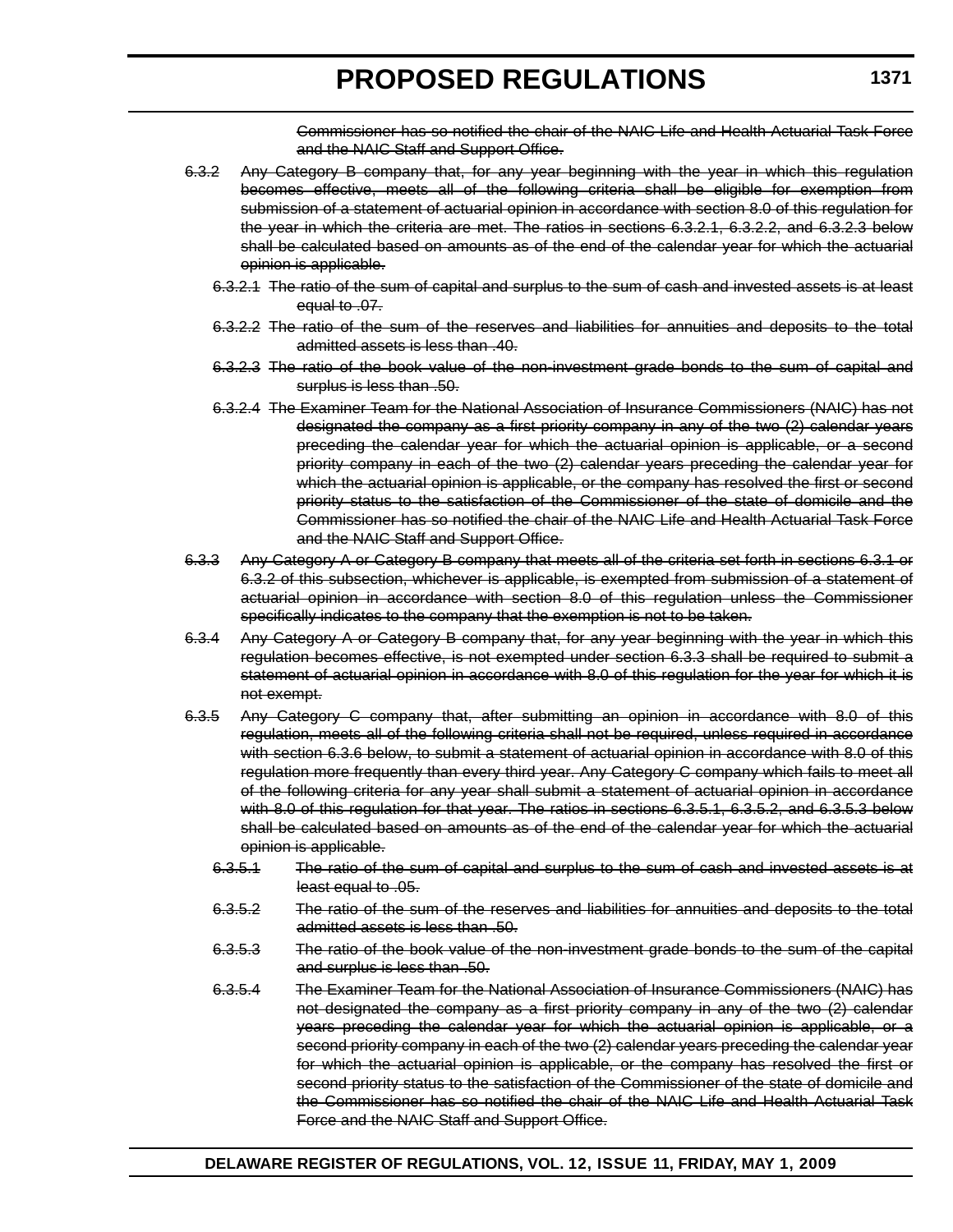- 6.3.6 Any company which is not required by this section 6.0 to submit a statement of actuarial opinion in accordance with section 8.0 of this regulation for any year shall submit a statement of actuarial opinion in accordance with section 7.0 of this regulation for that year unless as provided for by the section 3.2 of this regulation the Commissioner requires a statement of actuarial opinion in accordance with 8.0 of this regulation.
- 6.4 Large Companies
	- 6.4.1 Every Category D company shall submit a statement of actuarial opinion in accordance with section 8.0 of this regulation for each year beginning with the year in which this regulation becomes effective.

#### **7.0 Statement of Actuarial Opinion Not Including an Asset Adequacy Analysis**

- 7.1 General Description
	- 7.1.1 The statement of actuarial opinion required by this section shall consist of a paragraph identifying the appointed actuary and his or her qualifications; a regulatory authority paragraph stating that the company is exempt pursuant to this regulation from submitting a statement of actuarial opinion based on an asset adequacy analysis and that the opinion, which is not based on an asset adequacy analysis, is rendered in accordance with 7.0 of this regulation; a scope paragraph identifying the subjects on which the opinion is to be expressed and describing the scope of the appointed actuary's work; and an opinion paragraph expressing the appointed actuary's opinion as required by 18 **Del.C.** §1111(c).
- 7.2 Recommended Language
	- 7.2.1 The following language provided is that which in typical circumstances would be included in a statement of actuarial opinion in accordance with this section. The language may be modified as needed to meet the circumstances of a particular case, but the appointed actuary should use language which clearly expresses his or her professional judgment. However, in any event the opinion shall retain all pertinent aspects of the language provided in section 7.0.
		- 7.2.1.1 The opening paragraph should indicate the appointed actuary's relationship to the company. For a company actuary, the opening paragraph of the actuarial opinion should read as follows:

"I, [name of actuary], am [title] of [name of company] and a member of the American Academy of Actuaries. I was appointed by, or by the authority of, the Board of Directors of said insurer to render this opinion as stated in the letter to the Commissioner dated [insert date]. I meet the Academy qualification standards for rendering the opinion and am familiar with the valuation requirements applicable to life and health companies."

7.2.1.2 For a consulting actuary, the opening paragraph of the actuarial opinion should contain a sentence such as:

> "I, [name and title of actuary], a member of the American Academy of Actuaries, am associated with the firm of [insert name of consulting firm]. I have been appointed by, or by the authority of, the Board of Directors of [name of company] to render this opinion as stated in the letter to the Commissioner dated [insert date]. I meet the Academy qualification standards for rendering the opinion and am familiar with the valuation requirements applicable to life and health insurance companies."

- 7.2.2 The regulatory authority paragraph should include a statement such as the following: "Said company is exempt pursuant to Regulation [insert designation] of the [name of state] Insurance Department from submitting a statement of actuarial opinion based on an asset adequacy analysis. This opinion, which is not based on an asset adequacy analysis, is rendered in accordance with 7.0 of the regulation."
- 7.2.3 The scope paragraph should contain a sentence such as the following: "I have examined the actuarial assumptions and actuarial methods used in determining reserves and related actuarial items listed below, as shown in the annual statement of the company, as prepared for filing with state regulatory officials, as of December 31, [ ]."

**1372**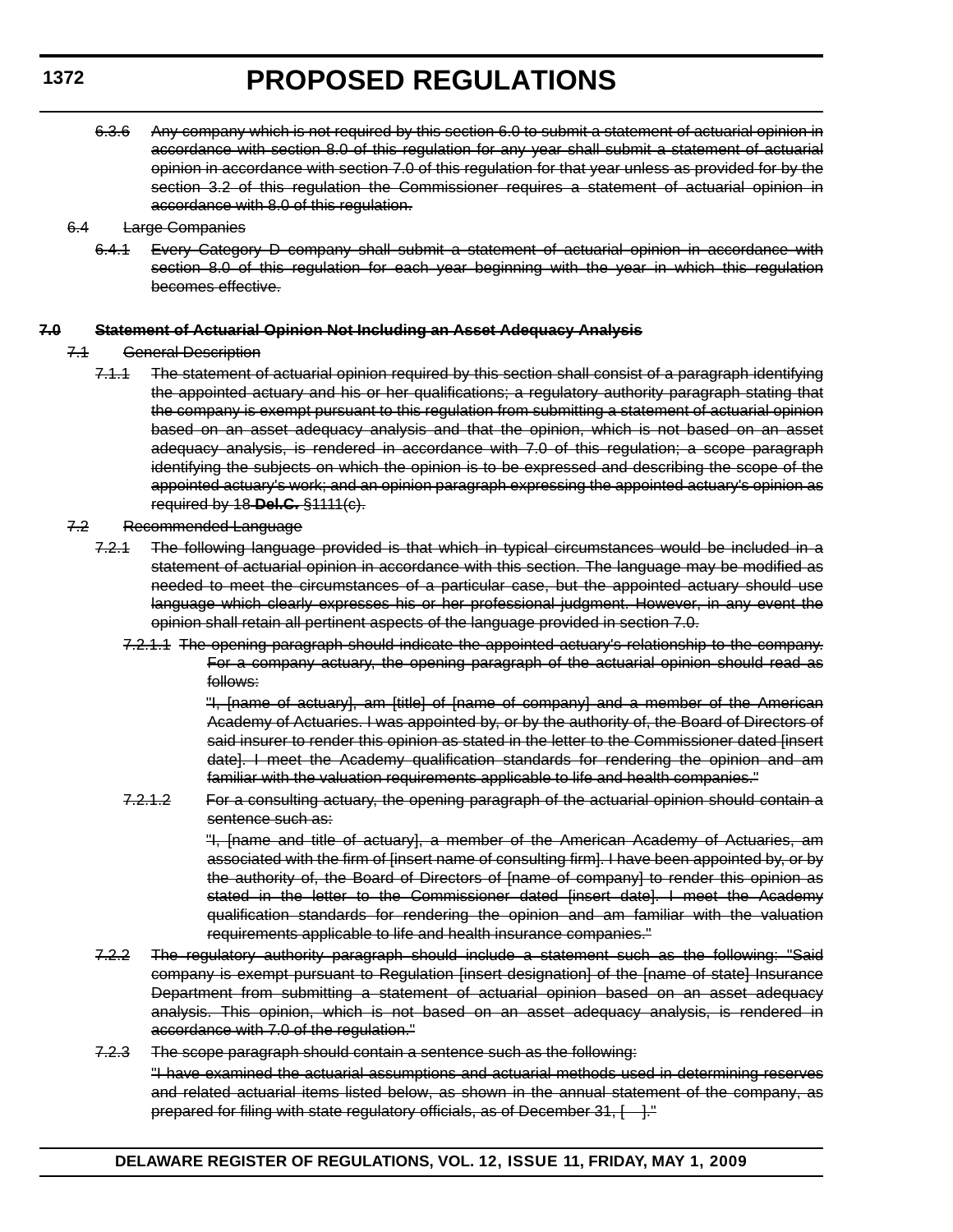- 7.2.3.1.1 Aggregate reserve and deposit funds for policies and contracts included in Exhibit 8;
- 7.2.3.1.2 Aggregate reserve and deposit funds for policies and contracts included in Exhibit 9;
- 7.2.3.1.3 Deposit funds, premiums, dividend and coupon accumulations and supplementary contracts not involving life contingencies included in Exhibit 10; and
- 7.2.3.1.4 Policy and contract claims-liability end of current year included in Exhibit 11, Part I.
- 7.2.4 If the appointed actuary has examined the underlying records, the scope paragraph should also include the following:

"My examination included such review of the actuarial assumptions and actuarial methods and of the underlying basic records and such tests of the actuarial calculations as I considered necessary."

7.2.5 If the appointed actuary has not examined the underlying records, but has relied upon listings and summaries of policies in force prepared by the company or a third party, the scope paragraph should include a sentence such as one of the following:

"I have relied upon listings and summaries of policies and contracts and other liabilities in force prepared by [name and title of company officer certifying in force records] as certified in the attached statement. (See accompanying affidavit by a company officer.) In other respects my examination included review of the actuarial assumptions and actuarial methods and such tests of the actuarial calculations as I considered necessary."

"I have relied upon [name of accounting firm] for the substantial accuracy of the in force records inventory and information concerning other liabilities, as certified in the attached statement. In other respects my examination included review of the actuarial assumptions and actuarial methods and such tests of the actuarial calculations as I considered necessary."

- 7.2.5.1 The statement of the person certifying shall follow the form indicated by section 7.2.10.
- 7.2.6 The opinion paragraph should include the following:

"In my opinion the amounts carried in the balance sheet on account of the actuarial items identified above:

Are computed in accordance with those presently accepted actuarial standards which specifically relate to the opinion required under this section:

Are based on actuarial assumptions which produce reserves at least as great as those called for in any contract provision as to reserve basis and method, and are in accordance with all other contract provisions;

Meet the requirements of the Insurance Law and regulations of the state of [state of domicile] and are at least as great as the minimum aggregate amounts required by the state in which this statement is filed;

Are computed on the basis of assumptions consistent with those used in computing the corresponding items in the annual statement of the preceding year-end with any exceptions as noted below; and

Include provision for all actuarial reserves and related statement items which ought to be established.

The actuarial methods, considerations and analyses used in forming my opinion conform to the appropriate Compliance Guidelines as promulgated by the Actuarial Standards Board, which guidelines form the basis of this statement of opinion."

7.2.7 The concluding paragraph should document the eligibility for the company to provide an opinion as provided by this section 7.0. It shall include the following: "This opinion is provided in accordance with Section 7 of the NAIC Actuarial Opinion and Memorandum Regulation. As such it does not include an opinion regarding the adequacy of reserves and related actuarial items when considered in light of the assets which support them.

Eligibility for Section 7 is confirmed as follows: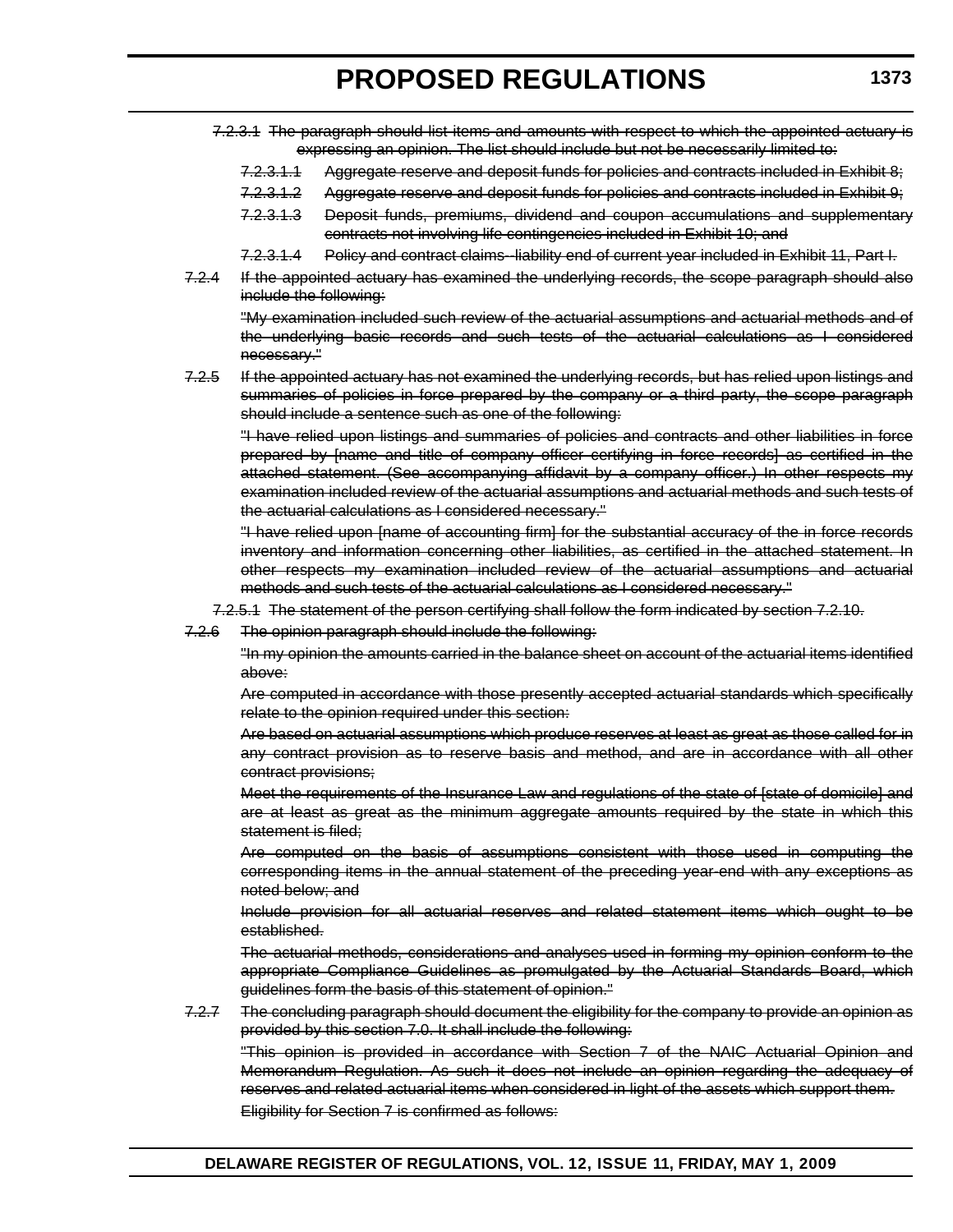The ratio of the sum of capital and surplus to the sum of cash and invested assets is linsert amount], which equals or exceeds the applicable criterion based on the admitted assets of the company (Section 6C).

The ratio of the sum of the reserves and liabilities for annuities and deposits to the excess of the total admitted assets is [insert amount], which is less than the applicable criteria based on the admitted assets of the company (Section 6C).

The ratio of the book value of the non-investment grade bonds to the sum of capital and surplus is [insert amount], which is less than the applicable criteria of .50.

To my knowledge, the NAIC Examiner Team has not designated the company as a first priority company in any of the two (2) calendar years preceding the calendar year for which the actuarial opinion is applicable, or a second priority company in each of the two (2) calendar years preceding the calendar year for which the actuarial opinion is applicable or the company has resolved the first or second priority status to the satisfaction of the commissioner of the state of domicile.

To my knowledge there is not a specific request from any Commissioner requiring an asset adequacy analysis opinion.

Signature of Appointed Actuary

Address of Appointed Actuary

Telephone Number of Appointed Actuary"

7.2.8 If there has been any change in the actuarial assumptions from those previously employed, that change should be described in the annual statement or in a paragraph of the statement of actuarial opinion, and the reference in section 7.2.6 above to consistency should read as follows: "... with the exception of the change described on Page [ ] of the annual statement (or in the preceding paragraph)."

\_\_\_\_\_\_\_\_\_\_\_\_\_\_\_\_\_\_\_\_\_\_\_\_\_\_\_\_\_\_\_\_\_\_\_\_\_\_\_\_\_\_\_\_\_\_\_\_\_\_\_\_\_\_\_\_\_\_\_\_\_\_\_\_

\_\_\_\_\_\_\_\_\_\_\_\_\_\_\_\_\_\_\_\_\_\_\_\_\_\_\_\_\_\_\_\_\_\_\_\_\_\_\_\_\_\_\_\_\_\_\_\_\_\_\_\_\_\_\_\_\_\_\_\_\_\_\_

\_\_\_\_\_\_\_\_\_\_\_\_\_\_\_\_\_\_\_\_\_\_\_\_\_\_\_\_\_\_\_\_\_\_\_\_\_\_\_\_\_\_\_\_\_\_\_\_\_\_\_\_\_\_\_\_\_\_\_\_\_\_\_\_\_

The adoption for new issues or new claims or other new liabilities of an actuarial assumption which differs from a corresponding assumption used for prior new issues or new claims or other new liabilities is not a change in actuarial assumptions within the meaning of this paragraph.

7.2.9 If the appointed actuary is unable to form an opinion, he or she shall refuse to issue a statement of actuarial opinion. If the appointed actuary's opinion is adverse or qualified, he or she shall issue an adverse or qualified actuarial opinion explicitly stating the reason(s) for such opinion.

7.2.9.1 This statement should follow the scope paragraph and precede the opinion paragraph.

7.2.10 If the appointed actuary does not express an opinion as to the accuracy and completeness of the listings and summaries of policies in force, there should be attached to the opinion, the statement of a company officer or accounting firm who prepared such underlying data similar to the following: "I [name of officer], [title] of [name and address of company or accounting firm], hereby affirm that the listings and summaries of policies and contracts in force as of December 31, [ ], prepared for and submitted to [name of appointed actuary], were prepared under my direction and, to the best of my knowledge and belief, are substantially accurate and complete.

Signature of the Officer of the Company or Accounting Firm

Address of the Officer of the Company or Accounting Firm

Telephone Number of the Officer of the Company or Accounting Firm"

\_\_\_\_\_\_\_\_\_\_\_\_\_\_\_\_\_\_\_\_\_\_\_\_\_\_\_\_\_\_\_\_\_\_\_\_\_\_\_\_\_\_\_\_\_\_\_\_\_\_\_\_\_\_\_\_\_\_\_\_\_\_\_\_\_

\_\_\_\_\_\_\_\_\_\_\_\_\_\_\_\_\_\_\_\_\_\_\_\_\_\_\_\_\_\_\_\_\_\_\_\_\_\_\_\_\_\_\_\_\_\_\_\_\_\_\_\_\_\_\_\_\_\_\_\_\_\_\_\_\_

\_\_\_\_\_\_\_\_\_\_\_\_\_\_\_\_\_\_\_\_\_\_\_\_\_\_\_\_\_\_\_\_\_\_\_\_\_\_\_\_\_\_\_\_\_\_\_\_\_\_\_\_\_\_\_\_\_\_\_\_\_\_

**1374**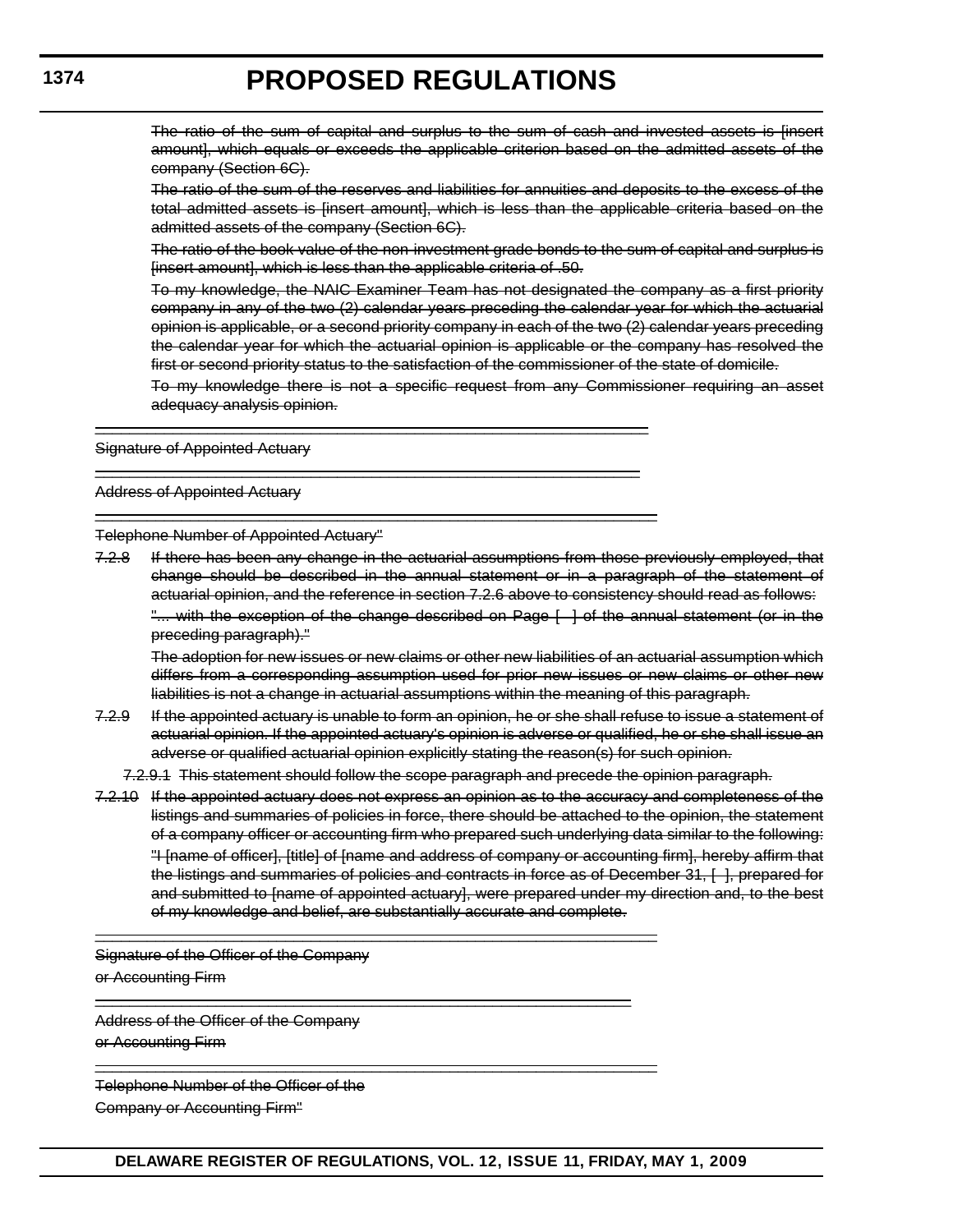- 8.1 General Description
	- 8.1.1 The statement of actuarial opinion submitted in accordance with this section shall consist of:
		- 8.1.1.1 A paragraph identifying the appointed actuary and his or her qualifications section 8.2.1.1;
		- 8.1.1.2 A scope paragraph identifying the subjects on which an opinion is to be expressed and describing the scope of the appointed actuary's work, including a tabulation delineating the reserves and related actuarial items which have been analyzed for asset adequacy and the method of analysis, section 8.2.2 and identifying the reserves and related actuarial items covered by the opinion which have not been so analyzed;
		- 8.1.1.3 A reliance paragraph describing those areas, if any, where the appointed actuary has deferred to other experts in developing data, procedures or assumptions, (e.g., anticipated cash flows from currently owned assets, including variation in cash flows according to economic scenarios section 8.2.3, supported by a statement of each such expert in the form prescribed by section 8.5; and
		- 8.1.1.4 An opinion paragraph expressing the appointed actuary's opinion with respect to the adequacy of the supporting assets to mature the liabilities section 8.2.6.
		- 8.1.1.5 one or more additional paragraphs will be needed in individual company cases as follows:
			- 8.1.1.5.1 If the appointed actuary considers it necessary to state a qualification of his or her opinion:
			- 8.1.1.5.2 If the appointed actuary must disclose the method of aggregation for reserves of different products or lines of business for asset adequacy analysis;
			- 8.1.1.5.3 If the appointed actuary must disclose reliance upon any portion of the assets supporting the Asset Valuation Reserve (AVR), Interest Maintenance Reserve (IMR) or other mandatory or voluntary statement of reserves for asset adequacy analysis.
			- 8.1.1.5.4 If the appointed actuary must disclose an inconsistency in the method of analysis or basis of asset allocation used at the prior opinion date with that used for this opinion.
			- 8.1.1.5.5 If the appointed actuary must disclose whether additional reserves of the prior opinion date are released as of this opinion date, and the extent of the release.
			- 8.1.1.5.6 If the appointed actuary chooses to add a paragraph briefly describing the assumptions which form the basis for the actuarial opinion.
- 8.2 Recommended Language
	- 8.2.1 The following paragraphs are to be included in the statement of actuarial opinion in accordance with this section. Language is that which in typical circumstances should be included in a statement of actuarial opinion. The language may be modified as needed to meet the circumstances of a particular case, but the appointed actuary should use language which clearly expresses his or her professional judgment. However, in any event the opinion shall retain all pertinent aspects of the language provided in this section.
		- 8.2.1.1 The opening paragraph should generally indicate the appointed actuary's relationship to the company and his or her qualifications to sign the opinion. For a company actuary, the opening paragraph of the actuarial opinion should read as follows:

"I, [name], am [title] of [insurance company name] and a member of the American Academy of Actuaries. I was appointed by, or by the authority of, the Board of Directors of said insurer to render this opinion as stated in the letter to the Commissioner dated [insert date]. I meet the Academy qualification standards for rendering the opinion and am familiar with the valuation requirements applicable to life and health insurance companies."

8.2.1.2 For a consulting actuary, the opening paragraph should contain a sentence such as: "I, [name], a member of the American Academy of Actuaries, am associated with the firm

of [name of consulting firm]. I have been appointed by, or by the authority of, the Board of Directors of [name of company] to render this opinion as stated in the letter to the Commissioner dated [insert date]. I meet the Academy qualification standards for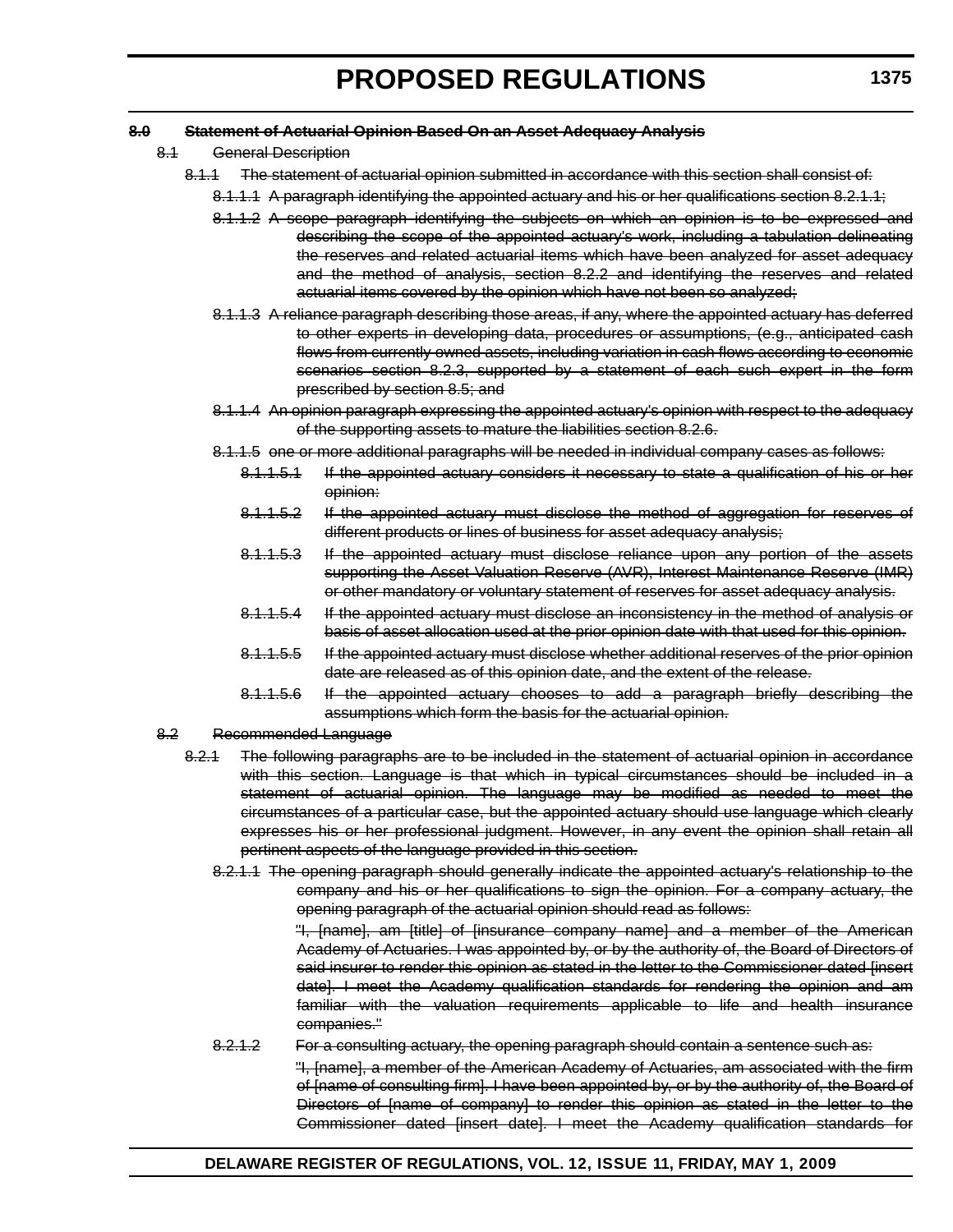rendering the opinion and am familiar with the valuation requirements applicable to life and health insurance companies. "

8.2.2 The scope paragraph should include a statement such as the following:

"I have examined the actuarial assumptions and actuarial methods used in determining reserves and related actuarial items listed below, as shown in the annual statement of the company, as prepared for filing with state regulatory officials, as of December 31, 19 [ ]. Tabulated below are those reserves and related actuarial items which have been subjected to asset adequacy analysis.

8.2.3 If the appointed actuary has relied on other experts to develop certain portions of the analysis, the reliance paragraph should include a statement such as the following:

"I have relied on [name], [title], for [e.g., anticipated cash flows from currently owned assets, including variations in cash flows according to economic scenarios] and, as certified in the attached statement, ..."

or

"I have relied on personnel as cited in the supporting memorandum for certain critical aspects of the analysis in reference to the accompanying statement."

Such a statement of reliance on other experts should be accompanied by a statement by each of such experts of the form prescribed by section 8.5.

8.2.4 If the appointed actuary has examined the underlying asset and liability records, the reliance paragraph should also include the following:

"My examination included such review of the actuarial assumptions and actuarial methods and of the underlying basic asset and liability records and such tests of the actuarial calculations as I considered necessary."

8.2.5 If the appointed actuary has not examined the underlying records, but has relied upon listings and summaries of policies in force and/or asset records prepared by the company or a third party, the reliance paragraph should include a sentence such as:

"I have relied upon listings and summaries [of policies and contracts, of asset records] prepared by [name and title of company officer certifying in-force records] as certified in the attached statement. In other respects, my examination included such review of the actuarial assumptions and actuarial methods and such tests of the actuarial calculations as I considered necessary."

or

"I have relied upon [name of accounting firm] for the substantial accuracy of the in-force records inventory and information concerning other liabilities, as certified in the attached statement. In other respects, my examination included review of the actuarial assumptions and actuarial methods and tests of the actuarial calculations as I considered necessary."

- 8.2.5.1 Such a section must be accompanied by a statement by each person relied upon of the form prescribed by section 8.5.
- 8.2.6 The opinion paragraph should include the following:

"In my opinion, the reserves and related actuarial values concerning the statement items identified above:

Are computed in accordance with presently accepted actuarial standards consistently applied and are fairly stated, in accordance with sound actuarial principles;

Are based on actuarial assumptions which produce reserves at least as great as those called for in any contract provision as to reserve basis and method, and are in accordance with all other contract provisions;

Meet the requirements of the Insurance Law and regulation of the state of [state of domicile] and are at least as great as the minimum aggregate amounts required by the state in which this statement is filed.

Are computed on the basis of assumptions consistent with those used in computing the corresponding items in the annual statement of the preceding year-end (with any exceptions noted below);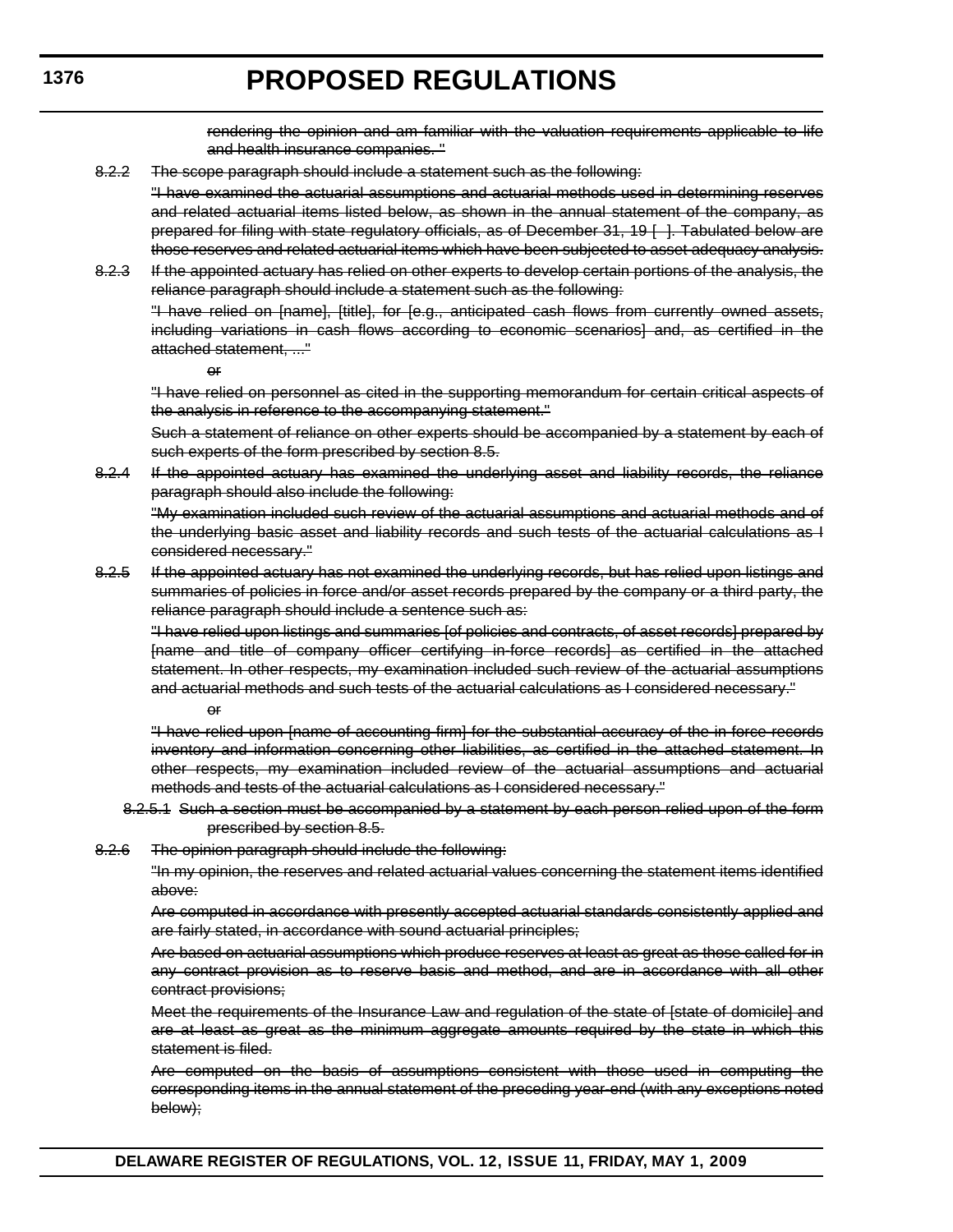Include provision for all actuarial reserves and related statement items which ought to be established.

The reserves and related items, when considered in light of the assets held by the company with respect to such reserves and related actuarial items including, but not limited to, the investment earnings on such assets, and the considerations anticipated to be received and retained under such policies and contracts, make adequate provision, according to presently accepted actuarial standards of practice, for the anticipated cash flows required by the contractual obligations and related expenses of the company.

The actuarial methods, considerations and analyses used in forming my opinion conform to the appropriate Standards of Practice as promulgated by the Actuarial Standards Board, which standards form the basis of this statement of opinion.

This opinion is updated annually as required by statute. To the best of my knowledge, there have been no material changes from the applicable date of the annual statement to the date of the rendering of this opinion which should be considered in reviewing this opinion.

or

The following material change(s) which occurred between the date of the statement for which this opinion is applicable and the date of this opinion should be considered in reviewing this opinion: (Describe the change or changes).

Note: Choose one of the above two paragraphs, whichever is applicable.

The impact of unanticipated events subsequent to the date of this opinion is beyond the scope of this opinion. The analysis of asset adequacy portion of this opinion should be viewed recognizing that the company's future experience may not follow all the assumptions used in the analysis.

Signature of Appointed Actuary

Address of Appointed Actuary

Telephone Number of Appointed Actuary"

\_\_\_\_\_\_\_\_\_\_\_\_\_\_\_\_\_\_\_\_\_\_\_\_\_\_\_\_\_\_\_\_\_\_\_\_\_\_\_

\_\_\_\_\_\_\_\_\_\_\_\_\_\_\_\_\_\_\_\_\_\_\_\_\_\_\_\_\_\_\_\_\_\_\_\_\_\_\_

\_\_\_\_\_\_\_\_\_\_\_\_\_\_\_\_\_\_\_\_\_\_\_\_\_\_\_\_\_\_\_\_\_\_\_\_\_\_\_

- 8.3 Assumptions for New Issues
	- 8.3.1 The adoption for new issues or new claims of other new liabilities of an actuarial assumption which differs from a corresponding assumption used for prior new issues or new claims or other new liabilities is not a change in actuarial assumptions within the meaning of this section 8.0.
- 8.4 Adverse Opinions
	- 8.4.1 If the appointed actuary is unable to form an opinion, then he or she shall refuse to issue a statement of actuarial opinion. If the appointed actuary's opinion is adverse or qualified, then he or she shall issue an adverse or qualified actuarial opinion explicitly stating the reason(s) for such opinion. This statement should follow the scope paragraph and precede the opinion paragraph.
- 8.5 Reliance on Data Furnished by Other Persons
	- 8.5.1 If the appointed actuary does not express an opinion as to the accuracy and completeness of the listings and summaries of policies in force and/or asset oriented information, there shall be attached to the opinion the statement of a company officer or accounting firm who prepared such underlying data similar to the following:

"I [name of officer], [title], of [name of company or accounting firm], hereby affirm that the listings and summaries of policies and contracts in force as of December 31, 19[ ], and other liabilities prepared for and submitted to [name of appointed actuary] were prepared under my direction and, to the best of my knowledge and belief, are substantially accurate and complete.

Signature of the Officer of the Company or Accounting Firm

\_\_\_\_\_\_\_\_\_\_\_\_\_\_\_\_\_\_\_\_\_\_\_\_\_\_\_\_\_\_\_\_\_\_\_\_\_\_\_\_\_\_\_

\_\_\_\_\_\_\_\_\_\_\_\_\_\_\_\_\_\_\_\_\_\_\_\_\_\_\_\_\_\_\_\_\_\_\_\_\_\_\_\_\_\_\_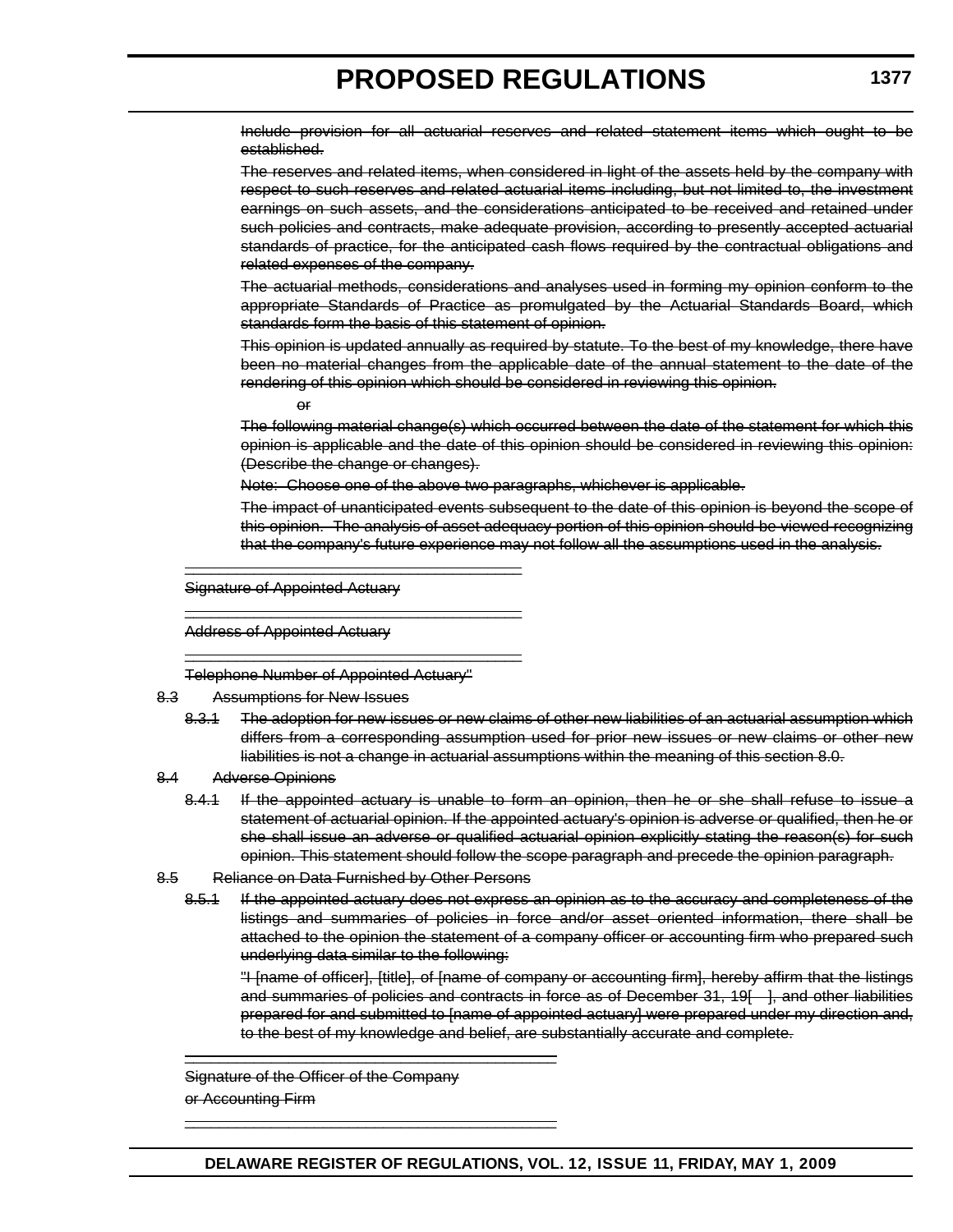Address of the Officer of the Company

or Accounting Firm

Telephone Number of the Officer of the

\_\_\_\_\_\_\_\_\_\_\_\_\_\_\_\_\_\_\_\_\_\_\_\_\_\_\_\_\_\_\_\_\_\_\_\_\_\_\_\_\_\_\_

\_\_\_\_\_\_\_\_\_\_\_\_\_\_\_\_\_\_\_\_\_\_\_\_\_\_\_\_\_\_\_\_\_\_\_\_\_\_\_\_\_\_\_\_

\_\_\_\_\_\_\_\_\_\_\_\_\_\_\_\_\_\_\_\_\_\_\_\_\_\_\_\_\_\_\_\_\_\_\_\_\_\_\_\_\_\_\_\_

\_\_\_\_\_\_\_\_\_\_\_\_\_\_\_\_\_\_\_\_\_\_\_\_\_\_\_\_\_\_\_\_\_\_\_\_\_\_\_\_\_\_\_\_

Company or Accounting Firm"

and/or

"I, [name of officer], [title], of [name of company, accounting firm or security analyst], hereby affirm that the listing, summaries and analyses relating to data prepared for and submitted to [name of appointed actuary] in support of the asset-oriented aspects of the opinion were prepared under my direction and, to the best of my knowledge and belief, are substantially accurate and complete.

Signature of the Officer of the Company, Accounting Firm or the Security Analyst

Address of the Officer of the Company, Accounting Firm or the Security Analyst

Telephone Number of the Officer of the Company, Accounting Firm or the Security Analyst"

#### **9.0 Description of Actuarial Memorandum Including an Asset Adequacy Analysis**

#### 9.1 General

- 9.1.1 In accordance with 18 **Del.C.** §1111(c), the appointed actuary shall prepare a memorandum to the company describing the analysis done in support of his or her opinion regarding the reserves under a section 8.0 opinion. The memorandum shall be made available for examination by the Commissioner upon his or her request but shall be returned to the company after such examination and shall not be considered a record of the insurance department or subject to automatic filing with the Commissioner.
- 9.1.2 In preparing the memorandum, the appointed actuary may rely on, and include as a part of his or her own memorandum, memoranda prepared and signed by other actuaries who are qualified within the meaning of section 5.2 of this regulation, with respect to the areas covered in such memoranda, and so state in their memoranda.
- 9.1.3 If the Commissioner requests a memorandum and no such memorandum exists or if the Commissioner finds that the analysis described in the memorandum fails to meet the standards of the Actuarial Standards Board or the standards and requirements of this regulation, the Commissioner may designate a qualified actuary to review the opinion and prepare such supporting memorandum as is required for review. The reasonable and necessary expense of the independent review shall be paid by the company but shall be directed and controlled by the Commissioner.
- 9.1.4 The reviewing actuary shall have the same status as an examiner for purposes of obtaining data from the company and the work papers and documentation of the reviewing actuary shall be retained by the Commissioner; provided, however, that any information provided by the company to the reviewing actuary and included in the work papers shall be considered as material provided by the company to the Commissioner and shall be kept confidential to the same extent as is prescribed by law with respect to other material provided by the company to the Commissioner pursuant to the statute governing this regulation. The reviewing actuary shall not be an employee of a consulting firm involved with the preparation of any prior memorandum or opinion for the insurer pursuant to this regulation for any one of the current year or the preceding three (3) years.
- 9.2 Details of the Memorandum Section Documenting Asset Adequacy Analysis (section 8.0.

### **DELAWARE REGISTER OF REGULATIONS, VOL. 12, ISSUE 11, FRIDAY, MAY 1, 2009**

#### **1378**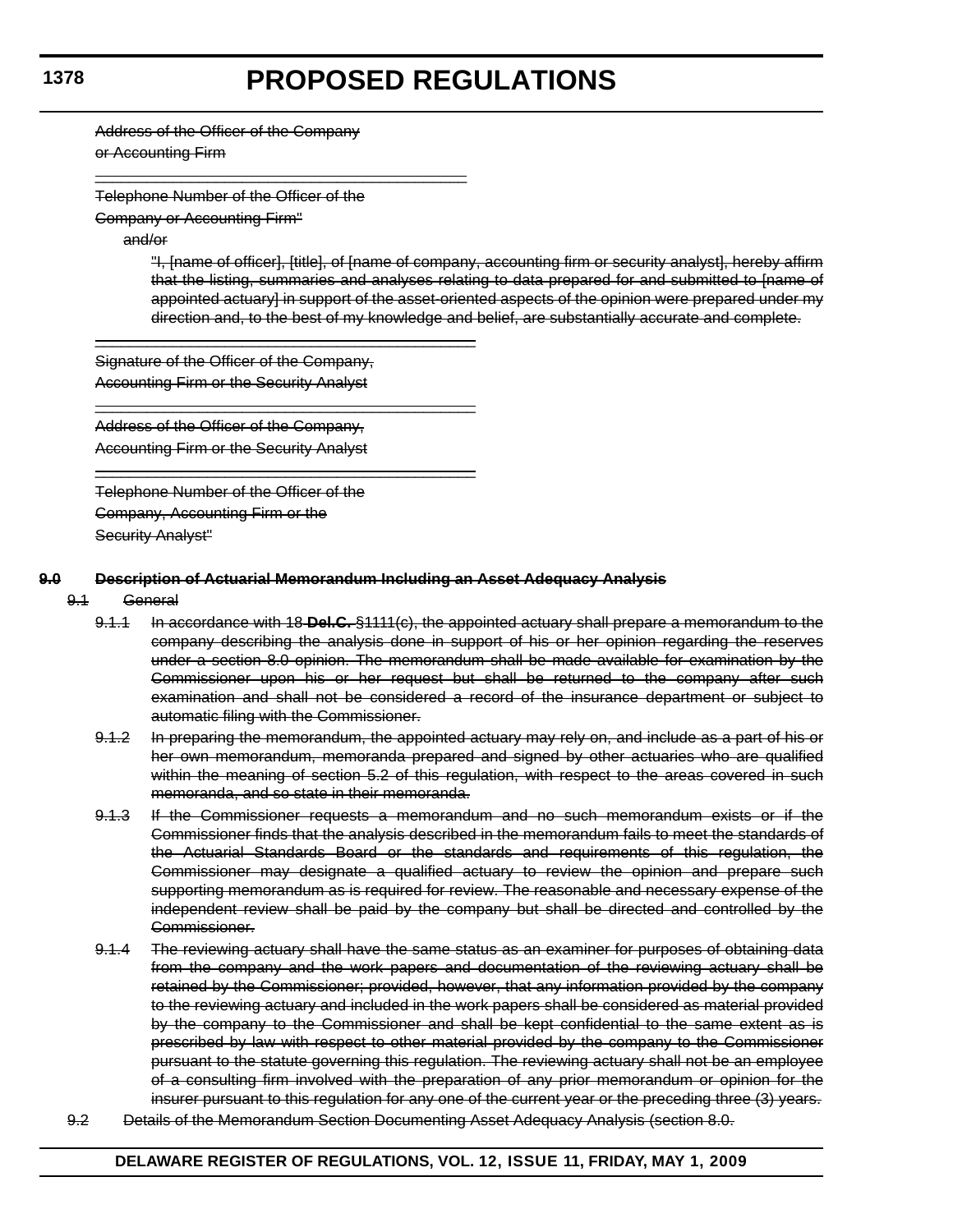9.2.1 When an actuarial opinion under section 8.0 is provided, the memorandum shall demonstrate that the analysis has been done in accordance with the standards for asset adequacy referred to in section 5.4 of this regulation and any additional standards under this regulation. It shall specify:

#### 9.2.1.1 For reserves:

- 9.2.1.1.1 Product descriptions including market description, underwriting and other aspects of a risk profile and the specific risks the appointed actuary deems significant;
- 9.2.1.1.2 Source of liability in force;
- 9.2.1.1.3 Reserve method and basis;
- 9.2.1.1.4 Investment reserves;
- 9.2.1.1.5 Reinsurance arrangements.
- 9.2.1.2 For assets:
	- 9.2.1.2.1 Portfolio descriptions, including a risk profile disclosing the quality, distribution and types of assets;
	- 9.2.1.2.2 Investment and disinvestment assumptions;
	- 9.2.1.2.3 Source of asset data;
	- 9.2.1.2.4 Asset valuation bases.
- 9.2.1.3 Analysis basis:
	- 9.2.1.3.1 Methodology;
	- 9.2.1.3.2 Rationale for inclusion/exclusion of different blocks of business and how pertinent risks were analyzed;
	- 9.2.1.3.3 Rationale for degree of rigor in analyzing different blocks of business;
	- 9.2.1.3.4 Griteria for determining asset adequacy;
	- 9.2.1.3.5 Effect of federal income taxes, reinsurance and other relevant factors.
- 9.2.1.4 Summary of Results
- 9.2.1.5 Conclusion(s)
- 9.3 Conformity to Standards of Practice
	- 9.3.1 The memorandum shall include a statement:

"Actuarial methods, considerations and analyses used in the preparation of this memorandum conform to the appropriate Standards of Practice as promulgated by the Actuarial Standards Board, which standards form the basis for this memorandum."

#### **10.0 Additional Consideration for Analysis**

- 10.1 Aggregation
	- 10.1.1 For the asset adequacy analysis for the statement of actuarial opinion provided in accordance with section 8.0 of this regulation, reserves and assets may be aggregated by either of the following methods:
		- 10.1.1.1 Aggregate the reserves and related actuarial items, and the supporting assets, for different products or lines of business, before analyzing the adequacy of the combined assets to mature the combined liabilities. The appointed actuary must be satisfied that the assets held in support of the reserves and related actuarial items so aggregated are managed in such a manner that the cash flows from the aggregated assets are available to help mature the liabilities from the blocks of business that have been aggregated.
		- 10.1.1.2 Aggregate the results of asset adequacy analysis of one or more products of lines of business, the reserves for which prove through analysis to be redundant, with the results of one or more products or lines of business, the reserves for which prove through analysis to be deficient. The appointed actuary must be satisfied that the asset adequacy results for the various products or lines of business for which the results are so aggregated:
			- 10.1.1.2.1 Are developed using consistent economic scenarios; or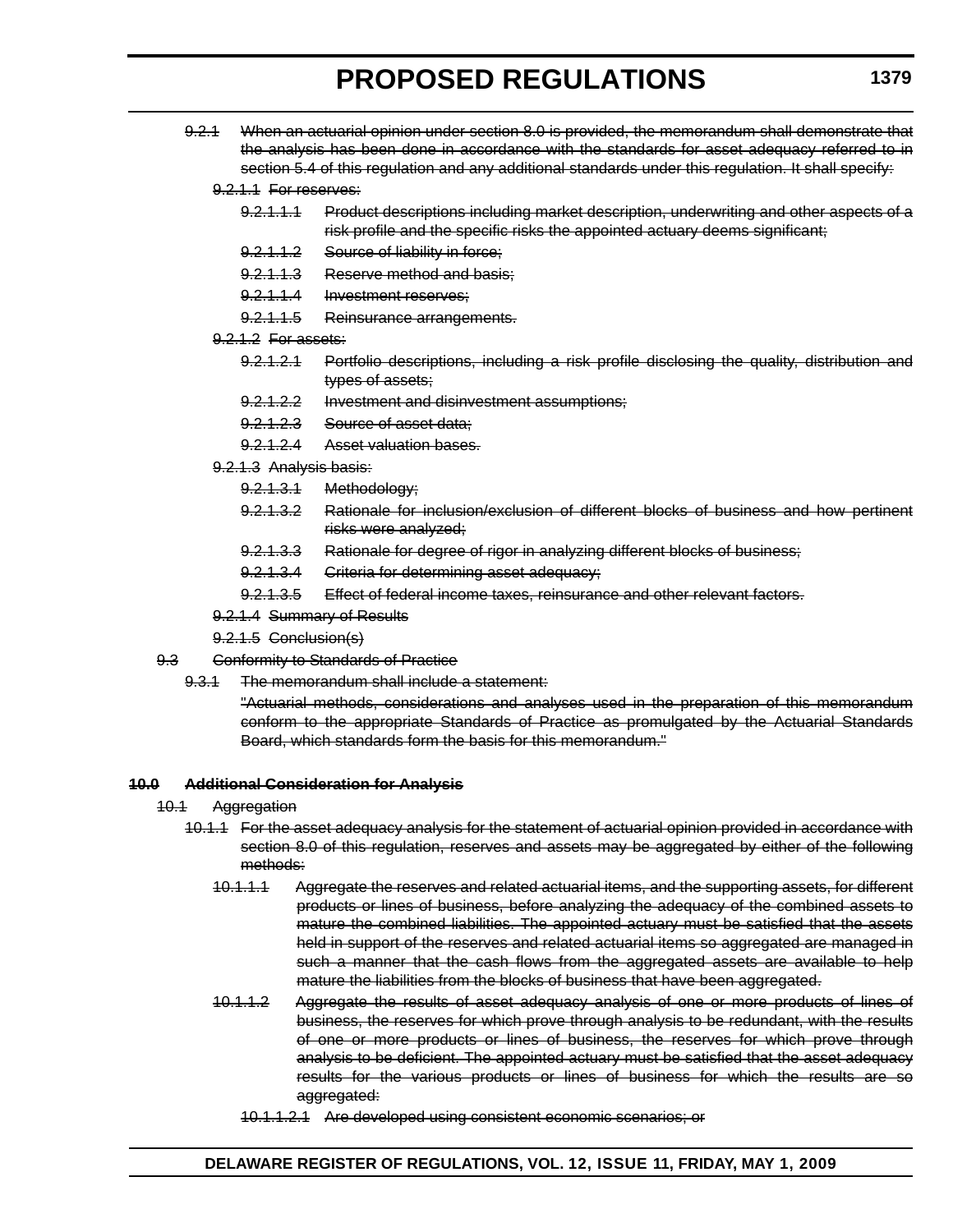- 10.1.1.2.2 Are subject to mutually independent risks, i.e., the likelihood of events impacting the adequacy of the assets supporting the redundant reserves is completely unrelated to the likelihood of events impacting the adequacy of the assets supporting the deficient reserves.
- 10.1.1.3 In the event of any aggregation, the actuary must disclose in his or her opinion that such reserves were aggregated on the basis of sections 10.1.1.1, 10.1.1.2.1 or 10.1.1.2.2 above, whichever is applicable, and describe the aggregation in the supporting memorandum.
- 10.2 Selection of Assets for Analysis
	- 10.2.1 The appointed actuary shall analyze only those assets held in support of the reserves which are the subject for specific analysis, hereafter called "specified reserves". A particular asset or portion thereof supporting a group of specified reserves cannot support any other group of specified reserves. An asset may be allocated over several groups of specified reserves. The annual statement value of the assets held in support of the reserves shall not exceed the annual statement value of the specified reserves, except as provided in section 10.3 below. If the method of asset allocation is not consistent from year to year, the extent of its inconsistency should be described in the supporting memorandum.
- 10.3 Use of Assets Supporting the Interest Maintenance Reserve and the Asset Valuation Reserve:
	- 10.3.1 An appropriate allocation of assets in the amount of the Interest Maintenance Reserve (IMR), whether positive or negative, must be used in any asset adequacy analysis. Analysis of risks regarding asset default may include an appropriate allocation of assets supporting the Asset Valuation Reserve (AVR); these AVR assets may not be applied for any other risks with respect to reserve adequacy. Analysis of these and other risks may include assets supporting other mandatory or voluntary reserves available to the extent not used for risk analysis and reserve support.
		- 10.3.2 The amount of the assets used for the AVR must be disclosed in the Table or Reserves and Liabilities of the opinion and in the memorandum. The method used for selecting particular assets or allocated portions of assets must be disclosed in the memorandum.
- 10.4 Required Interest Scenarios
	- 10.4.1 For the purpose of performing the asset adequacy analysis required by this regulation, the qualified actuary is expected to follow standards adopted by the Actuarial Standards Board; nevertheless, the appointed actuary must consider in the analysis the effect of at least the following interest rate scenarios:
		- 10.4.1.1 Level with no deviation;
		- 10.4.1.2 Uniformly increasing over ten (10) years at a half percent per year and then level;
		- 10.4.1.3 decreasing at one percent per year to the original level at the end of ten (10) years and then level;
		- 10.4.1.4 An immediate increase of three percent (3%) and then level;
		- 10.4.1.5 Uniformly decreasing over ten (10) years at a half percent per year and then level;
		- 10.4.1.6 Uniformly decreasing at one percent per year over five (5) years and then uniformly increasing at one percent per year to the original level at the end of ten (10) years and then level; and
		- 10.4.1.7 An immediate decrease of three percent (3%) and then level.
	- 10.4.2 For these and other scenarios which may be used, projected interest rates for a five (5) year Treasury Note need not be reduced beyond the point where the five (5) year Treasury Note yield should be at fifty percent (50%) of its initial level.
	- 10.4.3 The beginning interest rates may be based on interest rates for new investments as of the valuation date similar to recent investments allocated to support the product being tested or be based on an outside index, such as Treasury yields, of assets of the appropriate length on a date close to the valuation date. Whatever method is used to determine the beginning yield curve and

**1380**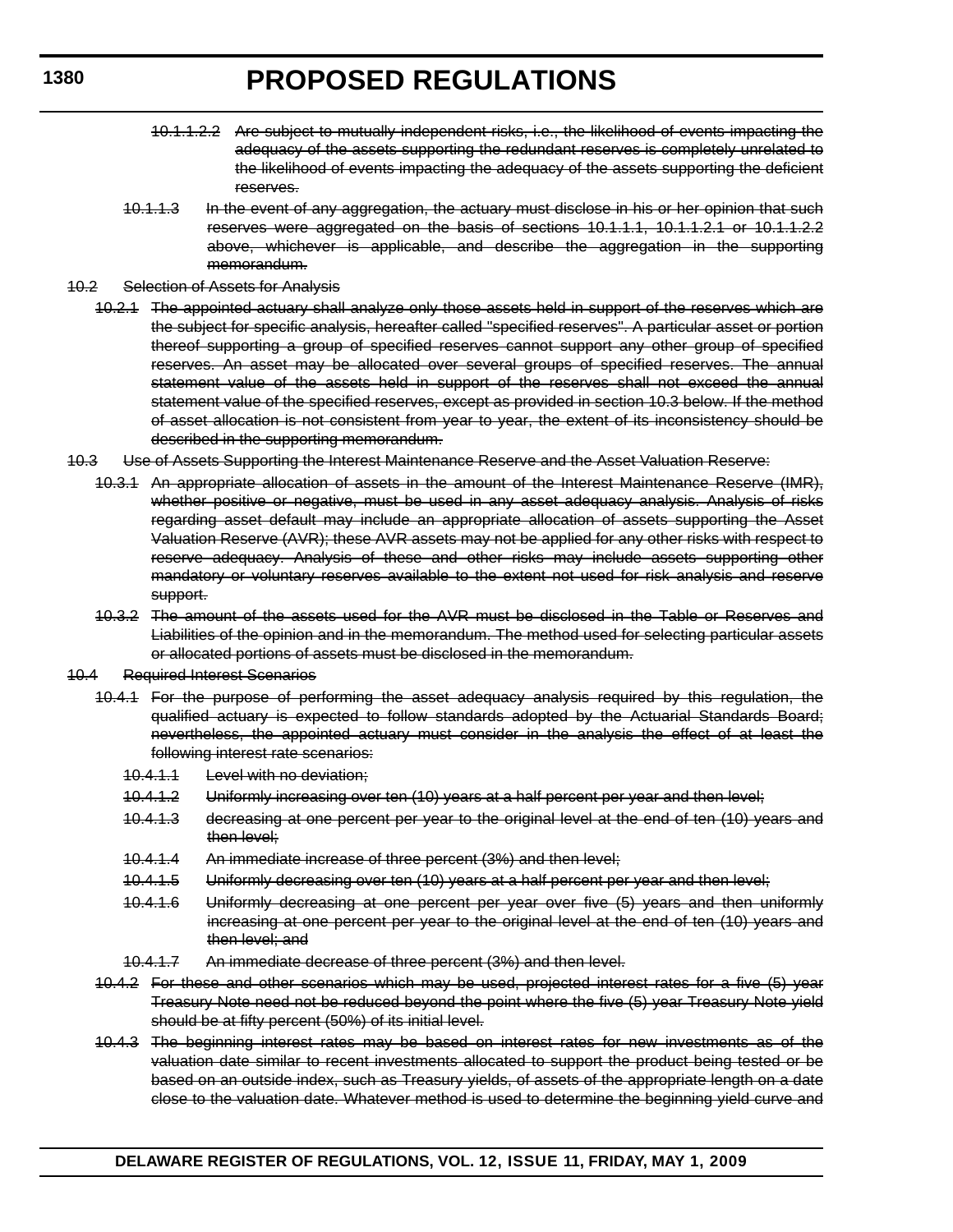associated interest rates should be specifically defined. The beginning yield curve and associated interest rates should be consistent for all interest rate scenarios.

#### 10.5 Documentation

10.5.1 The appointed actuary shall retain on file, for at least seven (7) years, sufficient documentation so that it will be possible to determine the procedures followed, the analyses performed, the bases for assumptions and the results obtained.

### **1.0 Purpose**

- 1.1 The purpose of this regulation is to prescribe:
	- 1.1.1 Requirements for statements of actuarial opinion that are to be submitted in accordance with 18 **Del.C.** §1111(c), and for memoranda in support thereof;
	- 1.1.2 Rules applicable to the appointment of an appointed actuary; and
	- 1.1.3 Guidance as to the meaning of "adequacy of reserves."

### **2.0 Authority**

This regulation is issued pursuant to the authority vested in the Commissioner of Insurance of the State of Delaware under 18 **Del.C.** §§314 and 1111. This regulation will take effect for annual statements for the year 2009.

### **3.0 Scope**

- 3.1 This regulation shall apply to all life insurance companies and fraternal benefit societies doing business in this State and to all life insurance companies and fraternal benefit societies that are authorized to reinsure life insurance, annuities or accident and health insurance business in this State. This regulation shall be applied in a manner that allows the appointed actuary to utilize his or her professional judgment in performing the asset analysis and developing the actuarial opinion and supporting memoranda, consistent with relevant actuarial standards of practice. However, the commissioner shall have the authority to specify specific methods of actuarial analysis and actuarial assumptions when, in the commissioner's judgment, these specifications are necessary for an acceptable opinion to be rendered relative to the adequacy of reserves and related items.
- 3.2 This regulation shall be applicable to all annual statements filed with the office of the commissioner after the effective date of this regulation. A statement of opinion on the adequacy of the reserves and related actuarial items based on an asset adequacy analysis in accordance with 6.0 of this regulation, and a memorandum in support thereof in accordance with 7.0 of this regulation, shall be required each year.

### **4.0 Definitions**

"**Actuarial Opinion**" means the opinion of an appointed actuary regarding the adequacy of the reserves and related actuarial items based on an asset adequacy analysis in accordance with this regulation and with applicable Actuarial Standards of Practice.

"**Actuarial Standards Board**" means the board established by the American Academy of Actuaries to develop and promulgate standards of actuarial practice.

"**Annual statement**" means that statement required by 18 **Del.C.** §526 to be filed by the company with the office of the commissioner annually.

"**Appointed actuary**" means an individual who is appointed or retained in accordance with the requirements set forth in 5.3 of this regulation to provide the actuarial opinion and supporting memorandum as required by 18 **Del.C**. §1111(c).

"**Asset adequacy analysis**" means an analysis that meets the standards and other requirements referred to in 5.4 of this regulation.

"**Commissioner**" means the Insurance Commissioner of the State of Delaware.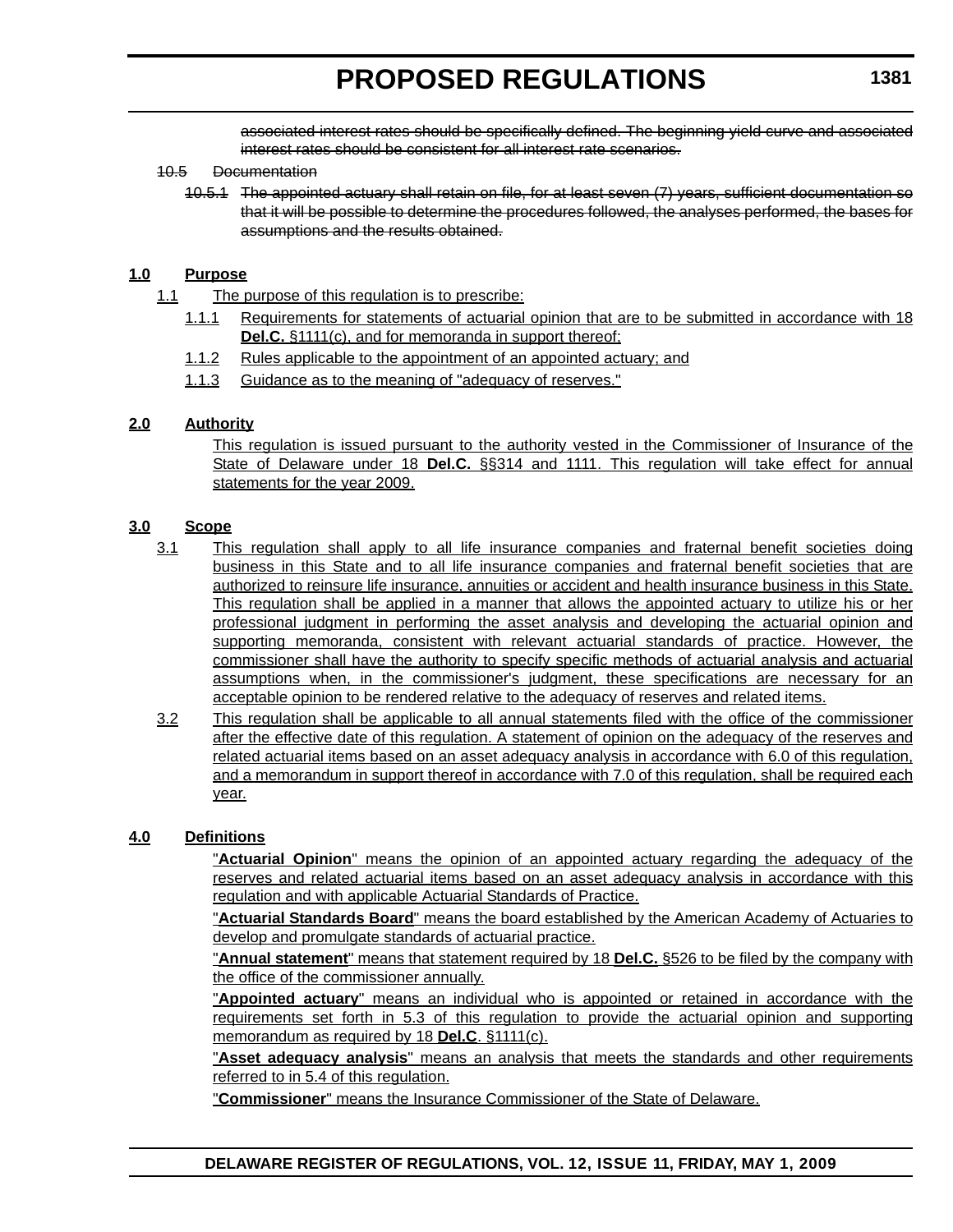"**Company**" means a life insurance company, fraternal benefit society or reinsurer subject to the provisions of this regulation.

"**Qualified actuary**" means an individual who meets the requirements set forth in Section 5.2 of this regulation.

# **5.0 General Requirements**

- 5.1 Submission of Statement of Actuarial Opinion
	- 5.1.1 There is to be included on or attached to Page 1 of the annual statement for each year beginning with the year in which this regulation becomes effective the statement of an appointed actuary, entitled "Statement of Actuarial Opinion," setting forth an opinion relating to reserves and related actuarial items held in support of policies and contracts, in accordance with 6.0 of this regulation.
	- 5.1.2 Upon written request by the company, the Commissioner may grant an extension of the date for submission of the statement of actuarial opinion.
- 5.2 Qualified Actuary. A "qualified actuary" is an individual who:
	- 5.2.1 Is a member in good standing of the American Academy of Actuaries;
	- 5.2.2 Is qualified to sign statements of actuarial opinion for life and health insurance company annual statements in accordance with the American Academy of Actuaries qualification standards for actuaries signing such statements;
	- 5.2.3 Is familiar with the valuation requirements applicable to life and health insurance companies;
	- 5.2.4 Has not been found by the Commissioner, or if so found has subsequently been reinstated as a qualified actuary, following appropriate notice and hearing to have:
		- 5.2.4.1 Violated any provision of, or any obligation imposed by, the Insurance Law or other law in the course of his or her dealings as a qualified actuary;
		- 5.2.4.2 Been found guilty of fraudulent or dishonest practices;
		- 5.2.4.3 Demonstrated his or her incompetency, lack of cooperation, or untrustworthiness to act as a qualified actuary;
		- 5.2.4.4 Submitted to the Commissioner during the past five (5) years, pursuant to this regulation, an actuarial opinion or memorandum that the Commissioner rejected because it did not meet the provisions of this regulation including standards set by the Actuarial Standards Board; or
		- 5.2.4.5 Resigned or been removed as an actuary within the past five (5) years as a result of acts or omissions indicated in any adverse report on examination or as a result of failure to adhere to generally acceptable actuarial standards; and
	- 5.2.5 Has not failed to notify the Commissioner of any action taken by any commissioner of any other state similar to that under Paragraph 5.2.4 above.
- 5.3 Appointed Actuary. An "appointed actuary" is a qualified actuary who is appointed or retained to prepare the Statement of Actuarial Opinion required by this regulation, either directly by or by the authority of the board of directors through an executive officer of the company other than the qualified actuary. The company shall give the Commissioner timely written notice of the name, title (and, in the case of a consulting actuary, the name of the firm) and manner of appointment or retention of each person appointed or retained by the company as an appointed actuary and shall state in the notice that the person meets the requirements set forth in 5.2. Once notice is furnished, no further notice is required with respect to this person, provided that the company shall give the Commissioner timely written notice in the event the actuary ceases to be appointed or retained as an appointed actuary or to meet the requirements set forth in 5.2. If any person appointed or retained as an appointed actuary replaces a previously appointed actuary, the notice shall so state and give the reasons for replacement.
- 5.4 Standards for Asset Adequacy Analysis. The asset adequacy analysis required by this regulation: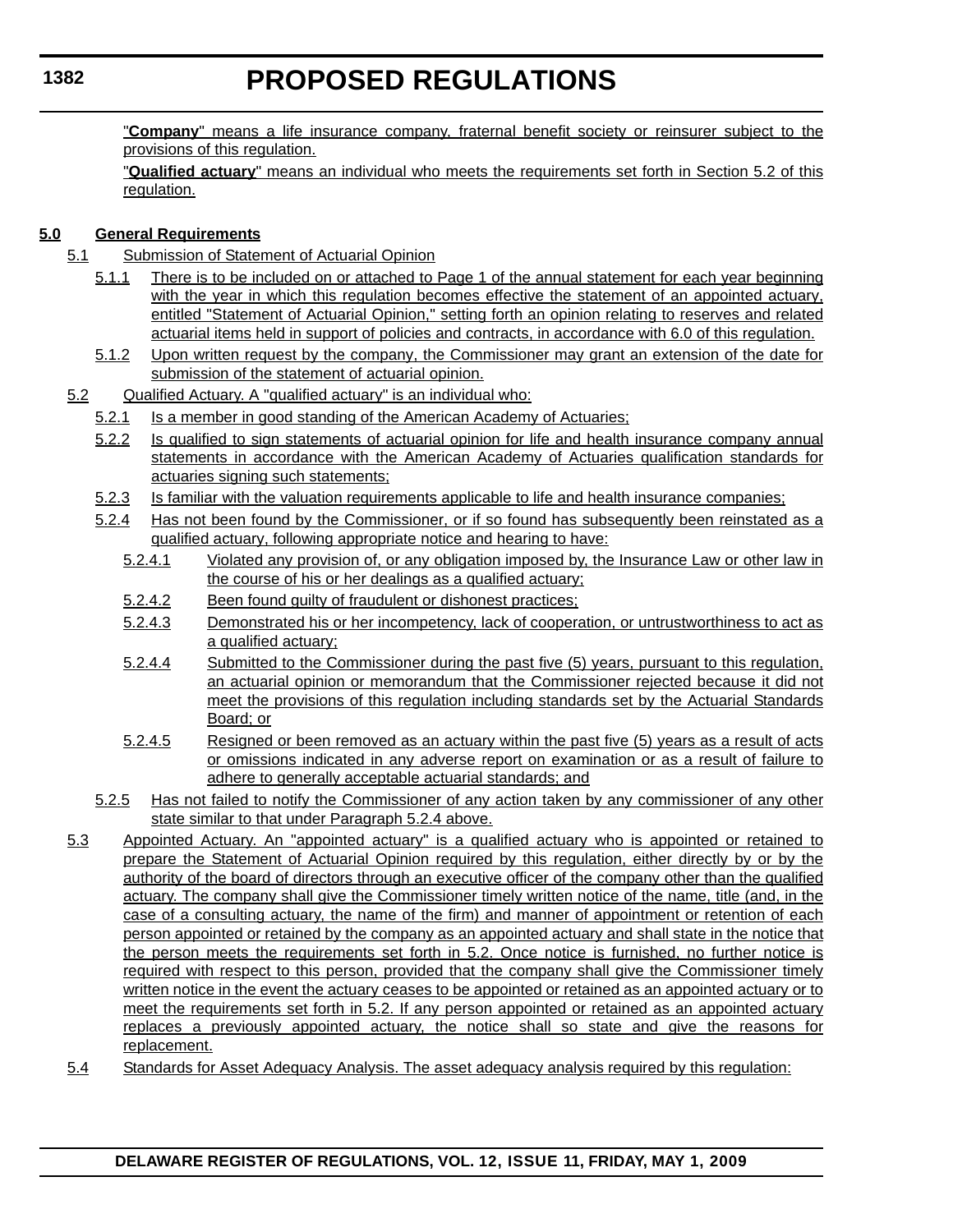- 5.4.1 Shall conform to the Standards of Practice as promulgated from time to time by the Actuarial Standards Board and on any additional standards under this regulation, which standards are to form the basis of the statement of actuarial opinion in accordance with this regulation; and
- 5.4.2 Shall be based on methods of analysis as are deemed appropriate for such purposes by the Actuarial Standards Board.
- 5.5 Liabilities to be Covered.
	- 5.5.1 Under authority of 18 **Del.C.** §1111(c), the statement of actuarial opinion shall apply to all in force business on the statement date, whether directly issued or assumed, regardless of when or where issued, e.g., reserves of Exhibits 5, 6 and 7, and claim liabilities in Exhibit 8, Part 1 and equivalent items in the separate account statement or statements.
	- 5.5.2 If the appointed actuary determines as the result of asset adequacy analysis that a reserve should be held in addition to the aggregate reserve held by the company and calculated in accordance with methods set forth in the Standard Valuation Law, the company shall establish the additional reserve.
	- 5.5.3 Additional reserves established under 5.5.2 above and deemed not necessary in subsequent years may be released. Any amounts released shall be disclosed in the actuarial opinion for the applicable year. The release of such reserves would not be deemed an adoption of a lower standard of valuation.

# **6.0 Statement of Actuarial Opinion Based On an Asset Adequacy Analysis**

- 6.1 General Description. The statement of actuarial opinion submitted in accordance with this section shall consist of:
	- 6.1.1 A paragraph identifying the appointed actuary and his or her qualifications as further detailed in 6.2.1 below
	- 6.1.2 A scope paragraph identifying the subjects on which an opinion is to be expressed and describing the scope of the appointed actuary's work, including a tabulation delineating the reserves and related actuarial items that have been analyzed for asset adequacy and the method of analysis, as detailed in 6.2.2, and identifying the reserves and related actuarial items covered by the opinion that have not been so analyzed;
	- 6.1.3 A reliance paragraph describing those areas, if any, where the appointed actuary has deferred to other experts in developing data, procedures or assumptions, including anticipated cash flows from currently owned assets, including variation of cash flows according to economic scenarios as described in 6.2.3, and supported by a statement of each such expert in the form prescribed by 6.5; and
	- 6.1.4 An opinion paragraph expressing the appointed actuary's opinion with respect to the adequacy of the supporting assets to mature the liabilities.
	- 6.1.5 One or more additional paragraphs will be needed in individual company cases as follows:
		- 6.1.5.1 If the appointed actuary considers it necessary to state a qualification of his or her opinion;
		- 6.1.5.2 If the appointed actuary must disclose an inconsistency in the method of analysis or basis of asset allocation used at the prior opinion date with that used for this opinion;
		- 6.1.5.3 If the appointed actuary must disclose whether additional reserves as of the prior opinion date are released as of this opinion date, and the extent of the release;
		- 6.1.5.4 If the appointed actuary chooses to add a paragraph briefly describing the assumptions that form the basis for the actuarial opinion.
- 6.2 Recommended Language. The following paragraphs are to be included in the statement of actuarial opinion in accordance with this section. Language is that which in typical circumstances should be included in a statement of actuarial opinion. The language may be modified as needed to meet the circumstances of a particular case, but the appointed actuary should use language that clearly expresses his or her professional judgment. However, in any event the opinion shall retain all pertinent aspects of the language provided in this section.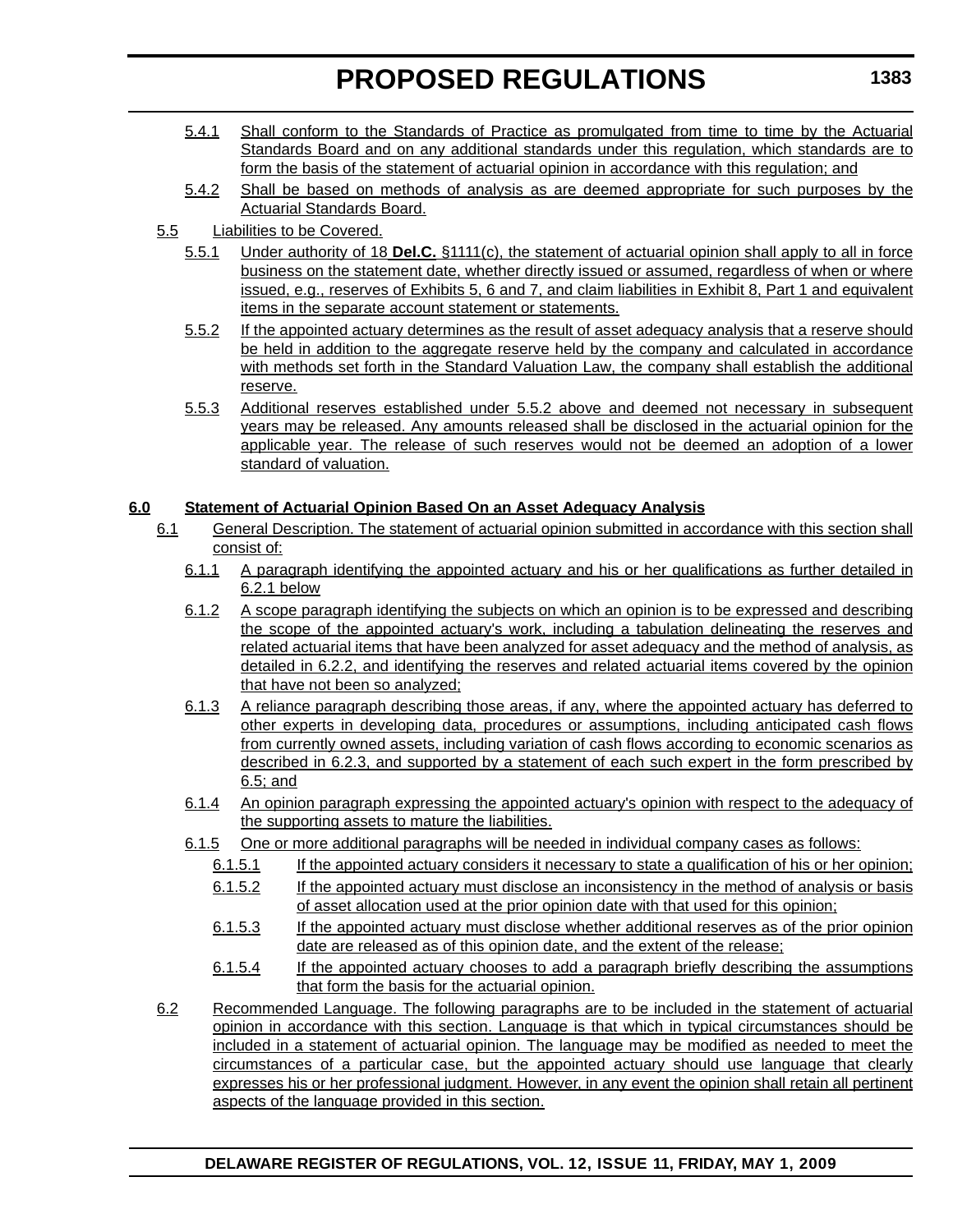6.2.1 The opening paragraph should generally indicate the appointed actuary's relationship to the company and his or her qualifications to sign the opinion. For a company actuary, the opening paragraph of the actuarial opinion should include a statement such as:

> "I, [name], am [title] of [insurance company name] and a member of the American Academy of Actuaries. I was appointed by, or by the authority of, the Board of Directors of said insurer to render this opinion as stated in the letter to the commissioner dated [insert date]. I meet the Academy qualification standards for rendering the opinion and am familiar with the valuation requirements applicable to life and health insurance companies."

For a consulting actuary, the opening paragraph should include a statement such as:

"I, [name], a member of the American Academy of Actuaries, am associated with the firm of [name of consulting firm]. I have been appointed by, or by the authority of, the Board of Directors of [name of company] to render this opinion as stated in the letter to the commissioner dated [insert date]. I meet the Academy qualification standards for rendering the opinion and am familiar with the valuation requirements applicable to life and health insurance companies."

6.2.2 The scope paragraph should include a statement such as:

"I have examined the actuarial assumptions and actuarial methods used in determining reserves and related actuarial items listed below, as shown in the annual statement of the company, as prepared for filing with state regulatory officials, as of December 31, 20[ ]. Tabulated below are those reserves and related actuarial items which have been subjected to asset adequacy analysis.

| <b>Asset Adequacy Tested Amounts-Reserves and Liabilities</b> |                 |                   |                 |               |                |
|---------------------------------------------------------------|-----------------|-------------------|-----------------|---------------|----------------|
| <b>Statement Item</b>                                         | Formula         | <b>Additional</b> | <b>Analysis</b> | Other         | <b>Total</b>   |
|                                                               | <b>Reserves</b> | <b>Actuarial</b>  | Method (b)      | <u>Amount</u> | <u>Amount_</u> |
|                                                               | (1)             | Reserves (a) (2)  |                 | (3)           | $(1)+(2)+(3)$  |
|                                                               |                 |                   |                 |               | (4)            |
| <b>Exhibit 5</b>                                              |                 |                   |                 |               |                |
|                                                               |                 |                   |                 |               |                |
| A Life Insurance                                              |                 |                   |                 |               |                |
| <b>B</b> Annuities                                            |                 |                   |                 |               |                |
| C Supplementary                                               |                 |                   |                 |               |                |
| <b>Contracts Involving</b>                                    |                 |                   |                 |               |                |
| Life Contingencies                                            |                 |                   |                 |               |                |
| D Accidental Death                                            |                 |                   |                 |               |                |
| <b>Benefit</b>                                                |                 |                   |                 |               |                |
| E Disability-Active                                           |                 |                   |                 |               |                |
| F Disability-Disabled                                         |                 |                   |                 |               |                |
| <b>G Miscellaneous</b>                                        |                 |                   |                 |               |                |
| Total (Exhibit 5                                              |                 |                   |                 |               |                |
| Item 1, Page 3)                                               |                 |                   |                 |               |                |
| <b>Exhibit 6</b>                                              |                 |                   |                 |               |                |
|                                                               |                 |                   |                 |               |                |
| A Active Life Reserve                                         |                 |                   |                 |               |                |
| <b>B Claim Reserve</b>                                        |                 |                   |                 |               |                |
| Total (Exhibit 6                                              |                 |                   |                 |               |                |
| Item 2, Page 3)                                               |                 |                   |                 |               |                |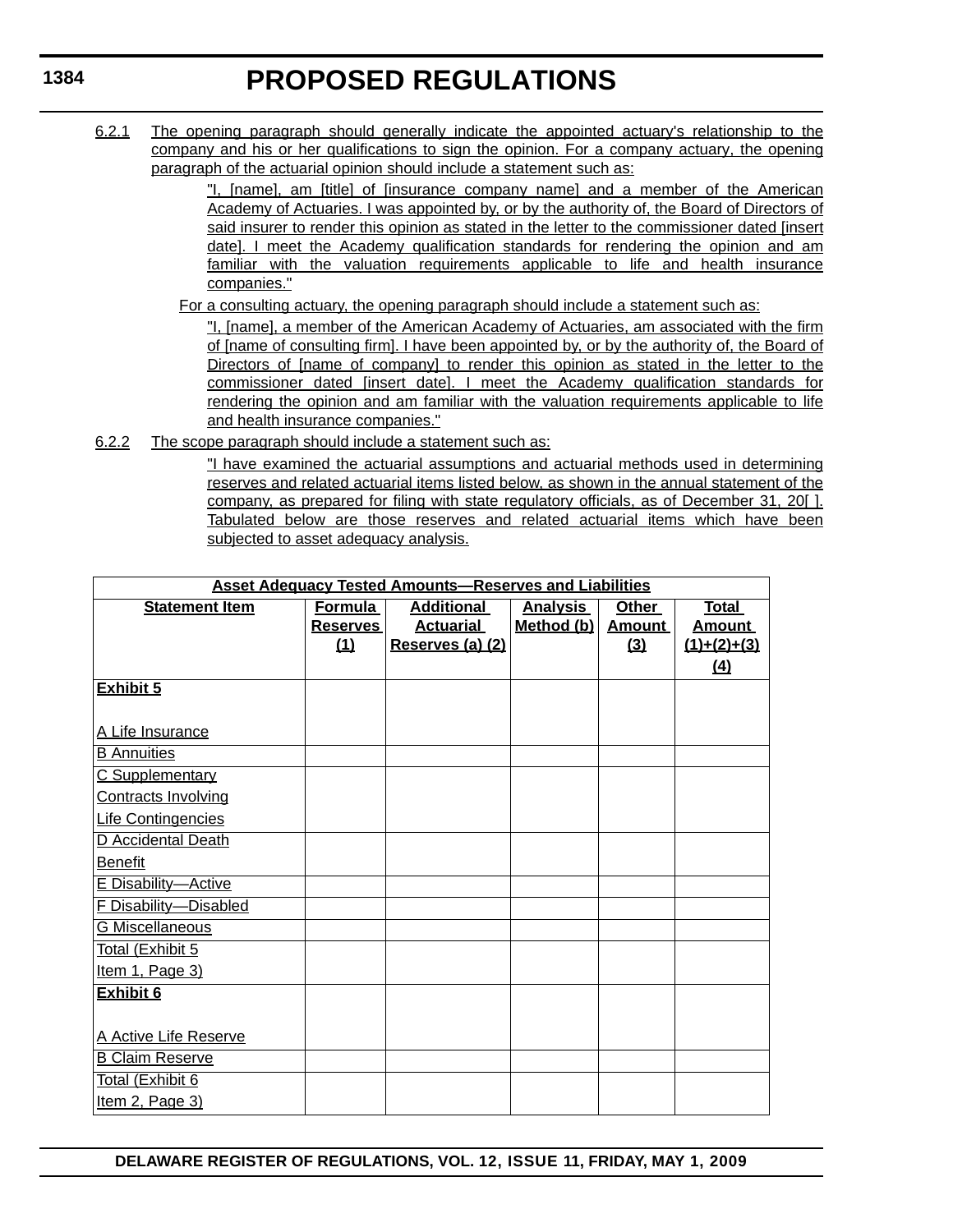| <b>Exhibit 7</b>                        |  |  |  |
|-----------------------------------------|--|--|--|
|                                         |  |  |  |
| Premium and Other                       |  |  |  |
| Deposit Funds                           |  |  |  |
| (Column 5, Line 14)                     |  |  |  |
| <b>Guaranteed Interest</b>              |  |  |  |
| Contracts                               |  |  |  |
| (Column 2, Line 14)                     |  |  |  |
| Other                                   |  |  |  |
| (Column 6, Line 14)                     |  |  |  |
| Supplemental Contracts and              |  |  |  |
| <b>Annuities Certain</b>                |  |  |  |
| (Column 3, Line 14)                     |  |  |  |
| <b>Dividend Accumulations</b>           |  |  |  |
| or Refunds                              |  |  |  |
| (Column 4, Line 14)                     |  |  |  |
| <b>Total Exhibit 7</b>                  |  |  |  |
| (Column 1, Line 14)                     |  |  |  |
| <b>Exhibit 8 Part 1</b>                 |  |  |  |
|                                         |  |  |  |
| 1 Life (Page 3,                         |  |  |  |
| Line $4.1$ )                            |  |  |  |
| 2 Health (Page 3,                       |  |  |  |
| Line 4.2)                               |  |  |  |
| Total Exhibit 8,                        |  |  |  |
| Part 1                                  |  |  |  |
| <b>Separate Accounts</b>                |  |  |  |
| (Page 3 of the Annual                   |  |  |  |
| Statement of the Separate               |  |  |  |
| Accounts, Lines 1, 2, 3.1, 3.2,<br>3.3) |  |  |  |
| <b>TOTAL RESERVES</b>                   |  |  |  |
|                                         |  |  |  |

| <b>IMR (General Account, Page)</b><br>Line |     |
|--------------------------------------------|-----|
| l (Separate Accounts, Page<br>Line         |     |
| AVR (Page<br>Line                          | (C) |
| INet Deferred and Uncollected Premium      |     |

Notes:

- (a) The additional actuarial reserves are the reserves established under 5.5.1.
- (b) The appointed actuary should indicate the method of analysis, determined in accordance with the standards for asset adequacy analysis referred to in 6.0 of this regulation, by means of symbols that should be defined in footnotes to the table.
- (c) Allocated amount of Asset Valuation Reserve (AVR).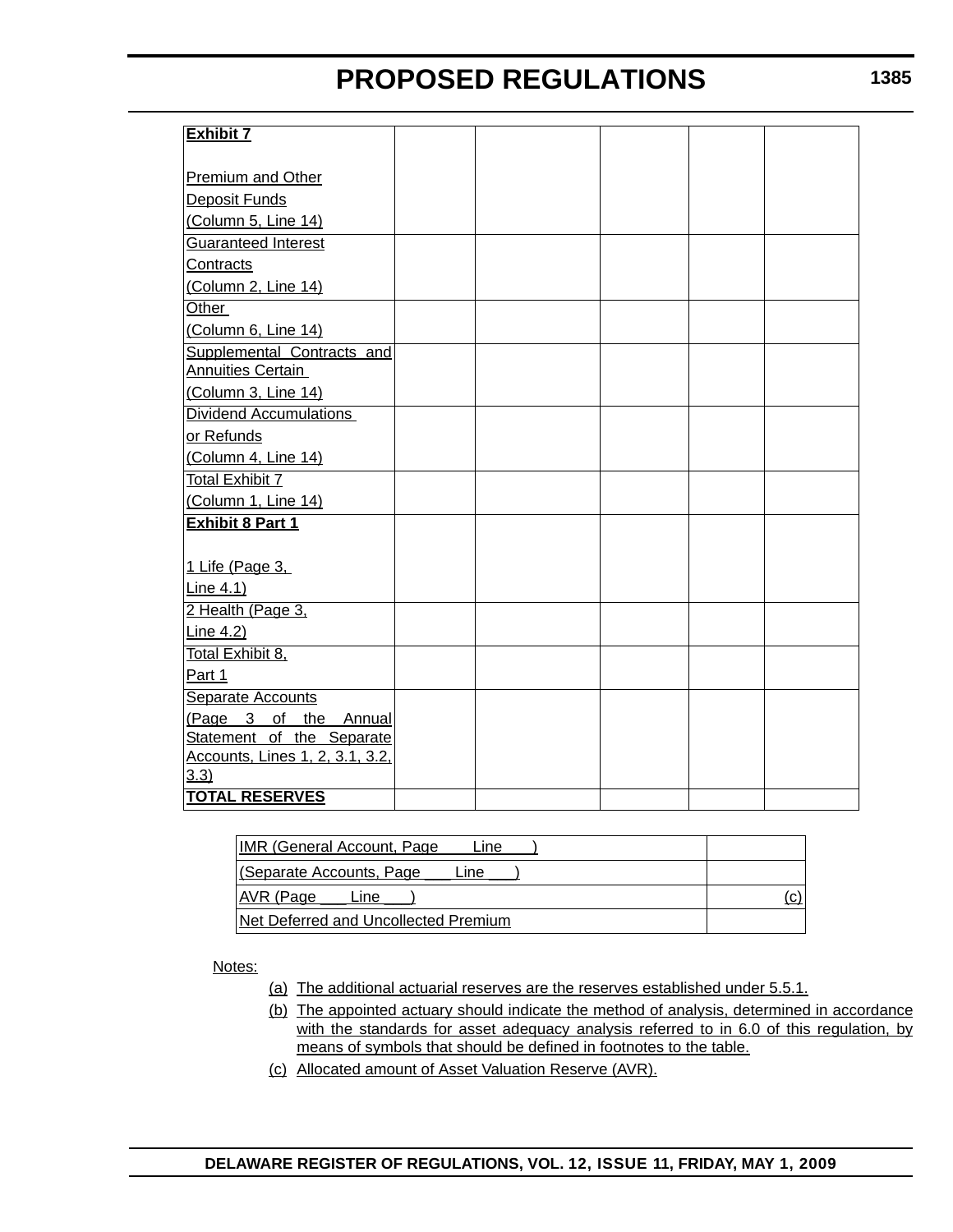6.2.3 If the appointed actuary has relied on other experts to develop certain portions of the analysis, the reliance paragraph should include a statement such as:

> "I have relied on [name], [title] for [e.g., "anticipated cash flows from currently owned assets, including variations in cash flows according to economic scenarios" or "certain critical aspects of the analysis performed in conjunction with forming my opinion"], as certified in the attached statement. I have reviewed the information relied upon for reasonableness."

A statement of reliance on other experts should be accompanied by a statement by each of the experts in the form prescribed by 6.1.3.

6.2.4 If the appointed actuary has examined the underlying asset and liability records, the reliance paragraph should include a statement such as:

> "My examination included such review of the actuarial assumptions and actuarial methods and of the underlying basic asset and liability records and such tests of the actuarial calculations as I considered necessary. I also reconciled the underlying basic asset and liability records to [exhibits and schedules listed as applicable] of the company's current annual statement."

6.2.5 If the appointed actuary has not examined the underlying records, but has relied upon data (e.g., listings and summaries of policies in force or asset records) prepared by the company, the reliance paragraph should include a statement such as:

> "In forming my opinion on [specify types of reserves] I relied upon data prepared by [name and title of company officer certifying in force records or other data] as certified in the attached statements. I evaluated that data for reasonableness and consistency. I also reconciled that data to [exhibits and schedules to be listed as applicable] of the company's current annual statement. In other respects, my examination included review of the actuarial assumptions and actuarial methods used and tests of the calculations I considered necessary."

The section shall be accompanied by a statement by each person relied upon in the form prescribed by 6.1.3.

6.2.6 The opinion paragraph should include a statement such as:

"In my opinion the reserves and related actuarial values concerning the statement items identified above:

- (a) Are computed in accordance with presently accepted actuarial standards consistently applied and are fairly stated, in accordance with sound actuarial principles;
- (b) Are based on actuarial assumptions that produce reserves at least as great as those called for in any contract provision as to reserve basis and method, and are in accordance with all other contract provisions;
- (c) Meet the requirements of the Insurance Law and regulation of the state of Delaware; and are at least as great as the minimum aggregate amounts required by the state in which this statement is filed;
- (d) Are computed on the basis of assumptions consistent with those used in computing the corresponding items in the annual statement of the preceding year-end (with any exceptions noted below); and
- (e) Include provision for all actuarial reserves and related statement items which ought to be established.

The reserves and related items, when considered in light of the assets held by the company with respect to such reserves and related actuarial items including, but not limited to, the investment earnings on the assets, and the considerations anticipated to be received and retained under the policies and contracts, make adequate provision, according to presently accepted actuarial standards of practice, for the anticipated cash flows required by the contractual obligations and related expenses of the company. (At the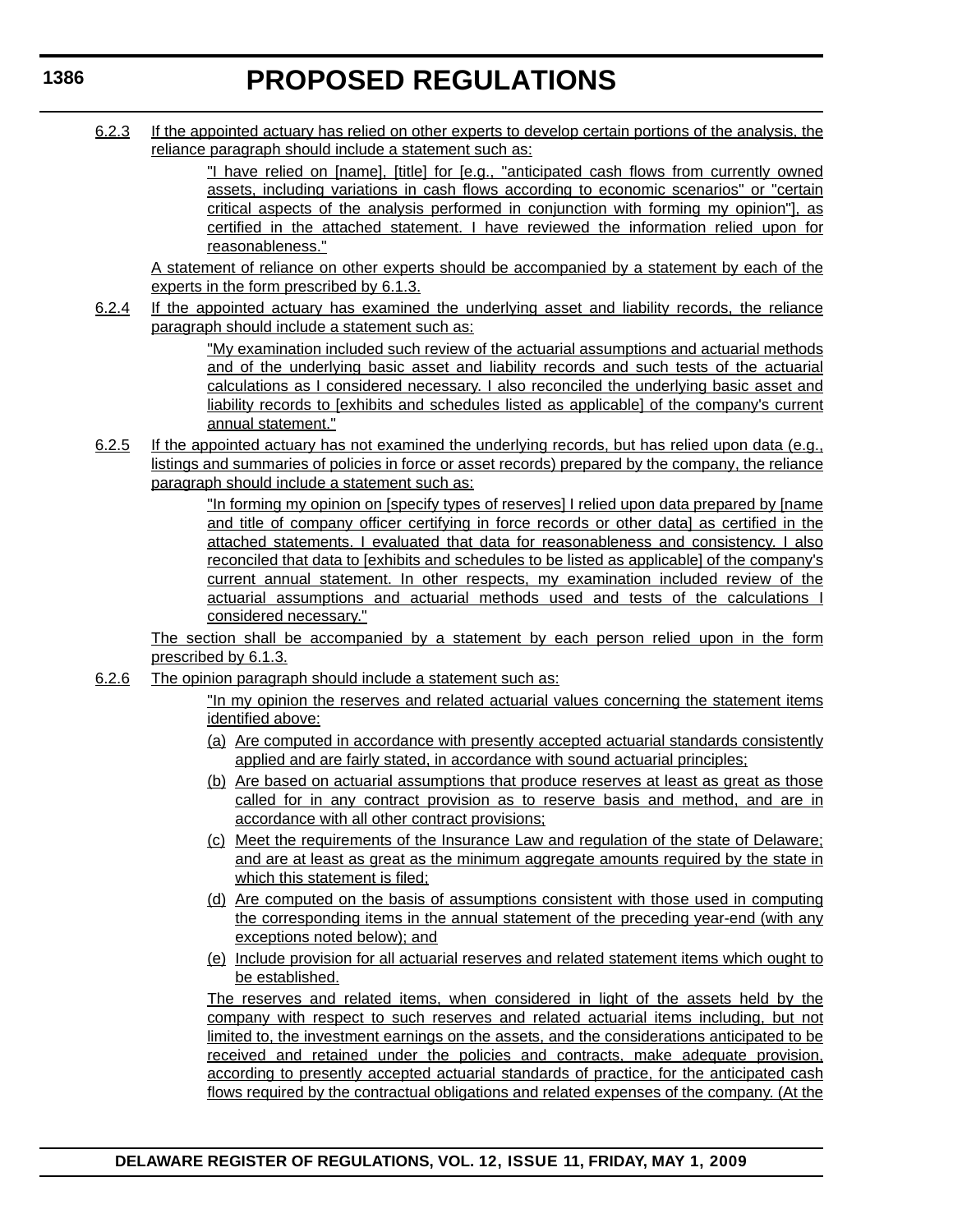discretion of the commissioner, this language may be omitted for an opinion filed on behalf of a company doing business only in this state and in no other state.)

The actuarial methods, considerations and analyses used in forming my opinion conform to the appropriate Standards of Practice as promulgated by the Actuarial Standards Board, which standards form the basis of this statement of opinion.

This opinion is updated annually as required by statute. To the best of my knowledge, there have been no material changes from the applicable date of the annual statement to the date of the rendering of this opinion which should be considered in reviewing this opinion.

or

The following material changes which occurred between the date of the statement for which this opinion is applicable and the date of this opinion should be considered in reviewing this opinion: (Describe the change or changes.)

Note: Choose one of the above two paragraphs, whichever is applicable.

The impact of unanticipated events subsequent to the date of this opinion is beyond the scope of this opinion. The analysis of asset adequacy portion of this opinion should be viewed recognizing that the company's future experience may not follow all the assumptions used in the analysis.

\_\_\_\_\_\_\_\_\_\_\_\_\_\_\_\_\_\_\_\_\_\_\_\_\_\_\_\_\_\_\_\_\_\_\_\_\_\_\_ Signature of Appointed Actuary \_\_\_\_\_\_\_\_\_\_\_\_\_\_\_\_\_\_\_\_\_\_\_\_\_\_\_\_\_\_\_\_\_\_\_\_\_\_\_

Address of Appointed Actuary

\_\_\_\_\_\_\_\_\_\_\_\_\_\_\_\_\_\_\_\_\_\_\_\_\_\_\_\_\_\_\_\_\_\_\_\_\_\_\_ Telephone Number of Appointed Actuary \_\_\_\_\_\_\_\_\_\_\_\_\_\_\_\_\_\_\_\_\_\_\_\_\_\_\_\_\_\_\_\_\_\_\_\_\_\_\_

Date"

6.3 Assumptions for New Issues

The adoption for new issues or new claims or other new liabilities of an actuarial assumption that differs from a corresponding assumption used for prior new issues or new claims or other new liabilities is not a change in actuarial assumptions within the meaning of this 5.0.

6.4 Adverse Opinions

If the appointed actuary is unable to form an opinion, then he or she shall refuse to issue a statement of actuarial opinion. If the appointed actuary's opinion is adverse or qualified, then he or she shall issue an adverse or qualified actuarial opinion explicitly stating the reasons for the opinion. This statement should follow the scope paragraph and precede the opinion paragraph.

### 6.5 Reliance on Information Furnished by Other Persons

If the appointed actuary relies on the certification of others on matters concerning the accuracy or completeness of any data underlying the actuarial opinion, or the appropriateness of any other information used by the appointed actuary in forming the actuarial opinion, the actuarial opinion should so indicate the persons the actuary is relying upon and a precise identification of the items subject to reliance. In addition, the persons on whom the appointed actuary relies shall provide a certification that precisely identifies the items on which the person is providing information and a statement as to the accuracy, completeness or reasonableness, as applicable, of the items. This certification shall include the signature, title, company, address and telephone number of the person rendering the certification, as well as the date on which it is signed.

- 6.6 Alternate Option
	- 6.6.1 The Standard Valuation Law gives the Commissioner broad authority to accept the valuation of a foreign insurer when that valuation meets the requirements applicable to a company domiciled in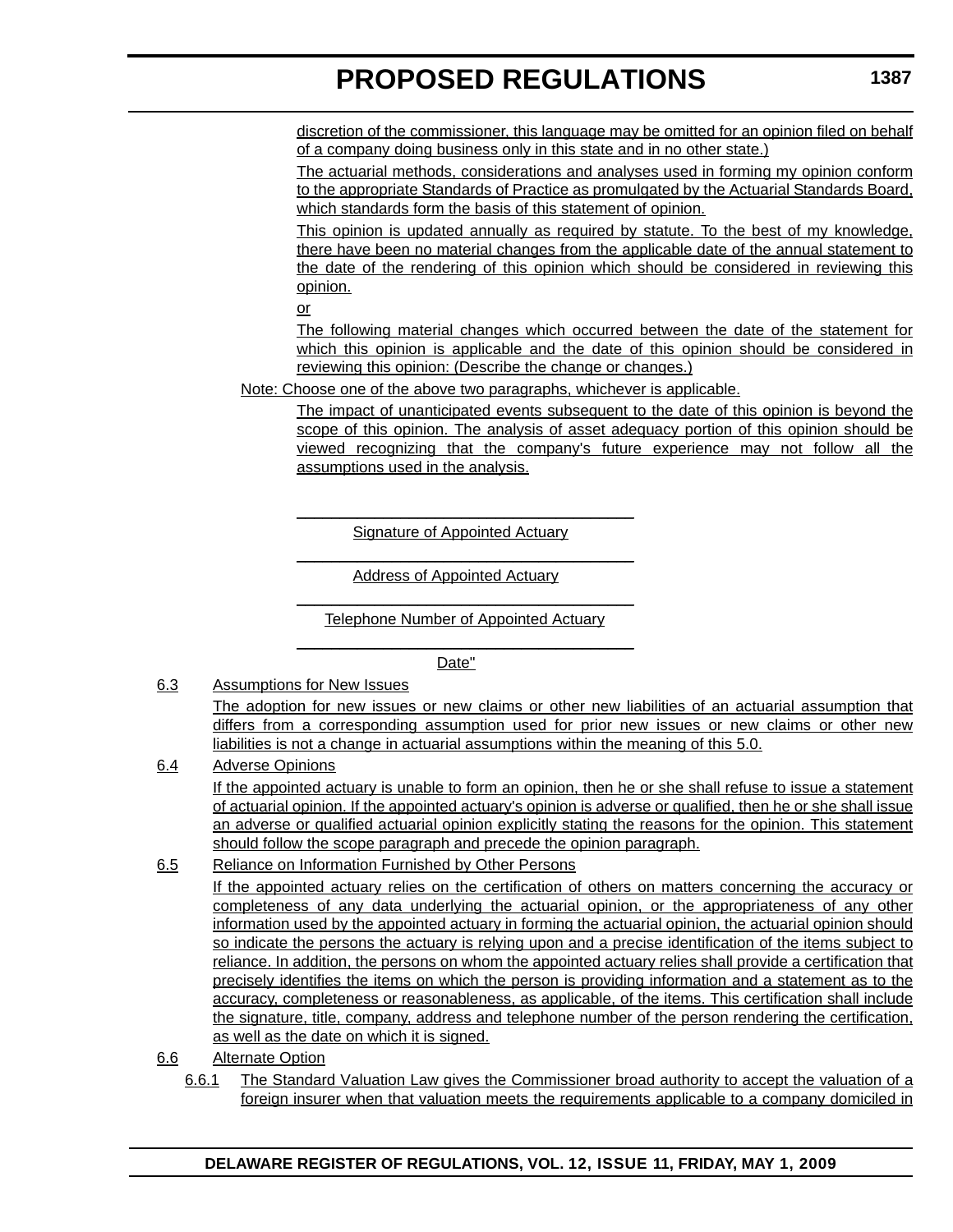this state in the aggregate. As an alternative to the requirements of 6.0, the Commissioner may make one or more of the following additional approaches available to the opining actuary:

- 6.6.1.1 A statement that the reserves "meet the requirements of the insurance laws and regulations of the State of (domicile) and the formal written standards and conditions of this state for filing an opinion based on the law of the state of domicile." If the commissioner chooses to allow this alternative, a formal written list of standards and conditions shall be made available. If a company chooses to use this alternative, the standards and conditions in effect on July 1 of a calendar year shall apply to statements for that calendar year, and they shall remain in effect until they are revised or revoked. If no list is available, this alternative is not available.
- 6.6.1.2 A statement that the reserves "meet the requirements of the insurance laws and regulations of the State of (domicile) and I have verified that the company's request to file an opinion based on the law of the state of domicile has been approved and that any conditions required by the Commissioner for approval of that request have been met." If the Commissioner chooses to allow this alternative, a formal written statement of such allowance shall be issued no later than March 31 of the year it is first effective. It shall remain valid until rescinded or modified by the Commissioner. The rescission or modifications shall be issued no later than March 31 of the year they are first effective. Subsequent to that statement being issued, if a company chooses to use this alternative, the company shall file a request to do so, along with justification for its use, no later than April 30 of the year of the opinion to be filed. The request shall be deemed approved on October 1 of that year if the commissioner has not denied the request by that date.
- 6.6.1.3 A statement that the reserves "meet the requirements of the insurance laws and regulations of the State of (domicile) and I have submitted the required comparison as specified by this state."
	- 6.6.1.3.1 If the Commissioner chooses to allow this alternative, a formal written list of products (to be added to the table in Item (ii) below) for which the required comparison shall be provided will be published. If a company chooses to use this alternative, the list in effect on July 1 of a calendar year shall apply to statements for that calendar year, and it shall remain in effect until it is revised or revoked. If no list is available, this alternative is not available.
	- 6.6.1.3.2 If a company desires to use this alternative, the appointed actuary shall provide a comparison of the gross nationwide reserves held to the gross nationwide reserves that would be held under NAIC codification standards. Gross nationwide reserves are the total reserves calculated for the total company in force business directly sold and assumed, indifferent to the state in which the risk resides, without reduction for reinsurance ceded. The information provided shall be at least:

| $\overline{u}$      | ົ<br>∠                                   | (3)              | $\overline{a}$                  | (5)                      |
|---------------------|------------------------------------------|------------------|---------------------------------|--------------------------|
| <b>Product Type</b> | Benefit<br>Death<br><b>Account Value</b> | or Reserves Held | Codification<br><b>Reserves</b> | Codification<br>Standard |
|                     |                                          |                  |                                 |                          |
|                     |                                          |                  |                                 |                          |

- 6.6.1.3.3 The information listed shall include all products identified by either the state of filing or any other states subscribing to this alternative.
- 6.6.1.3.4 If there is no codification standard for the type of product or risk in force or if the codification standard does not directly address the type of product or risk in force, the appointed actuary shall provide detailed disclosure of the specific method and assumptions used in determining the reserves held.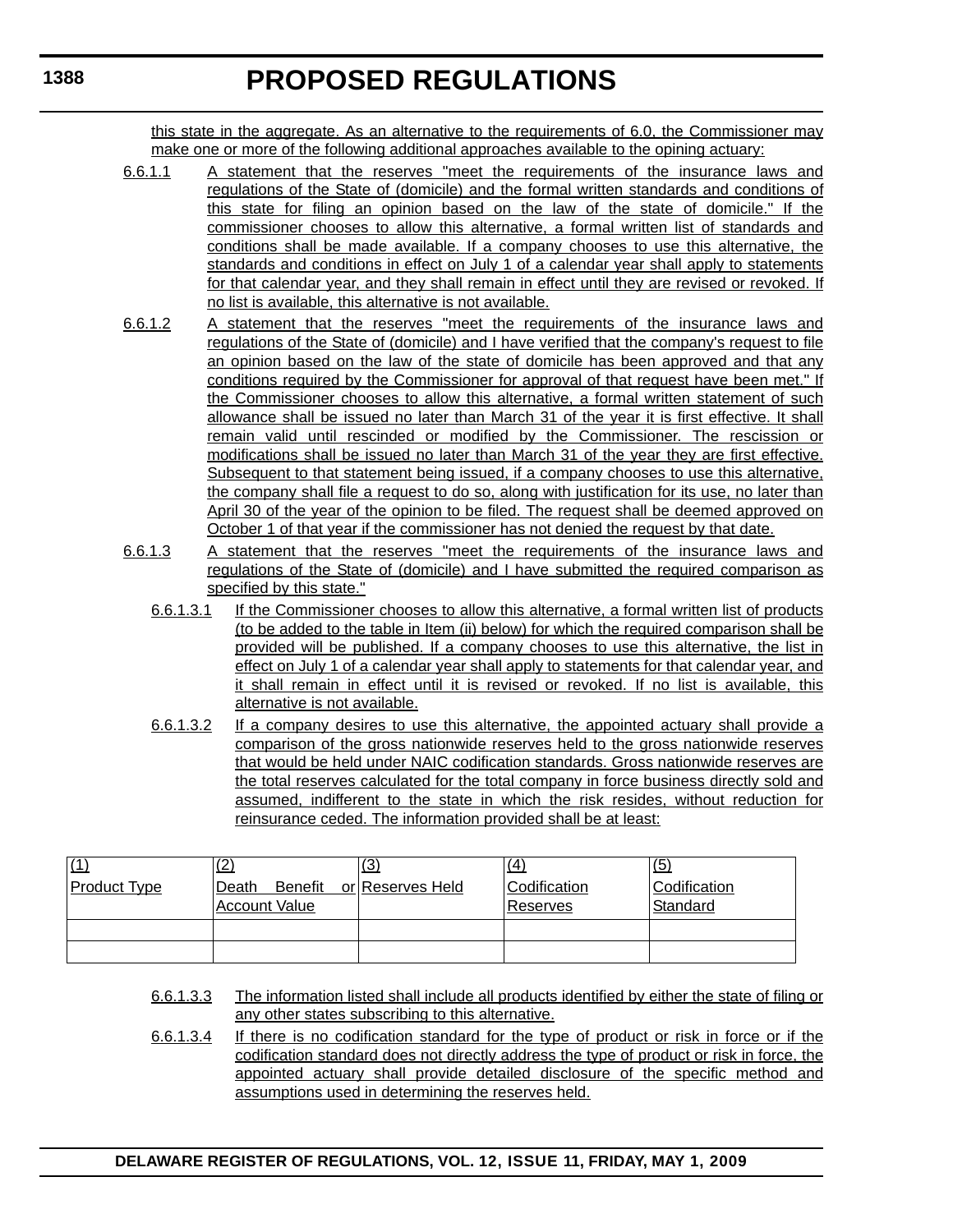- 6.6.1.3.5 The comparison provided by the company is to be kept confidential to the same extent and under the same conditions as the actuarial memorandum.
- 6.6.2 Notwithstanding the above, the Commissioner may reject an opinion based on the laws and regulations of the state of domicile and require an opinion based on the laws of this state. If a company is unable to provide the opinion within sixty (60) days of the request or such other period of time determined by the Commissioner after consultation with the company, the Commissioner may contract an independent actuary at the company's expense to prepare and file the opinion.

### **7.0 Description of Actuarial Memorandum Including an Asset Adequacy Analysis and Regulatory Asset Adequacy Issues Summary**

# 7.1 General

- 7.1.1 In accordance with 18 **Del.C.** §1111 (c), the appointed actuary shall prepare a memorandum to the company describing the analysis done in support of his or her opinion regarding the reserves. The memorandum shall be made available for examination by the Commissioner upon his or her request but shall be returned to the company after such examination and shall not be considered a record of the insurance department or subject to automatic filing with the Commissioner.
- 7.1.2 In preparing the memorandum, the appointed actuary may rely on, and include as a part of his or her own memorandum, memoranda prepared and signed by other actuaries who are qualified within the meaning of Section 5B of this regulation, with respect to the areas covered in such memoranda, and so state in their memoranda.
- 7.1.3 If the Commissioner requests a memorandum and no such memorandum exists or if the Commissioner finds that the analysis described in the memorandum fails to meet the standards of the Actuarial Standards Board or the standards and requirements of this regulation, the Commissioner may designate a qualified actuary to review the opinion and prepare such supporting memorandum as is required for review. The reasonable and necessary expense of the independent review shall be paid by the company but shall be directed and controlled by the Commissioner.
- 7.1.4 The reviewing actuary shall have the same status as an examiner for purposes of obtaining data from the company and the work papers and documentation of the reviewing actuary shall be retained by the Commissioner; provided, however, that any information provided by the company to the reviewing actuary and included in the work papers shall be considered as material provided by the company to the Commissioner and shall be kept confidential to the same extent as is prescribed by law with respect to other material provided by the company to the Commissioner pursuant to the statute governing this regulation. The reviewing actuary shall not be an employee of a consulting firm involved with the preparation of any prior memorandum or opinion for the insurer pursuant to this regulation for any one of the current year or the preceding three (3) years.
- 7.1.5 In accordance with 18 **Del.C.** §1111 (c), the appointed actuary shall prepare a regulatory asset adequacy issues summary, the contents of which are specified in 6.0. The regulatory asset adequacy issues summary will be submitted no later than March 15 of the year following the year for which a statement of actuarial opinion based on asset adequacy is required. The regulatory asset adequacy issues summary is to be kept confidential to the same extent and under the same conditions as the actuarial memorandum.
- 7.2 Details of the Memorandum Section Documenting Asset Adequacy Analysis When an actuarial opinion is provided, the memorandum shall demonstrate that the analysis has been done in accordance with the standards for asset adequacy referred to in this regulation and any additional standards under this regulation. It shall specify:
	- 7.2.1 For reserves:
		- 7.2.1.1 Product descriptions including market description, underwriting and other aspects of a risk profile and the specific risks the appointed actuary deems significant;
		- 7.2.1.2 Source of liability in force;
		- 7.2.1.3 Reserve method and basis;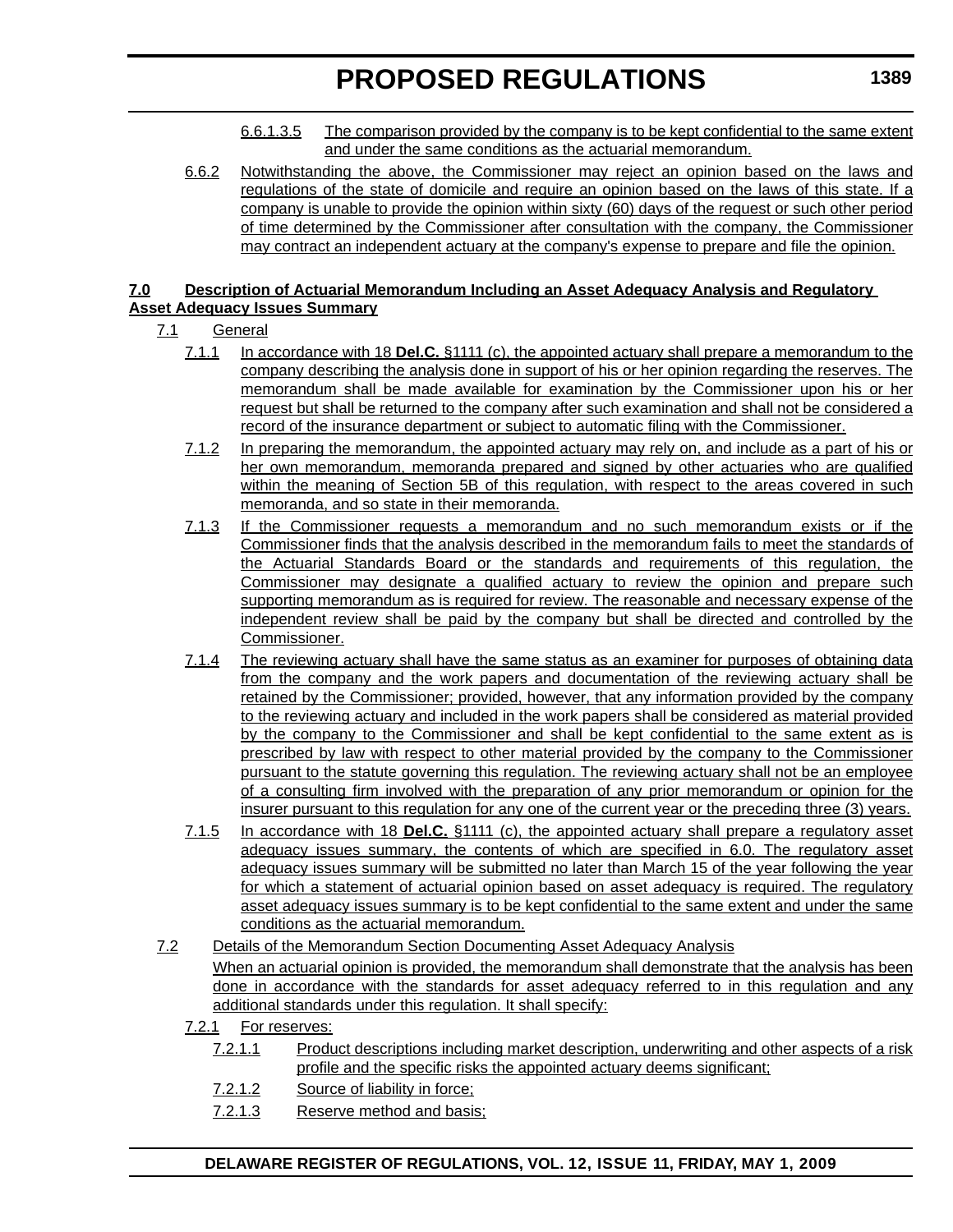- 7.2.1.4 Investment reserves;
- 7.2.1.5 Reinsurance arrangements;
- 7.2.1.6 Identification of any explicit or implied guarantees made by the general account in support of benefits provided through a separate account or under a separate account policy or contract and the methods used by the appointed actuary to provide for the guarantees in the asset adequacy analysis;
- 7.2.1.7 Documentation of assumptions to test reserves for the following:
	- 7.2.1.7.1 Lapse rates (both base and excess);
	- 7.2.1.7.2 Interest crediting rate strategy;
	- 7.2.1.7.3 Mortality;
	- 7.2.1.7.4 Policyholder dividend strategy;
	- 7.2.1.7.5 Competitor or market interest rate;
	- 7.2.1.7.6 Annuitization rates;
	- 7.2.1.7.7 Commissions and expenses; and
	- 7.2.1.7.8 Morbidity.

The documentation of the assumptions shall be such that an actuary reviewing the actuarial memorandum could form a conclusion as to the reasonableness of the assumptions.

- 7.2.2 For assets:
	- 7.2.2.1 Portfolio descriptions, including a risk profile disclosing the quality, distribution and types of assets used for each analysis basis;
	- 7.2.2.2 Investment and disinvestment assumptions;
	- 7.2.2.3 Source of asset data;
	- 7.2.2.4 Asset valuation bases; and
	- 7.2.2.5 Documentation of assumptions made for:
		- 7.2.2.5.1 Default costs;
		- 7.2.2.5.2 Bond call function;
		- 7.2.2.5.3 Mortgage prepayment function;
		- 7.2.2.5.4 Determining market value for assets sold due to disinvestment strategy; and
		- 7.2.2.5.5 Determining yield on assets acquired through the investment strategy. The documentation of the assumptions shall be such that an actuary reviewing the actuarial memorandum could form a conclusion as to the reasonableness of the assumptions.
- 7.2.3 For each analysis basis:
	- 7.2.3.1 Methodology;
	- 7.2.3.2 Rationale for inclusion or exclusion of different blocks of business and how pertinent risks were analyzed;
	- 7.2.3.3 Rationale for degree of rigor in analyzing different blocks of business (include in the rationale the level of "materiality" that was used in determining how rigorously to analyze different blocks of business);
	- 7.2.3.4 Criteria for determining asset adequacy (include in the criteria the precise basis for determining if assets are adequate to cover reserves under "moderately adverse conditions" or other conditions as specified in relevant actuarial standards of practice); and
	- 7.2.3.5 Whether the impact of federal income taxes was considered and the method of treating reinsurance in the asset adequacy analysis; and
	- 7.2.3.6 Suitability of assets used in support of the liabilities included in the analysis basis.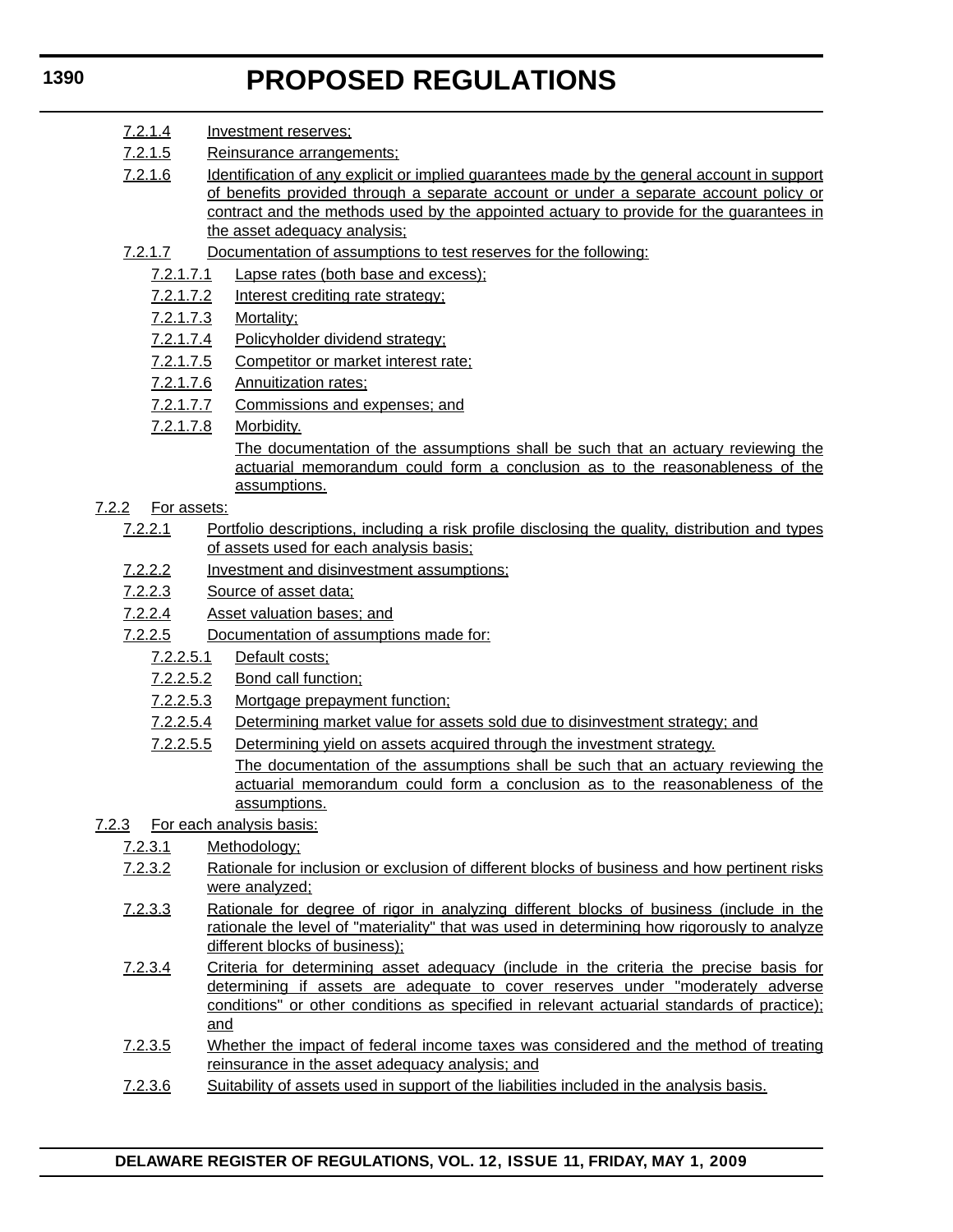- 7.2.4 Summary of material changes in methods, procedures, or assumptions from prior year's asset adequacy analysis;
- 7.2.5 Summary of results; and
- 7.2.6 Conclusions.
- 7.3 Details of the Regulatory Asset Adequacy Issues Summary
	- 7.3.1 The regulatory asset adequacy issues summary shall include:
		- 7.3.1.1 Descriptions of the scenarios tested (including whether those scenarios are stochastic or deterministic) and the sensitivity testing done relative to those scenarios. If negative ending surplus results under certain tests in the aggregate, the actuary should describe those tests and the amount of additional reserve as of the valuation date which, if held, would eliminate the negative aggregate surplus values. Ending surplus values shall be determined by either extending the projection period until the in force and associated assets and liabilities at the end of the projection period are immaterial or by adjusting the surplus amount at the end of the projection period by an amount that appropriately estimates the value that can reasonably be expected to arise from the assets and liabilities remaining in force.
		- 7.3.1.2 The extent to which the appointed actuary uses assumptions in the asset adequacy analysis that are materially different than the assumptions used in the previous asset adequacy analysis;
		- 7.3.1.3 The amount of reserves and the identity of the product lines that had been subjected to asset adequacy analysis in the prior opinion but were not subject to analysis for the current opinion;
		- 7.3.1.4 Comments on any interim results that may be of significant concern to the appointed actuary; Under the level interest rate scenario, the appointed actuary should specify the amount of additional reserve as of the valuation date which, if held, would eliminate all negative interim surplus values.
		- 7.3.1.5 The methods used by the actuary to recognize the impact of reinsurance on the company's cash flows, including both assets and liabilities, under each of the scenarios tested; and
		- 7.3.1.6 Whether the actuary has been satisfied that all options whether explicit or embedded, in any asset or liability (including but not limited to those affecting cash flows embedded in fixed income securities) and equity-like features in any investments have been appropriately considered in the asset adequacy analysis.
		- 7.3.2 The regulatory asset adequacy issues summary shall contain the name of the company for which the regulatory asset adequacy issues summary is being supplied and shall be signed and dated by the appointed actuary rendering the actuarial opinion.
- 7.4 Conformity to Standards of Practice. The memorandum shall include a statement: "Actuarial methods, considerations and analyses used in the preparation of this memorandum conform to the appropriate Standards of Practice as promulgated by the Actuarial Standards Board, which standards form the basis for this memorandum."
- 7.5 Use of Assets Supporting the Interest Maintenance Reserve and the Asset Valuation Reserve An appropriate allocation of assets in the amount of the interest maintenance reserve (IMR), whether positive or negative, shall be used in any asset adequacy analysis. Analysis of risks regarding asset default may include an appropriate allocation of assets supporting the asset valuation reserve (AVR); these AVR assets may not be applied for any other risks with respect to reserve adequacy. Analysis of these and other risks may include assets supporting other mandatory or voluntary reserves available to the extent not used for risk analysis and reserve support.

The amount of the assets used for the AVR shall be disclosed in the table of reserves and liabilities of the opinion and in the memorandum. The method used for selecting particular assets or allocated portions of assets shall be disclosed in the memorandum.

7.6 Required Interest Scenarios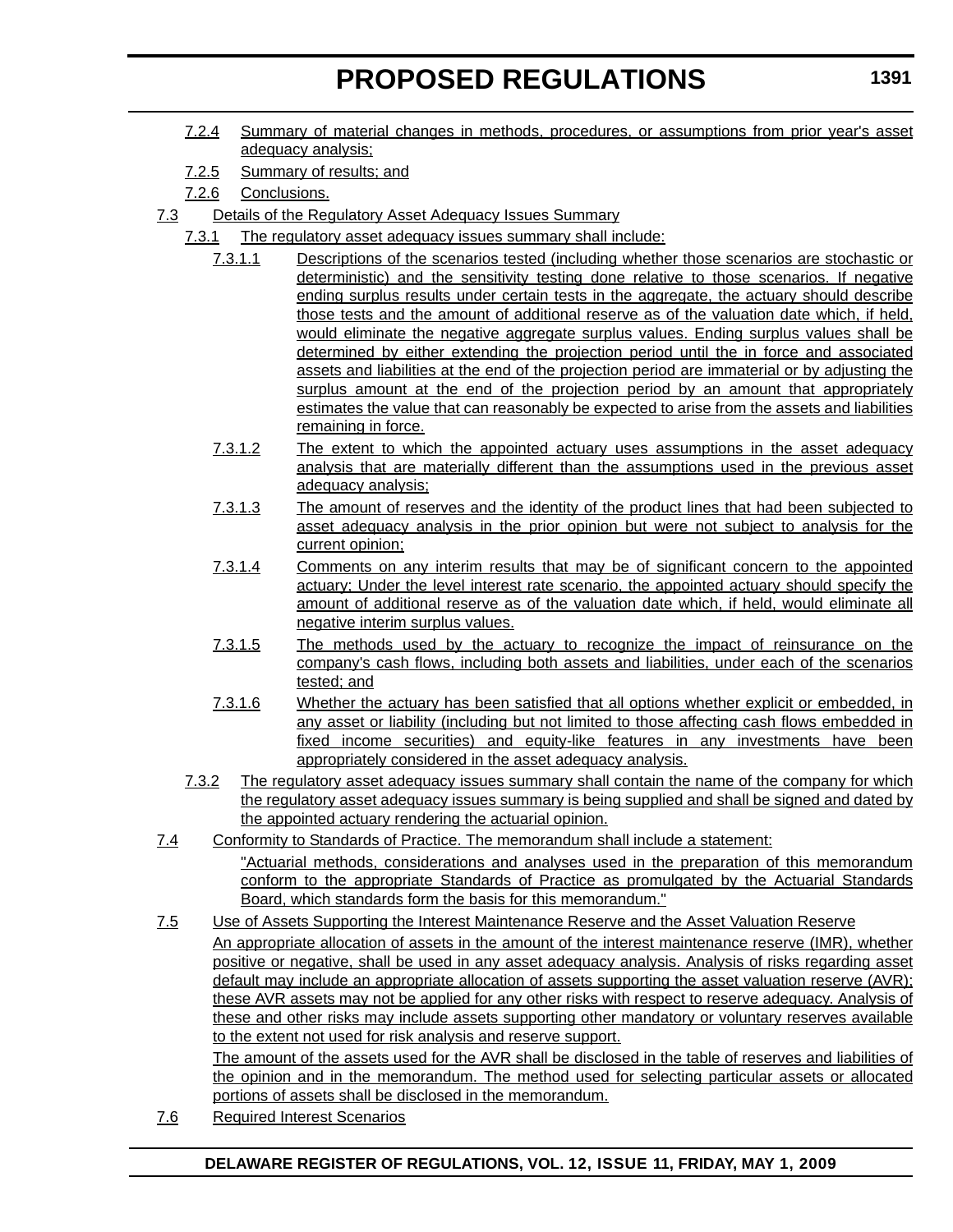- 7.6.1 For the purpose of performing the asset adequacy analysis required by this regulation, the qualified actuary is expected to follow standards adopted by the Actuarial Standards Board; nevertheless, the appointed actuary must consider in the analysis the effect of at least the following interest rate scenarios:
	- 7.6.1.1 Level with no deviation;
	- 7.6.1.2 Uniformly increasing over ten (10) years at a half percent per year and then level;
	- 7.6.1.3 Uniformly increasing at one percent per year over five (5) years and then uniformly decreasing at one percent per year to the original level at the end of ten (10) years and then level;
	- 7.6.1.4 An immediate increase of three percent (3%) and then level;
	- 7.6.1.5 Uniformly decreasing over ten (10) years at a half percent per year and then level;
	- 7.6.1.6 Uniformly decreasing at one percent per year over five (5) years and then uniformly increasing at one percent per year to the original level at the end of ten (10) years and then level; and
	- 7.6.1.7 An immediate decrease of three percent (3%) and then level.
- 7.6.2 For these and other scenarios which may be used, projected interest rates for a five (5) year Treasury Note need not be reduced beyond the point where the five (5) year Treasury Note yield should be at fifty percent (50%) of its initial level.
- 7.6.3 The beginning interest rates may be based on interest rates for new investments as of the valuation date similar to recent investments allocated to support the product being tested or be based on an outside index, such as Treasury yields, of assets of the appropriate length on a date close to the valuation date. Whatever method is used to determine the beginning yield curve and associated interest rates should be specifically defined. The beginning yield curve and associated interest rates should be consistent for all interest rate scenarios.
- 7.7 Documentation
	- 7.7.1 Documentation. The appointed actuary shall retain on file, for at least seven (7) years, sufficient documentation so that it will be possible to determine the procedures followed, the analyses performed, the bases for assumptions and the results obtained.

### **8.0 Effective Date**

This Regulation is effective July 11, 2009.

# **[DEPARTMENT OF NATURAL RESOURCES AND ENVIRONMENTAL](http://www.awm.delaware.gov/Pages/default.aspx)  CONTROL**

# **DIVISION OF AIR AND WASTE MANAGEMENT**

Statutory Authority: 7 Delaware Code, Chapter 60 (7 **Del.C**., Ch. 60) 7 **DE Admin. Code** 1101

### **[REGISTER NOTICE](#page-3-0)**

**SAN #2009-03**

### **1. Title of the Regulation:**

Amendment to Regulation 1101 "Definitions and Administrative Principles," Section 2.0 - "Definitions."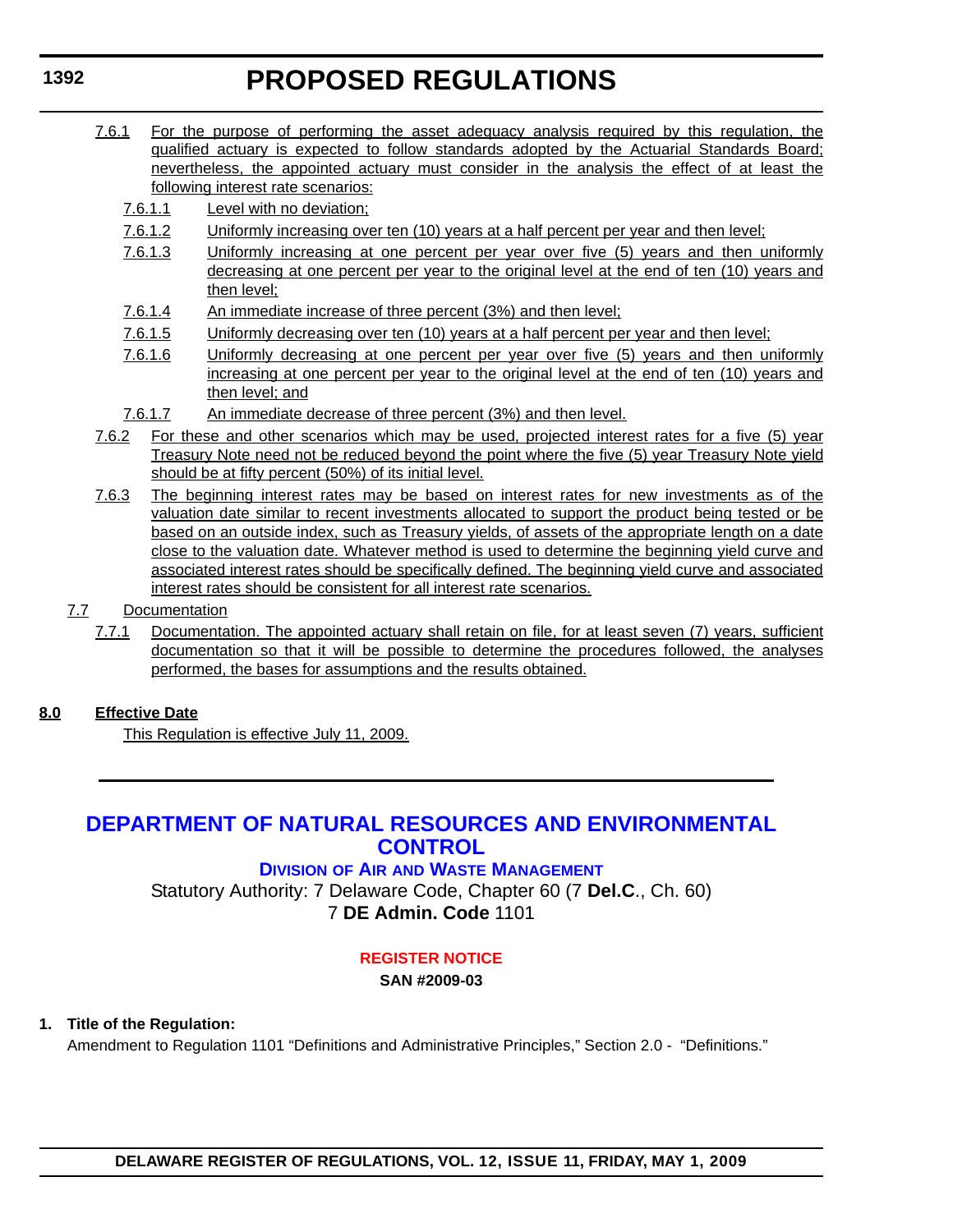### **2. Brief Synopsis of the Subject, Substance and Issues:**

The United States Environmental Protection Agency (EPA) has determined that the following organic compounds have negligible photochemical reactivity and has exempted them from regulation as ground-level ozone precursors; t-butyl acetate (TBAC), HFE-7000, HFE-7500, HFE-7300, HFC 227ea, methyl formate, propylene carbonate and dimethyl carbonate. This action updates the Delaware definition of a volatile organic compound (VOC) to be the same as the federal definition. This allows Delaware users of solvent containing products (e.g. coatings, adhesives, cleaning compounds, aerosol propellants and blowing agents) to utilize these VOC exempt compounds which may provide desired product properties without contributing to ozone formation.

**3. Possible Terms of the Agency Action:**

None.

**4. Statutory Basis or Legal Authority to Act:**

7 Delaware Code, Chapter 60.

**5. Other Regulations That May Be Affected By The Proposal:** None

### **6. Notice of Public Comment:**

There will be a hearing on this proposed amendment on May 26, 2009 beginning at 6pm in the Priscilla Building conference room in Dover. Interested parties may submit comments in writing to Gene Pettingill, Air Quality Management Section, 715 Grantham Lane, New Castle, DE 19720 and/or statements and testimony may be presented either orally or in writing at the public hearing.

# **7. Prepared By:**

Gene Pettingill (302) 323-4542 gene.pettingill@state.de.us April 13, 2009

# **1101 Definitions and Administrative Principles**

02/01/1981

*(Break in Continuity of Sections)*

### 09/11/1999 xx/xx/2009

# **2.0 Definitions**

# *(Break in Continuity of Sections)*

**"Volatile organic compounds"** (Also denoted as VOCs) means any carbon-containing compound, excluding carbon monoxide, carbon dioxide, carbonic acid, metallic carbides or carbonates, and ammonium carbonate, which participates in atmospheric photochemical reactions. This includes any such organic compound other than the following, which have been determined to have negligible photochemical reactivity:

- methane:
- ethane;
- methyl chloroform (1,1,1-trichloroethane);
- CFC-113 (1,1,2-trichloro-1,2,2-trifluoromethane;
- methylene chloride (dichloromethane);
- CFC-11 (trichlorofluoromethane);
- CFC-12 (dichlorodifluoromethane);
- HCFC-22 (chlorodifluoromethane);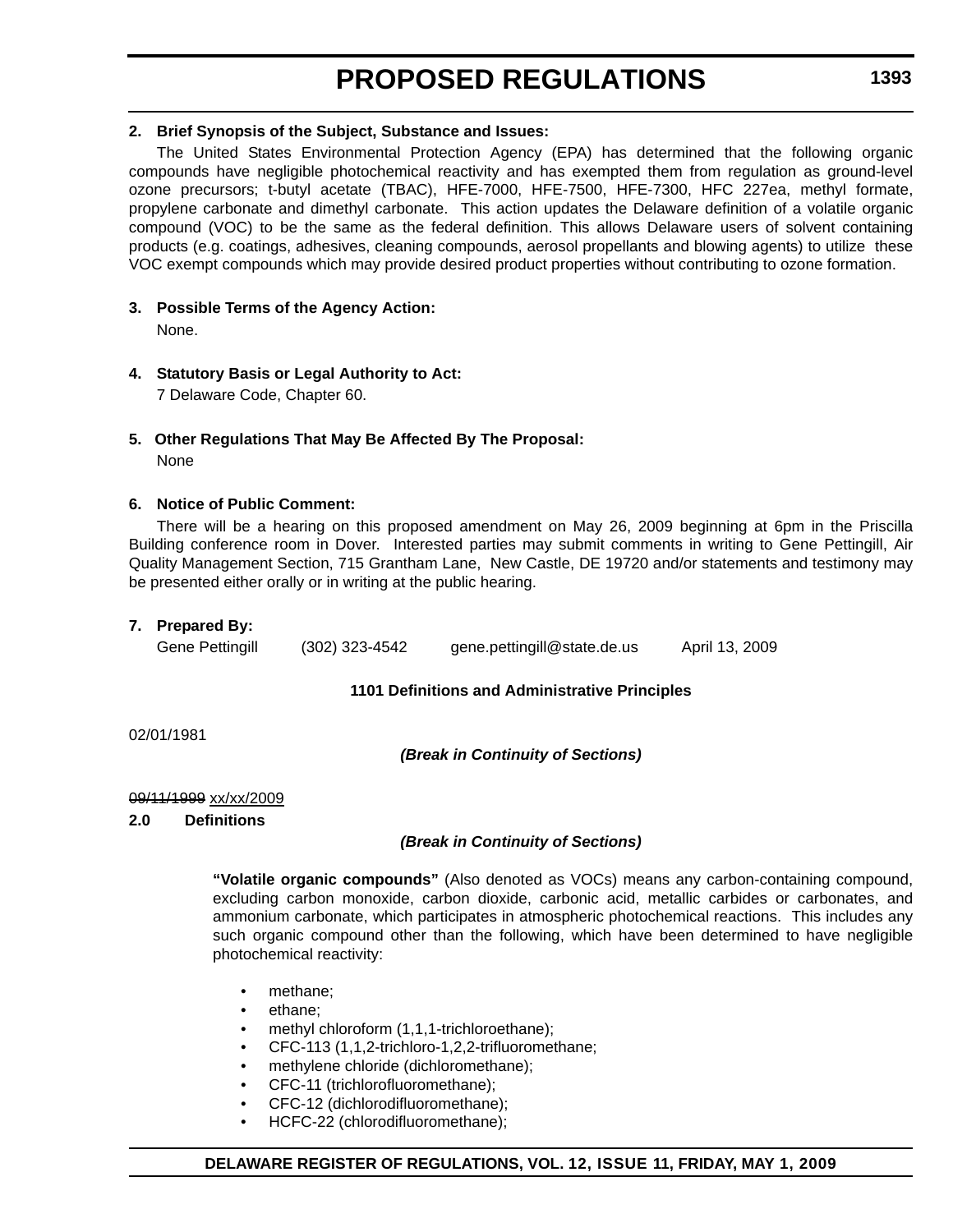- HFC-23 (trifluoromethane);
- CFC-114 (1,2-dichloro-1,1,2,2-tetrafluoroethane);
- CFC-115 (chloropentafluoroethane);
- HCFC-123 (1,1,1-trifluoro-2,2-dichloroethane);
- HFC-134a (1,1,1,2-tetrafluoroethane);
- HCFC-141b (1,1-dichloro-1-fluoroethane);
- HCFC-142b (1-chloro-1,1-difluoroethane);
- HCFC-124 (2-chloro-1,1,1,2-tetrafluoroethane);
- HFC-125 (pentafluoroethane);
- HFC-134 (1,1,2,2-tetrafluoroethane);
- HFC-143a (1,1,1-trifluoroethane);
- HFC-152a (1,1-difluoroethane);
- parachlorobenzotrifluoride (PCBTF);
- cyclic, branched, or linear completely methylated siloxanes;
- acetone;
- perchloroethylene (tetrachloroethylene);
- HCFC-225ca (3,3-dichloro-1,1,1,2,2-pentafluoropropane);
- HCFC-225cb (1,3-dichloro-1,1,2,2,3-pentafluoropropane);
- HFC-43-10 mee  $(1,1,1,2,3,4,4,5,5,5)$ -decafluoropentane);
- HFC-32 (difluoromethane);
- HFC-161 (ethylfluoride);
- HFC-236fa (1,1,1,3,3,3-hexafluoropropane);
- HFC-245ca (1,1,2,2,3-pentafluoropropane);
- HFC-245ea (1,1,2,3,3-pentafluoropropane);
- HFC-245eb (1,1,1,2,3-pentafluoropropane);
- HFC-245fa (1,1,1,3,3-pentafluoropropane);
- HFC-236ea (1,1,1,2,3,3-hexafluoropropane);
- HFC-365mfc (1,1,1,3,3-pentafluorobutane);
- HCFC-31 (chlorofluoromethane);
- HCFC-151a (1-chloro-1-fluoroethane);
- HCFC-123a (1,2-dichloro-1,1,2-trifluoroethane);
- 1,1,1,2,2,3,3,4,4-nonafluoro-4-methoxy-butane  $\overline{(G4F9OCH3)}$   $\overline{(C_4F_9OCH3)}$ ;
- 2-(difluoromethoxymethyl)-1,1,1,2,3,3,3-heptafluoropropane (CF3)2CFCF2OCH3)  $((CF<sub>3</sub>)<sub>2</sub>CFCF<sub>2</sub>OCH<sub>3</sub>);$
- 1-ethoxy-1,1,2,2,3,3,4,4,4-nonafluorobutane (C4F9OC2H5) (C<sub>4</sub>F<sub>9</sub>OC<sub>2</sub>H<sub>5</sub>);
- 2-(ethoxydifluoromethyl)-1,1,1,2,3,3,3-heptafluoropropane (CF3)2CFCF2OC2H5)  $((CF<sub>3</sub>)<sub>2</sub>CFCF<sub>2</sub>OC<sub>2</sub>H<sub>5</sub>);$
- methyl acetate; and
- 
- <u>• HFE–7000 (1,1,1,2,2,3,3-heptafluoro-3-methoxy-propane) (n-C<sub>3</sub>F<sub>Z</sub>OCH<sub>3</sub>);<br>• HFE–7500 [3-ethoxy-1,1,1,2,3,4,4,5,5,6,6,6-dodecafluoro-2-(trifluorometh<sub>)</sub></u> • HFE–7500 [3-ethoxy-1,1,1,2,3,4,4,5,5,6,6,6-dodecafluoro-2-(trifluoromethyl) hexane]; • HFC-227ea (1,1,1,2,3,3,3-heptafluoropropane);
- 
- methyl formate;
- HFE-7300 (1,1,1,2,2,3,4,5,5,5-decafluoro-3-methoxy-4-trifluoromethyl-pentane); t-butyl acetate\*;
- 
- propylene carbonate;
- dimethyl carbonate; and
- perfluorocarbon compounds which fall into these classes:
	- Cyclic, branched, or linear, completely fluorinated alkanes.
	- Cyclic, branched, or linear, completely fluorinated ethers with no unsaturated bonds.
	- Cyclic, branched, or linear, completely fluorinated tertiary amines with no unsaturated bonds.
	- Sulfur containing perfluorocarbons with no unsaturated bonds and with sulfur bonds only to carbon and fluorine.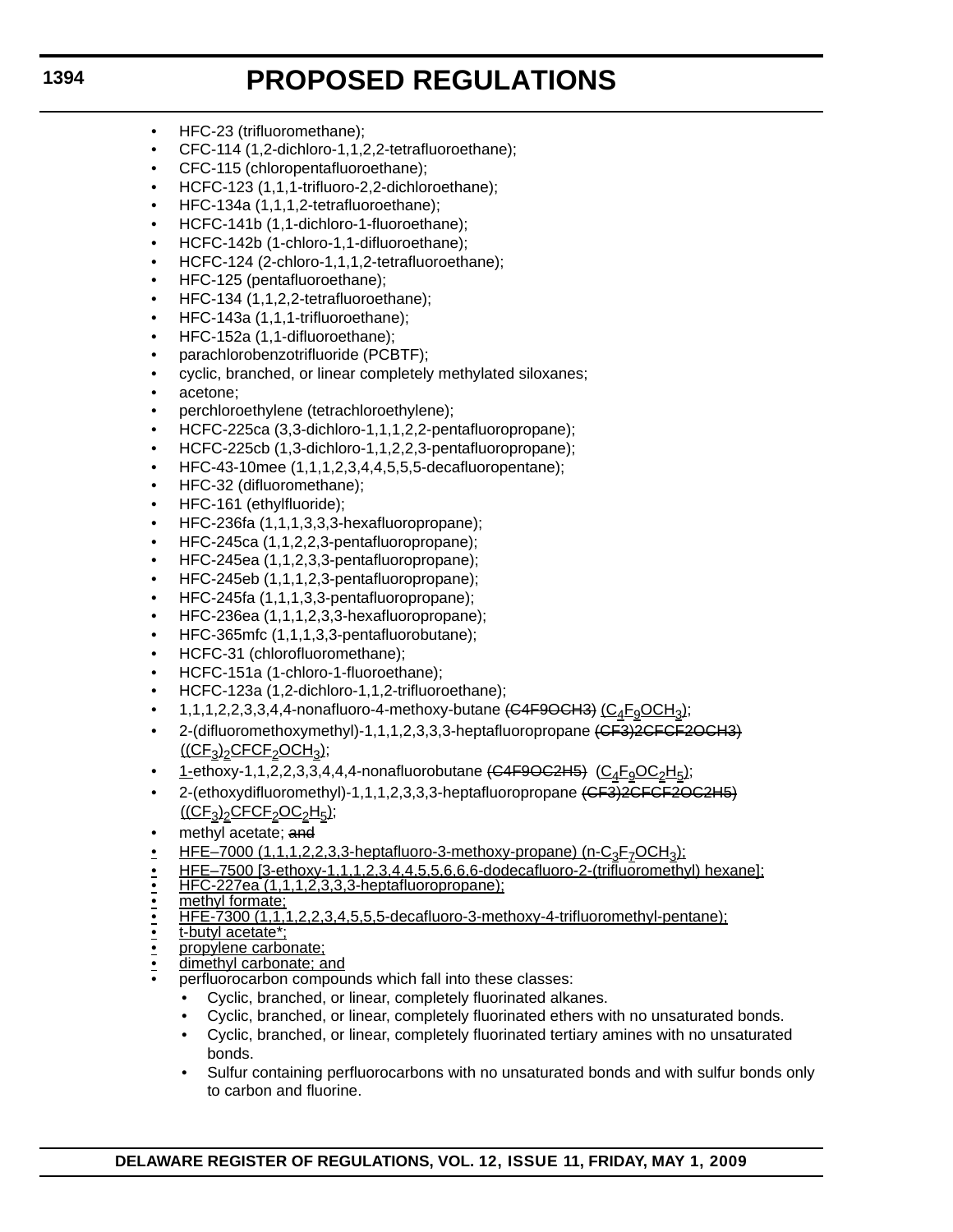\* t-butyl acetate is a VOC for purposes of all recordkeeping, emissions reporting, photochemical dispersion modeling and inventory requirements which apply to VOC and shall be uniquely identified in emission reports, but is not a VOC for purposes of VOC emissions limitations or VOC content requirements.

**\*Please Note: As the rest of the sections were not amended, they are not being published. A copy of the regulation is available at:**

**[1101 Definitions and Administrative Principles](http://regulations.delaware.gov/register/may2009/proposed/12 DE Reg 1392 05-01-09.htm)**

# **DIVISION OF AIR [AND WASTE MANAGEMENT](http://www.awm.delaware.gov/Pages/default.aspx)**

Statutory Authority: 7 Delaware Code, Chapter 60 (7 **Del.C**., Ch. 60) 7 **DE Admin. Code** 1146

# **[REGISTER NOTICE](#page-3-0)**

**SAN #2009-04**

### **1. Title of the Regulation:**

Amend 7 **DE Admin. Code** 1146, Electric Generating Unit (EGU) Multi-Pollutant Regulation.

### **2. Brief Synopsis of the Subject, Substance and Issues:**

Regulation 1146 provides sulfur dioxide (SO2), nitrogen oxides (NOx), and mercury emissions limitations for Delaware's coal-fired and residual fuel oil-fired EGUs with nameplate capacity ratings greater than or equal to 25 megawatts (MW). Among the limitations established by Regulation 1146 is an annual SO2 mass emissions cap of 2427 tons per year for Conectiv Delmarva Generation's Edge Moor Unit 5. The SO2 mass cap is identified in Table 5-1 of Regulation 1146. Edge Moor Unit 5 is a residual fuel-oil fired EGU with a nameplate rating of 446 MW.

Regulation 1146 was promulgated in November 2006, and on December 5, 2006 Conectiv appealed essentially all of the Regulation 1146 provisions that applied to their Edge Moor facility. On December 17, 2008, Conectiv and DNREC signed an agreement that resolves the appeal. The purpose of this proposed action is to satisfy one provision of that agreement: to propose an amendment to Regulation 1146 that modifies the SO2 mass emissions limit associated with Edge Moor Unit 5 (as constrained in Regulation 1146's Table 5-1) from 2427 tons per year to 4600 tons per year, beginning in calendar year 2009. No other changes to Regulation 1146 are being proposed, to include the requirement for Unit 5 to burn only low sulfur oil.

#### **3. Possible Terms of the Agency Action:** None.

- **4. Statutory Basis or Legal Authority to Act:** 7 Delaware Code, Chapter 60.
- **5. Other Regulations That May Be Affected By The Proposal:** None.

### **6. Notice Of Public Comment:**

DNREC will hold a public hearing on this proposed amendment on May 26, 2009 beginning at 6pm in the Priscilla Building conference room, 156 S. State St., in Dover. Interested parties may submit comments in writing to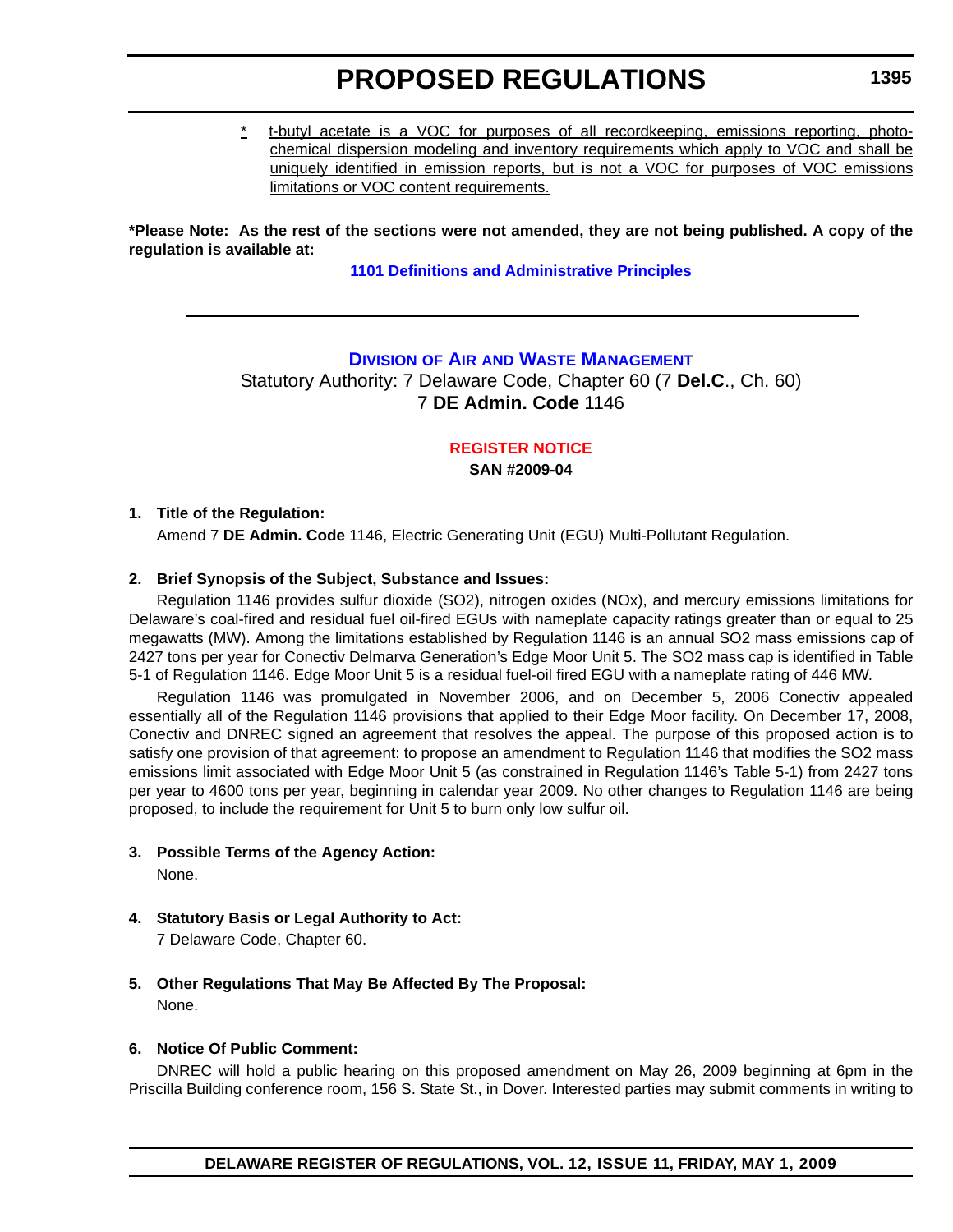# **PROPOSED REGULATIONS**

Bob Clausen, Air Quality Management Section, 156 S. State St., Dover DE 19901 and/or statements and testimony may be presented either orally or in writing at the public hearing.

#### **7. Prepared By:**

Bob Clausen (302) 739-9402

#### **1146 Electric Generating Unit (EGU) Multi-Pollutant Regulation**

#### *(Break in Continuity of Sections)*

#### 12/11/2006

#### **9.0 Penalties**

The Department may enforce all of the provisions of this regulation under 7 **Del.C.** Ch 60.

**Table 4-1**

#### **Annual NO<sub>X</sub> Mass Emissions Limits**

|                | <b>Control Period NO<sub>X</sub></b> |  |  |
|----------------|--------------------------------------|--|--|
|                | <b>Mass Emissions Limit</b>          |  |  |
| Unit           | (tons)                               |  |  |
| Edgemoor 3     | 773                                  |  |  |
| Edgemoor 4     | 1339                                 |  |  |
| Edgemoor 5     | 1348                                 |  |  |
| Indian River 1 | 601                                  |  |  |
| Indian River 2 | 628                                  |  |  |
| Indian River 3 | 977                                  |  |  |
| Indian River 4 | 2032                                 |  |  |
| McKee Run      | 244                                  |  |  |

### **Table 5-1** Annual SO<sub>2</sub> Mass Emissions Limits

|                | <b>Control Period SO<sub>2</sub></b> |  |  |
|----------------|--------------------------------------|--|--|
|                | <b>Mass Emissions Limit</b>          |  |  |
| Unit           | (tons)                               |  |  |
| Edgemoor 3     | 1391                                 |  |  |
| Edgemoor 4     | 2410                                 |  |  |
| Edgemoor 5     | 2427 4600                            |  |  |
| Indian River 1 | 1082                                 |  |  |
| Indian River 2 | 1130                                 |  |  |
| Indian River 3 | 1759                                 |  |  |
| Indian River 4 | 3657                                 |  |  |
| McKee Run      | 439                                  |  |  |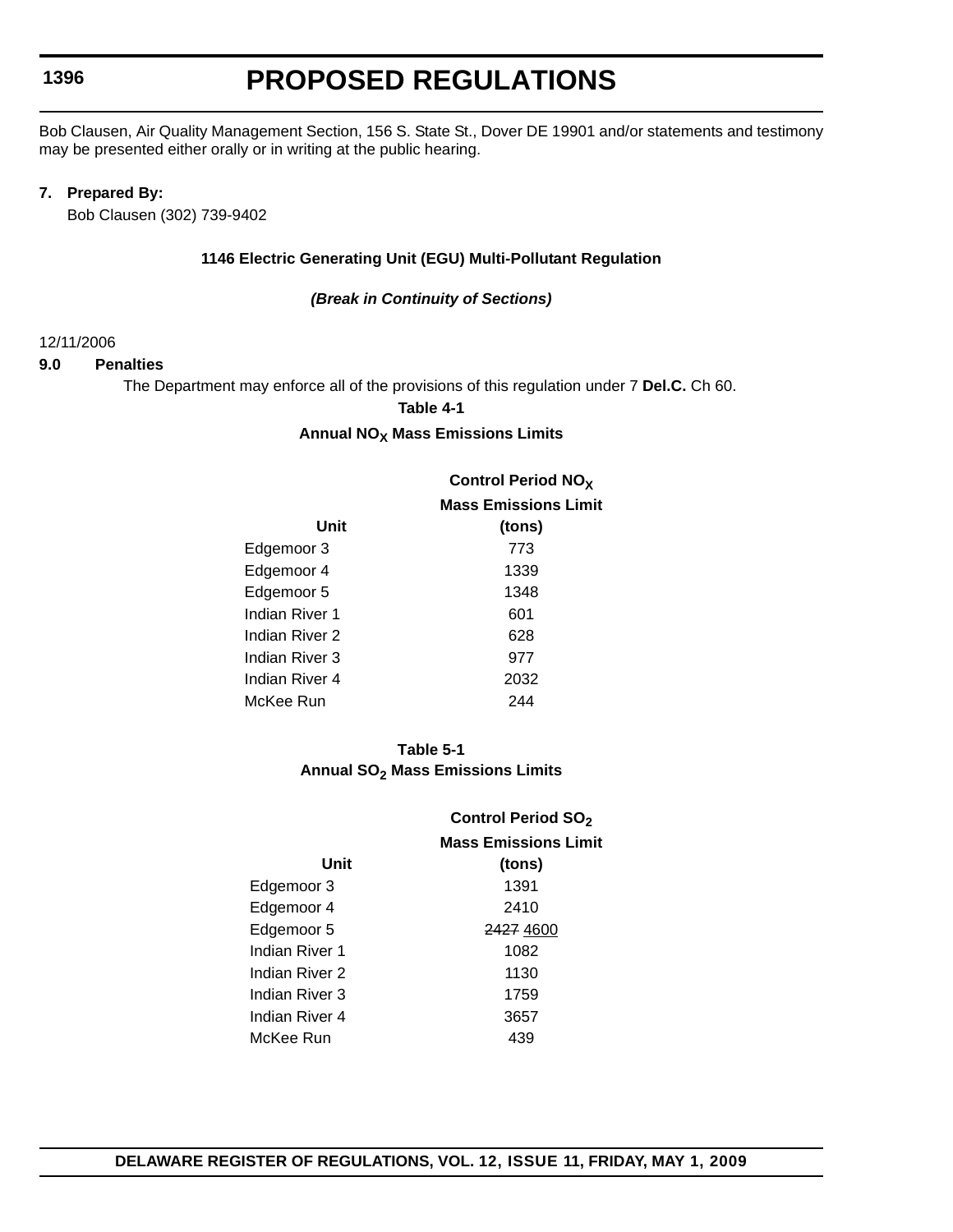| Unit                                                    | <b>Mercury Mass</b><br><b>Emissions</b><br>2009 - 2012<br>(ounces) | <b>Mercury Mass</b><br><b>Emissions</b><br>2013 and Beyond<br>(ounces) |
|---------------------------------------------------------|--------------------------------------------------------------------|------------------------------------------------------------------------|
| Edgemoor 3                                              | 266                                                                | 106                                                                    |
| Edgemoor 4                                              | 462                                                                | 183                                                                    |
| Indian River 1                                          | 207                                                                | 82                                                                     |
| Indian River 2                                          | 216                                                                | 86                                                                     |
| Indian River 3                                          | 337                                                                | 134                                                                    |
| Indian River 4                                          | 700                                                                | 278                                                                    |
| 10 DE Reg. 1022 (12/01/06)<br>12 DE Reg. 347 (09/01/08) |                                                                    |                                                                        |

### **Table 6-1 Annual Mercury Mass Emissions Limits**

**\*Please Note: As the rest of the sections were not amended, they are not being published. A copy of the regulation is available at:**

**[1146 Electric Generating Unit \(EGU\) Multi-Pollutant Regulation](http://regulations.delaware.gov/register/may2009/proposed/12 DE Reg 1395 05-01-09.htm)**

# **[DEPARTMENT OF STATE](http://dpr.delaware.gov/boards/psychology/index.shtml)**

**DIVISION OF PROFESSIONAL REGULATION**

# **3500 BOARD OF EXAMINERS OF PSYCHOLOGISTS**

Statutory Authority: 24 Delaware Code, Section 3506(a)(1) (24 **Del.C.** § 3506(a)(1)) 24 **DE Admin. Code** 3500

### **[PUBLIC NOTICE](#page-3-0)**

Pursuant to 24 **Del.C.** §3506(a)(1), the Board of Examiners of Psychologists has proposed revisions to its rules and regulations.

A public hearing will be held on June 1, 2009 at 9:15 a.m. in the second floor conference room A of the Cannon Building, 861 Silver Lake Boulevard, Dover, Delaware, where members of the public can offer comments. Anyone wishing to receive a copy of the proposed rules and regulations may obtain a copy from the Board of Examiners of Psychologists, 861 Silver Lake Boulevard, Dover, Delaware 19904. Persons wishing to submit written comments may forward these to the Board at the above address. The final date to receive written comments will be at the public hearing.

The Board proposes amendments to Rule 10.0, which addresses the continuing education requirements for licensees. Effective as of the license renewal period beginning August 1, 2009, both psychologist and psychological assistants will be required to complete three hours of continuing education in ethics.

The Board also proposes an addition to Rule 13.0, pertaining to license renewal. The new Rule 13.5.3.7 expressly gives the Board the authority to conduct hearings and impose the full range of sanctions available under 24 **Del.C.** §3514 when licensees fail to comply with the continuing education requirements.

The proposed amendments strengthen continuing education standards and give the Board express authority to sanction licensees who do not comply with those standards. Therefore, the proposed revisions will serve to protect the public from unsafe practices and enhance practitioner competence.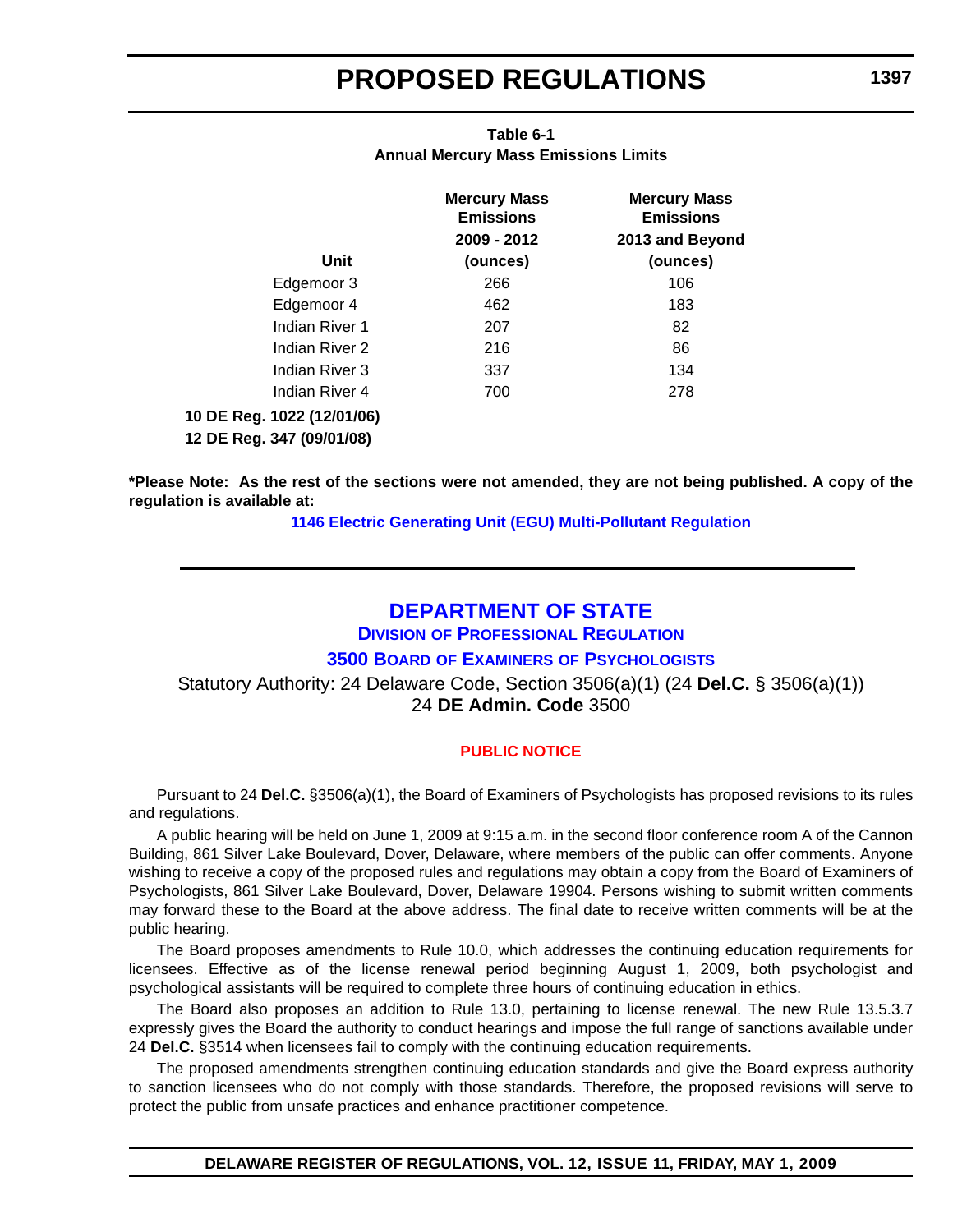# **PROPOSED REGULATIONS**

The Board will consider promulgating the proposed regulations at its regularly scheduled meeting following the public hearing.

### **3500 Board of Examiners of Psychologists**

### *(Break in Continuity of Sections)*

### **10.0 Continuing Education**

- 10.1 Hours required.
	- 10.1.1 The biennial licensing period begins August 1 of each odd-numbered year and ends July 31 of the next odd-numbered year.
	- 10.1.12 Psychologists must obtain 40 hours of continuing education during each biennial licensing period in order to be eligible for renewal of license. The biennial licensing period begins August 1 of each odd-numbered year and ends July 31 of the next odd-numbered year. Effective as of the license renewal period beginning August 1, 2009, all psychologists must complete three hours of continuing education in ethics.
	- 10.1.23 Psychological assistants must obtain 20 hours of continuing education during each biennial licensing period for re-registration. Effective as of the license renewal period beginning August 1, 2009, all psychological assistants must complete three hours of continuing education in ethics.
- 10.2 Proration of CE Requirement for New Licensees
	- 10.2.1 The CE requirement for a licensee's initial licensing period shall be prorated as follows:
		- 10.2.1.1 If an applicant is granted a psychologist license during the first six months of a license period, i.e., between July 31 of an odd-numbered year and January 31 of the next year, the new licensee must complete 30 CEs. An applicant granted a psychological assistant license in the same time period must complete 15 CEs in the initial licensing period.
		- 10.2.1.2 If an applicant is granted a psychologist license during the second six months of a license period, i.e., between February 1 of an even-numbered year and July 31 of that same year, the new licensee must complete 20 CEs. An applicant granted a psychological assistant license in the same time period must complete 10 CEs in the initial licensing period.
		- 10.2.1.3 If an applicant is granted a psychologist license during the third six months of a license period, i.e., between the dates of August 1 of an even-numbered year and January 31 of the next year, the licensee must complete 10 CEs. An applicant granted a psychological assistant license in the same time period must complete 5 CEs in the initial licensing period.
		- 10.2.1.4 Any applicant granted a license during the last six months of a license period, i.e., between the dates of February 1 of an odd-numbered year and July 31 of that same year, need not complete any CEs during that period.
- 10.3 Hardship. An applicant for license renewal or registered psychological assistant may be granted an extension of time in which to complete continuing education hours upon a showing of hardship. Hardship may include, but is not limited to, disability, illness, extended absence from the jurisdiction and exceptional family responsibilities. Requests for hardship consideration must be submitted to the Board in writing prior to the end of the licensing period, along with payment of the appropriate renewal fee. No extension shall be granted for more than 120 days after the end of the licensing period. A license shall be renewed upon approval of the hardship extension by the Board, but the license shall be subject o revocation if the licensee does not complete the requisite continuing education pursuant to the terms of the extension.
- 10.4 It is the responsibility of the psychologist or psychological assistant to maintain documentation of his/ her continuing education for one year after the licensing period expires. Documentation of continuing education will consist of the information specified in 13.4.3.
- 10.5 The subject of the continuing education must contribute directly to the professional competency of a person licensed to practice as a psychologist or registered as a psychological assistant. The activity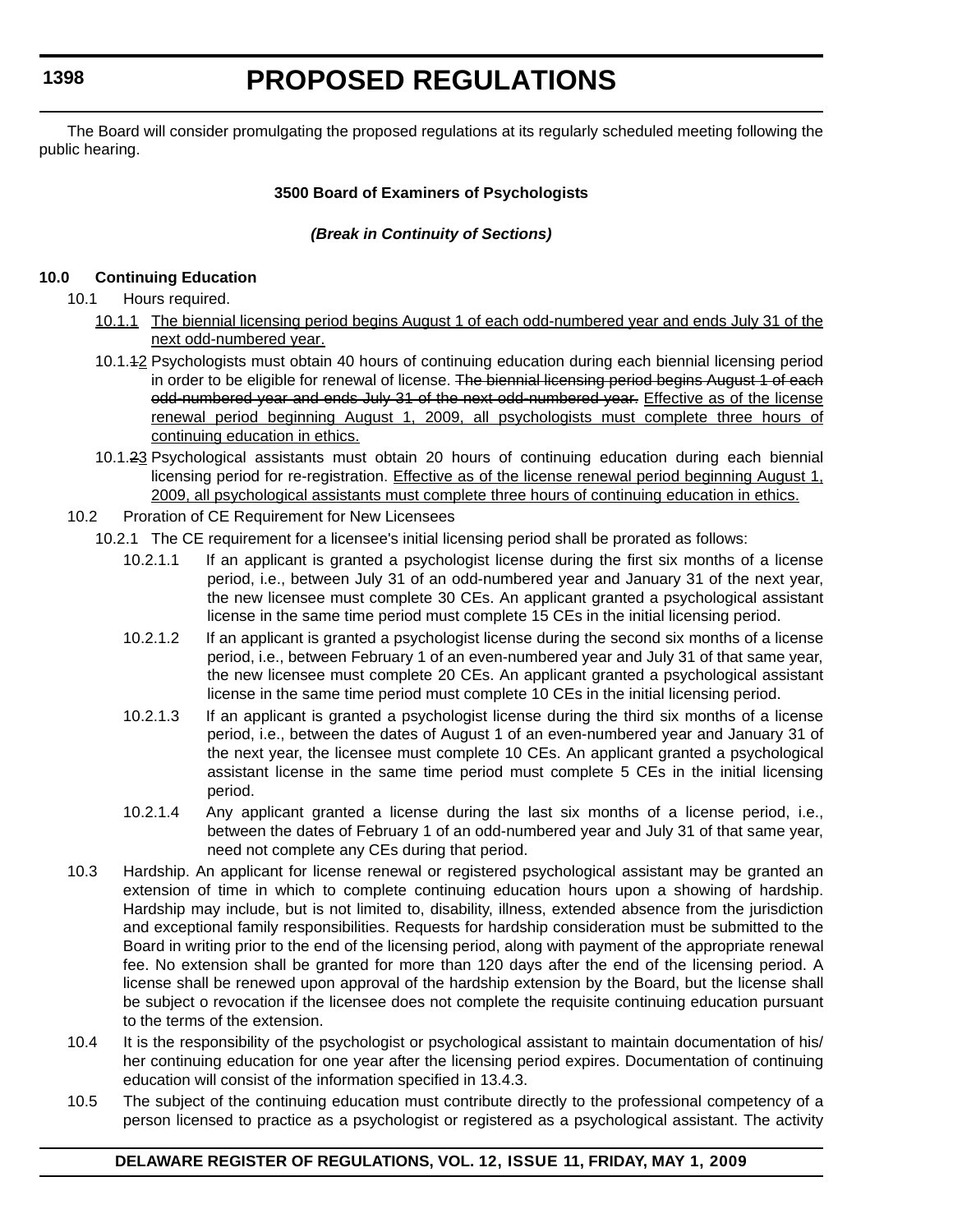must have significant intellectual or practical content and deal with psychological techniques, issues or ethical standards relevant to the practice of psychology.

- 10.6 Activities from APA-approved continuing education sponsors will be automatically accepted. The following may be eligible:
	- 10.6.1 Other programs which are not APA-approved sponsors but where the material is relevant to professional practice and provides the equivalent of APA-defined credit. An applicant must provide a brochure or other documentation that supports the following criteria: relevance, stated objectives, faculty and educational objectives. To document attendance and completion, a certificate of attendance is required. In these circumstances, hours will be accrued on the basis of clock hours involved in the training.
	- 10.6.2 Graduate courses relevant to professional practice taken for educational credit offered by a regionally accredited academic institution of higher education. Each credit hour of a course is equivalent to 5 CE hours.
	- 10.6.3 Teaching an undergraduate or graduate level course in applied psychology at an accredited institution. Teaching a 3 hour semester or quarter course is considered the equivalent of 5 CE credits. No more than 5 CE credits may be completed in this manner for any renewal period and can be submitted only for the first time that a course is presented. Appropriate documentation of teaching must include the listing of the course in the school catalog and a letter from the academic institution stating that the course was taught.
	- 10.6.4 Teaching of a workshop or conduction of a seminar on a topic of pertinence to the practice of psychology. Credit earned for one day is a maximum of 2 credits, two days is a maximum of 3 credits, and three days or more is a maximum of 5 credits. However, credit can be earned only once for teaching a particular seminar or workshop and not be eligible for re-submission at any time. Appropriate documentation is considered to be the brochure and demonstration of the workshop being held by the sponsoring entity.
	- 10.6.5 Authorship, editing or reviewing of a publication. Credit may be earned only in the year of the publication and is limited to the following:
		- 10.6.5.1 Author of a book (maximum of 40 CE hours)
		- 10.6.5.2 Author of a book chapter or journal article (maximum of 15 CE hours)
		- 10.6.5.3 Editor of a book (maximum of 25 CE hours)
		- 10.6.5.4 Editor of or reviewer for a scientific or professional journal recognized by the Board (maximum 25 CE hours)
		- 10.6.5.5 Proof of the above (10.6.5.1 10.6.5.4) must include the submission of the work or documentation of authorship by copy of title pages.
	- 10.6.6 Preparing and presenting a scientific or professional paper or poster at a meeting of a professional or scientific organization. Up to 2 hours may be claimed for a poster presentation. Up to 3 hours of credit may be claimed for each hour of paper presentation, with a maximum of 8 CE hours per paper. Listing within the program and certificate letters of attendance at the meeting is appropriate documentation for both a paper or poster presentation.
- 10.7 The Board reserves the right to reject any CE program, if it is outside the scope of the practice of psychology.
- 10.8 The following will not be considered for credit: service to organizations; attending business meetings of professional organizations; business management or office administration courses; group supervision; or case conferences.
	- **2 DE Reg. 776 (11/1/98)**
	- **4 DE Reg. 983 (12/1/00)**
	- **10 DE Reg. 1728 (05/01/07)**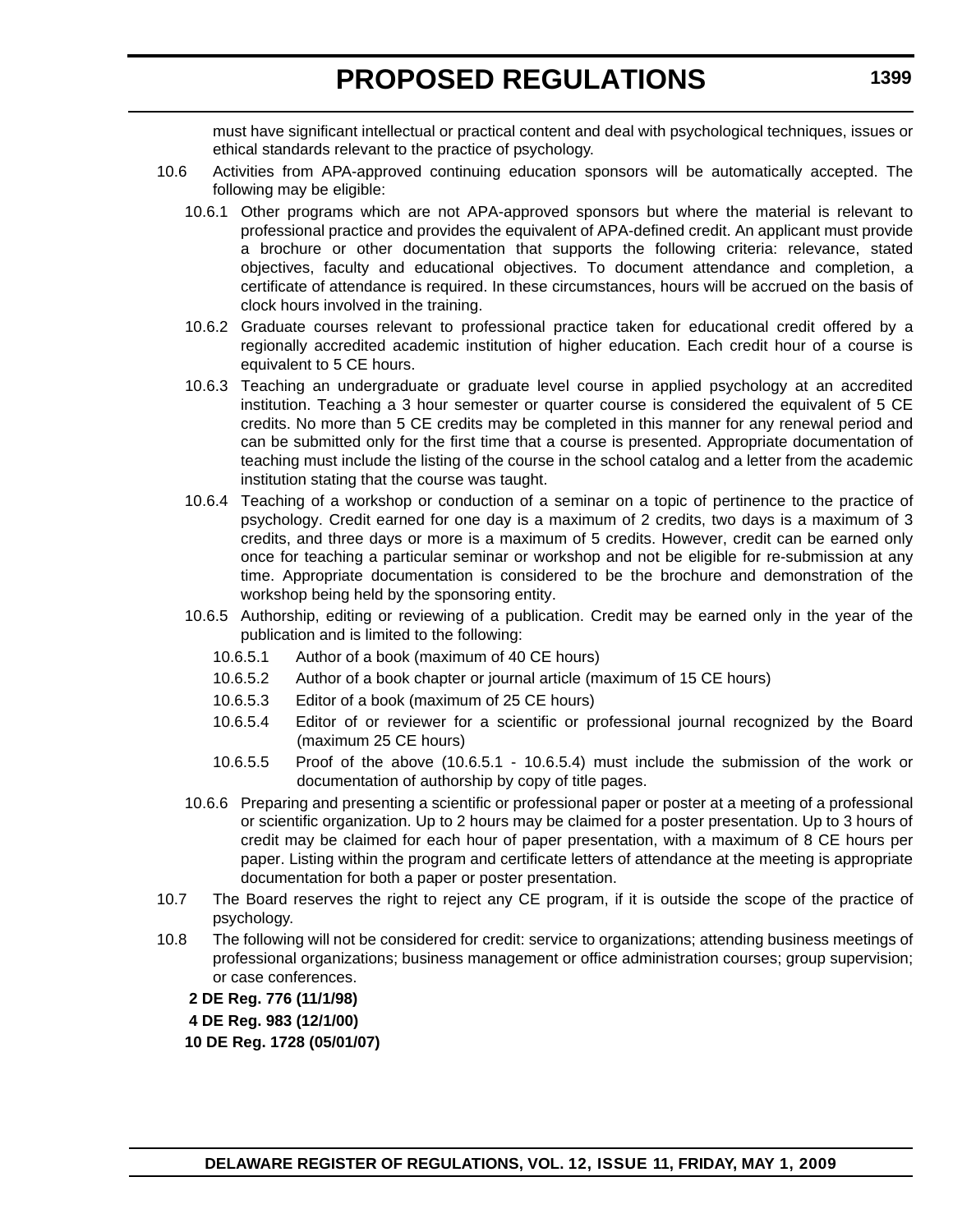# *(Break in Continuity of Sections)*

### **13.0 License Renewal**

- 13.1 Renewal notices will be mailed to the current address on file in the Board's records in a timely fashion to all psychologists and psychological assistants who are currently licensed or registered. It shall be the responsibility of each psychologist and psychological assistant to advise the Board, in writing, of a change of name or address.
- 13.2 Continuing education requirements must be fulfilled as detailed in Section 10.0 of the Rules and Regulations and submitted along with the established fee for renewal to be approved. The Board may, in its discretion, grant a license renewal under the terms of a continuing education hardship extension pursuant to rule 10.3.
- 13.3 If a psychologist or a psychological assistant fails to renew or obtain a hardship exception by July 31, he or she may renew at any time until August 31 of that same year, upon payment of a late fee. In accord with Section 3507(b), whenever a license to practice or registration has expired, it is unlawful for the licensee/registration to practice while the license or registration is expired.
- 13.4 Proof of continuing education is satisfied with an attestation by the licensee that he or she has satisfied the requirements of Rule 10.0.
	- 13.4.1 Attestation may be completed electronically if the renewal is accomplished online. In the alternative, paper renewal documents that contain the attestation of completion may be submitted.
	- 13.4.2 Licensees selected for random audit will be required to supplement the attestation with attendance verification pursuant to Rule 7.4.
- 13.5 Random post-renewal audits will be performed by the Board to ensure compliance with the CE requirements.
	- 13.5.1 The Board will notify licensees within sixty (60) days after the end of a license renewal period (July 31 of odd-numbered years) that they have been selected for audit.
	- 13.5.2 Licensees selected for random audit shall be required to submit verification within ten (10) days of receipt of notification of selection for audit.
	- 13.5.3 Verification shall include such information necessary for the Board to assess whether the course or other activity meets the CE requirements in Section 10.0, which may include, but is not limited to, the following information:
		- 13.5.3.1 Appropriate documentation as outlined in Rule 10.6; and/or
		- 13.5.3.2 Proof of attendance. While course brochures may be used to verify continuing education hours, they are not considered to be acceptable proof for use of verification of course attendance;
		- 13.5.3.3 Date and location of CE course;
		- 13.5.3.4 Instructor of CE course;
		- 13.5.3.5 Sponsor of CE course;
		- 13.5.3.6 Title of CE course; and
		- 13.5.3.7 Number of hours of CE course.
	- 13.5.4 The Board shall review all documentation submitted by licensees pursuant to the CE audit. If the Board determines that the licensee has met the CE requirements, his or her license shall remain in effect. If the Board determines that the licensee has not met the CE requirements, the licensee shall be notified and a hearing may be held pursuant to the Administrative Procedures Act. The hearing will be conducted to determine if there are any extenuating circumstances justifying the noncompliance with the CE requirements. Unjustified noncompliance with the CE requirements set forth in these rules and regulations may result in the licensee being subject to one or more of the disciplinary sanctions set forth in 24 **Del.C.** §3516.
	- **4 DE Reg. 984 (12/1/00)**
	- **10 DE Reg. 1728 (05/01/07)**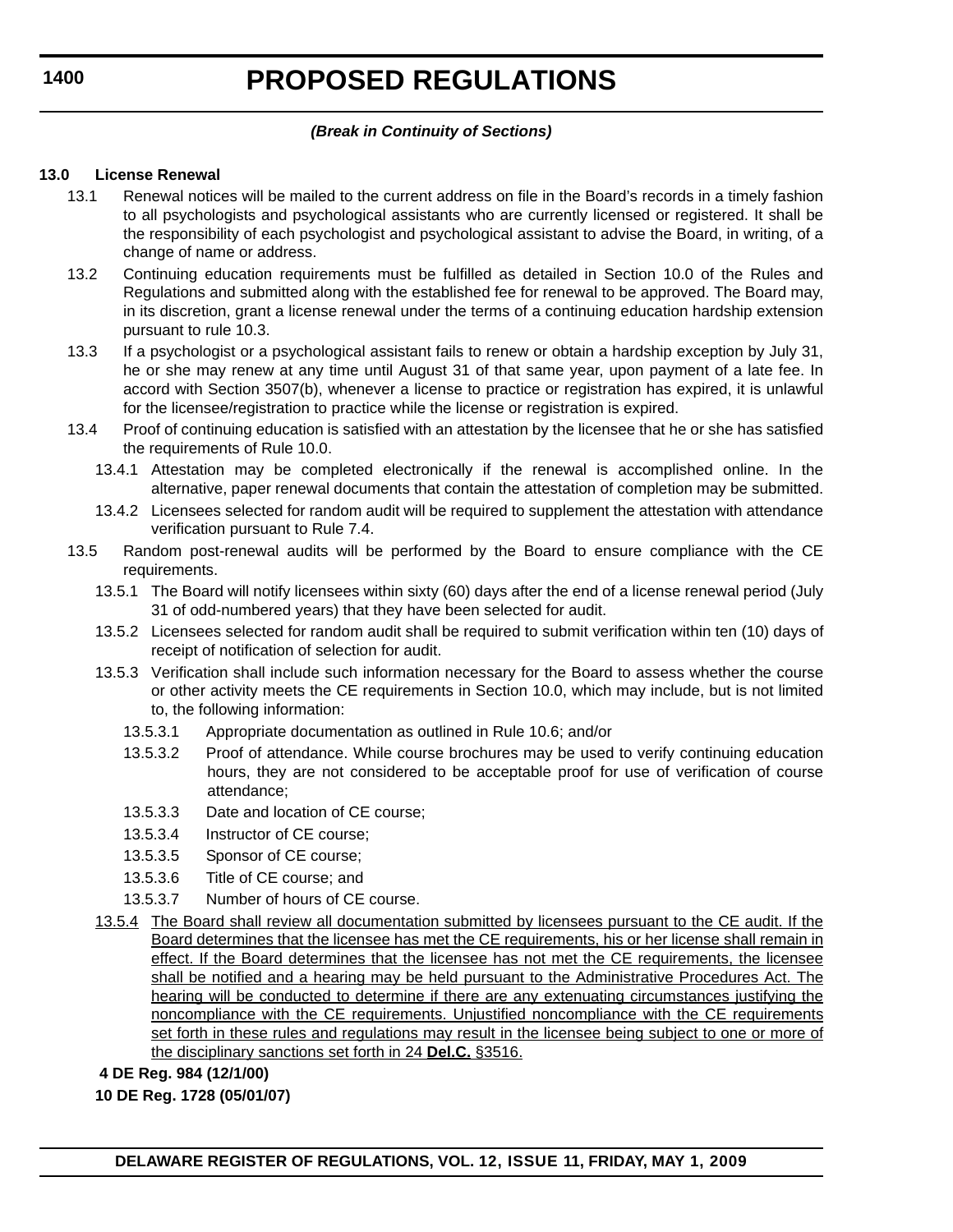**\*Please Note: As the rest of the sections were not amended, they are not being published. A copy of the regulation is available at:**

**[3500 Board of Examiners of Psychologists](http://regulations.delaware.gov/register/may2009/proposed/12 DE Reg 1397 05-01-09.htm)**

# **[DEPARTMENT OF TRANSPORTATION](http://www.deldot.gov/home/divisions/) DIVISION OF TRANSPORTATION SOLUTIONS**

Statutory Authority: 17 Delaware Code, Sections 134 and 141; 21 Delaware Code, Chapter 41 (17 **Del.C.** §§134, 141 and 21 **Del.C.** Ch. 41) 2 **DE Admin. Code** 2402

### **[PUBLIC NOTICE](#page-3-0)**

#### **Delaware Manual on Uniform Traffic Control Devices, Parts 2, 6 and 9**

Under Title 17 of the **Delaware Code**, Sections 134 and 141, as well as 21 **Delaware Code** Chapter 41, the Delaware Department of Transportation (DelDOT), adopted a Delaware version of the Federal Manual on Uniform Traffic Control Devices (MUTCD). The Department has now drafted revisions to Parts 2, 6 and 9 of the Delaware MUTCD. A description of the proposed changes accompanies this notice.

The Department will take written comments on the draft changes to the Delaware MUTCD from June 1, 2009 through June 30, 2009. Copies of the Draft Delaware MUTCD Revisions to Parts 2, 6, and 9 can be obtained by reviewing or downloading a PDF copy at the following web address: <http://regulations.delaware.gov/>

Questions or comments regarding these proposed changes should be directed to: Donald Weber, P.E. Assistant Director of Transportation Engineering Division of Transportation Solutions Delaware Department of Transportation 169 Brick Store Landing Road Smyrna, DE 19977 (302) 659-2002 (telephone) (302) 653-2859 (fax) don.weber@state.de.us

**\*Please Note: Due to the size of the proposed regulation, the DelDOT Manual on Uniform Traffic Control Devices, Parts 2, 6 and 9, is not being published here. A PDF version is available at the following location: [Delaware Manual on Uniform Traffic Control Devices, Parts 2, 6 and 9](http://regulations.delaware.gov/register/may2009/proposed/mutcd.pdf)**

### **DelDOT MUTCD Parts 2, 6 and 9 Proposed Revisions March 18, 2009**

| <b>Figure Number/</b>    |                                                                            |
|--------------------------|----------------------------------------------------------------------------|
| Table Number/            | <b>Proposed Revision</b>                                                   |
| <b>Section Number</b>    |                                                                            |
|                          | Part 2                                                                     |
| <b>Table of Contents</b> | Revise to include Sections 2B.55 and 2B.56                                 |
| Table 2B-1               | Revise to include SR1-18-DE and SR1-19-DE signs                            |
| Section 2B.54            | Delete references to SR1-18-DE sign                                        |
| Figure 2B-22             | Revise figure to include the SR1-19-DE sign and replace the SR1-19-DE sign |
|                          | Create new section for the MOVE OVER OR REDUCE SPEED FOR STOPPED           |
| Section 2B.55            | EMERGENCY AND MAINTENANCE VEHICLES (SR1-18-DE) sign describing the         |
|                          | design and proper use of the sign                                          |

**DELAWARE REGISTER OF REGULATIONS, VOL. 12, ISSUE 11, FRIDAY, MAY 1, 2009**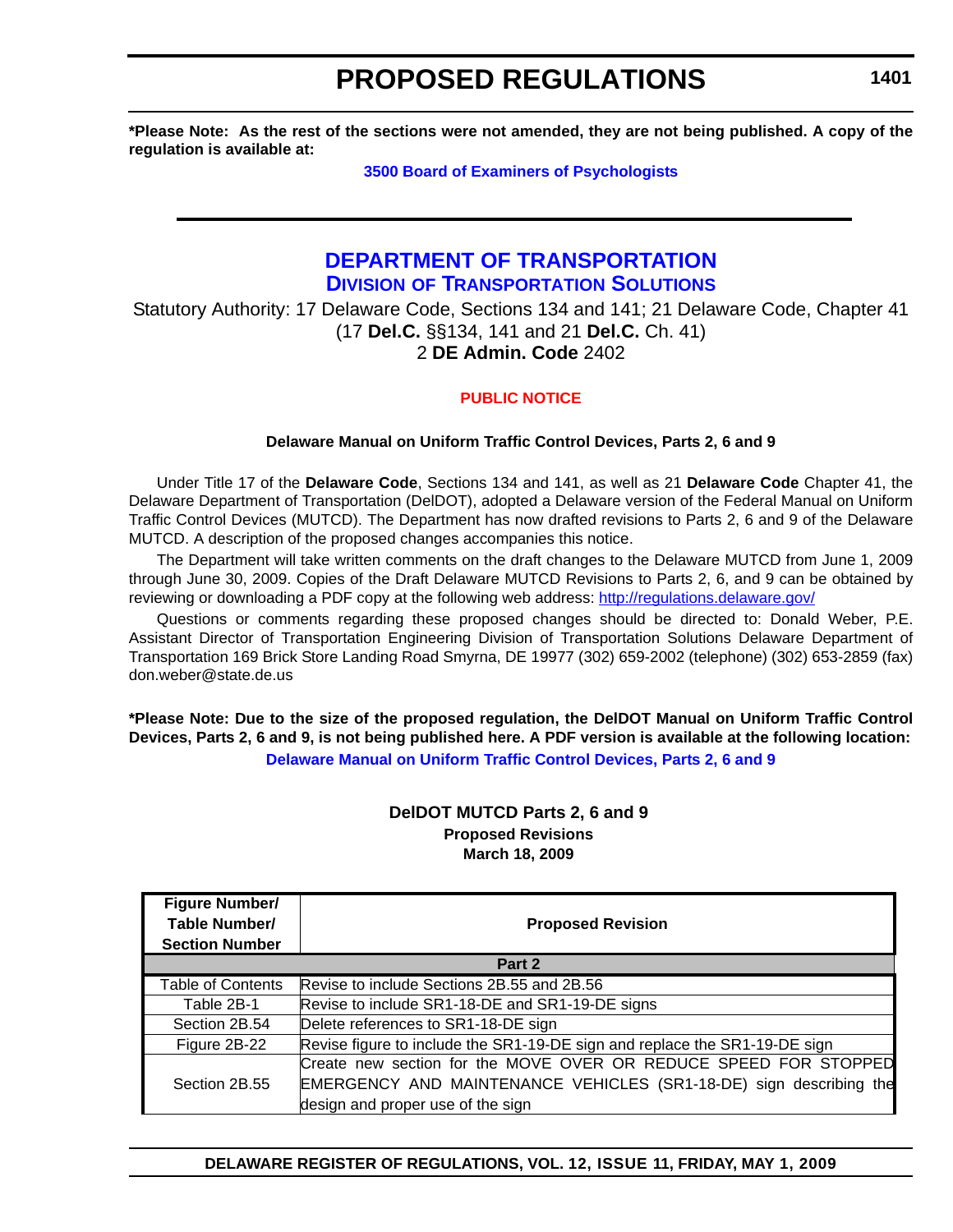# **PROPOSED REGULATIONS**

| Section 2B.56 | Create new section for the Engine Compression Brake Prohibition (SR1-19-DE) sign     |
|---------------|--------------------------------------------------------------------------------------|
|               | describing the design and proper use of the sign                                     |
|               | Part 6                                                                               |
| Section 6E.02 | Revise to include high visibility standards for emergency response personnel and law |
|               | enforcement personnel per 23 CFR Part 634                                            |
| Section 6F.58 | Revise the compliance date for prismatic retroreflective sheeting on channelizing    |
|               | devices from January 5, 2009 to January 4, 2010                                      |
| Section 6F.61 | Revise the compliance date for prismatic retroreflective sheeting on vertical pane   |
|               | stripes from January 5, 2009 to January 4, 2010                                      |
| Section 6F.62 | Revise the compliance date for prismatic retroreflective sheeting on drums from      |
|               | January 5, 2009 to January 4, 2010                                                   |
| Table 6G-1    | Revise the requirements for the treatment of longitudinal differences                |
|               | Part 9                                                                               |
| Table 9B-1    | Revise to include the Bicycle Route sign (M1-8a-DE)                                  |
| Section 9B.20 | Revise to include the Bicycle Route sign (M1-8a-DE)                                  |
|               | Revise figure to include the Bicycle Route signs (M1-8a-DE, M1-8a-DE (L), and M1-8a- |
| Figure 9B-4   | DE(R)                                                                                |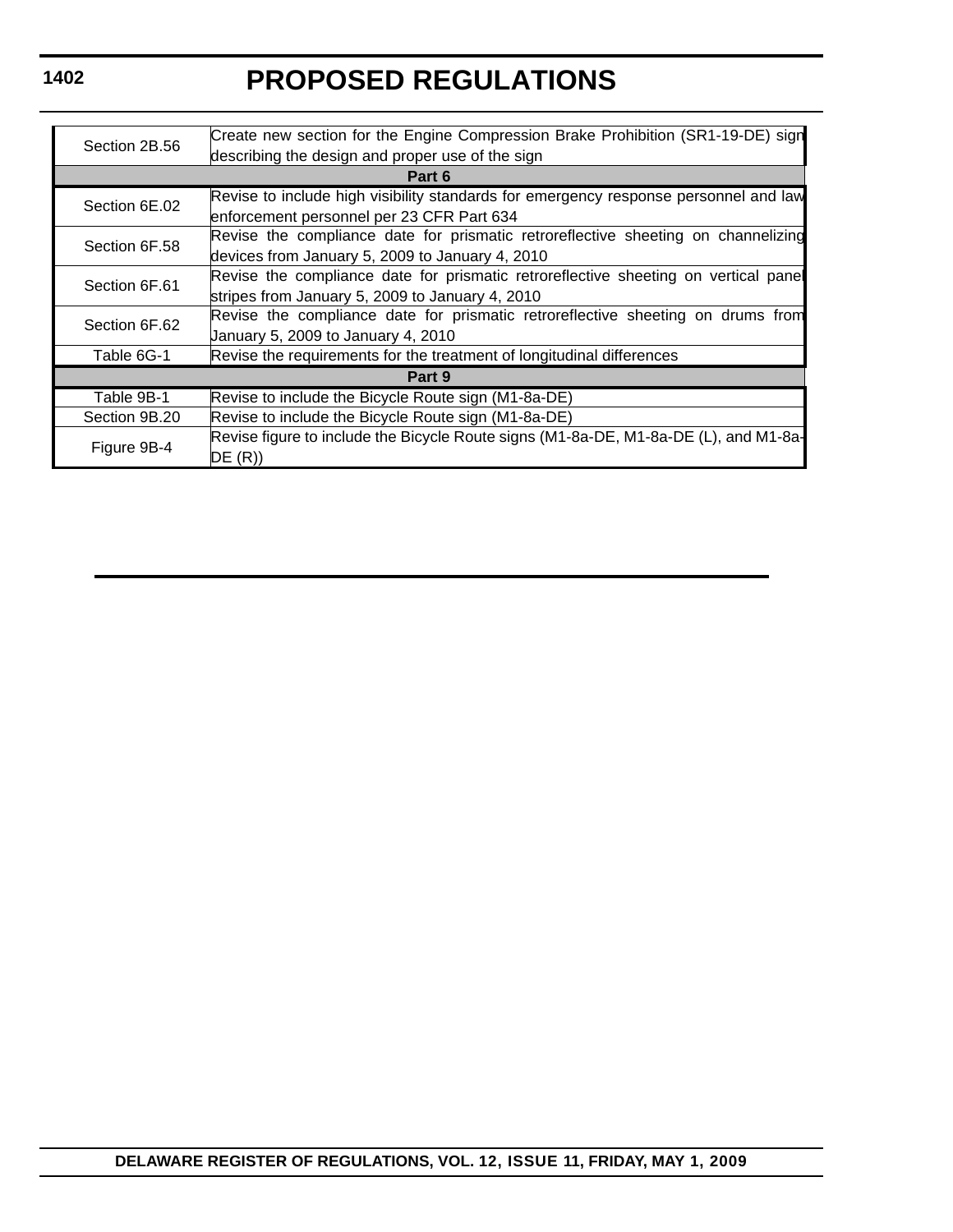# **Symbol Key**

Arial type indicates the text existing prior to the regulation being promulgated. Underlined text indicates new text added at the time of the proposed action. Language which is stricken through indicates text being deleted. **[Bracketed Bold language]** indicates text added at the time the final order was issued. **[Bracketed stricken through]** indicates language deleted at the time the final order was issued.

# **Final Regulations**

The opportunity for public comment shall be held open for a minimum of 30 days after the proposal is published in the *Register of Regulations*. At the conclusion of all hearings and after receipt within the time allowed of all written materials, upon all the testimonial and written evidence and information submitted, together with summaries of the evidence and information by subordinates, the agency shall determine whether a regulation should be adopted, amended or repealed and shall issue its conclusion in an order which shall include: (1) A brief summary of the evidence and information submitted; (2) A brief summary of its findings of fact with respect to the evidence and information, except where a rule of procedure is being adopted or amended; (3) A decision to adopt, amend or repeal a regulation or to take no action and the decision shall be supported by its findings on the evidence and information received; (4) The exact text and citation of such regulation adopted, amended or repealed; (5) The effective date of the order; (6) Any other findings or conclusions required by the law under which the agency has authority to act; and (7) The signature of at least a quorum of the agency members.

The effective date of an order which adopts, amends or repeals a regulation shall be not less than 10 days from the date the order adopting, amending or repealing a regulation has been published in its final form in the *Register of Regulations*, unless such adoption, amendment or repeal qualifies as an emergency under §10119.

# **[DEPARTMENT OF AGRICULTURE](http://dda.delaware.gov/thoroughbred/index.shtml)**

### **THOROUGHBRED RACING COMMISSION**

Statutory Authority: 29 Delaware Code, Section 4815(b)(3)(c)(3) (29 **Del.C.** §4815(b)(3)(c)(3)) 3 **DE Admin. Code** 1001

### **[ORDER](#page-3-0)**

#### **1001 Thoroughbred Racing Rules and Regulations**

Pursuant to 29 **Del.C.** §10108(c) and 3 **Del.C.** §10103, the Delaware Thoroughbred Racing Commission issues this Order adopting a contractual change to Section 8.8 of the Commission's Rules.

#### **Summary of the Evidence**

1. During the Commission's meeting, held April 14, 2009, officials with The Jockeys Guild together with the Delaware Jockeys Association, and the Delaware Thoroughbred Horsemen's Association presented to the Commission a new Jockey Mount fee agreement made April 9, 2009.

2. The Commission is not a party to the agreement.

#### **Findings of Fact and Conclusions**

1. The Commission concludes that the new Jockey Mount fee agreement should replace the old Jockey Mount fee agreement in Section 8.8 of the Commission Rules.

2. The effective date of this Order will be ten (10) days from the publication of this Order in the *Register of Regulations* on May 1, 2009.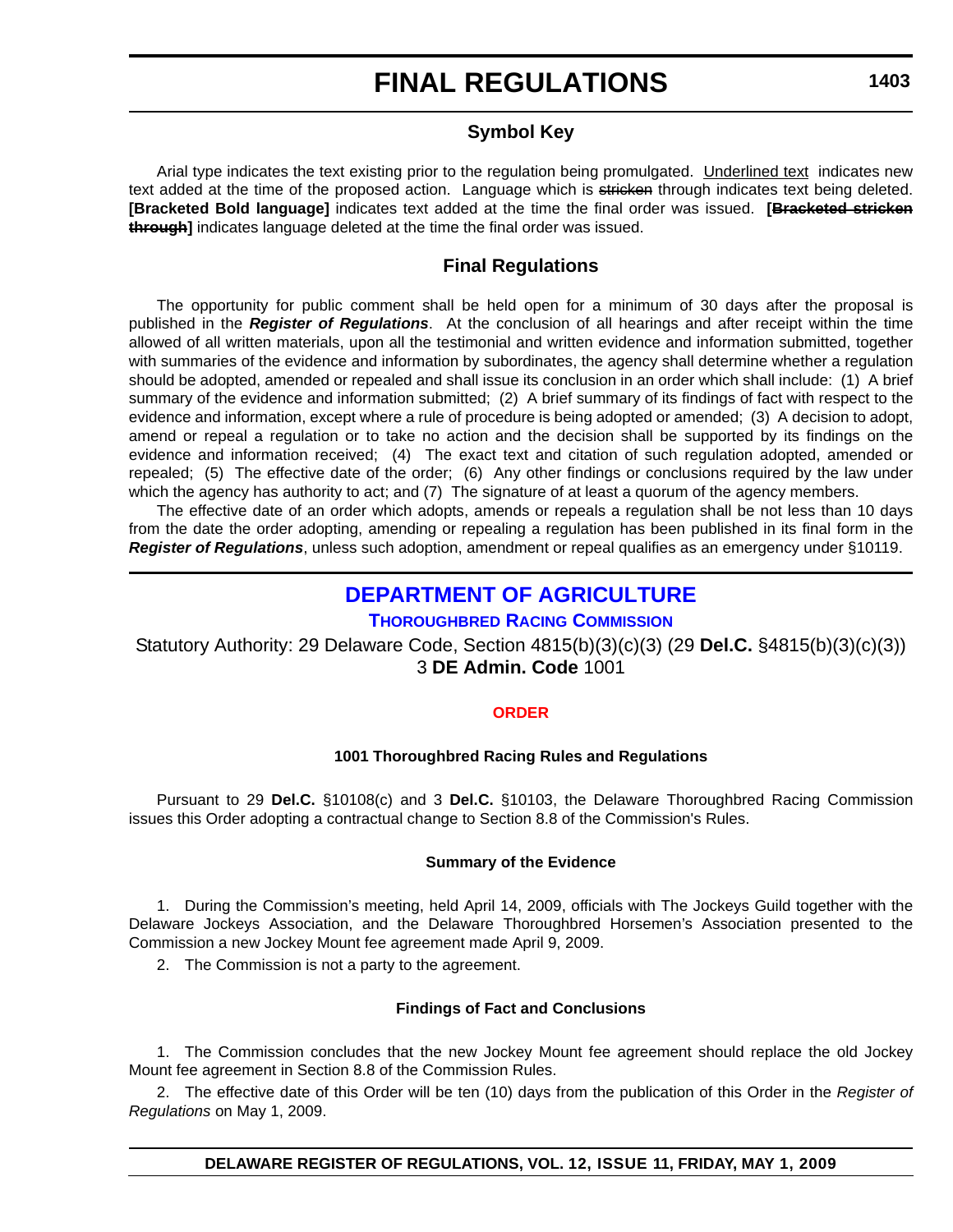**IT IS SO ORDERED** this 15<sup>th</sup> day of April 2009.

Bernard J. Daney, Chairman

W. Duncan Patterson, Secretary/Commissioner

Debbie Killeen, Commissioner

Edward Stegemeier, Commissioner

Henry James Decker, Commissioner

# **1001 Thoroughbred Racing Rules and Regulations**

# *(Break in Continuity of Sections)*

# **8.0 Jockeys and Apprentice Jockeys**

- 8.1 Probationary Mounts:
	- 8.1.1 Any person desiring to participate at Licensee's premises as a rider and who never previously has ridden in a race may be permitted to ride in two races before applying for a permit as a Jockey or Apprentice Jockey, provided, however:
	- 8.1.2 Such person has had at least one year of service with a racing stable and currently holds a permit issued by the Commission for a recognized activity in racing;
	- 8.1.3 A registered Trainer certifies in writing to the Stewards that such person has demonstrated sufficient horsemanship to be permitted such probationary mounts;
	- 8.1.4 The Starter has schooled such person in breaking from the starting gate with other horses and approves such person as being capable of starting a horse properly from the starting gate in a race;
	- 8.1.5 The Stewards, in their sole discretion, are satisfied that such person intends to become a licensed Jockey, possesses the physical ability and has demonstrated sufficient horsemanship to ride in a race without jeopardizing the safety of horses or other riders in such race. No such person shall be permitted to ride in any such probationary race without the prior approval of the Stewards.
- 8.2 Qualification for Permit:
	- 8.2.1 In addition to satisfying the requirements applicable to Permittees, et al., imposed by Part 2 of these Rules, in order to be eligible to have an authorization or permit issued to him as a Jockey or Apprentice Jockey, a person also:
	- 8.2.2 Must be an individual 16 years of age or older;
	- 8.2.3 Must utilize in his or her application his or her legal name only so that such may be listed in the daily race program;
	- 8.2.4 Must have served at least one year with a racing stable;
	- 8.2.5 Must have ridden in at least two races; and
	- 8.2.6 Must, when required by the Stewards, provide a medical affidavit certifying he or she is physically and mentally capable of performing the activities and duties of a Jockey.
- 8.3 Amateur or Provisional Jockey:
	- 8.3.1 An amateur wishing to ride in races on even terms with professional riders, but without accepting fees or gratuities therefore, must be approved by the Stewards as to competency of horsemanship, may be granted a Jockey's authorization or permit, and such amateur status must be duly noted on the daily race program. A registered Owner or registered Trainer, upon approval by the Stewards, may be issued a provisional Jockey's authorization or permit to ride his or her own horse or horse registered in his or her care as Trainer.
- 8.4 Apprentice Allowance:
	- 8.4.1 An apprentice jockey may claim the following weight allowances in all overnight races except stakes and handicaps:

### **DELAWARE REGISTER OF REGULATIONS, VOL. 12, ISSUE 11, FRIDAY, MAY 1, 2009**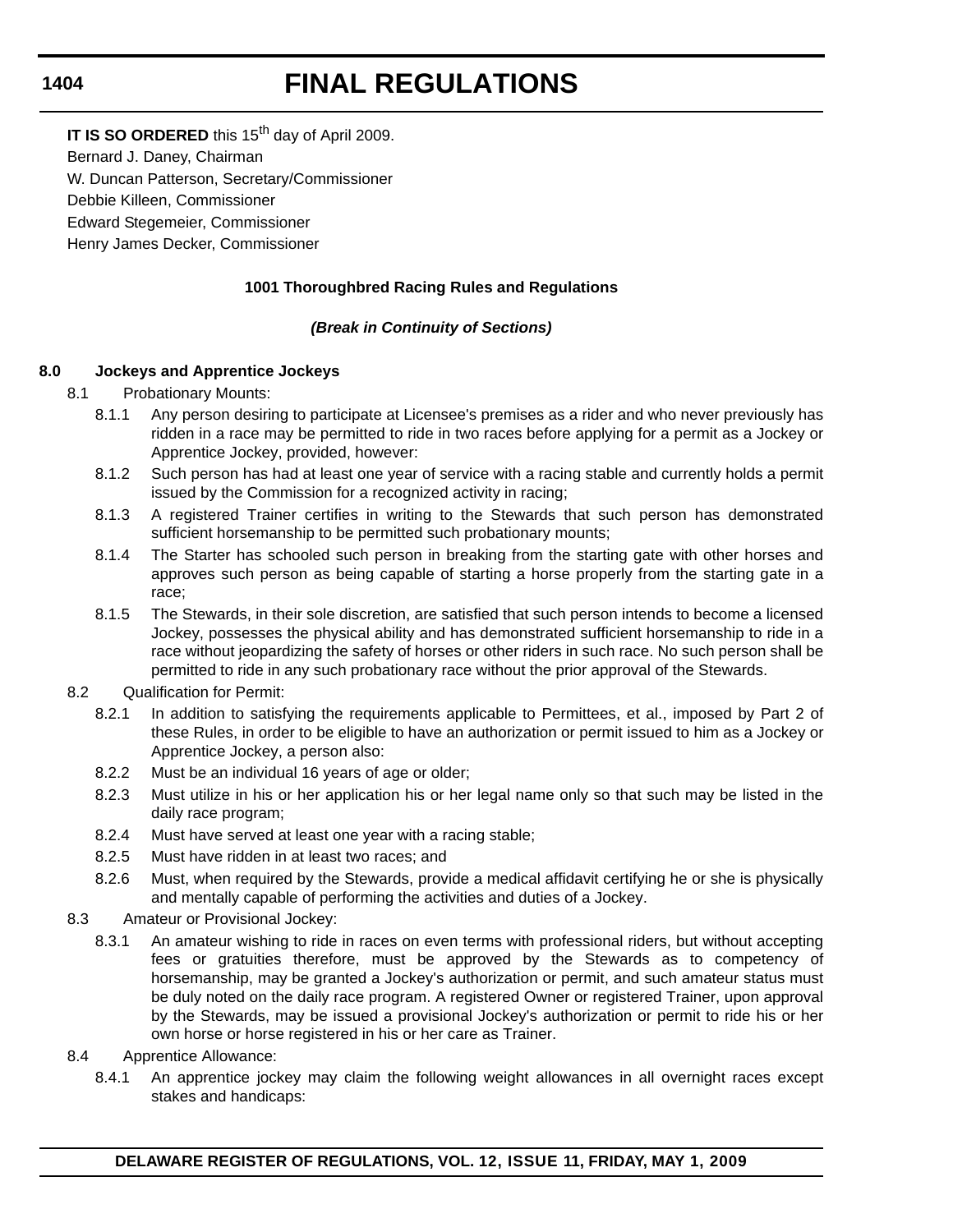- 8.4.1.1 A ten pound allowance beginning with the first mount and continuing until the apprentice has ridden five winners.
- 8.4.1.2 A seven pound allowance until the apprentice has ridden an additional 35 winners.
- 8.4.1.3 If an apprentice has ridden a total of 40 winners prior to the end of a period of one year from the date of riding his or her fifth winner, he or she shall have an allowance of five pounds until the end of that year.
- 8.4.1.4 If after one year from the date of the fifth winning mount, the apprentice jockey has not ridden 40 winners, the applicable weight allowance shall continue for more than one year or until the 40th winner, whichever comes first. An apprentice may in no event claim a weight allowance for more than two years from the date of the fifth winning mount, unless an extension has been granted pursuant to this Rule.
- 8.4.1.5 After the completion of the weight allowances as defined in this Rule, a contracted apprentice may for one year claim three pounds when riding horses owned or trained by his or her original contract employer, provided his or her contract has not been transferred or sold since his or her first winner. Such original contract employer shall be deemed the party to the contract who was the employer at the time of the apprentice jockey's first winner.
- 8.4.1.6 An apprentice jockey may enter into a contract with a registered owner or registered trainer qualified under Rule 8.5 for a period not to exceed five years. Such contracts must be approved by the stewards and filed with the licensee or its registrar. Such contracts shall be binding in all respects on the signers thereof. An apprentice who is not contracted may be given an apprentice jockey certificate on a form furnished by the licensee or its registrar.
- 8.4.1.7 After the completion of the weight allowances defined in this Rule, such rider must obtain a jockey license before accepting subsequent mounts.
- 8.4.1.8 The Commission may extend the weight allowance of an apprentice jockey when, in the discretion of the Commission, an apprentice jockey is unable to continue riding due to:
	- 8.4.1.8.1 Physical disablement or illness;
	- 8.4.1.8.2 Attendance in an institution of secondary or higher education;
	- 8.4.1.8.3 Restriction on racing;
	- 8.4.1.8.4 Other valid reasons.
- 8.4.1.9 To qualify for an extension, an apprentice jockey shall have been rendered unable to ride for a period of not less than seven (7) consecutive days during the period in which the apprentice was entitled to an apprentice weight allowance. Under exceptional circumstances, total days lost collectively will be given consideration.
- 8.4.1.10 The Commission currently licensing apprentice jockeys shall have the authority to grant an extension to an eligible applicant, but only after the apprentice has produced documentation verifying time lost as defined by this Rule.
- 8.4.1.11 An apprentice may petition one of the jurisdictions in which he or she is licensed and riding for an extension of the time for claiming apprentice weight allowances, and the apprentice shall be bound by the decision of the jurisdiction so petitioned.

Revised 10/31/96.

# 8.5 Rider Contracts:

- 8.5.1 All contracts between an employer or Trainer and employee rider are subject to the rules of racing. All riding contracts for terms longer than 30 days, as well as any amendments thereto, or cancellations or transfer thereof, must be in writing with the signatures of the parties thereto notarized, be approved by the Stewards and filed with Licensee or his Registrar. The Stewards may approve a riding contract and permit parties thereto to participate in racing at Licensee's premises if they find that:
- 8.5.2 The contract employer is a registered Owner or registered Trainer who owns or trains at least three horses eligible to race at the time of execution of such contract;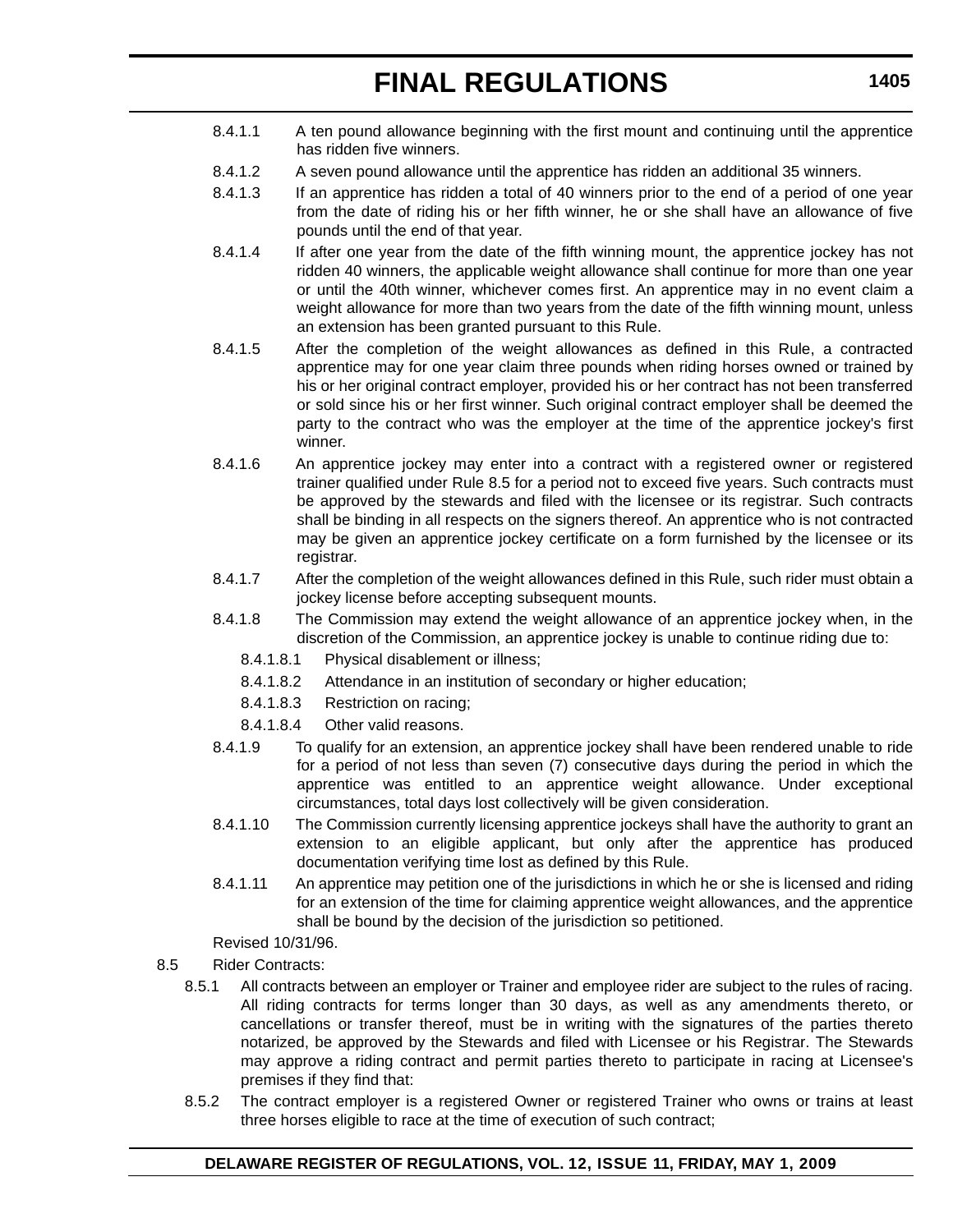- 8.5.3 The contract employer possesses such character, ability, facilities and financial responsibility as may be conducive to the development of a competent race rider;
- 8.5.4 Such contracts for Apprentice Jockeys provide for fair remuneration, adequate medical care and an option equally available to both employer and Apprentice Jockey to cancel such contract after two years from the date of execution.
- 8.6 Restrictions as to Contract Riders:
	- 8.6.1 No rider may:
		- 8.6.1.1 Ride any horse not owned or trained by his or her contract employer in a race against a horse owned or trained by his or her contract employer;
		- 8.6.1.2 Ride or agree to ride any horse in a race without the consent of his or her contract employer;
		- 8.6.1.3 Share any money earned from riding with his or her contract employer;
		- 8.6.1.4 Repealed: 10/31/96.
- 8.7 Calls and Engagements:
	- 8.7.1 Any rider not so prohibited by prior contract may agree to give first or second call on his or her race-riding services to any registered Owner or Trainer. Such agreements, if for terms of more than 30 days, must be in writing, approved by the Stewards and filed with the Licensee or its Registrar. Any rider employed by a racing stable on a regular salaried basis may not ride against the stable which so employs him or her. No Owner or Trainer shall employ or engage a rider to prevent him or her from riding another horse.
- 8.8 Jockey Fee:
	- 8.8.1 The fee to a Jockey in all races shall be, in the absence of special agreement, as follows:

| <b>Purse Level</b>                                | <b>Winning Mount</b><br>Fee | Second 2nd<br><b>Place Mount Fee</b> | Third 3 <sup>rd</sup> Place<br><b>Mount Fee</b> | <b>Losing Mount</b><br><b>Other Mounts</b> |
|---------------------------------------------------|-----------------------------|--------------------------------------|-------------------------------------------------|--------------------------------------------|
| $$5,000$ to $9,900$<br>to \$10,000                | Up 10% Of Win Purse         | \$65 \$100                           | \$50 \$85                                       | \$45 \$75                                  |
| \$10,000<br>to-<br>\$10,001 - \$14.999            | 14,900 10% of Win Purse     | 5%                                   | 5% \$85                                         | \$50 \$75                                  |
| \$15,000 to 24,900 - 10% of Win Purse<br>\$19,999 |                             | 5%                                   | 5% \$90                                         | \$55 \$75                                  |
| \$25,000 to 49,900<br>\$20,000 - \$49,999         | 10% Of Win Purse            | 5%                                   | 5%                                              | \$65 \$75                                  |
| I\$50.000 <del>to 99.900</del><br>÷I.<br>\$99,999 | 10% Of Win Purse            | 5%                                   | 5%                                              | \$80 \$85                                  |
| \$100,000 and up                                  | 10% Of Win Purse            | 5%                                   | 5%                                              | \$105                                      |

- 8.8.2 A jockey fee shall be considered earned by a rider when he or she is weighed out by the Clerk of Scales, except when:
	- 8.8.2.1 A rider does not weigh out and ride in a race for which he or she has been engaged because an Owner or Trainer engaged more than one rider for the same race; in such case, the Owner or Trainer shall pay an appropriate fee to each rider engaged for such race.
	- 8.8.2.2 Such rider capable of riding elects to take himself or herself off the mount without, in the opinion of the Stewards, proper cause therefore.
	- 8.8.2.3 Such rider is replaced by the Stewards with a substitute rider for a reason other than a physical injury suffered by such rider during the time between weighing out and start of the race.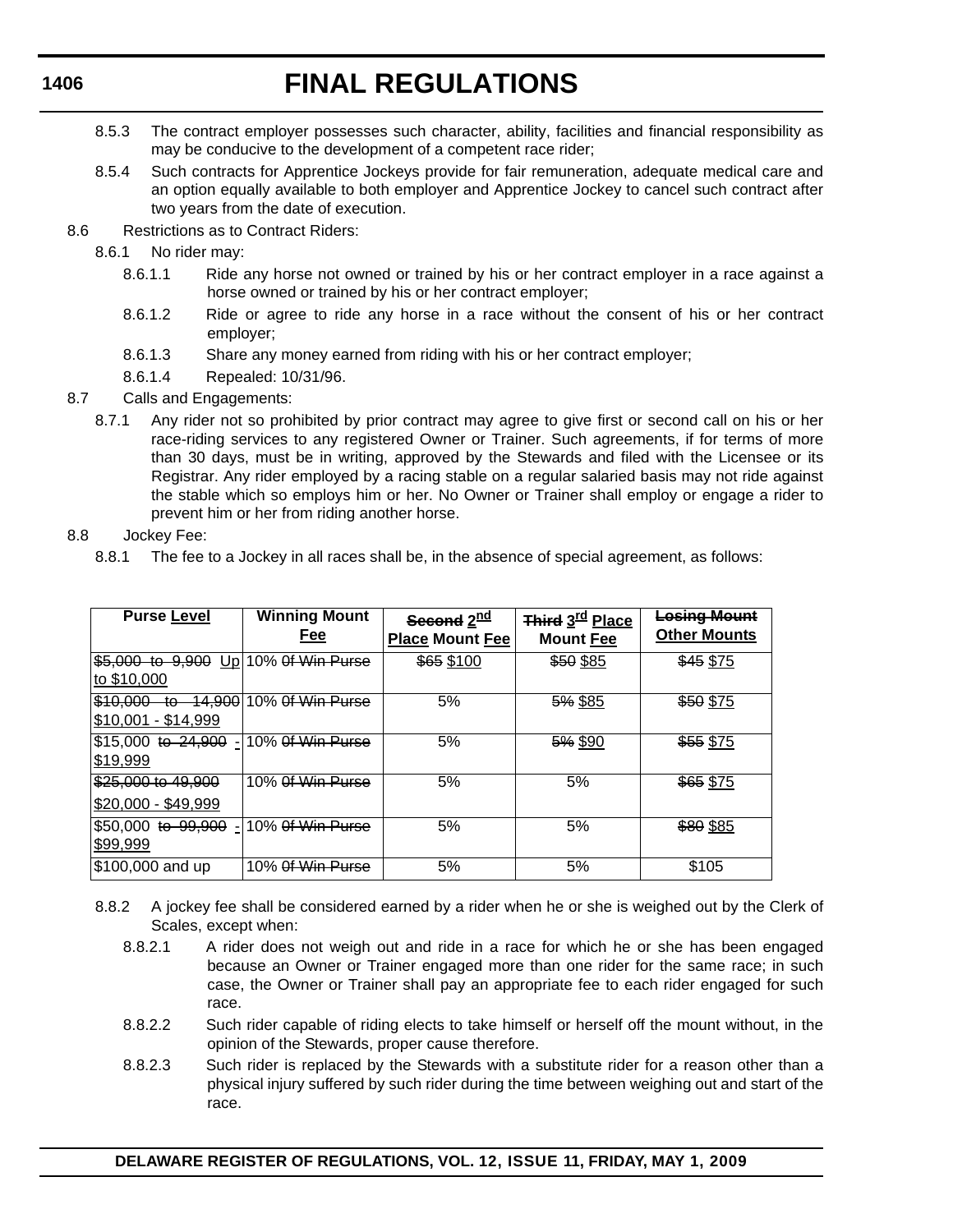- 8.9 Duty to Fulfill Engagements:
	- 8.9.1 Every rider shall fulfill his or her duly scheduled riding engagements unless excused by the Stewards. No rider shall be forced to ride a horse he or she believes to be unsound nor over a racing strip he or she believes to be unsafe, but if the Stewards find a rider's refusal to fulfill a riding engagement is based on a personal belief unwarranted by the facts and circumstances, such rider may be subject to disciplinary action.
- 8.10 Presence in Jockey Room:
	- 8.10.1 Each rider who has been engaged to ride in a race shall be physically present in the Jockey room no later than one hour prior to post time for the first race on the day he or she is scheduled to ride, unless excused by the Stewards or the Clerk of Scales and, upon arrival, shall report to the Clerk of Scales his or her engagements. In the event a rider fails for any reason to arrive in the Jockey room prior to one hour before post time of a race in which he or she is scheduled to ride, the Clerk of Scales shall so advise the Stewards who thereupon may name a substitute rider, in which case they shall cause an announcement to be made of any such rider substitution prior to the opening of wagering on such race.
	- 8.10.2 Each rider reporting to the Jockey room shall remain in the Jockey room until he or she has fulfilled all his riding engagements for the day, except to ride in a race or to view the running of a race from a location approved by the Stewards. Such rider shall have no contact or communication with any person outside the Jockey room other than an Owner or Trainer for whom he or she is riding, or a racing official, or a representative of Licensee, until such rider has fulfilled all his or her riding engagements for the day.
	- 8.10.3 Licensee shall take measures designed to exclude from the Jockey room all persons, except riders scheduled to ride on the day's program, Valets, authorized attendants, Racing Officials, representatives of Licensee and persons having special permission from the Stewards to enter the Jockey room.
	- 8.10.4 Any rider intending to discontinue riding at a race meeting prior to its conclusion shall so notify the stewards not later than after fulfilling his or her final riding engagement of the day he or she intends to depart.
- 8.11 Weighing Out:
	- 8.11.1 Each rider engaged to ride in a race shall report to the Clerk of Scales for weighing out not more than one hour and not less than 15 minutes before post time for each race in which he or she is engaged to ride and to report their weight and overweight, if any, at a time designated by the Stewards.
	- 8.11.2 No rider shall pass the scale with more than one pound overweight, without the consent of the Owner or Trainer of the horse he or she is engaged to ride. In no event shall a rider pass the scale with more than five pounds overweight.
	- 8.11.3 No horse shall be disqualified because of overweight carried.
	- 8.11.4 Whip, blinkers, number cloth, bridle and rider's safety helmet and rider's safety vest (with a minimum British rating of #5) shall not be included in a rider's weight.
	- Revised: 10/20/93
- 8.12 Wagering:
	- 8.12.1 No rider shall place a wager, or cause a wager to be placed on his behalf, or accept any ticket or winnings from a wager on any race, except on his or her own mount to win, or a combination wager on his or her own mount to win, place and show, and except through the Owner or Trainer of the horse he or she is riding. Such Owner or Trainer placing wagers for his rider shall maintain a precise and complete record of all such wagers and such record shall be available for examination by the Stewards at all times.
- 8.13 Attire:
	- 8.13.1 Upon leaving the Jockey room to ride in any race, each rider shall be neat and clean in appearance and wear the traditional Jockey costume with all jacket buttons and catches fastened. Except with the approval of the Stewards, each Jockey shall wear the cap and jacket racing colors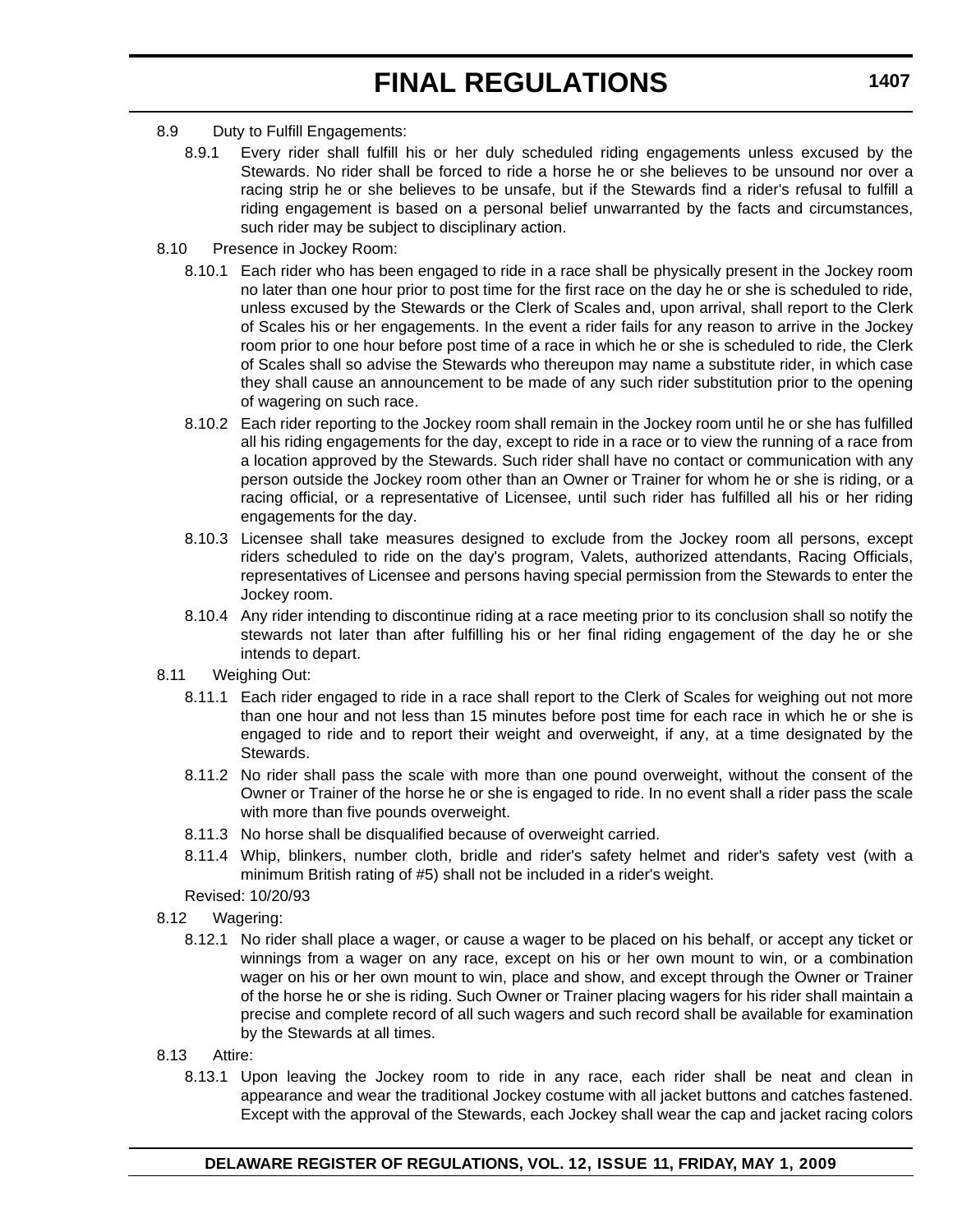# **FINAL REGULATIONS**

registered in the name of the Owner of the horse he or she is to ride, white or light breeches, top boots, safety helmet approved by the Commission, safety vest approved by the Commission and a number on his or her right shoulder corresponding to his or her mount's number as shown on the saddle cloth and daily race program. The Clerk of Scales and attending Valet shall be held jointly responsible with a rider for his or her neat and clean appearance and proper attire.

### Revised: 10/20/93

- 8.14 Viewing Films or Tapes of Race
	- 8.14.1 Every rider shall be responsible for checking the film list posted by the Stewards in the Jockey room the day after riding in a race, the posting of same to be considered as notice to all riders whose names are listed thereon to present themselves at the time designated by the Stewards to view the patrol films or video tape of races. Any rider may be accompanied by a representative of the Jockey organization of which he or she is a member in viewing such films or, with the Stewards' permission, be represented at such viewing by his or her designated representatives.

**4 DE Reg. 174 (7/1/00) 4 DE Reg. 1131 (1/1/01)**

**\*Please Note: As the rest of the sections were not amended, they are not being published. A complete set of the rules and regulations for the Thoroughbred Racing Commission is available at: [1001 Thoroughbred Racing Rules and Regulations](http://regulations.delaware.gov/AdminCode/title3/1000/1001/index.shtml#TopOfPage)**

# **[THOROUGHBRED RACING COMMISSION](http://dda.delaware.gov/thoroughbred/index.shtml)**

Statutory Authority: 29 Delaware Code, Section 4815(b)(3)(c)(3) (29 **Del.C.** §4815(b)(3)(c)(3)) 3 **DE Admin. Code** 1001

### **[ORDER](#page-3-0)**

### **1001 Thoroughbred Racing Rules and Regulations**

Pursuant to 29 **Del.C.** §10108(c) and 3 **Del.C.** §10103, the Delaware Thoroughbred Racing Commission issues this Order amending Section 19.3.1.1 of the Commission's Rules to reflect current practices and fees charged from third parties.

#### **Summary of the Evidence**

1. During the Commission's meeting, held April 14, 2009, the Commission discussed removing language specific to fees charged from third parties, specifically removing the text "\$150.00" for court reporter fees charged by Wilcox & Fetzer.

2. Wilcox & Fetzer presently charges \$175.00 for court reporter fees.

#### **Findings of Fact and Conclusions**

1. The Commission concludes that the language specific to fees, i.e. \$150.00, should be removed.

2. The effective date of this Order will be ten (10) days from the publication of this Order in the *Register of Regulations* on May 1, 2009.

**IT IS SO ORDERED** this 15<sup>th</sup> day of April 2009.

### **DELAWARE REGISTER OF REGULATIONS, VOL. 12, ISSUE 11, FRIDAY, MAY 1, 2009**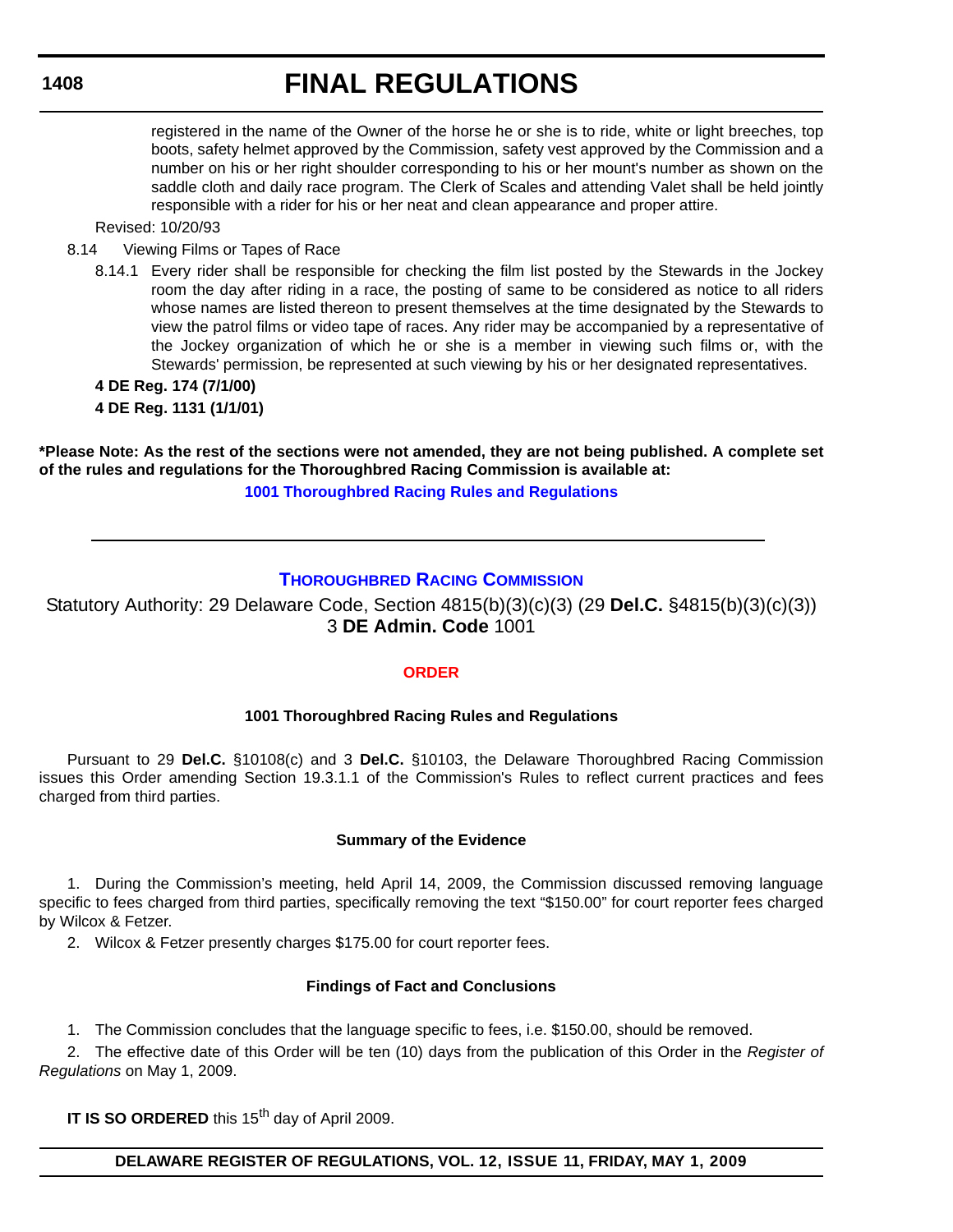Bernard J. Daney, Chairman W. Duncan Patterson, Secretary/Commissioner Debbie Killeen, Commissioner Edward Stegemeier, Commissioner Henry James Decker, Commissioner

# **1001 Thoroughbred Racing Rules and Regulations**

#### *(Break in Continuity of Sections)*

#### **19.0 Hearings, Reviews and Appeals**

- 19.1 Procedure Before Stewards:
	- 19.1.1 Before holding any Stewards' hearing provided for under these Rules, notice in writing must be given to any party charged with a violation, other than a routine riding offense occurring in a race, unless such notice is waived in writing by the person charged.
	- 19.1.2 The notice required by the preceding subsection shall include:
		- 19.1.2.1 Identification of the specific Rule or Rules involved, the infraction for which he is charged and a brief statement of the facts supporting such charge.
		- 19.1.2.2 The time and place of hearing.
		- 19.1.2.3 The statement that the party charged may be represented by legal counsel or by a representative of any racing trade organization of which he is a member.
	- 19.1.3 All Stewards' hearings shall be closed and the Stewards shall cause no public announcement to be made concerning a matter under investigation until the conclusion of the hearing and the party charged has been notified of the decision.
	- 19.1.4 The hearing shall be conducted by no less than two of the Stewards in such a manner as to ascertain and determine the substantial rights of the parties involved and shall not be bound by technical rules of procedure and evidence. In emergencies during the live racing meet or during periods when there is no live racing, a hearing may be conducted by only one Steward.

#### **7 DE Reg. 316 (9/1/03)**

- 19.1.5 All testimony at such hearings shall be given under oath. A record shall be made of the hearing, either by use of a tape recorder or by court reporter's transcript, or otherwise, if funds for such are made available from any source. The Stewards will not be required to receive testimony under oath in cases where their ruling is based upon a review of the video tapes of a race.
- 19.1.6 If, at the conclusion of their hearing, the Stewards find that a Rule has been violated, they promptly shall issue a written ruling which sets forth the name of every person charged with a violation, the Rule violated, their finding as to the violation of such Rule and the penalty affixed. Copies of such rulings shall be delivered to each party in interest and to the Commission and the Licensee, and posted in the Racing Secretary's office.
- 19.2 Review and Appeal:
	- 19.2.1 Any party who is penalized by any order or ruling of the Stewards may apply to the Commission for a review of such Stewards' order or ruling.
- 19.3 Application for Review:
	- 19.3.1 An application to the Commission for the review of a Steward's order or ruling must be made within forty-eight (48) hours after such order or ruling is issued by written or oral notice and shall:
		- 19.3.1.1 Be in writing and addressed to the Commission's Administrator of Racing, accompanied by a filing fee in the amount of \$250 plus an additional fee of \$150 to cover the cost of administrative expenses including court reporter costs. The Commission, for just cause, may refund the \$250 portion of the filing fee. In no event shall the advance payment of the court reporter's fee be refunded.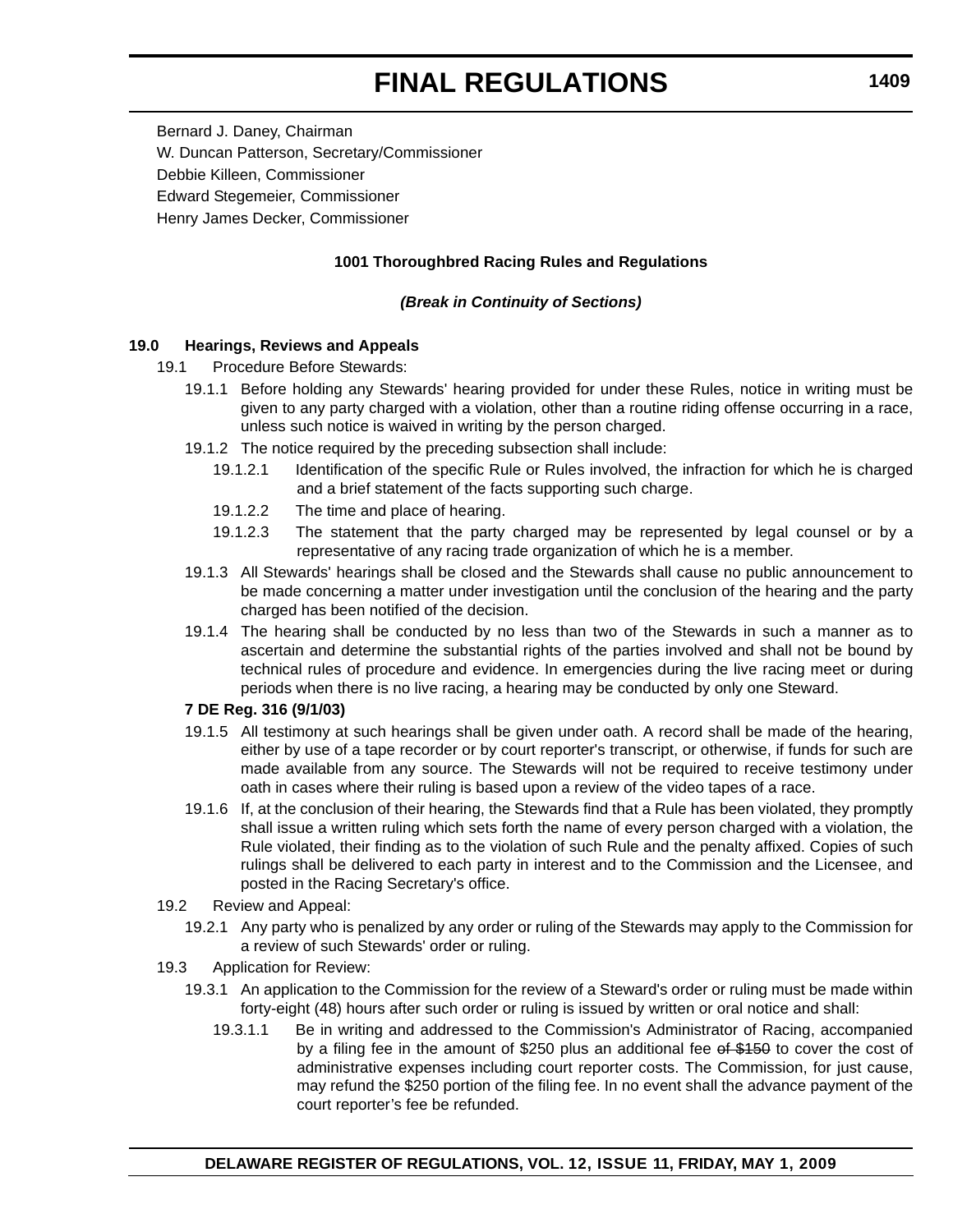- 19.3.1.2 Contain the signature of the applicant and the address to which notices may be mailed to applicant;
- 19.3.1.3 Set forth the order or ruling requested to be reviewed and the date thereof;
- 19.3.1.4 Succinctly set forth the reasons for making such application;
- 19.3.1.5 Request a hearing;
- 19.3.1.6 Briefly set forth the relief sought; and
- 19.3.1.7 Provide assurance to the Commission that all expenses occasioned by the appeal will be borne by the applicant; and
- 19.3.1.8 Contain a sworn, notarized statement that the applicant has a good faith belief that the appeal is meritorious and is not taken merely to delay the penalty imposed by the stewards.
- 19.4 Disposition of Review Application:
	- 19.4.1 After consideration of any such application for review, the Commission may grant the application, defer it or reject it. The applicant shall be advised of the Commission's disposition of his application for review.
- 19.5 Commission Hearing:
	- 19.5.1 If the Commission grants any such application for review, before holding any hearing thereon, it shall:
		- 19.5.1.1 Give written notice forthwith to the applicant and all other necessary parties personally or by mail, including:
			- 19.5.1.1.1 Time and place of such hearing as designated by the Commission Chairman, but such time shall not be less than five (5) days and no more than thirty (30) days after service of notice unless at the request of a party and in order to provide a fair hearing.
			- 19.5.1.1.2 Except to applicant, a copy of the application for review.
	- 19.5.2 The Commission may request the Attorney General to appoint a special prosecutor to carry the burden of proof showing a Rule violation if the matter involves a Rule violation and requires a proceeding of an adversary nature, such prosecutor being an attorney who has had no prior participation in the matter on review.
	- 19.5.3 The Commission may request the Attorney General, or a member of his staff other than the special prosecutor, to serve as law officer for the Commission to assist the presiding officer in rendering decisions of a judicial nature.
	- 19.5.4 The Commission shall permit all parties that so desire to be represented by counsel and, to the extent it deems necessary or appropriate, shall permit all parties to respond and present evidence and argument on all issues involved.
	- 19.5.5 The Commission may issue, under the hand of its Chairman and the seal of the Commission, subpoenas for the attendance of witnesses and the production of books, papers and documents, before the Commission, and may administer oaths or affirmations to the witnesses whenever, in the judgment of the Commission, it may be necessary for the effectual discharge of its duties.
	- 19.5.6 If any person refuses to obey any subpoena or to testify or produce any books, papers or documents, then any Commissioner may apply to the Superior Court of the county in which he or the Commission may be sitting and, thereupon, the Court shall issue its subpoena requiring the person to appear and to testify or produce any books, papers or documents.
	- 19.5.7 Whoever fails to obey or refuses to obey a subpoena of the Superior Court shall be guilty of contempt of court and shall be punished accordingly.
	- 19.5.8 False swearing on the part of any witness shall be deemed perjury and shall be punished as such.
	- 19.5.9 All tape recordings or stenographic recordings taken and transcriptions made of the hearing or any part thereof shall be paid for by such parties as request that such a tape or stenographic record be made of the hearing, except that additional transcripts thereof shall be paid for by the person desiring such copies.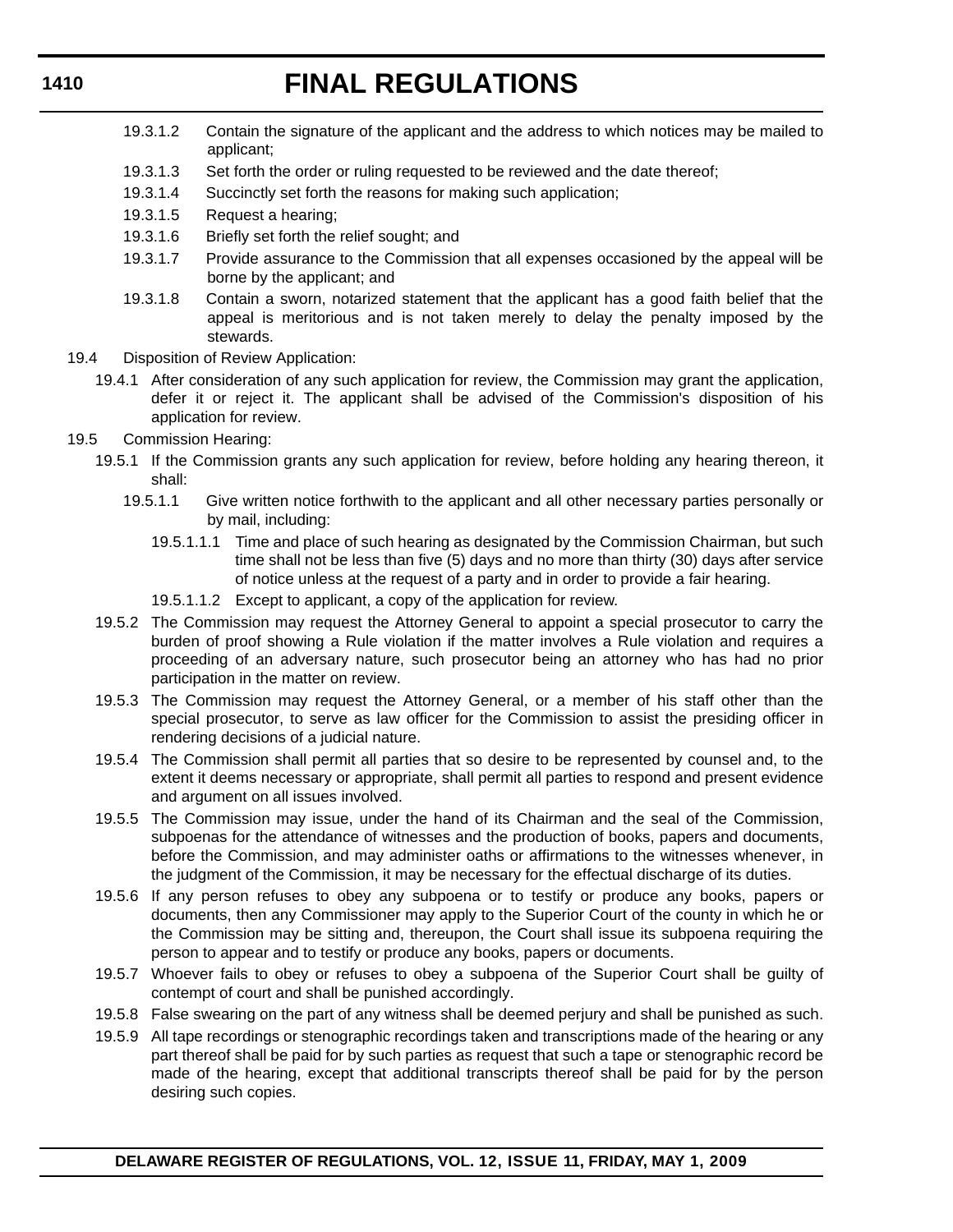- 19.5.10 The Commission may exclude evidence that is irrelevant, immaterial or unduly repetitious and may admit evidence that would be inadmissible under the Civil Rules of Procedure but is evidence of the type commonly relied upon by reasonably prudent men in the conduct of their affairs.
- 19.5.11 All or part of the evidence may be received in written form if the interest of the appearing parties will not be substantially prejudiced thereby.
- 19.5.12 The Commission may take official notice of technical facts or customs or procedures common to racing.
- 19.5.13 The Commission may make an informal disposition of the matter by stipulation, agreed settlement, consent order or default.
- 19.5.14 Upon conclusion of the hearing, the Commission shall take the matter under advisement, shall render a decision as promptly as possible and shall issue a ruling in final adjudication of the matter. Such ruling shall set forth the name of every person charged with a Rule violation; the Rule number and pertinent parts of the Rule alleged to have been violated; a separate statement of reasons for the decision; and penalties fixed by the Commission, if any. Copies of such ruling shall be delivered to each party in interest, posted in the Racing Secretary's office of the Licensee where the matter arose and forwarded to the national office of the National Association of State Racing Commissioners.
- 19.5.15 The Commission, for just cause, may refund the filing fee to the applicant.
- Added: 9/27/94
- 19.6 Continuances:
	- 19.6.1 All applications for a continuance of a scheduled hearing shall be in writing, shall set forth the reasons therefore and shall be filed with the Commission's Administrator of Racing after giving notice of such application by mail or otherwise to all parties or their attorneys, including counsel for the stewards. The Commission will not consider any continuance request from counsel for an appellant unless counsel has filed a written entry of appearance with the Commission. For attorneys who are not members of the Delaware bar, those attorneys must comply with the provisions of Delaware Supreme Court Rule 72 for admission pro hac vice before the Commission. The Commission will not consider any continuance request from attorneys who are not members of the Delaware bar unless and until that attorney has been formally admitted under Delaware Supreme Court Rule 72 as the attorney of record for the appellant.
	- 19.6.2 When application is made for continuance of a cause because of the illness of an applicant, witness or counsel, such application shall be accompanied by a medical certificate attesting to such illness and inability.
	- 19.6.3 An application for continuance of any hearing must be received by the Commission at least ninetysix (96) hours prior to the time fixed for the hearing. An application received by the Commission within the 96-hour period will not be granted except for extraordinary reasons. The Commission will not consider any request for a continuance absent evidence of good cause for the request. A failure by an appellant to take reasonable action to retain counsel shall not be considered good cause for a continuance.
	- 19.6.4 If the Commission approves the application for continuance, it shall, concurrently with such postponement, set a date for the continued hearing.

**3 DE Reg. 1541 (5/1/00)**

- **8 DE Reg. 1289 (3/1/05) 8 DE Reg. 1699 (6/1/05)**
- **\*Please Note: As the rest of the sections were not amended, they are not being published. A complete set of the rules and regulations for the Thoroughbred Racing Commission is available at:**

**[1001 Thoroughbred Racing Rules and Regulations](http://regulations.delaware.gov/AdminCode/title3/1000/1001/index.shtml#TopOfPage)**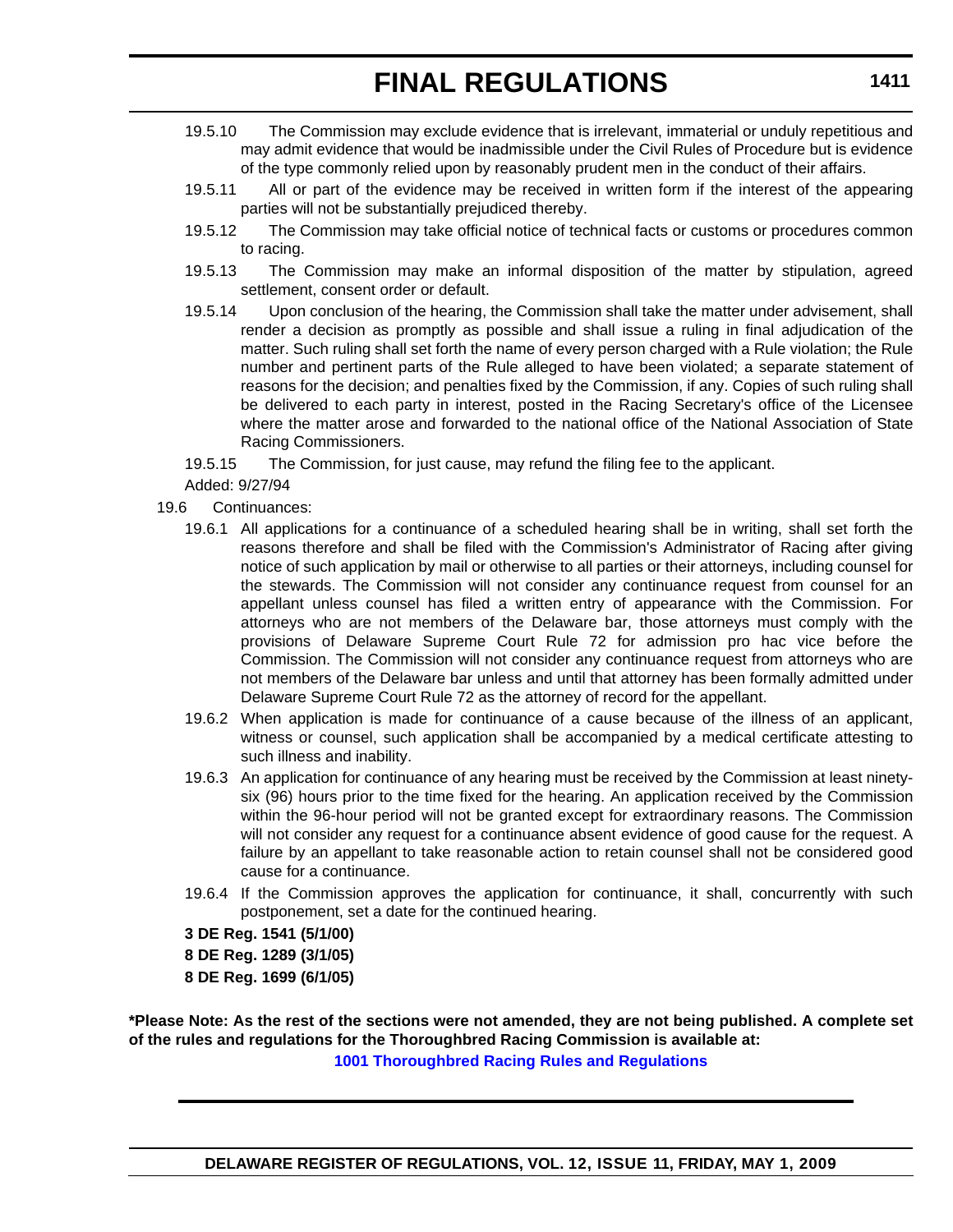# **FINAL REGULATIONS**

# **[DEPARTMENT OF EDUCATION](http://www.doe.k12.de.us/)**

**PROFESSIONAL STANDARDS BOARD**

Statutory Authority: 14 Delaware Code, Section 1205(b) 14 **Del.C.** §1205(b))

14 **DE Admin. Code** 1506

# **[REGULATORY IMPLEMENTING ORDER](#page-3-0)**

### **1506 Emergency Certificate**

### **I. Summary of the Evidence and Information Submitted**

The Professional Standards Board, acting in cooperation and consultation with the Department of Education, seeks the consent of the State Board of Education to amend 14 **DE Admin. Code** 1506 Emergency Certificate. This regulation concerns the requirements for certification of educational personnel, pursuant to 14 **Del.C.** §1220(a). It is necessary to amend this regulation in order to clarify the application process and to set forth appropriate time lines. This regulation sets forth the requirements for an Emergency Certificate.

Notice of the proposed amendment of the regulation was published in the *News Journal* and the *Delaware State News* on February 2, 2009 in the form hereto attached as Exhibit "A". The notice invited written comments. No written comments were received.

# **II. Findings of Facts**

The Professional Standards Board and the State Board of Education find that it is appropriate to amend this regulation to comply with changes in statute.

# **III. Decision to Amend the Regulation**

For the foregoing reasons, the Professional Standards Board and the State Board of Education conclude that it is appropriate to amend the regulation. Therefore, pursuant to 14 **Del.C.** §1205(b), the regulation attached hereto as Exhibit "B" is hereby amended. Pursuant to the provision of 14 **Del.C.** §122(e), the regulation hereby amended shall be in effect for a period of five years from the effective date of this order as set forth in Section V. below.

### **IV. Text and Citation**

The text of the regulation amended shall be in the form attached hereto as Exhibit "B", and said regulation shall be cited as 14 **DE Admin. Code** 1506 of the *Administrative Code of Regulations* of the Department of Education.

### **V. Effective Date of Order**

The effective date of this Order shall be ten (10) days from the date this Order is published in the *Delaware Register of Regulations.*

APPROVED BY THE PROFESSIONAL STANDARDS BOARD THE 2ND DAY OF APRIL. 2009

Kathleen Thomas, Chair **Mathleen Thomas**, Chair Samtra Devard **Marilyn Dollard** Marilyn Dollard Karen Gordon **Cristy Greaves** 

# **DELAWARE REGISTER OF REGULATIONS, VOL. 12, ISSUE 11, FRIDAY, MAY 1, 2009**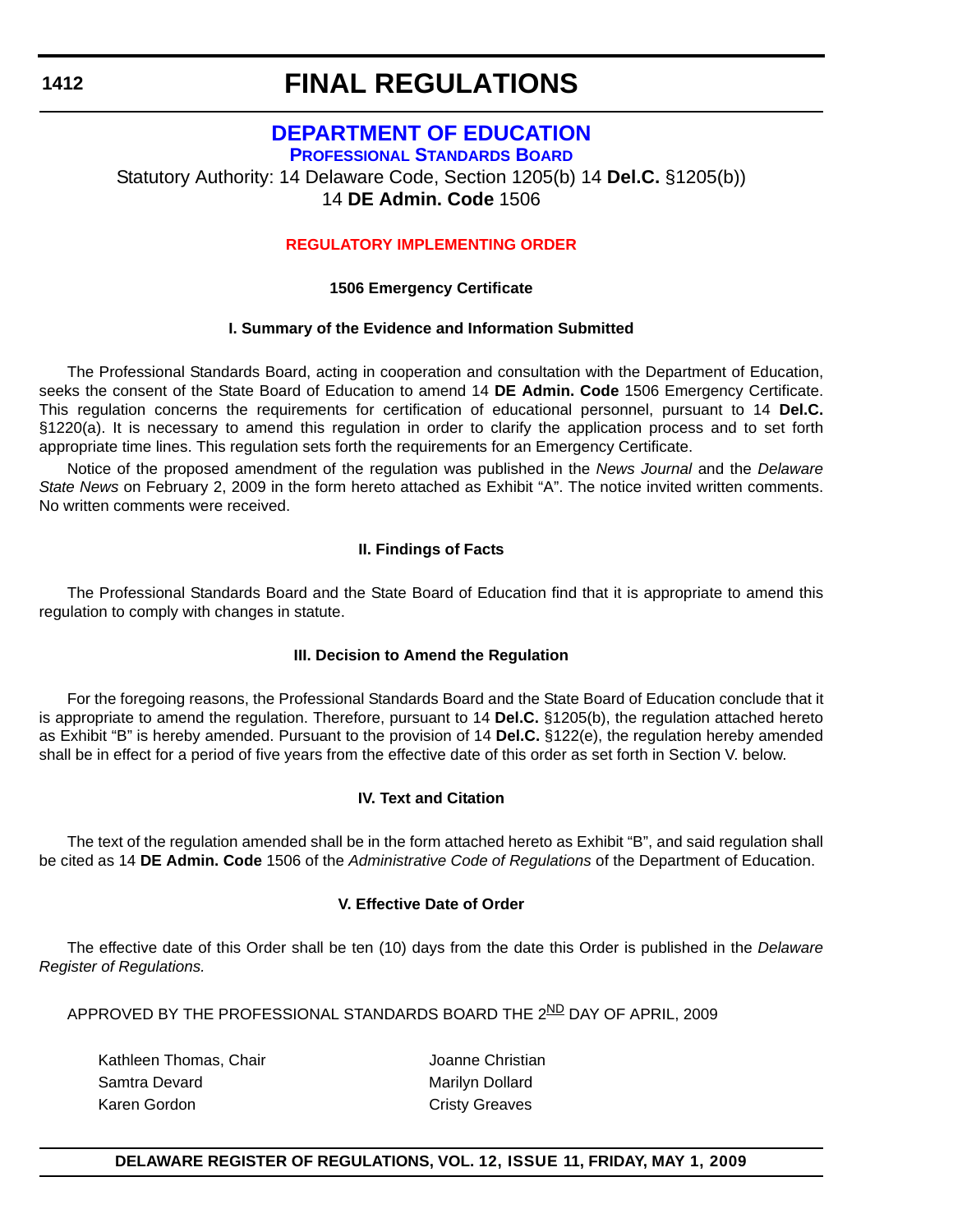Lori Hudson David Kohan Jill Lewandowski **Wendy Murray** Gretchen Pikus **Whitney Price** Karen Schilling-Ross Michael Thomas Carol Vukelich Cathy Zimmerman

FOR IMPLEMENTATION BY THE DEPARTMENT OF EDUCATION: Lillian Lowery Ed.D., Secretary of Education

# **IT IS SO ORDERED** THIS 16<sup>TH</sup> DAY OF APRIL, 2009

STATE BOARD OF EDUCATION

Richard M. Farmer, Jr., Vice President **G. Patrick Heffernan** Jorge L. Melendez **Barbara Rutt** Dennis J. Savage Terry M. Whittaker, Ed.D.

### **1506 Emergency Certificate**

### **1.0 Content**

This regulation shall apply to the issuance of an Emergency Certificate, pursuant to 14 **Del.C.** §1221. **7 DE Reg. 161 (8/1/03)**

### **2.0 Definitions**

- 2.1 The definitions set forth in 14 **DE Admin. Code** 1505 Standard Certificate, including any subsequent amendment or revision thereto, are incorporated herein by reference.
- 2.2 The following words and terms, when used in this regulation, shall have the following meaning unless the context clearly indicates otherwise:

**"Certified"** means holding a certificate in a specific content area at designated grade levels.

**"Department"** means the Delaware Department of Education.

**"Educator"** means a person licensed and certified by the State under 14 **Del.C.,** Chapter 12, to engage in the practice of instruction, administration or other related professional support services in Delaware public schools, including charter schools, pursuant to rules and regulations promulgated by the Standards Board and approved by the State Board. For purposes of 14 **Del.C.,** Chapter 12, the term 'educator' does not include substitute teachers.

**"Emergency Certificate"** means a certificate temporary credential issued to an educator individual who has obtained employment or an offer of employment with an employing district and holds a valid Delaware Initial, Continuing, or Advanced License, but lacks necessary skills and knowledge to immediately meet certification requirements in a specific content area. The temporary credential provides the individual with a limited time to meet the requirements for certification in the specific content area.

**"Employing District"** means a school district, charter school, or other employing authority that proposes to employ an educator individual under an Emergency Certificate and has reviewed the individual's credentials and established that the individual is competent and that the employing district is committed to support and assist the individual in achieving the skills and knowledge necessary to meet the certification requirements.

**"Exigent Circumstances"** means unanticipated circumstances or circumstances beyond the educator's control, including, but not limited to, expiration of a license during the school year, serious illness of the educator or a member of his/her immediate family, activation to active military duty, and other serious emergencies which necessitate the educator's temporarily leaving active service.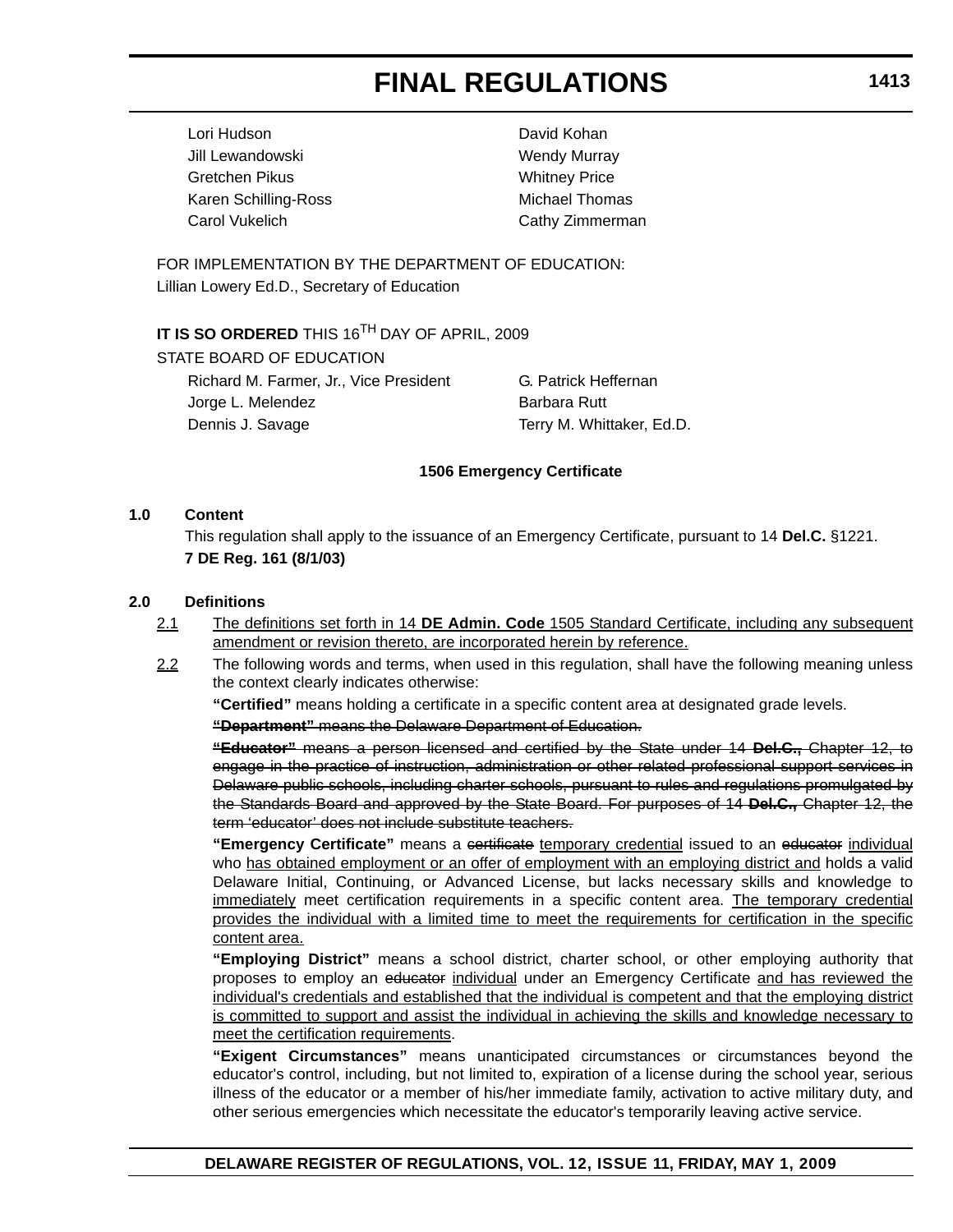# **FINAL REGULATIONS**

**"Satisfactory Evaluation"** means an overall rating of "basic" or higher on an annual DPAS summative evaluation or "effective" on an annual DPAS II summative evaluation.

**"Standard Certificate"** means a credential issued to verify that an educator has the prescribed knowledge, skill or education to practice in a particular area, teach a particular subject, or teach a category of students.

**7 DE Reg. 161 (8/1/03)**

**9 DE Reg. 555 (10/1/05)**

### **3.0 Issuance of Emergency Certificate**

Upon request from the employing district, the Department may issue an Emergency Certificate, valid for up to three years, to an educator individual who holds a valid Delaware Initial, Continuing, or Advanced License, or a valid Standard or Professional Status Certificate, but who is not eligible for certification in the area of need. An Emergency Certificate is only valid for the individual during their tenure with the employing district requesting the Certificate. Provided, however, upon application by a new employing district, the Department may approve the transfer as specified in this section The new employing district that hires an individual with a<sup>[n]</sup> valid pre-existing Emergency Certificate may request the continued approval of the Emergency Certificate through the remainder of the original three year term. The new employing district shall assume the commitments and responsibilities of the employing district within this regulation, review and amend as necessary the individual's Emergency Certificate written plan, and submit the revised written plan and transfer request for Department approval. An Emergency Certificate may not be renewed or extended for a leave of absence or an exigent circumstance other than specified in Section 3.3.1. Notwithstanding the foregoing, an Emergency Certificate issued to an educator individual in a vocational trade and industry Skilled and Technical Sciences specific career area is valid for up to six (6) years to provide time for completion of specified college level course work or professional development required for certification.

- 3.1 In its request for the issuance of an Emergency Certificate, the employing district must shall:
	- 3.1.1 Submit to the Department in writing the need for this individual to receive an Emergency Certificate.
	- 3.1.1 3.1.2 Establish that the proposed recipient of an Emergency Certificate is competent by submitting evidence of the educator's individual's license and other considerations, which may include, but is not limited to, evidence of course work or work experience in the area for which the Emergency Certificate is requested, which the employing district applied in determining the proposed recipient's competence.
	- 3.1.3 Apply for the Emergency Certificate within sixty (60) **[calendar]** days of the individual's hire or new job assignment.
	- 3.1.2 3.1.4 Set forth a written plan with the application of the Emergency Certificate, verified by the individual and the employing district designed to support and assist the proposed recipient individual in achieving the skills and knowledge necessary to meet the applicable certification requirements. The written plan shall contain at a minimum the following:
		- 3.1.4.1 A listing of all the outstanding certification requirements necessary to obtain the standard certificate in the area for which the Emergency Certificate is requested including but not limited to the specific examination of content knowledge such as Praxis II and any required course work, professional development, education or experience; and
		- 3.1.4.2 The specific course work or professional development including the educational institution or provider the individual intends to use to fulfill the requirements; and
		- 3.1.4.3 The anticipated time frame for the completion of the requirements; and
		- 3.1.4.4 A specific listing of how the employing district shall assist the individual in completing the requirements.
- 3.2 Failure by the employing district to fulfill the conditions set forth in 3.1 above will shall result in denial of the Emergency Certificate.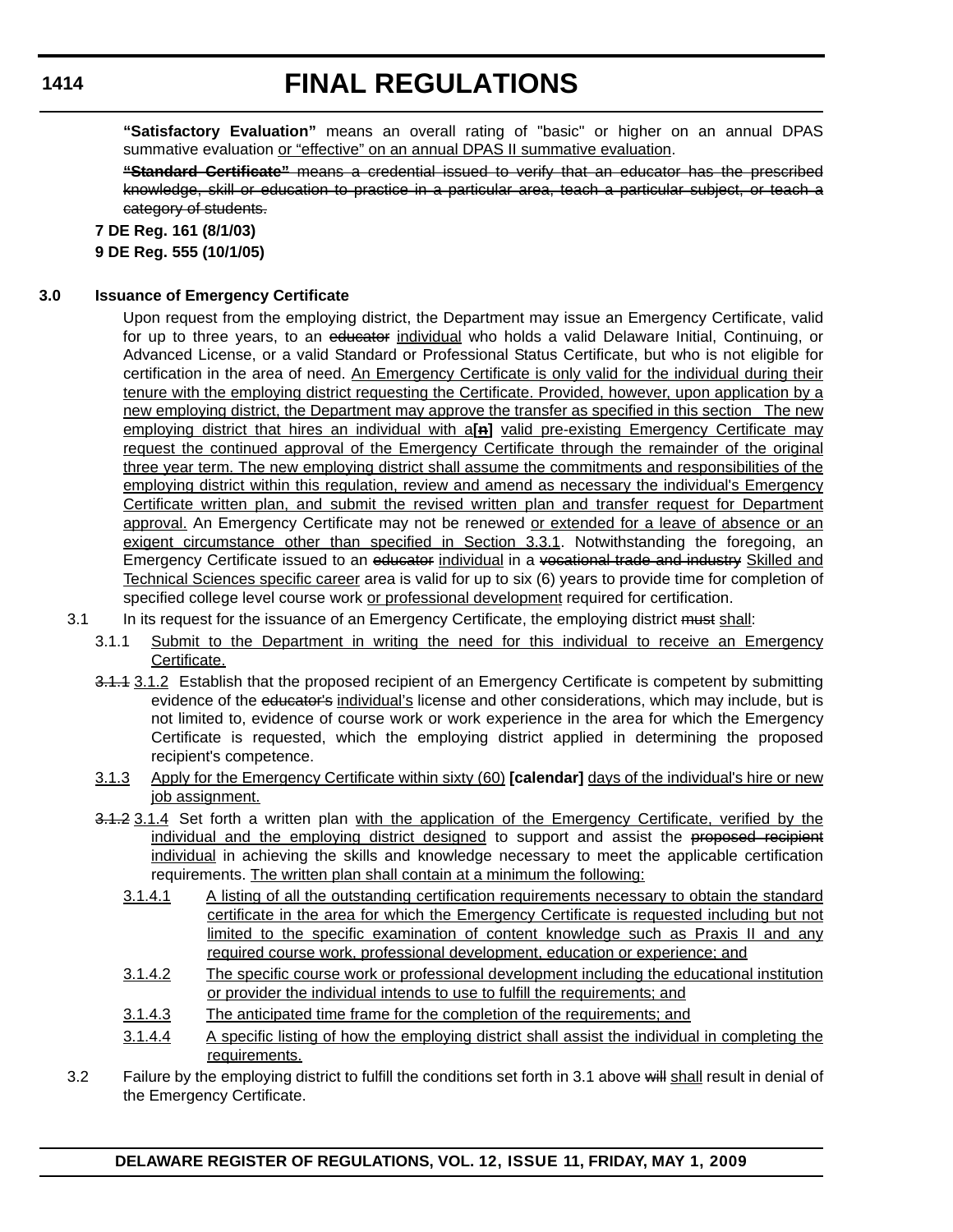- 3.3 The Emergency Certificate shall be in effect for may be valid for up to three (3) years from the month in which the applicant individual is employed until the last day of the month of issuance three (3) years later, except in the case of an Emergency Certificate issued to a vocational trades and industry Skilled and Technical Sciences teacher, which shall expire on the last day of the month of issuance six (6) years later.
	- 3.3.1 A certificate holder whose Emergency Certificate expires during the school year may have the Emergency Certificate extended until the last day of the current fiscal year. This extension shall be considered an exigent circumstance and shall not exceed one (1) year in length.

**7 DE Reg. 161 (8/1/03) 9 DE Reg. 544 (10/1/05)**

### **4.0 Employing District Report**

At the end of each school year during which an Emergency Certificate is in effect, the employing district shall file a written status report detailing the individual's progress completing the written plan with the Department, which shall:

- 4.1 Establish that the recipient of the Emergency Certificate has demonstrated competence through receiving a satisfactory evaluation on the **annual Delaware Performance Appraisal System**.
- 4.2 Document the progress made by the recipient of the Emergency Certificate toward fulfilling the written plan established by the employing district to meet the applicable certification requirements and any amendments to the written plan including but not limited to change in courses, providers, or time frames.
- 4.3 Failure by the employing district to fulfill the conditions set forth in 4.1 and 4.2 above will shall result in suspension of the Emergency Certificate. A suspension may be lifted upon fulfillment by the employing district of the conditions set forth in 4.1 and 4.2 above.

### **7 DE Reg. 161 (8/1/03)**

### **5.0 Expiration of Emergency Certificate**

Prior to the expiration of an Emergency Certificate, the recipient must individual shall meet the requirements for issuance of a Standard Certificate (See 14 **Del.C.** §1505).

### **7 DE Reg. 161 (8/1/03)**

### **6.0 Secretary of Education Review**

The Secretary of Education may, upon the written request of the superintendent of a local school district or charter school administrator or other employing authority, review credentials submitted in application for an Emergency Certificate on an individual basis and grant an Emergency Certificate to an applicant individual who otherwise does not meet the requirements for an Emergency Certificate, but whose effectiveness is documented by the local school district or charter school administrator or other employing authority.

### **7 DE Reg. 161 (8/1/03)**

### **7.0 Revocation of Emergency Certificate**

An Emergency Certificate shall be revoked in the event the educator's Initial, Continuing, or Advanced License or Limited Standard, Standard, or Professional Status Certificate is revoked in accordance with 14 **DE Admin. Code** 1505. An educator is entitled to a full and fair hearing before the Professional Standards Board. Hearings shall be conducted in accordance with the Standards Board's Hearings Procedures and Rules.

# **7 DE Reg. 161 (8/1/03) 9 DE Reg. 555 (10/1/05) Renumbered effective 6/1/07 - see Conversion Table**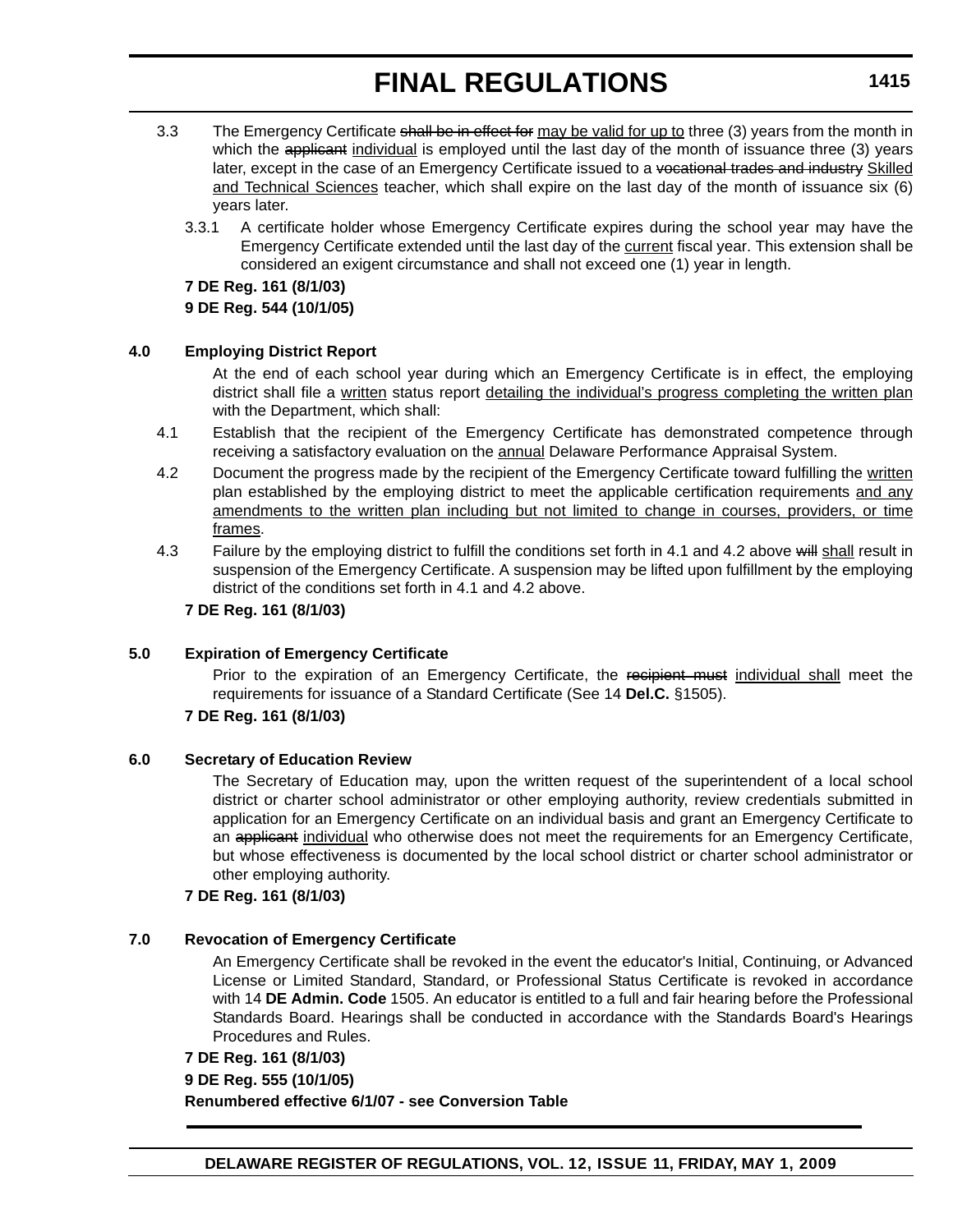# **FINAL REGULATIONS**

# **[DEPARTMENT OF HEALTH AND SOCIAL SERVICES](http://www.dhss.delaware.gov/dhss/dmma/index.html)**

**DIVISION OF MEDICAID AND MEDICAL ASSISTANCE**

Statutory Authority: 31 Delaware Code, Section 512 (31 **Del.C.** §512)

#### **Title XIX Medicaid State Plan, the Title XXI Delaware Healthy Children Program State Plan and, the Division of Social Services Manual (DSSM) Regarding Income Disregards and the Decennial Census**

### **[Nature of the Proceedings:](#page-3-0)**

Delaware Health and Social Services ("Department") / Division of Medicaid and Medical Assistance (DMMA) initiated proceedings to amend the Title XIX Medicaid State Plan, the Delaware Healthy Children Program State Plan and, the Division of Social Services Manual (DSSM) related to the Decennial Census. The Department's proceedings to amend its regulations were initiated pursuant to 29 Delaware Code Section 10114 and its authority as prescribed by 31 Delaware Code Section 512.

The Department published its notice of proposed regulation changes pursuant to 29 Delaware Code Section 10115 in the March 2009 Delaware Register of Regulations, requiring written materials and suggestions from the public concerning the proposed regulations to be produced by March 31, 2009 at which time the Department would receive information, factual evidence and public comment to the said proposed changes to the regulations.

### **Summary of Proposed Amendments**

The proposal amends the Title XIX Medicaid State Plan, the Title XXI Delaware Healthy Children Program State Plan and, the Division of Social Services Manual (DSSM) regarding the income disregards utilized in the Medicaid income eligibility determination process. Currently, individuals eligible for coverage under the Medicaid program are allowed disregards for certain types of income in the determination of their eligibility. The proposed change will add a disregard for income earned from temporary employment with the United States Census Bureau in completing a Decennial Census. In the past, the Census Bureau has successfully recruited program participants to help fill these vacancies, and wishes to do the same for the upcoming 2010 Census.

# **Statutory Authority**

- Section 1902(r)(2) of the Social Security Act, *The methodology to be employed in determining income and resource eligibility…*;
- Section 1931 of the Social Security Act, *Assuring coverage for certain low-income families*;
- CMS, State Health Officials Letter dated February 18, 2000, *Eligibility for Those Individuals and Families Who Were Temporarily Hired for the 2000 Census Bureau*

### **Background**

Delaware received a request from the United States Census Bureau asking that income from temporary census employment be excluded. The Centers for Medicare and Medicaid Services (CMS) is encouraging states to exclude the earned income of temporary census workers for purposes of eligibility. Doing so would mean that temporary income from census employment would not result in recipients losing access to medical assistance. The exclusion of this income will allow the Census Bureau to hire people to work in the neighborhoods in which they live to ensure the workforce reflects the diversity of the United States population.

Over the course of the 2010 Census, the Census Bureau currently expect to recruit more than 3 million applicants and hire more than 900,000 employees nationwide. Although Local Census Offices will require some staff from the fall of 2008 through the end of 2010, most positions are part of either the Address Canvassing or Nonresponse Follow-up operations occurring in 2009 and 2010, respectively. In 2009, over 100,000 people will be employed as part of the decennial census. Almost 600,000 people will be employed solely for the Nonresponse Follow-up operation in 2010.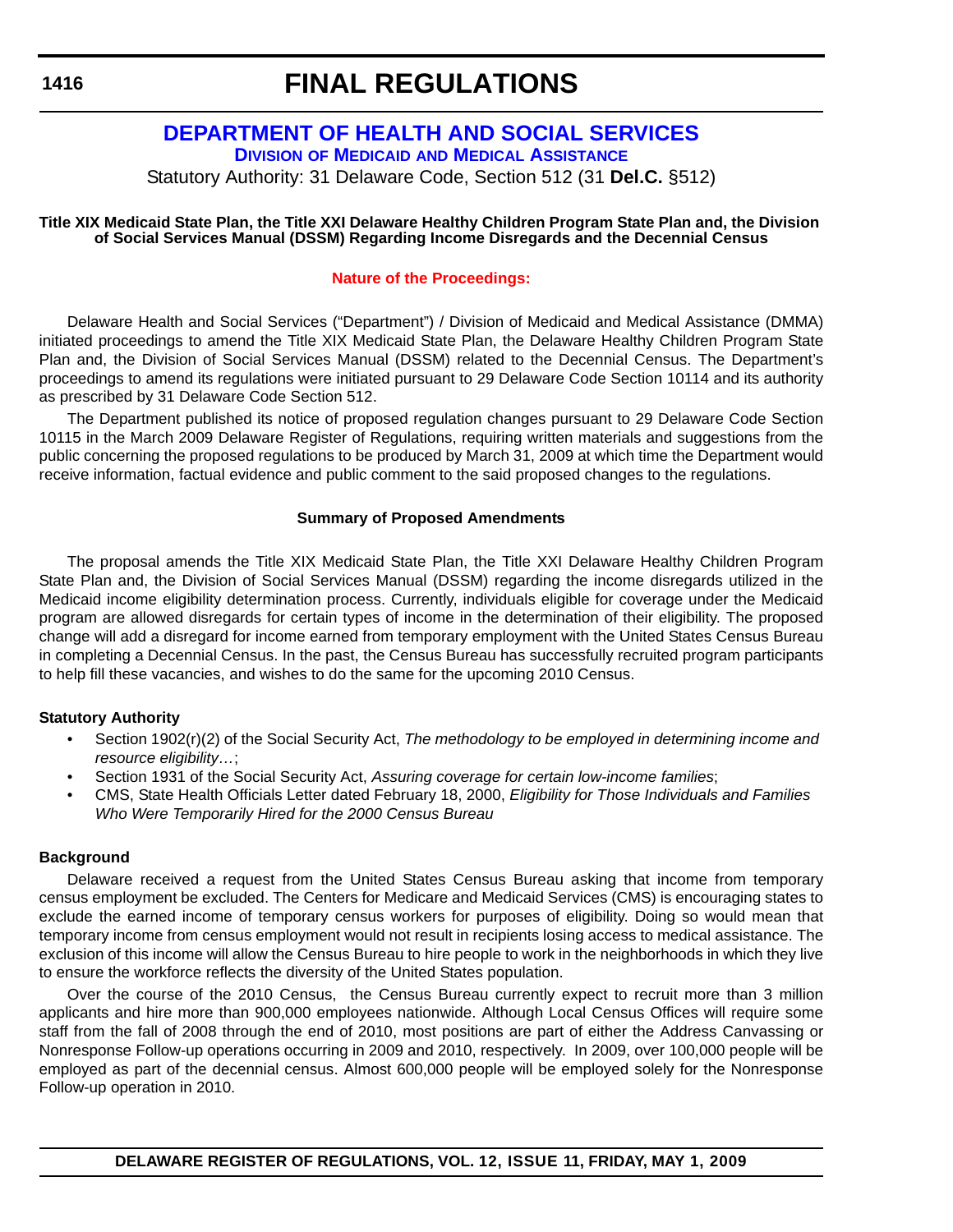Census work provides valuable job skills that could lead to permanent employment elsewhere (enumerators complete four to five days of paid training). Some of the skills involved in Census work include:

- Using handheld computers.
- Following detailed instructions,
- Completing paperwork,
- Working independently,
- Public contact skills, and
- Work during nights, weekends, and/or normal business hours depending on the operation.

Preliminary activities related to the 2010 Census have already begun in some states.

#### **Summary of Proposal**

The proposed rule allows the Division of Medicaid and Medicaid Assistance (DMMA) to exercise the federal option, in years in which there is a federal census, to exclude earned income paid by the Census Bureau to temporary census workers from the determination of the individual's eligibility for the following programs:

- Delaware Medical Assistance Program (DMAP);
- Delaware Healthy Children Program (DHCP).

Previous policy/state plan language specifically excluded wages from temporary employment related to Census 2000 activities. This exclusion was applied to the last federal census, but the reference was time-limited. These amendments will make the exclusion permanent.

Please note that this exclusion applies to temporary census workers only; income received by permanent census workers will be treated as countable income in the above programs.

Food and Nutrition Service (FNS) will **not** allow states to exclude income received by temporary census workers in determining eligibility and benefits for the Food Supplement Program. Delaware's Temporary Assistance for Needy Families (Delaware TANF) Program has also opted not to provide this exclusion.

The Child Care Subsidy Program has had this wage exclusion for temporary Census activities at *DSSM 11003.9.1* since October 2005 and will remain in place.

The provisions of the state plan amendments are subject to approval by the Centers for Medicare and Medicaid Services (CMS).

#### **Summary of Comments Received With Agency Response**

The State Council for Persons with Disabilities (SCPD) offered the following observation. DMMA has considered the comment and responds as follows.

As background, DMMA notes that income from temporary census workers is currently disregarded for purposes of the Food Supplement, TANF, and Child Subsidy programs. CMS is encouraging states to adopt a disregard for the Medicaid and CHIP programs. DMMA is honoring the CMS solicitation by explicitly adopting regulations making income received by temporary census workers "non-countable".

SCPD endorses the proposed regulations since they promote employment, facilitate development of job skills, and favor Medicaid and CHIP eligibility.

*Agency Response:* DMMA thanks the Council for their endorsement.

#### **Findings of Fact:**

The Department finds that the proposed changes as set forth in the March 2009 Register of Regulations should be adopted.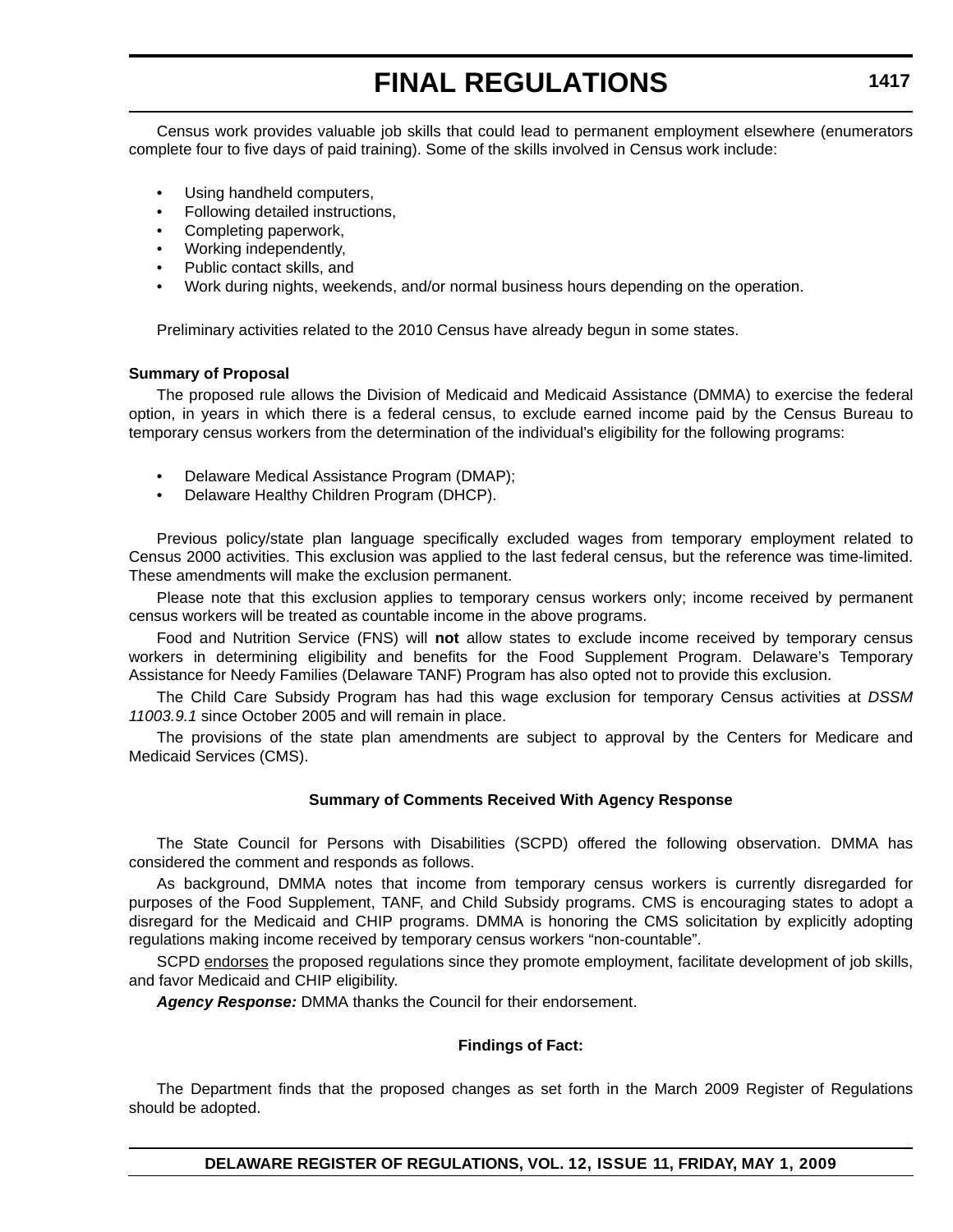## **FINAL REGULATIONS**

**THEREFORE, IT IS ORDERED**, that the proposed regulation to amend the Title XIX Medicaid State Plan, the Delaware Healthy Children Program State Plan and, the Division of Social Services Manual (DSSM) regarding the exclusion of temporary decennial census income is adopted and shall be final effective May 10, 2009.

Date of Signature

Rita M. Landgraf, Secretary, DHSS

**\* Please note that no changes were made to the regulation as originally proposed and published in the March 2009 issue of the** *Register* **at page 1153 (12 DE Reg. 1153). Therefore, the final regulation is not being republished. A copy of the final regulation is available at:**

**[Title XIX Medicaid State Plan, the Title XXI Delaware Healthy Children Program State Plan and, the Division](http://regulations.delaware.gov/register/may2009/final/12 DE Reg 1416 05-01-09.htm)  of Social Services Manual (DSSM) Regarding Income Disregards and the Decennial Census**

### **DIVISION [OF PUBLIC HEALTH](http://www.dhss.delaware.gov/dhss/dph/index.html)**

Statutory Authority: 16 Delaware Code, Section 1008A (16 **Del.C.** §1008A) 16 **DE Admin. Code** 4202

#### **[Nature of the Proceedings](#page-4-0)**

Delaware Health and Social Services ("DHSS") initiated proceedings to adopt the State of Delaware Regulations Governing Hospital Acquired Infections. The DHSS proceedings to adopt regulations were initiated pursuant to 29 **Del.C.** Ch. 101 and authority as prescribed by 16 **Del.C.** §1008A.

On January 1, 2009 (Volume 12, Issue 7), DHSS published in the *Delaware Register of Regulations* its notice of proposed regulations, pursuant to 29 **Del.C.** §10115. It requested that written materials and suggestions from the public concerning the proposed regulations be delivered to DHSS by January 30, 2009, or be presented at a public hearing on January 29, 2009, after which time the DHSS would review information, factual evidence and public comment to the said proposed regulations.

Written and verbal comments were received during the public comment period and evaluated. The results of that evaluation are summarized in the accompanying "Summary of Evidence."

#### **Findings of Fact**

Based on comments received, non-substantive changes were made to the proposed regulations. The Department finds that the proposed regulations, as set forth in the attached copy should be adopted in the best interest of the general public of the State of Delaware.

**THEREFORE, IT IS ORDERED**, that the proposed State of Delaware Regulations Governing Home Health Agencies are adopted and shall become effective April 10, 2009, after publication of the final regulation in the Delaware Register of Regulations.

April 1, 2009, Rita M. Landgraf, Secretary

#### **Summary of Evidence**

In accordance with Delaware Law, public notices regarding proposed Department of Health and Social Services (DHSS) Regulations Governing Hospital Acquired Infections were published in the *Delaware State News*,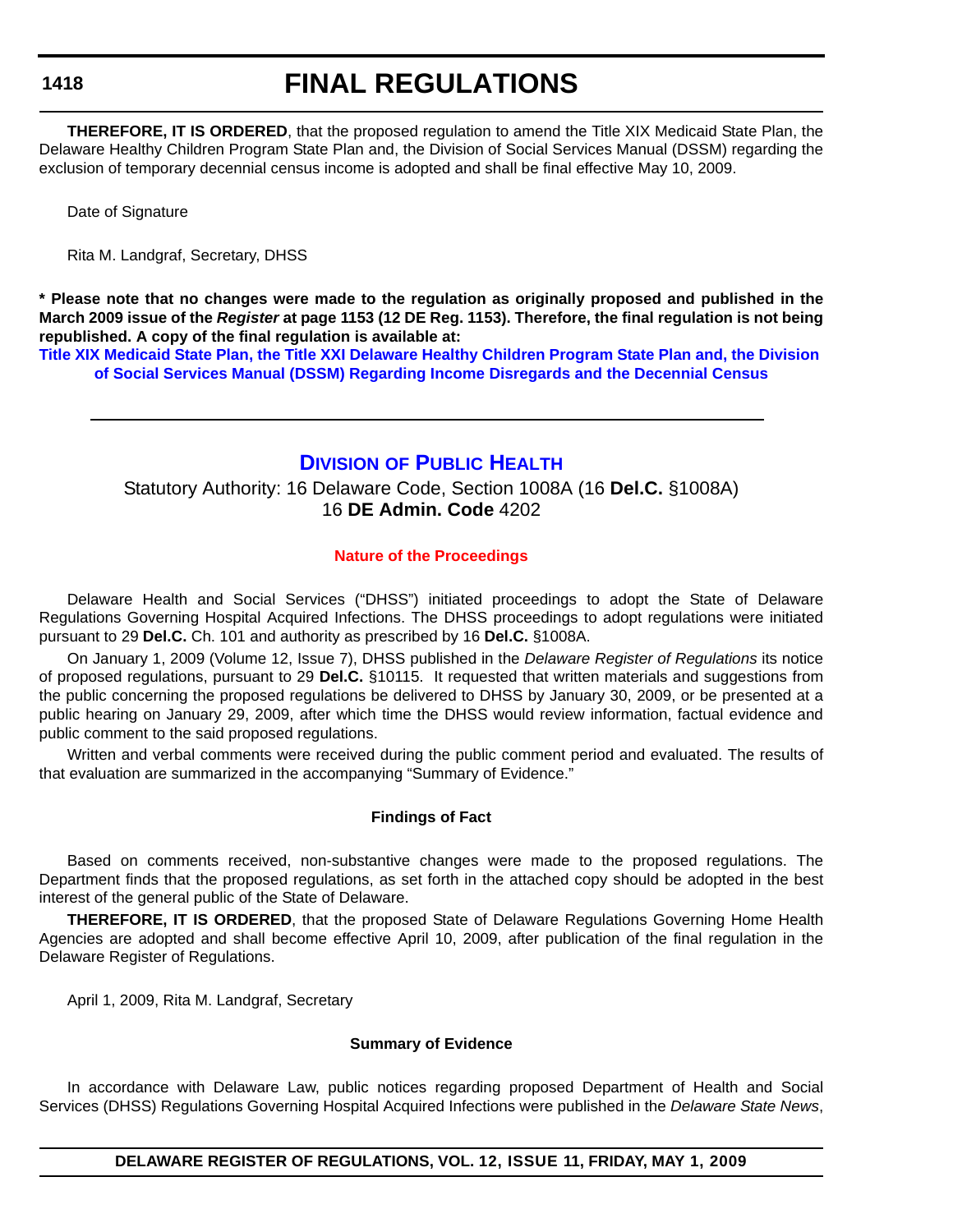the *News Journal* and the *Delaware Register of Regulations*. Verbal and written comments were received on the proposed regulations during the public comment period (January 1, 2009 through January 30, 2009). Entities offering written comments included:

State Council for Persons with Disabilities Governor's Advisory Council for Exceptional Citizens Nemours/A.I. duPont Hospital for Children Medical Society of Delaware

Public comments and the DHSS (Agency) responses are as follows:

The regulation sometimes refers to the codified version of the enabling legislation. See, e.g., §7.6 reference to 16 **Del.C.** Ch. 10A. Other sections refer to the statutes at large reference. See, e.g., §7.6.1 definition of "Public Report"; §7.6.2.2; and §7.6.6. It would be preferable to consistently use citations to the codified law which facilitates web-based access.

*Agency Response:* The Agency agrees and for purposes of consistency will make the change from "**76 Del. C. Ch. 10A"** in **§7.6.1, §7.6.2.2 and §7.6.6 to** "**16 Del. C. Ch. 10A**.".

In §7.6.1, definition of "Centers for Disease Control and Prevention", it would be preferable to substitute "which" for "who". The antecedent of the relative pronoun is "agency".

*Agency Response:* The Agency agrees and will substitute "which" for "who."

In §7.6, definition of "National Healthcare Safety Network", consider deletion of "voluntary". It is not a necessary part of the definition and there is some tension between the representation that the system is voluntary when §7.6.2.1 and Title 16 **Del.C.** §1011A make enrollment mandatory.

*Agency Response:* The Agency agrees and to avoid any confusion will delete "voluntary" in the definition of National Healthcare Safety Network.

Unless contained in another DPH regulation, the Division may wish to consider incorporation of a penalty provision for non-compliance to conform to Title 16 **Del.C.** §1007A. The Division could also consider incorporation of standards covering the annual report required by Title 16 **Del.C.** §1004A. Under the latter statute, the initial report must be published no later than June 30, 2009.

*Agency Response:* The penalties for violation of the Act have been set by the General Assembly in §1007A of the Hospital Infections Disclosure Act.

We applaud the State's attempt to improve the health of Delawareans by monitoring hospital-acquired infections. We are concerned with just one provision of the proposed regulation, however, namely section 7.6.3.1, which is copied below with a revision. This provision defines the reporting requirement for physicians. We recognize the need for and importance of this reporting, but the scope of this provision is overly broad and would impose an onerous burden on physician practices, which are already burdened by administrative hassles from the insurance companies. Setting aside the most obvious cases, how are physicians to know which infections were acquired in the hospital? This opens the door for requiring all infections to be reported, which besides creating a new burden on physician practices, would also skew the data on these infections. We suggest amending the provision simply by inserting the word "obviously" after the word "any" and before "hospital-acquired".

Suggested to read: 7.6.3.1 Physicians, who perform a clinical procedure, shall report to the ICP of the hospital where the clinical procedure was performed any **obviously** hospital-acquired infection that the physician diagnosed at a follow-up appointment with the patient.

*Agency Response:* The Agency respectfully disagrees.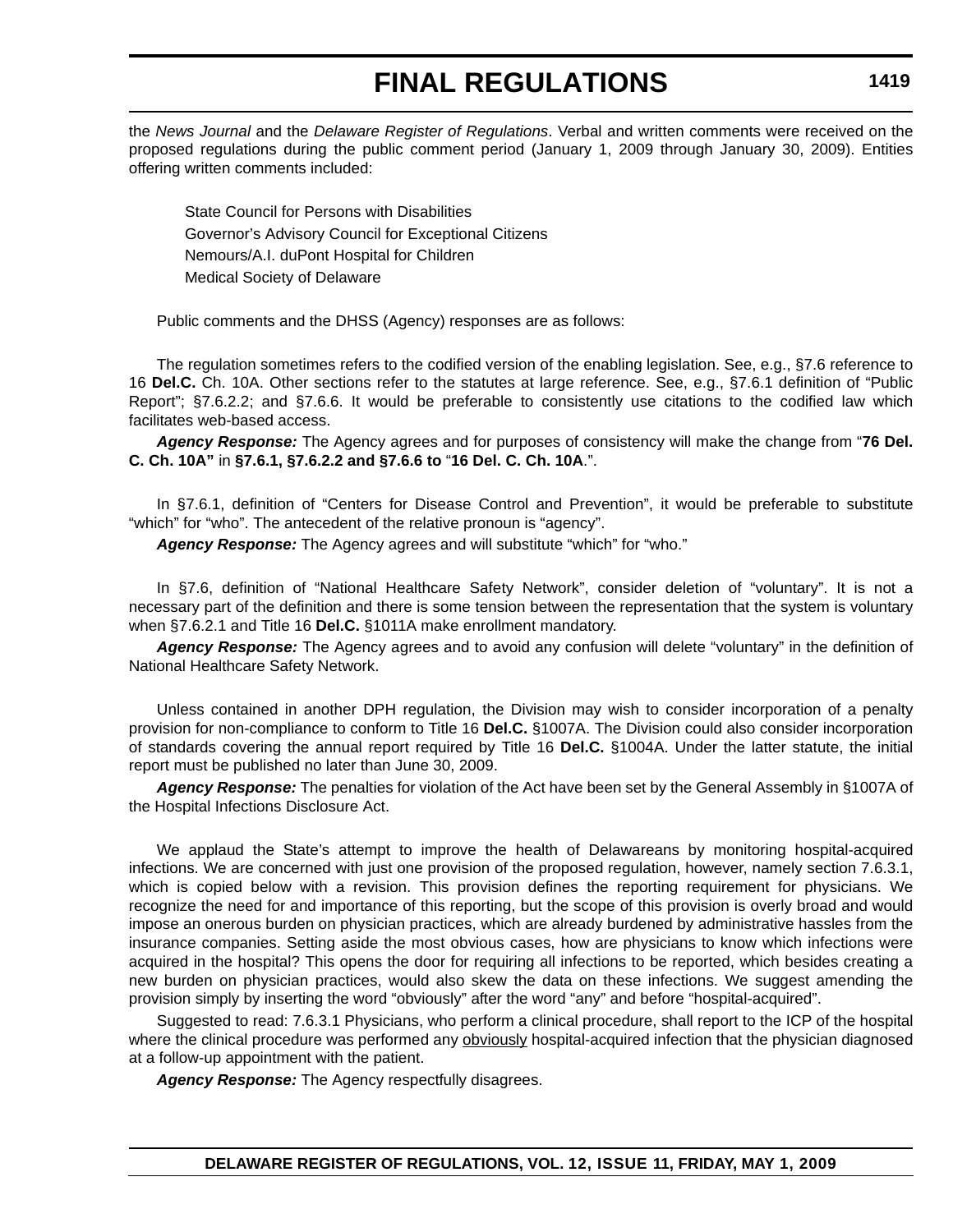## **FINAL REGULATIONS**

There is no "cost impact" in the regulations – this is important and is usually included, it should be. I know for the State of DE if the FTE cost (to the state) is over \$50,000 a regulation must pass to fund that aspect.

*Agency Response:* Section 3 of the Act as enacted into law provided that the Hospital Infections Disclosure Act would only 'become effective upon the specific appropriation of funds for such purposes in the Annual Appropriations Act.' The Agency believes it has complied in all respects with the law.

Section 2.2.1 within 48 hours of recognition or "diagnosis"?

*Agency Response:* The Agency appreciates your comments but we are only taking comments from the public on the Hospital Acquired Infections section of the Regulations for the Control of Communicable and Other Disease Conditions. When we do have a full review of these regulations, we are happy to address your comments at that time.

Section 2.3 "Ordinary Skill" – this seems vague. I suggest adding within their credentialed/scope of expertise. Also, "diagnosis" is more crucial than "impression" – this regulation promotes a lot of false alarms.

*Agency Response:* The Agency appreciates your comments but we are only taking comments from the public on the Hospital Acquired Infections section of the Regulations for the Control of Communicable and Other Disease Conditions. When we do have a full review of these regulations, we are happy to address your comments at that time.

Section 3.0 – who decides what is of public concern? How do define "outbreak" – 1? This implies knowing normal rate variation which would not be concerning if "experts" were determining this rather than local "labs" or "persons of ordinary skill".

*Agency Response:* The Agency appreciates your comments but we are only taking comments from the public on the Hospital Acquired Infections section of the Regulations for the Control of Communicable and Other Disease Conditions. When we do have a full review of these regulations, we are happy to address your comments at that time.

Section 3.2.2 has lots of words like "unusual", "may" – again, what is the impact of a false alarm – why not just require a "diagnosis" on the prescription?

*Agency Response:* The Agency appreciates your comments but we are only taking comments from the public on the Hospital Acquired Infections section of the Regulations for the Control of Communicable and Other Disease Conditions. When we do have a full review of these regulations, we are happy to address your comments at that time.

Section 4.2 is confusing as to who is actually making the reports?

*Agency Response:* The Agency appreciates your comments but we are only taking comments from the public on the Hospital Acquired Infections section of the Regulations for the Control of Communicable and Other Disease Conditions. When we do have a full review of these regulations, we are happy to address your comments at that time.

Attending physicians should be notified of all investigations as they will have best knowledge of the indications – the regulations are not uniform in requiring this.

*Agency Response:* The Agency appreciates your comments but we are only taking comments from the public on the Hospital Acquired Infections section of the Regulations for the Control of Communicable and Other Disease Conditions. When we do have a full review of these regulations, we are happy to address your comments at that time.

Section 4.4 is very hard to read or understand – can it be explained?

*Agency Response:* The Agency appreciates your comments but we are only taking comments from the public on the Hospital Acquired Infections section of the Regulations for the Control of Communicable and Other Disease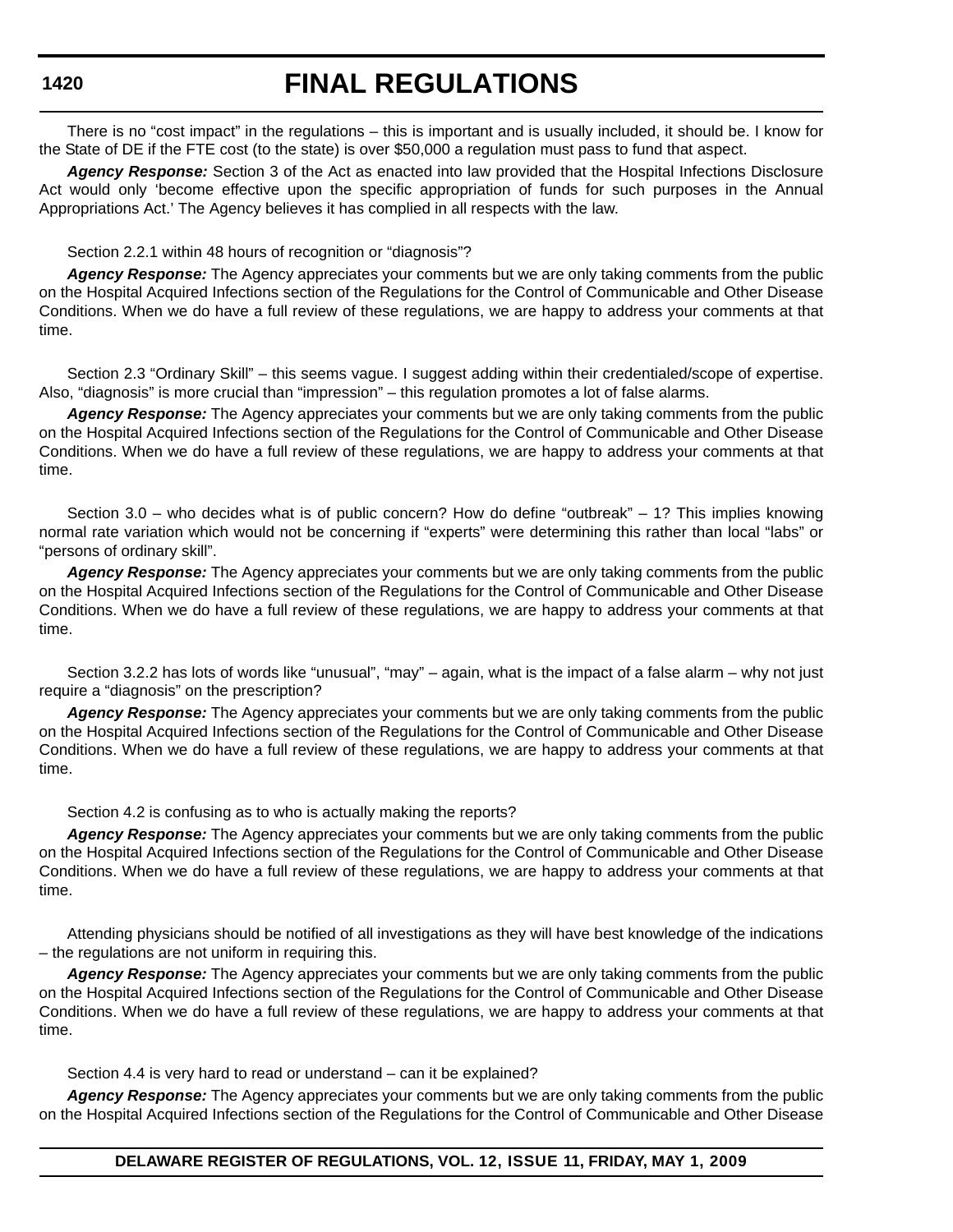Conditions. When we do have a full review of these regulations, we are happy to address your comments at that time.

Section 5.3.3.2 and 5.3.3.3 both mention general symptoms as potential cause for alarm – all these symptoms can exist and do in common viral infections. I believe it is key to work off diagnosis rather than symptoms – we have diagnostic tools that diagnose within hours.

*Agency Response:* The Agency appreciates your comments but we are only taking comments from the public on the Hospital Acquired Infections section of the Regulations for the Control of Communicable and Other Disease Conditions. When we do have a full review of these regulations, we are happy to address your comments at that time.

Section 6.2.1 – quarantine should include making a diagnosis by a certified/board eligible expert.

*Agency Response:* The Agency appreciates your comments but we are only taking comments from the public on the Hospital Acquired Infections section of the Regulations for the Control of Communicable and Other Disease Conditions. When we do have a full review of these regulations, we are happy to address your comments at that time.

Section 6.7.3 through 6.8.1 – a major concern because if you process flow the timeline, a person could be "held" in isolation against their will for over 30 days (!!!!) before a definitive diagnosis or proper due process is performed or required. This has to be reviewed and changed – this represents a very important Civil Liberties issue.

*Agency Response:* The Agency appreciates your comments but we are only taking comments from the public on the Hospital Acquired Infections section of the Regulations for the Control of Communicable and Other Disease Conditions. When we do have a full review of these regulations, we are happy to address your comments at that time.

Section 7.1.1 and all vaccination/immunization sections – issues the words "must be" are present. I assume this is not a change from current practice?

*Agency Response:* The Agency appreciates your comments but we are only taking comments from the public on the Hospital Acquired Infections section of the Regulations for the Control of Communicable and Other Disease Conditions. When we do have a full review of these regulations, we are happy to address your comments at that time.

Section 7.3.2.5 contains the notification of Attending provision but only after the Division of Public Health determines to do it – my concern is that the "medical facts of the case" can take many directions without this contact being required early in the process.

*Agency Response:* The Agency appreciates your comments but we are only taking comments from the public on the Hospital Acquired Infections section of the Regulations for the Control of Communicable and Other Disease Conditions. When we do have a full review of these regulations, we are happy to address your comments at that time.

Section 7.6.1 – how do they "risk adjust"? This is key as it identifies trends BUT the regulations also assume that a local lab tech or lab director or Attending can do the same without this knowledge – how can that be?

*Agency Response:* National Healthcare Safety Network (NHSN) automatically "risk adjusts" the data that are entered into this system. Therefore, a local lab tech, lab director, or Attending can put the raw data into the system and the system will "risk adjust" the raw data based on the data collected. This is one of the reasons for all the hospitals to participate in the NHSN.

In section 7.6.4.1 reporting of data – why not just use those infections in the "Never Events" of CMS? It would avoid administrative duplication, make sense and provide a potential avenue to track cost savings rather than burden with extra costs of reporting.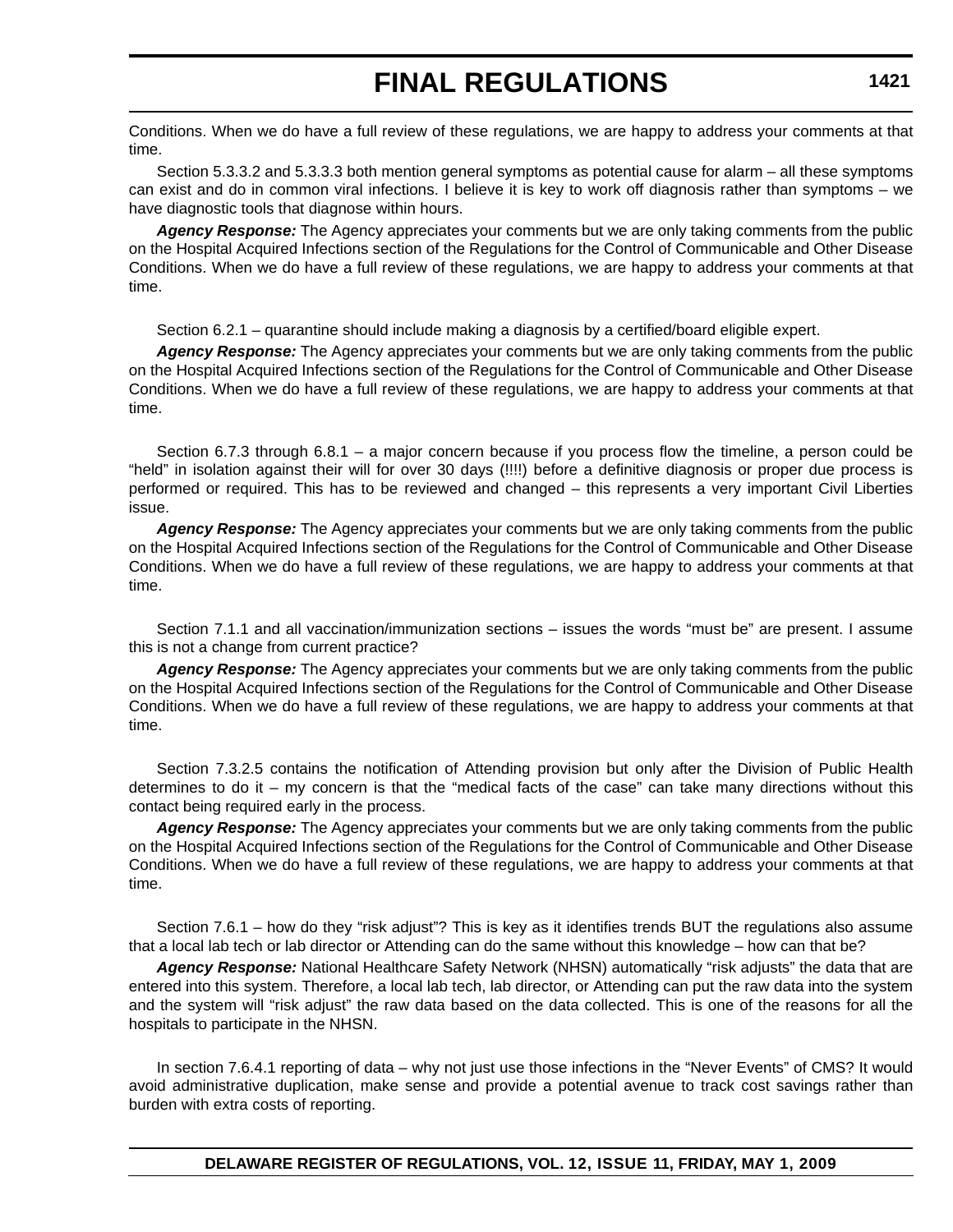## **FINAL REGULATIONS**

*Agency Response:* The Agency appreciates your comments; however, the Hospital Infection Act states that Hospital Acquired Infection Advisory Committee will determine the clinical procedure and the data that will be reported to the Department.

Data will be tracked monthly but reported quarterly I believe the regs are trying to say.

*Agency Response:* National Health Safety Network accepts data monthly; therefore, the Agency agrees that data will be entered monthly and the reports will be available quarterly. The Agency will make this change in section 7.6.3.2. The section will read as follows: "The hospital's reporting officer or his or her designee shall submit **monthly** data on his or her hospital acquired infection rates to the Department through the NHSN, using the accepted CDC's NHSN definitions."

Section 7.6.5.1.2 Physicians names are included? Why? Will it include outpatient? Are you targeting only ICU patients hence adding selection bias?

*Agency Response:* The Agency will not include names of the physicians, outpatients, employees, and/or any identifying information in connection with a specific infection incident. This is stated in Section 7.6.6. The Hospital Acquired Infection Advisory Committee determines the clinical procedures, and examples of these are stated in Section 1003A in the Hospital Infection Disclosure Act. The data collected for this Act do not only include ICU patients. The data may also include other samples of population depending on what the Advisory Committee decides in the future.

Finally, a process flow map should be performed as I believe the Regulations do not provide an easy means to explain the reporting – each step in the process should include roles and responsibilities and a "chain of command to verify reports". In looking at the report, I believe there are a few inconsistencies.

*Agency Response:* The Agency appreciates your comments but at this time, a process flow map will not be included.

Under the list of Diseases/Conditions is listed "nosocomial" but there is no definition or clarification except for Central line infections – this has to be explained more or perhaps the regulations can spell out or reference the source of when an "outbreak" is determined. We have had, for example, many "scares" of nosocomial outbreaks we have experienced the lack of clarity as to some of these issues - can there be included more guidance? Can we define "vaccine adverse reaction"? "Haemophilus influenzae, sterile sites" – all types?

*Agency Response:* The Agency appreciates your comments but we are only taking comments from the public on the Hospital Acquired Infections section of the Regulations for the Control of Communicable and Other Disease Conditions. When we do have a full review of these regulations, we are happy to address your comments at that time.

#### Section 11.6 Do we report who gets prophylaxis?

*Agency Response:* The Agency appreciates your comments but we are only taking comments from the public on the Hospital Acquired Infections section of the Regulations for the Control of Communicable and Other Disease Conditions. When we do have a full review of these regulations, we are happy to address your comments at that time.

The Regulations do not spell out the impact on the hospitals – i.e. when to close a unit, the impact of "colonization" on the workforce (when is colonization a concern and should limit work?), is there a workman's compensation potential issue if identified?

*Agency Response:* The Agency appreciates your comments but we are only taking comments from the public on the Hospital Acquired Infections section of the Regulations for the Control of Communicable and Other Disease Conditions. When we do have a full review of these regulations, we are happy to address your comments at that time.

In addition to non-substantive amendments mentioned above, minor grammatical or technical corrections were made to further clarify the proposed regulations.

#### **DELAWARE REGISTER OF REGULATIONS, VOL. 12, ISSUE 11, FRIDAY, MAY 1, 2009**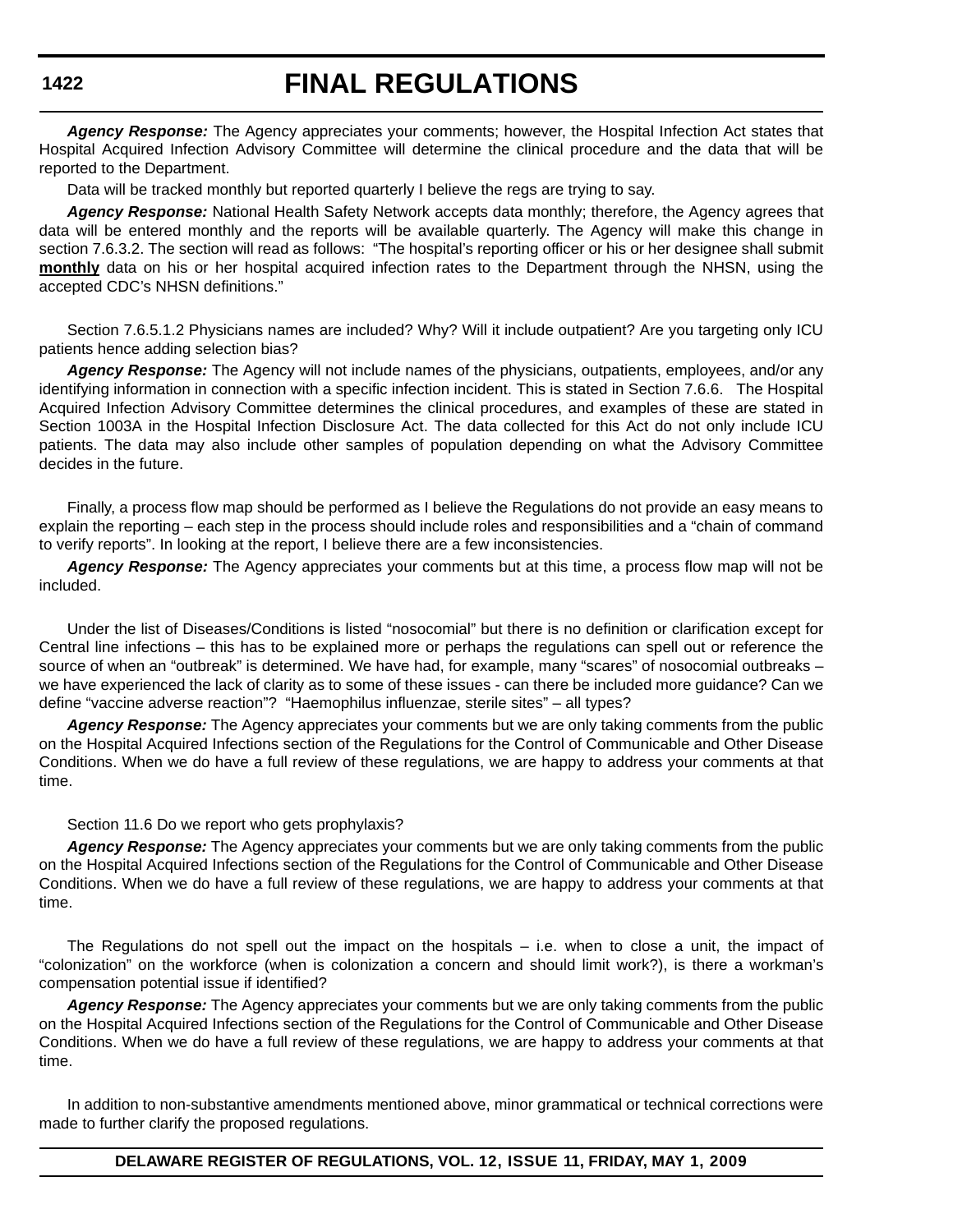The public comment period was open from January 1 – January 30, 2009.

Verifying documents are attached to the Hearing Officer's record. The regulation has been approved by the Delaware Attorney General's office and the Cabinet Secretary of DHSS.

#### **4202 Control of Communicable and Other Disease Conditions**

#### *(Break in Continuity of Sections)*

#### **7.0 Control of Specific Contagious Diseases**

#### *(Break in Continuity of Section)*

7.6 Hospital Acquired Infections

By January 1, 2008, hospital acquired infections shall be reported to the Centers for Disease Control and Prevention (CDC) through the National Healthcare Safety Network (NHSN) in accordance with the NHSN and the Department of Health and Social Service requirements and procedures as cited in 16 **Del.C.** Ch. 10A.

7.6.1 Definitions

For the purpose of this section, the following definitions shall apply.

**"Centers for Disease Control and Prevention (CDC)"** An agency of the United States Department of Health and Human Services **[who which]** works to protect public health and safety by providing information to enhance health decisions, and promoting health through partnerships with state health departments and other organizations. The CDC focuses national attention on developing and applying disease prevention and control (especially infectious diseases), environmental health, occupational safety and health, health promotion, prevention and education activities designed to improve the health of the people of the United States.

**"Correctional Facility"** Any health care facility operated at any Department of Correction facility in this State.

**"Department"** The Department of Health and Social Services

**"Hospital Acquired Infection (HAI)"** A localized or systemic condition that results from adverse reaction to the presence of an infectious agent(s) or its toxin(s); and that was not present or incubating at the time of admission to the hospital or the correctional facility.

**"Hospital Acquired Infection Advisory Committee"** A group that is appointed by the Secretary of the Department that includes one (1) infection control professional who has responsibility for infection control programs from each hospital or health care system in Delaware, four (4) infectious disease physicians with expertise in infection control, and one (1) representative from the State Division of Public Health, and the Public Health Hospital Infections Specialist responsible for collating and reporting data. The Secretary shall also appoint seven (7) other members of the Committee including representatives from direct care nursing staff, academic researchers, consumer organizations, health insurers, health maintenance organizations, organized labor and purchasers of health insurance, such as employers.

**"Infection Control Practitioner (ICP)"** A registered nurse, physician, epidemiologist, or medical technologist who helps to prevent healthcare-acquired infections by isolating sources of infections and limiting their spread. The ICP systematically collects, analyzes and interprets health data in order to plan, implement, evaluate and disseminate appropriate public health practices. The ICP also trains healthcare staff through instruction and dissemination of information on infection control practices.

**"National Healthcare Safety Network (NHSN)"** An internet-based surveillance system that is **[yoluntary and]** confidential. It is managed by the Division of Healthcare Quality Promotion at the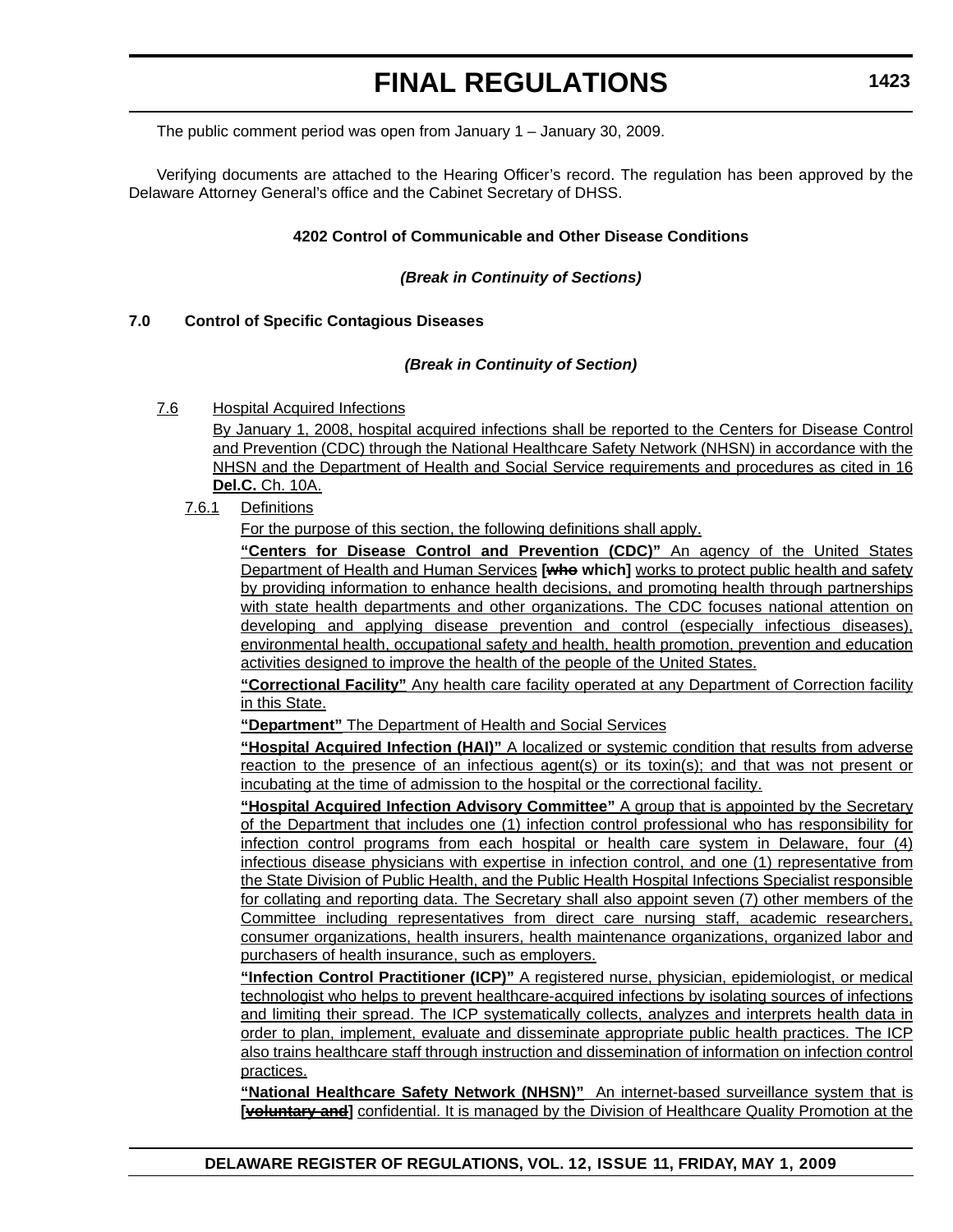# **FINAL REGULATIONS**

CDC and used for the monitoring events associated with health care. It provides risk adjusted data to the participating facilities to analyze in order to recognize trends. Its initial focus is on infections in patients and healthcare personnel. There are plans to expand NHSN to include noninfectious events (such as process measures).

**"Public Report"** the report provided to the hospitals, correctional facilities and the public by the Department as set forth in **[16 Del.C.]** §1003A(b) **[of this title. (76 Del. Laws, c. 122, §1)]**. **"Secretary"** The Secretary of the Department of Health and Social Services

### 7.6.2 Membership in NHSN

- 7.6.2.1 All hospitals in the State shall join the CDC's NHSN. If the NHSN is not open for enrollment to all hospitals by this date, all hospitals shall join the NHSN within 180 days after the CDC permits such enrollment.
- 7.6.2.2 Hospitals shall confer rights to the Department to have access to hospital-specific data contained in the NHSN database consistent with the requirements of **[this chapter. (76 Del. Laws, c. 122, §1) 16 Del.C. Ch. 10A]**.
- 7.6.2.3 Hospital staff assigned to fulfill the obligations of reporting under these regulations shall be trained and shall follow the methods and procedures required by the NHSN as a condition of participation.
- 7.6.3 Persons and Institutions Required to Report
	- 7.6.3.1 Physicians, who perform a clinical procedure, shall report to the ICP of the hospital where the clinical procedure was performed any hospital-acquired infection that the physician diagnosed at a follow-up appointment with the patient.
	- 7.6.3.2 The hospital's reporting officer or his or her designee shall submit **[quarterly monthly]** data on his or her hospital acquired infection rates to the Department through the NHSN, using the accepted CDC's NHSN definitions.
	- 7.6.3.3 Correctional facilities shall collect data on hospital acquired infections and infections in the correctional health care facilities as determined by the Hospital Acquired Infection Advisory Committee and promulgated by the Department. They shall report this data to the Department on a monthly basis.
	- 7.6.3.4 If the hospital is a division or subsidiary of another entity that owns or operates other hospitals or related organizations, the quarterly report shall be for the specific division of subsidiary and not for the other entity.
- 7.6.4 Reporting of Data
	- 7.6.4.1 Hospitals shall collect data on hospital acquired infection rates related to central linerelated bloodstream infections (CLBSI) in an intensive care unit (ICU) on a monthly basis.
	- 7.6.4.2 Other hospital-acquired infection rates shall be updated by the order of the Department per determination by the Hospital Acquired Infection Advisory Committee.
	- 7.6.4.3 Hospitals shall report hospital acquired infections pursuant to 7.6.4.1 and 7.6.4.2 to the NHSN. In making such reports, hospitals shall abide by the reporting procedures required for NHSN participation, including the frequency of reports, the information to be reported, and other standards required by the NHSN.
- 7.6.5 Quarterly Reports
	- 7.6.5.1 In addition to reports of data required by 7.6.4, hospitals, including the Department of Correction, shall report the following information to be included in the quarterly report issued by the Department. This background information shall be included in the Public Report.
		- 7.6.5.1.1 For each hospital, adult and pediatric populations of each hospital, whether the hospital provides tertiary care, bed size, and specialty divisions of each hospital and whether a hospital is a teaching or a non-teaching institution shall be provided to the Department.
		- 7.6.5.1.2 All physicians who perform clinical procedures and the hospital at which the clinical procedures were performed when a hospital-acquired infection was diagnosed at a

### **DELAWARE REGISTER OF REGULATIONS, VOL. 12, ISSUE 11, FRIDAY, MAY 1, 2009**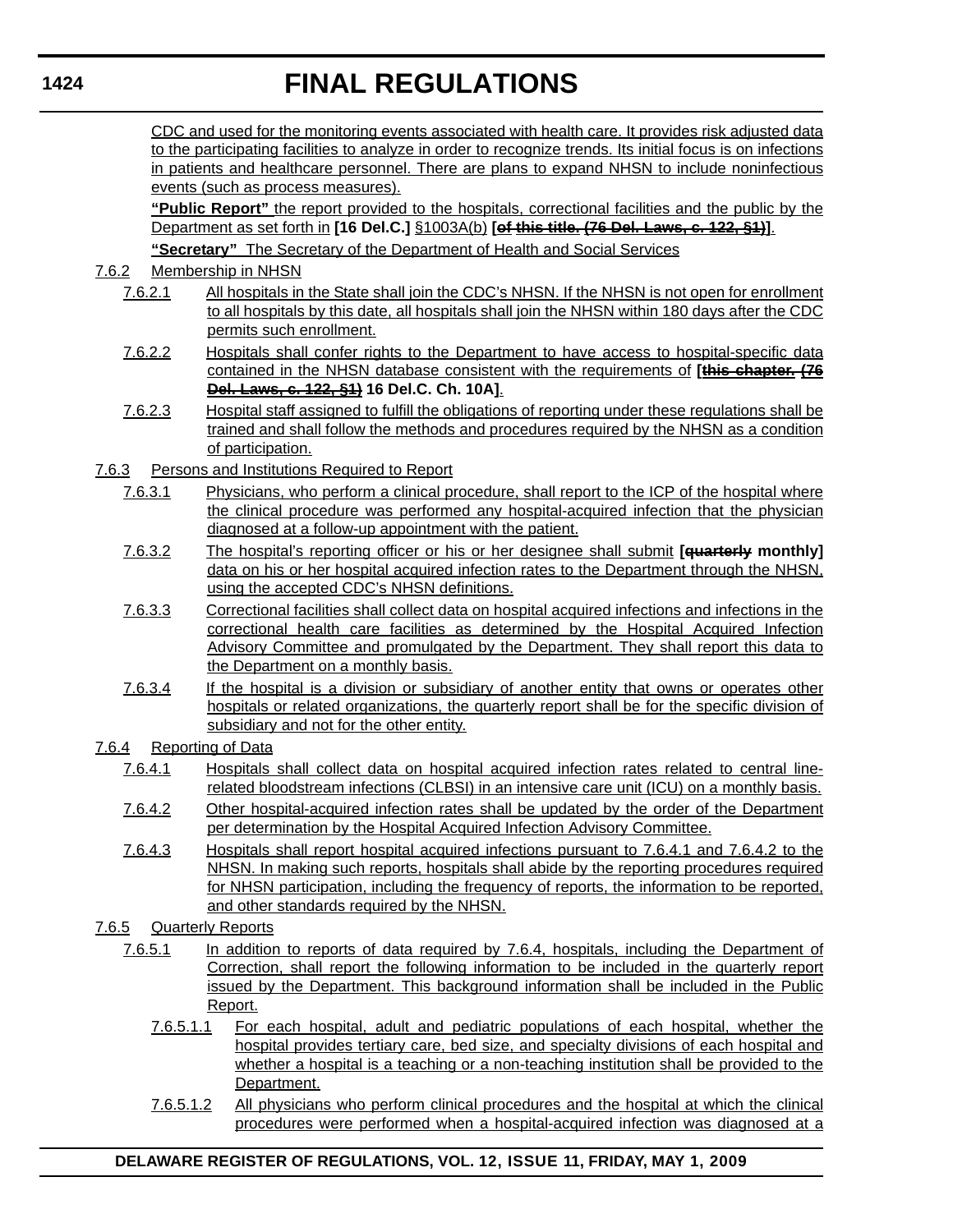follow-up appointment with the patient shall be included in the report. The infection control department of each hospital shall only be required to report those physicianreported infections that meet the accepted NHSN definitions. This information shall be included in the hospital reports to the Department.

- 7.6.5.1.3 For Department of Correction, the population census of each infirmary facility, the type of facility, the number of beds in correctional health facilities, and the types of medical care that are provided to the inmates shall be reported to the Department.
- 7.6.5.2 Quarterly reports shall be available to each hospital 45 days after submittal to the Department for review by the hospitals and correctional facilities. The hospitals and correctional facilities shall have 7 days to review the quarterly reports and report any changes or provide additional summary information to the Department. Following the 7 day review period, such quarterly reports shall be made available to the public at each hospital, each correctional facility, and through the Department (the "Public Report").
- 7.6.5.3 In addition to reports of data required by 7.6.4, hospitals, including the Department of Correction, shall report the following information. Each hospital and correctional facility shall provide a brief summary report to comment on performance improvement, changes in patient population, and risk factors. The information contained in this report shall be considered proprietary information and shall be utilized by the Department. Such information shall not be included in the quarterly report issued by the Department and shall not otherwise be disclosed to the public.
- 7.6.6 No hospital report or Department disclosure may contain information identifying a patient, employee or licensed health care professional in connection with a specific infection incident. **[(76 Del. Laws, c. 122, §1) 16 Del.C. Ch. 10A]**

### **APPENDIX I State of Delaware - List of Notifiable Diseases/Conditions**

AIDS (S) **Amoebiasis** Anthrax (T) Arboviral human infections (including West Nile Virus, Eastern Equine Encephalitis, etc.) **Babesiosis** Botulism (T) Brucellosis (T) **Campylobacteriosis** Central line related bloodstream infections in an intensive care unit (H) Chancroid (S) Chickenpox (Varicella) Chlamydia (S) Cholera (toxigenic Vibrio cholerae 01 or 0139) (T) Coccidioidomycosis Creutzfeldt-Jakob Disease (T) **Cryptosporidiosis Cyclosporiasis** Cytomegalovirus (neonatal only) Dengue Fever (T) Diphtheria (T) Enterhemorrhagic E.coli including but not limited to E.coli 0157:H7 (T)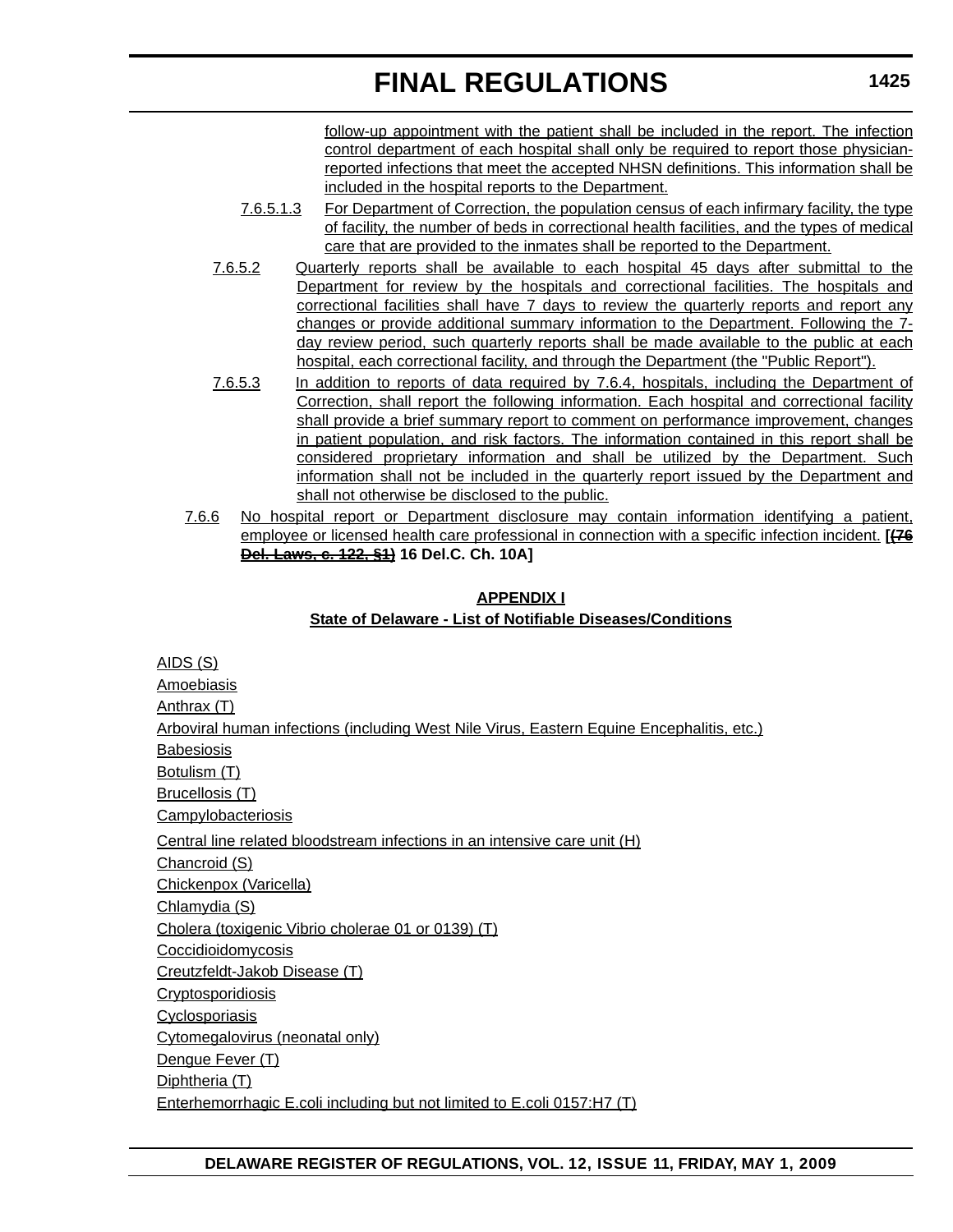# **FINAL REGULATIONS**

Ehrlichiosis **Encephalitis** Enterococcus species, Vancomycin resistant (A) ESBL resistance (Extended-Spectrum B-lactamases) (A) Foodborne Disease Outbreak (T) **Giardiasis** Glanders (T) Gonorrhea (S) Granuloma inguinale (S) Guillain-Barre Hansen's Disease (Leprosy) Hantavirus (T) Haemophilus influenzae, invasive Hemolytic Uremic Syndrome (T) Hepatitis A (T) Hepatitis B **Hepatitis C** Hepatitis Other Herpes, congenital (S) Herpes, genital (S) Histoplasmosis  $HIV(S)$ Human Papillomavirus (S) Influenza Influenza Associated Infant Mortality (T) Kawasaki Syndrome Lead Poisoning **Legionellosis Leptospirosis Listeriosis** Lyme Disease Lymphogranuloma venereum (S) Malaria Measles (T) **Melioidosis Meningitis** Meningococcal Infections, all types (T) Monkey Pox (T) Mumps (T) Norovirus Nosocomial (Healthcare Associated) Disease Outbreak (T) Pelvic Inflammatory Disease (N. gonorrhea, C. trachomatis, or unspecified) (S) Pertussis (T) Plague (T) Poliomyelitis (T) **Psittacosis**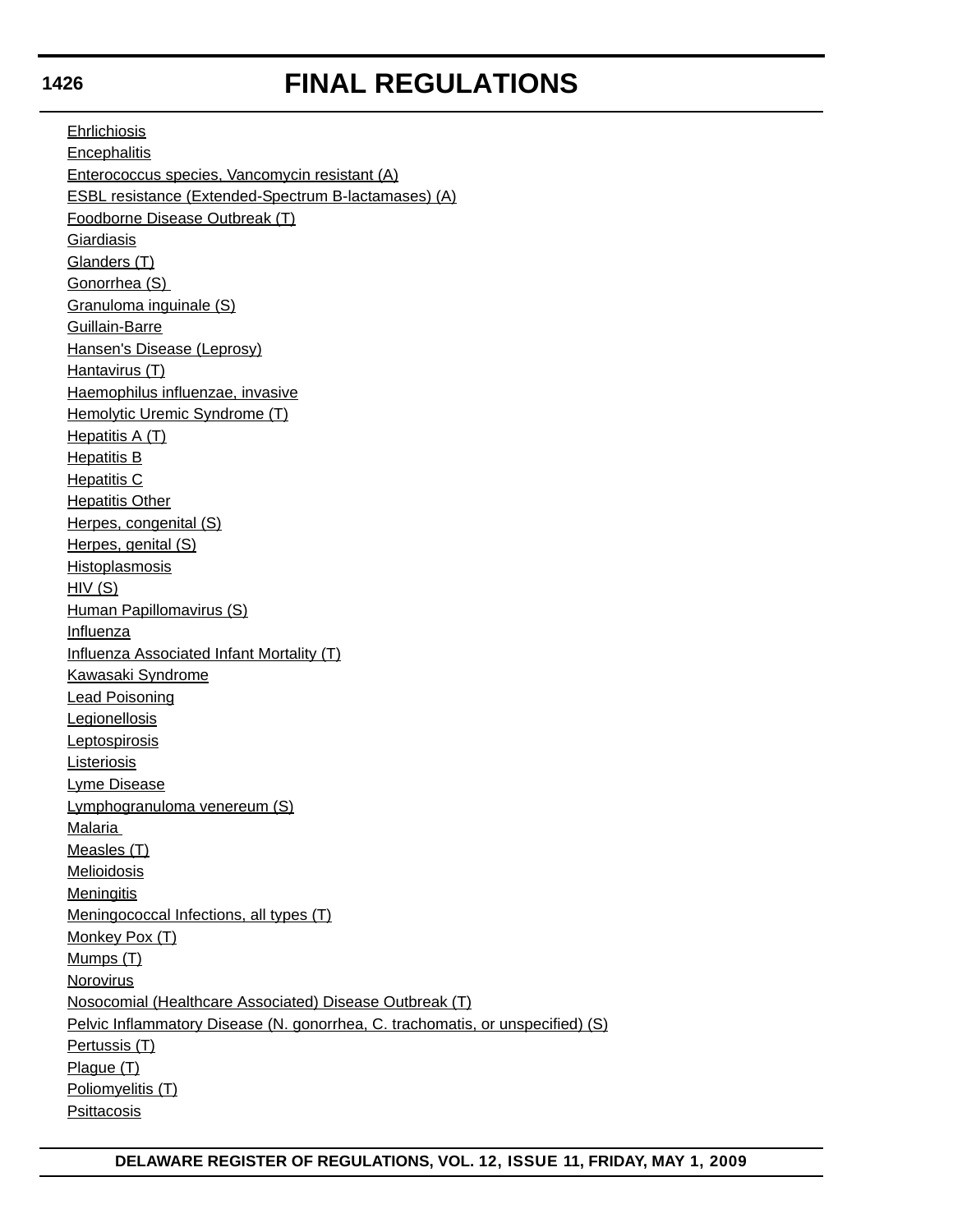Q Fever Rabies (man and animal) (T) Reye Syndrome Rheumatic Fever Ricin Toxin (T) Rickettsial Disease Rocky Mountain Spotted Fever Rubella (including congenital which is rapidly reportable) Rubella, congenital (T) **Salmonellosis** Severe Acute Respiratory Syndrome (SARS) (T) Shigatoxin Production **Shigellosis Silicosis** Smallpox (T) Staphylococcal Enterotoxin (T) Staphylococcal aureus, Methicillin Resistant (MRSA) (A) Staphylococcal aureus, Vancomycin Intermediate or Resistant (VISA, VRSA) (T) (A) Streptococcal Disease, invasive group A or B (T) Streptococcus pneumoniae, invasive (sensitive and resistant) (A) Syphilis (S) Tetanus (T) Toxic Shock Syndrome (Streptococcal or Staphylococcal) **Toxoplasmosis Trichinellosis** Tuberculosis (T) Tularemia (T) Typhoid Fever (T) Typhus Fever (endemic flea borne, louse borne, tick borne) Vaccine Adverse Reaction Vibrio, non-cholera Viral Hemorrhagic Fevers (T) Waterborne Disease Outbreaks (T) Yellow Fever (T) Yersiniosis (T) - report by rapid means (telephone, fax or other electronic means) (S) - sexually transmitted disease, report required within 24 hours (A) - Drug Resistant Organisms required to be reported within 48 hours (H) – Hospital Acquired Infection Others - report required within 48 hours **9 DE Reg. 1188 (2/1/06)**

**\* Please note that no other changes were made to the regulation as originally proposed and published in the January 2009 issue of the** *Register* **at page 913 (12 DE Reg. 913). Therefore, the final regulation is not being republished. A copy of the final regulation is available at:**

**[4202 Control of Communicable and Other Disease Conditions](http://regulations.delaware.gov/register/may2009/final/12 DE Reg 1418 05-01-09.htm)**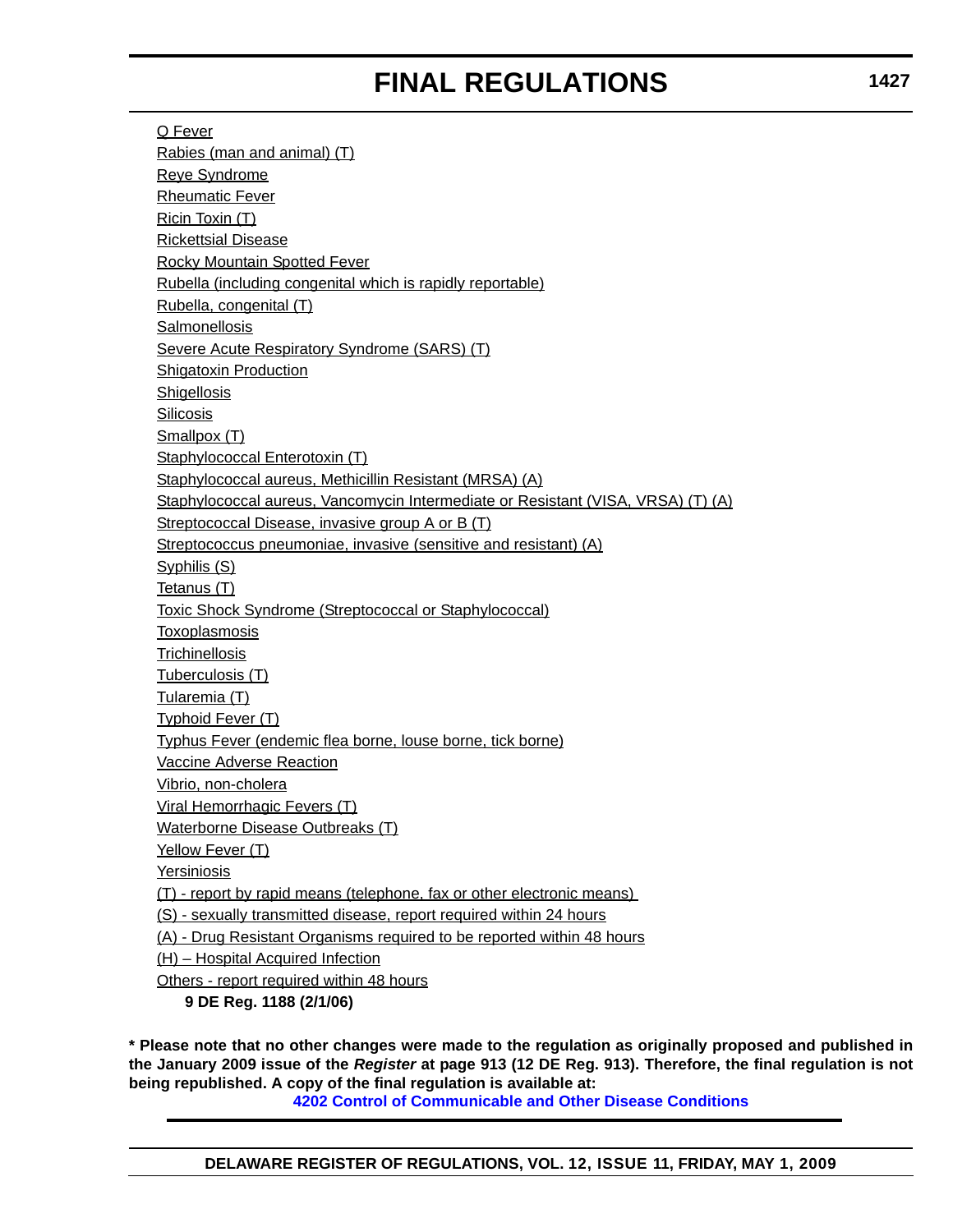## **FINAL REGULATIONS**

### **[DEPARTMENT OF NATURAL RESOURCES AND ENVIRONMENTAL](http://www.awm.delaware.gov/Pages/default.aspx)  CONTROL**

**DIVISION OF AIR AND WASTE MANAGEMENT**

Statutory Authority: 7 Delaware Code, Chapters 60 and 63 (7 **Del.C.**, Ch. 60 & 63) 7 **DE Admin. Code** 1302

#### **[Secretary's Order No.: 2009-A-0012](#page-4-0)**

Date of Issuance: April 14, 2009 Effective Date of the Amendment: May 21, 2009

#### **I. Background:**

A public hearing was held on Tuesday, March 24, 2009, at 6:00 p.m. at the DNREC Richardson & Robbins Building Auditorium to receive comment on proposed amendments to the Delaware *Regulations Governing Hazardous Waste* (hereinafter referred to as "RGHW")*.* The State of Delaware is authorized by the U.S. Environmental Protection Agency (hereinafter referred to as "EPA") to administer its own hazardous waste management program. In order for Delaware to maintain its program delegation and authority, EPA requires Delaware to maintain a program that is equivalent and no less stringent than the federal program.

To accomplish this, the State must periodically seek authorization from the EPA to administer the program, and Delaware is preparing the 7<sup>th</sup> such program reauthorization. For Delaware's Hazardous Waste program to be authorized, the EPA has requested minor, miscellaneous corrections to align the State's program with the Federal program.

The changes the Department is proposing to make are already in effect at the federal level. Delaware is proposing the following changes to the *Regulations Governing Hazardous Waste*: (1) Cathode Ray Tubes: correction for export notification, §261.39(a)(5)(iii) and (iv); (2) Cathode Ray Tubes: correction for broken CRT storage time limit, §261.4(b)(16)(i)(B)(3); (3) Manifest Printing: reserve all of §262.21; (4) Typographical correction for "Depository", §264.151(a)(1) Section 8c; and (5) Manifest Instructions corrections, §262 Appendix.

Due to the fact that the proposed changes to RGHW are required by the EPA, are self explanatory, and are not controversial, no workshop to explain these changes to the public was held by the Department. Instead, a letter was sent to all interested persons (i.e., the regulated community throughout Delaware) on February 25, 2009, encouraging the public to review the proposed amendments on the Department's web page, and to submit any comments prior to or at the hearing of March 24, 2009. No comments were received from the public or the regulated community regarding these proposed amendments during any phase of this proceeding. Proper notice of the hearing was provided as required by law.

After the hearing, the Hearing Officer prepared her report and recommendation in the form of a Hearing Officer's Memorandum to the Secretary dated February 10, 2009, and that Report in its entirety is expressly incorporated herein by reference.

#### **II. Findings:**

The Department has provided sound reasoning with regard to the proposed amendments to Delaware's *Regulations Governing Hazardous Waste*, as reflected in the Hearing Officer's Memorandum of April 13, 2009, which is attached hereto and expressly incorporated into this Order in its entirety. Moreover, the following findings and conclusions are entered at this time:

The Department has jurisdiction under its statutory authority, 7 **Del.C.** Chs. 60 and 63, to make a determination in this proceeding;

The Department provided adequate public notice of the proceeding and the public hearing in a manner required by the law and regulations;

The Department held a public hearing in a manner required by the law and regulations;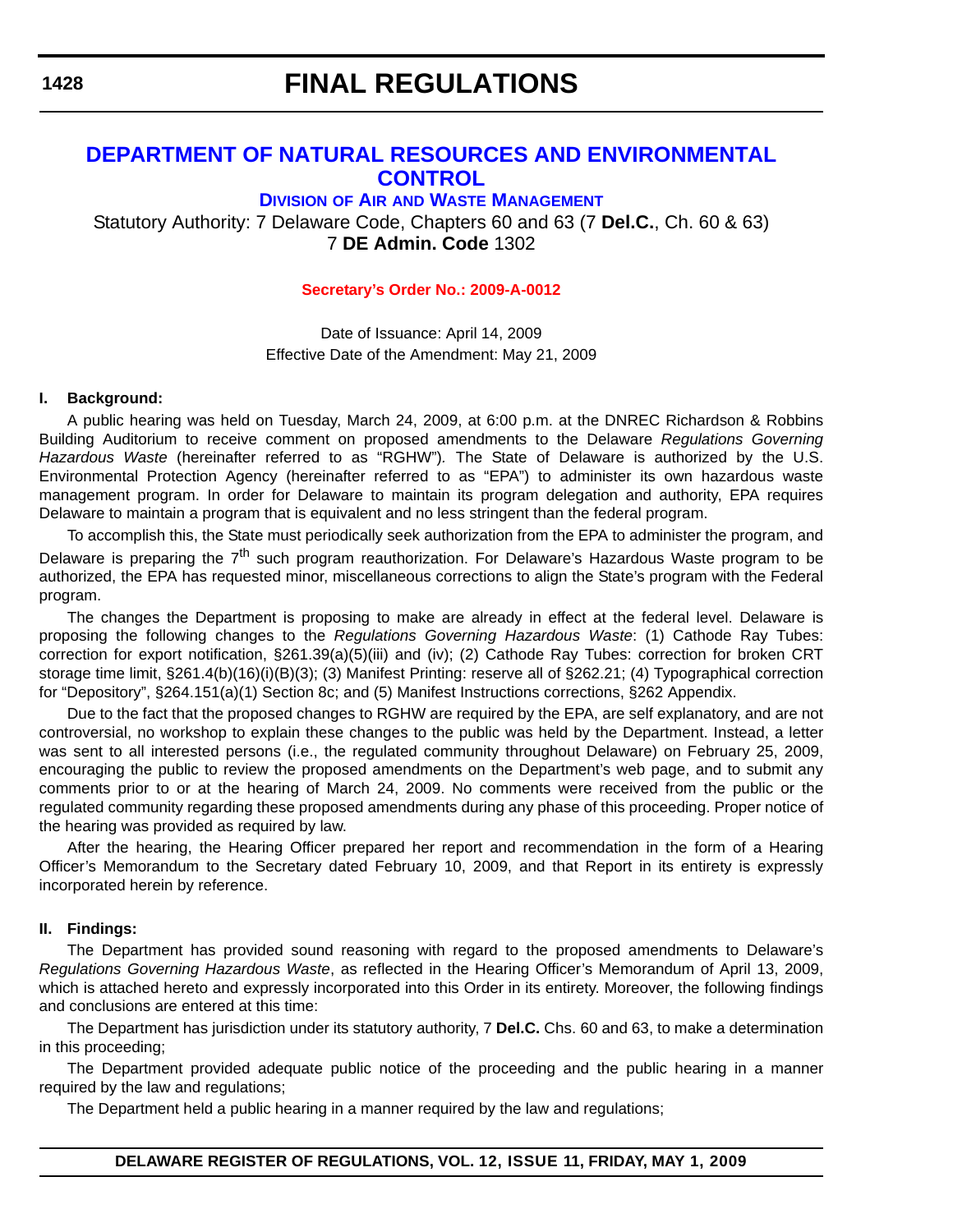The Department considered all timely and relevant public comments in making its determination;

The Department has reviewed this proposed amendment in the light of the Regulatory Flexibility Act, and believes the same to be lawful, feasible and desirable, and that the recommendations as proposed should be applicable to all Delaware citizens equally;

Promulgation of these proposed amendments would update Delaware's requirements, where appropriate, to be consistent with the federal requirements, thus bringing Delaware into compliance with EPA standards;

The correction of clerical errors currently found in Delaware's existing regulations will provide better clarity and a fuller understanding of the regulatory language contained within this regulation to the general public and the regulated community;

The Department has an adequate record for its decision, and no further public hearing is appropriate or necessary;

The Department's proposed regulation, as published in the March 1, 2009 *Delaware Register of Regulations* and set forth within Attachment "A" of the Hearing Officer's Memorandum and attached hereto, is adequately supported, not arbitrary or capricious, and is consistent with the applicable laws and regulations. Consequently, it should be approved as a final regulation, which shall go into effect twenty days after its publication in the next available issue of the *Delaware Register of Regulations*;

The Department shall submit the proposed regulation as a final regulation to the *Delaware Register of Regulation* for publication in its next available issue, and shall provide written notice to the persons affected by the Order.

#### **III. Order:**

Based on the record developed, as reviewed in the Hearing Officer's Memorandum dated April 13, 2009 and expressly incorporated herein, it is hereby ordered that the proposed amendments to the State of Delaware's *Regulations Governing Hazardous Waste* be promulgated in final form in the customary manner and established rule-making procedure required by law.

#### **IV. Reasons:**

The promulgation of the amendments to the State of Delaware's *Regulations Governing Hazardous Waste* will update Delaware's requirements, where appropriate, to be consistent with the federal requirements, thus bringing Delaware into compliance with EPA standards. Again, the State is required to adopt these amendments in order to maintain its hazardous waste program authorization and remain current with the Federal RCRA hazardous waste program. Additionally, those changes being made to correct clerical errors currently found in Delaware's existing regulations will provide better clarity and a fuller understanding of the regulatory language contained within this regulation to the general public and the regulated community.

In developing this regulation, the Department has balanced the absolute environmental need for the State of Delaware to promulgate regulations concerning this matter with the important interests and public concerns surrounding the same, in furtherance of the policy and purposes of 7 **Del.C.** Chs. 60 and 63.

#### David S. Small, Acting Secretary

**\* Please note that no changes were made to the regulation as originally proposed and published in the March 2009 issue of the** *Register* **at page 1170 (12 DE Reg. 1170). Therefore, the final regulation is not being republished. A copy of the final regulation is available at**

**[1302 Regulations Governing Hazardous Waste](http://regulations.delaware.gov/register/may2009/final/12 DE Reg 1428 05-01-09.htm)**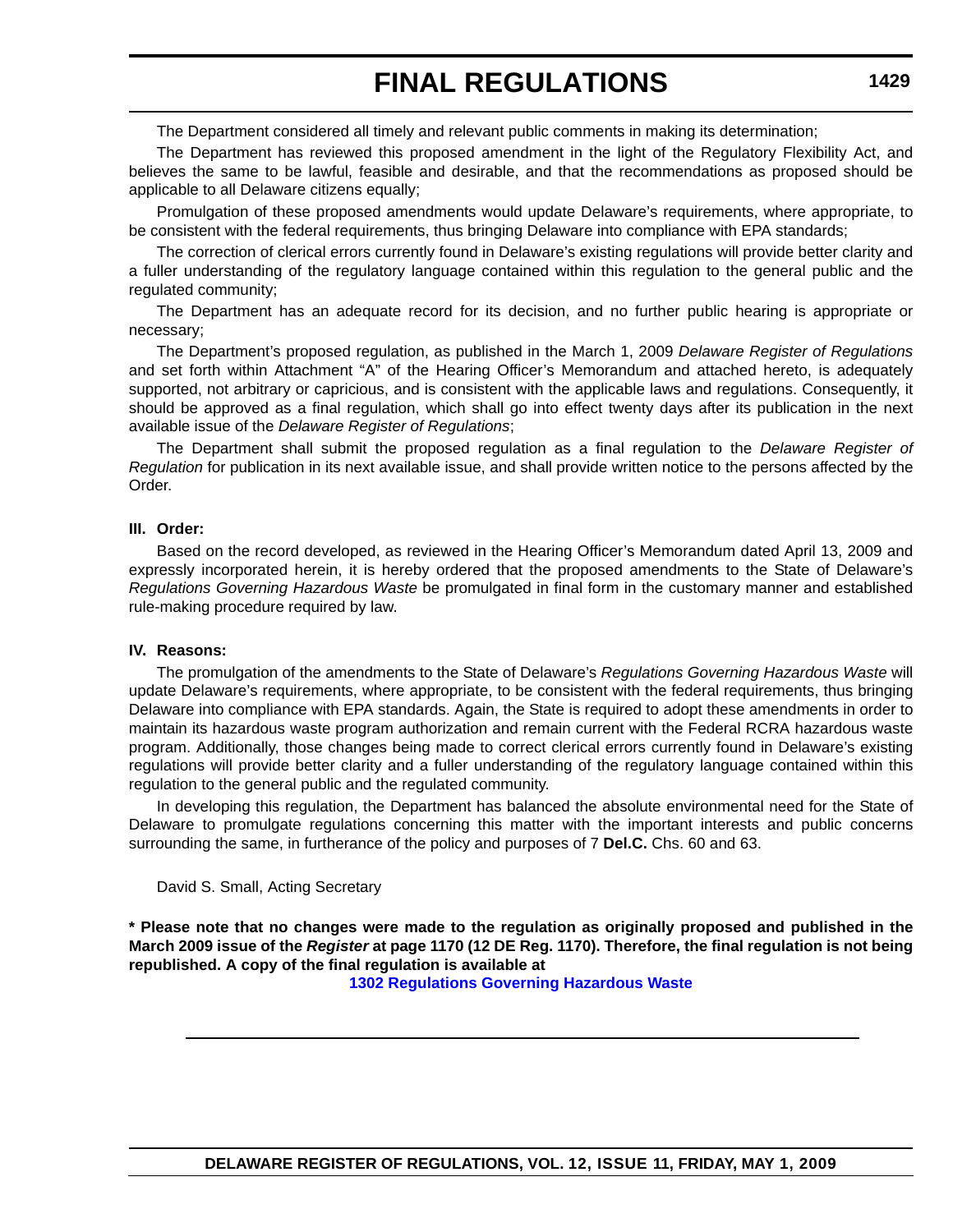## **FINAL REGULATIONS**

### **DIVISION OF FISH [AND WILDLIFE](http://fw.delaware.gov/Pages/FWPortal.aspx)** Statutory Authority: 7 Delaware Code, Section 903 (e)(2)(a) (7 **Del.C.** §903(e)(2)(a)) 7 **DE Admin. Code** 3507 and 3511

#### **[Secretary's Order No.:](#page-4-0) 2009-F-0013**

Date of Issuance: April 14, 2009 Effective Date of the Amendment: May 11, 2009

#### **I. Background:**

A public hearing was held on Thursday, March 26, 2009, at 7:00 p.m. at the DNREC Richardson & Robbins Building Auditorium to receive comment on proposed amendments to the existing Delaware Tidal Finfish Regulations for both summer flounder and black sea bass.

Delaware is obligated to cap the summer flounder recreational harvest at 65,000 fish for 2009. The harvest cap has been adjusted up from the previous year's level of 64,000 fish, due to the fact that the latest scientific stock assessment data indicates that overfishing is not occurring in the stock. Three management options for the summer flounder that included potential minimum size limits ranging from 18.5 inches to 19.5 inches with a four fish creel limit (i.e., four fish per day) were presented at the public hearing for comment. Those options were designed to restrict the recreational summer flounder harvest in Delaware during 2009, and they embodied varying levels of risk with regard to Delaware potentially exceeding its allowable harvest quota for 2009, with the smallest size limit being the most risky and the largest minimum size limit being the least risky. Recreational fishermen, bait and tackle dealers will be affected by the option ultimately chosen to manage the summer flounder harvest for 2009.

The coast wide minimum size requirement for recreationally harvested black sea bass, as mandated by the Atlantic States Marine Fisheries Commission's (ASMFC) Fishery Management Plan (FMP) for Summer Flounder, Scup and Black Sea Bass for the 2009 fishing season is 12.5 inches<sup>1</sup>. Delaware currently has a twelve (12) inch minimum size limit for recreationally harvested black sea bass. As such, it will be necessary to amend Tidal Finfish Regulation No. 3507 to adjust the current minimum size to comply with the ASMFC FMP.

The Department has the statutory basis and legal authority to act with regard to these promulgations, pursuant to 7 **Del.C.** §903(e)(2)(a). No other Delaware regulations are affected by these proposals.

After listening to the public comment received concerning summer flounder proposals during all phases of this promulgation process, and performing an exhaustive review and consideration of all components of the fishery, economic impacts and conservation of the resource, the Department believes "Option 3: 18.5 inches minimum size limit, 4 fish per day" best accomplishes the mandated summer flounder quota of 65,000 harvested fish (or less) with no closure period.

Numerous members of the public attended this hearing on March 26, 2009 to voice their concerns with regard to the Department's proposed changes to the summer flounder regulations, and the same were taken into consideration during the Division's review of this proposed regulatory amendment. It should be noted that no comment was received regarding the proposed amendment to the black sea bass regulations. Afterwards, the Hearing Officer prepared her report regarding this matter and submitted the same to the Secretary for review and consideration. Proper notice of the hearing was provided as required by law.

#### **II. Findings:**

The Department has provided a reasoned analysis and a sound conclusion with regard to the response given to the public comment received in this matter, as reflected in the Hearing Officer's Report of April 13, 2009, which is

<sup>1.</sup> The federal regulations governing Summer Flounder and Black Sea Bass are managed under one fishery management program by ASMFC. Thus, the Department has historically amended the regulations concerning both these species jointly as well.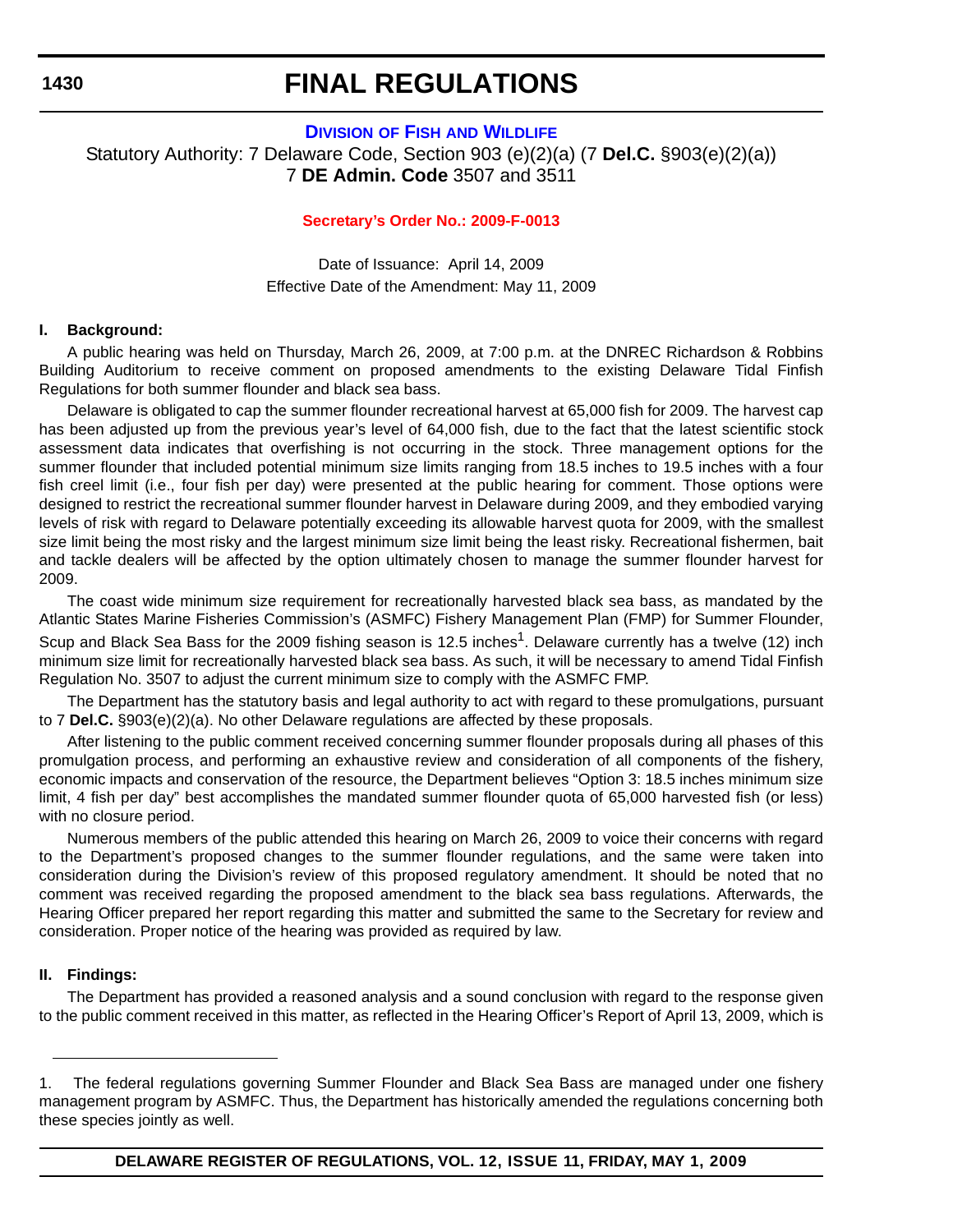attached and expressly incorporated into this Order. Moreover, the following findings and conclusions are entered at this time:

- 1. Proper notice of the hearing was provided as required by law.
- 2. The Department has jurisdiction under its statutory authority to make a determination in this proceeding;

3. The Department provided adequate public notice of the proceeding and the public hearing in a manner required by the law and regulations;

4. The Department held a public hearing in a manner required by the law and regulations;

5. The Department considered all timely and relevant public comments in making its determination;

6. Promulgation of these proposed amendments would bring Delaware into compliance with federal guidelines for the management of both summer flounder and black sea bass, since these species come under both federal and state jurisdiction:

7. With regard to the proposed amendments to Delaware's regulations concerning summer flounder, Option #3 will set the summer flounder restrictions for 2009 at an 18.5" minimum size limit and a 4-fish daily bag limit, with no seasonal closure. This was the option most supported by the public, based upon comments received by the Department during the public comment phase of this promulgation;

8. With regard to the proposed amendments to Delaware's regulations concerning black sea bass, the 2009 season would carry the aforementioned restriction of a 12.5" minimum size limit;

The Department has reviewed both of these proposed regulatory amendments in the light of the Regulatory Flexibility Act, and believes the same to be lawful, feasible and desirable, and that the recommendations as proposed should be applicable to all Delaware citizens equally;

10. The Department's aforementioned proposed amendments to Delaware's regulations concerning both summer flounder and Black Sea Bass, as published in the March 1, 2009 *Delaware Register of Regulations* (and as revised with respect to the summer flounder regulations to reflect the 18.5" minimum size limit, 4 fish per day, no closure specifications) and as set forth in Attachment "A" hereto, are adequately supported, are not arbitrary or capricious, and are consistent with the applicable laws and regulations. Consequently, both should be approved as final regulatory amendments, which shall go into effect ten days after their publication in the next available issue of the *Delaware Register of Regulations*;

11. The Department shall submit the proposed regulations (again, as revised with respect to the summer flounder regulations to reflect the 18.5" minimum size limit, 4 fish per day, no closure specifications) as final regulations to the Delaware Register of Regulations for publication in its next available issue, and shall provide written notice to the persons affected by the Order; and that

12. The Department has an adequate record for its decision, and no further public hearing is appropriate or necessary.

#### **III. Order:**

Based on the record developed, as reviewed in the Hearing Officer's Memorandum dated April 13, 2009 and expressly incorporated herein, it is hereby ordered that the proposed amendments, as revised, to State of Delaware Tidal Finfish Regulation No. 3511 for Summer Flounder for 2009 and Regulation No. 3507 for Black Sea Bass be promulgated in final form in the customary manner and established rule-making procedure required by law.

#### **IV. Reasons:**

The promulgation of State of Delaware Tidal Finfish Regulations for both black sea bass and summer flounder for 2009 will bring Delaware into compliance with federal guidelines for the management of these species, since both come under both federal and state jurisdiction with regard to the harvest management of the same. This action, which incorporates Option #3 (18.5" minimum size limit, 4 fish per day, no closure specifications) as Delaware's formal management plan for summer flounder for the 2009 fishing season, will allow Delaware to maintain its harvest cap of 65,000 fish. It is incumbent upon Delaware to be in compliance with the Commission's plan, not only to avoid federal sanctions against Delaware and its fishery, but to protect these species with these conservation measures to ensure that both summer flounder and black sea bass will continue to be found in Delaware waters in the future.

#### **DELAWARE REGISTER OF REGULATIONS, VOL. 12, ISSUE 11, FRIDAY, MAY 1, 2009**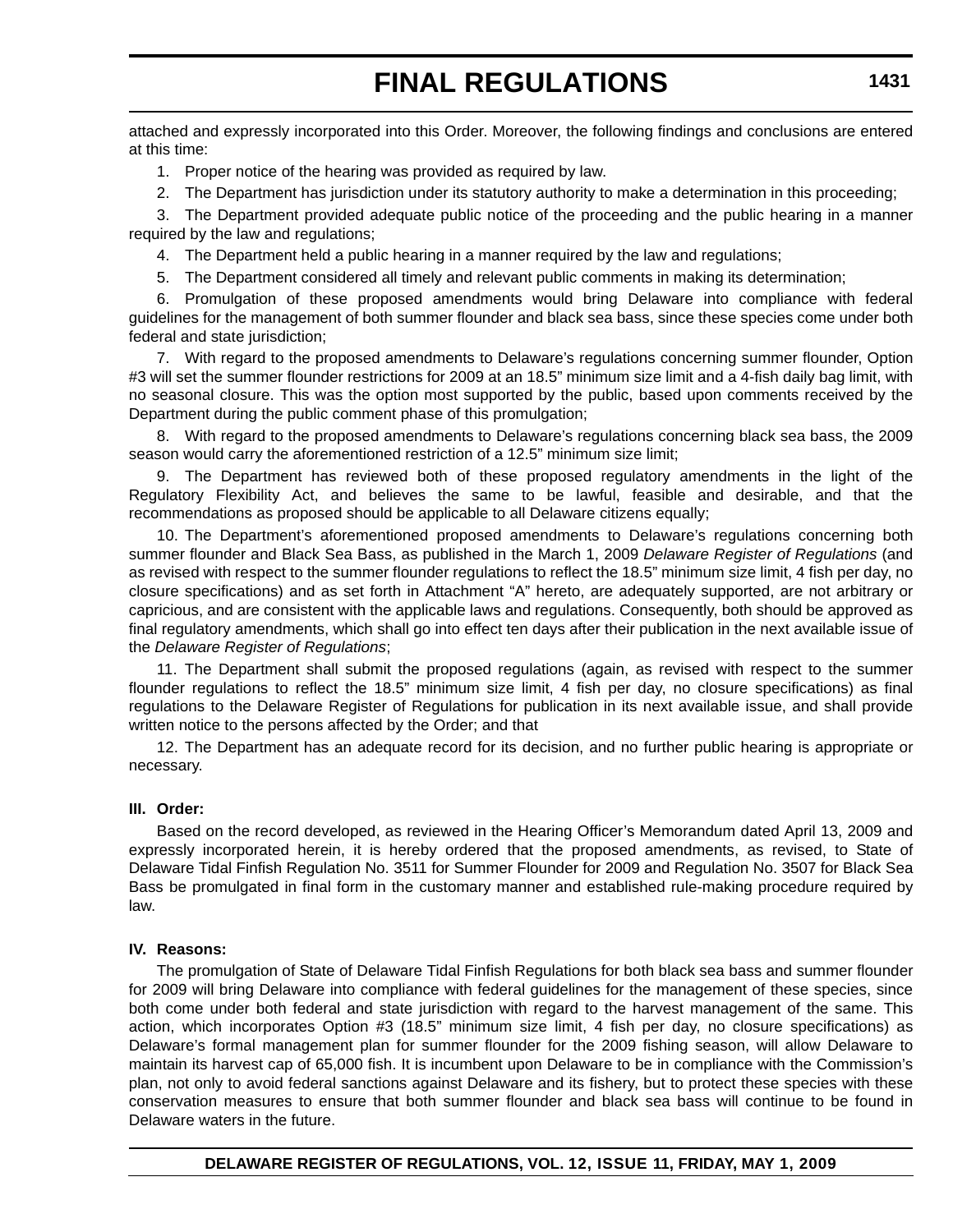## **FINAL REGULATIONS**

In developing this regulation, the Department has balanced the absolute environmental need for the State of Delaware to promulgate regulations concerning this matter with the important interests and public concerns surrounding the same, in furtherance of the policy, purposes, and authority of 7 **Del.C.** §903(e)(2)(a).

David S. Small, Acting Secretary

#### **3507 Black Sea Bass Size Limits; Trip Limits; Seasons; Quotas**

(Penalty Section 7 **Del.C.** §936(b)(2))

- 1.0 It shall be unlawful for any commercial person to have in possession any black sea bass (*Centropristis striata*) that measures less than eleven (11) inches, total length excluding any caudal filament.
- 2.0 It shall be unlawful for any recreational person to have in possession any black sea bass that measures less than twelve (12) twelve and one-half (12.5) inches total length excluding any caudal filament.

#### **6 DE Reg. 1230 (3/1/03) 6 DE Reg. 1360 (4/1/03)**

- 3.0 It shall be unlawful for any commercial fisherman to land, to sell, trade and or barter any black sea bass in Delaware unless authorized by a black sea bass landing permit issued by the Department. The black sea bass landing permit shall be presumed to transfer with the vessel whenever it is bought, sold, or otherwise transferred, unless there is a written agreement, signed by the transferor/seller and transferee/buyer, or other credible written evidence, verifying that the transferor/seller is retaining the vessel's fishing and permit history for purposes of replacing the vessel.
- 4.0 The black sea bass pot fishery and the black sea bass commercial hook and line fishery shall be considered separate black sea bass fisheries. The total pounds allocated to each fishery by the Department shall be as follows: 96 percent of the State's commercial quota, as determined by the ASMFC, for the pot fishery; 4 percent for the commercial hook and line fishery.
- 5.0 The Department may only issue a black sea bass landing permit for the pot fishery to a person who is the owner of a vessel permitted by the National Marine Fisheries Service in accordance with 50 CFR §§ 648.4 and who had applied for and secured from the Department a commercial food fishing license and has a reported landing history in either the federal or state reporting systems of landing by pot at least 10,000 pounds of black sea bass during the period 1994 through 2001. Those individuals that have landing history only in the federal data base must have possessed a state commercial food fishing license for at least one year during the time from 1994 through 2001.
- 6.0 The Department may only issue a black sea bass landing permit for the commercial hook and line fishery to a person who has applied for and secured from the Department a commercial food fishing license and a fishing equipment permit for hook and line and submitted landings reports in either the federal or state landing report systems for black sea bass harvested by hook and line during at least one year between 1994 and 2001.
	- **1 DE Reg. 1767 (5/1/98) 2 DE Reg. 1900 (4/1/99) 3 DE Reg. 1088 (2/1/00) 4 DE Reg. 1665 (4/1/01) 4 DE Reg. 1859 (5/1/01) 5 DE Reg. 2142 (5/1/02)**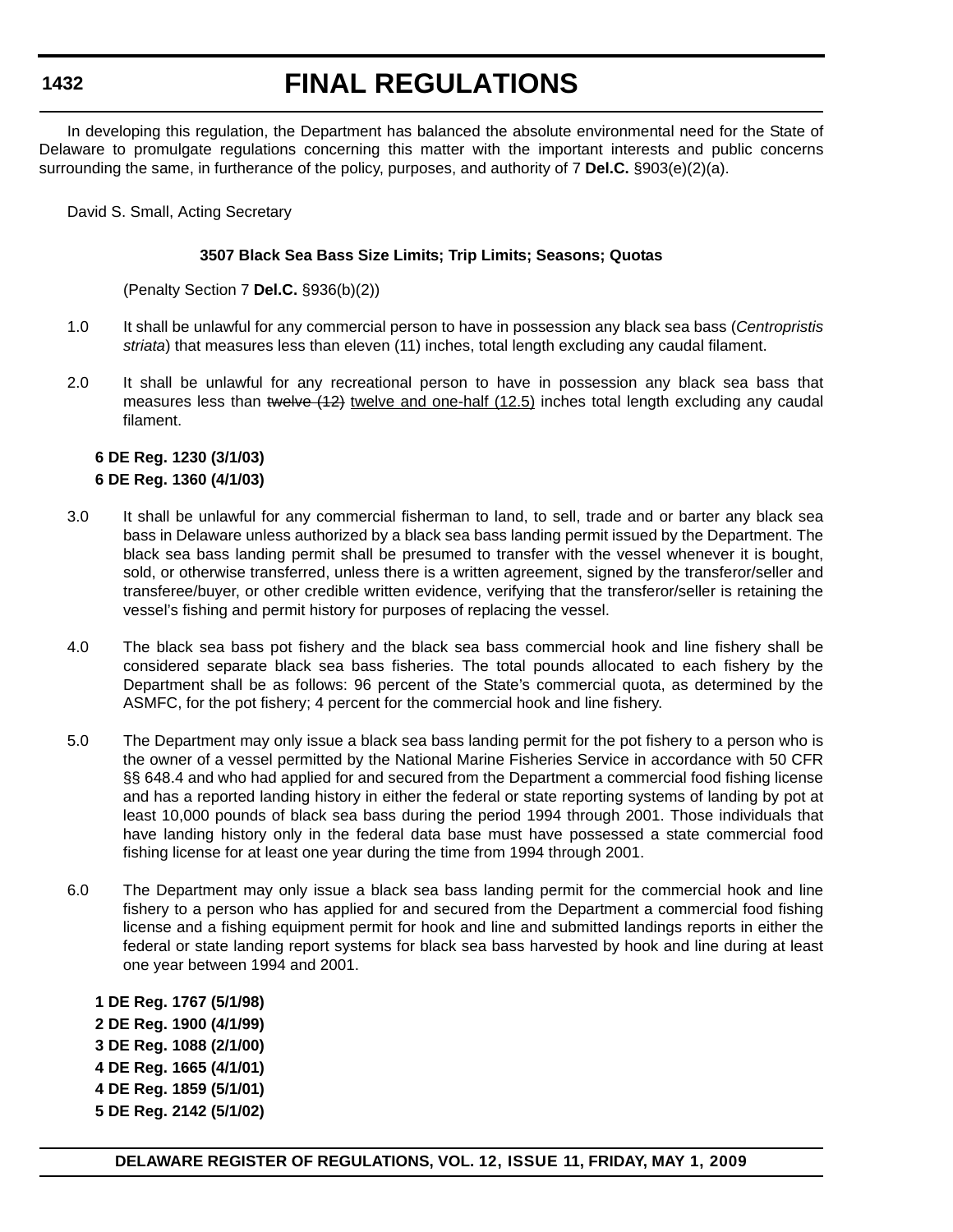### **6 DE Reg. 348 (9/1/02) 6 DE Reg. 1230 (3/1/03)**

7.0 Any overage of the State's commercial quota will be subtracted by the Atlantic States Marine Fisheries Commission from the next year's commercial quota.

Any overage of an individual's allocation will be subtracted from that individual's allocation the next year and distributed to those individuals in the appropriate fishery that did not exceed their quota.

- 8.0 Each participant in a black sea bass fishery shall be assigned a equal share of the total pounds of black sea bass allotted by the Department for that particular fishery. A share shall be determined by dividing the number of pre-registered participants in one of the two recognized fisheries into the total pounds of black sea bass allotted to the fishery by the Department. In order to pre-register an individual must indicate their intent in writing to participate in this fishery.
- 9.0 Individual shares of the pot fishery quota may be transferred to another participant in the pot fishery. Any transfer of black sea bass individual pot quota shall be limited by the following conditions:
	- 9.1 A maximum of one transfer per year per person.
	- 9.2 No transfer of shares of the black sea bass pot fishery quota shall be authorized unless such transfer is documented on a form provided by the Department and approved by the Secretary in advance of the actual transfer.
- 10.0 Individual shares of the commercial hook and line fishery quota may be transferred to another participant in the commercial hook and line fishery. Any transfer of black sea bass individual commercial hook and line quota shall be limited by the following conditions:
	- 10.1 A maximum of one transfer per year per person.
	- 10.2 No transfer of shares of the black sea bass commercial hook and line quota shall be authorized unless such transfer is documented on a form provided by the Department and approved by the Secretary in advance of the transfer.
- 11.0 Each commercial food fisherman participating in a black sea bass fishery shall report to the Department, via the interactive voice phone reporting system operated by the Department, each days landings in pounds at least one hour after packing out their harvest.
- 12.0 It shall be unlawful for any recreational fisherman to have in possession more than 25 black sea bass at or between the place where said black sea bass were caught and said recreational fisherman's personal abode or temporary or transient place of lodging.

**7 DE Reg. 1575 (5/1/04) 6 DE Reg. 1230 (3/1/03) 8 DE Reg. 1488 (4/1/05) 9 DE Reg. 1759 (5/1/06) 11 DE Reg. 1662 (06/01/08)**

#### **3511 Summer Flounder Size Limits; Possession Limits; Seasons**

(Penalty Section 7 **Del.C.** §936(b)(2))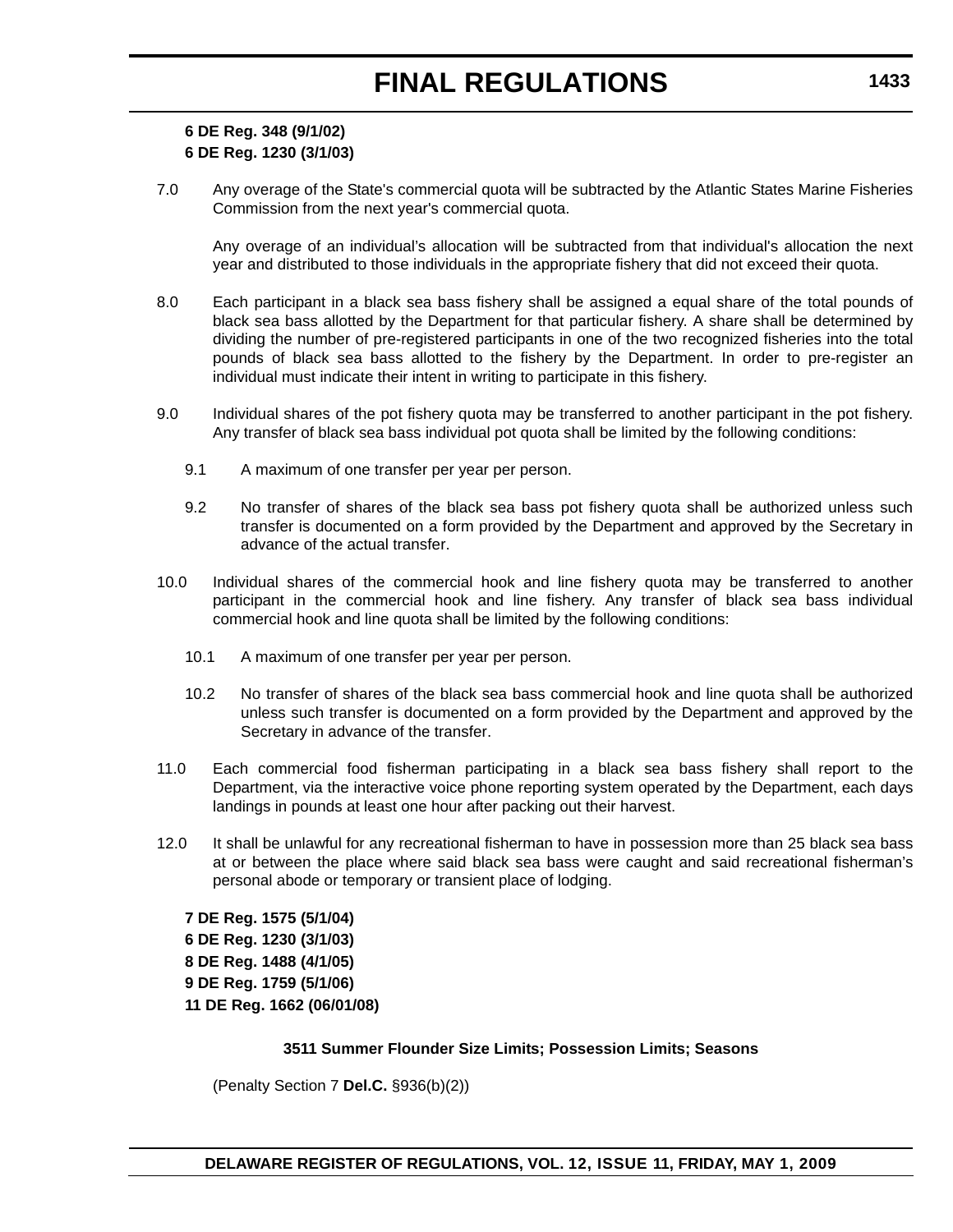# **FINAL REGULATIONS**

- 1.0 It shall be unlawful for any recreational fisherman to have in possession more than four (4) summer flounder at or between the place where said summer flounder were caught and said recreational fisherman's personal abode or temporary or transient place of lodging.
- 2.0 It shall be unlawful for any person, other than qualified persons as set forth in section 4.0 of this regulation, to possess any summer flounder that measure less than nineteen and one half (19.5) **[eighteen and one half (18.5)]** inches between the tip of the snout and the furthest tip of the tail. **[(Note: size limit to be determined in combination with creel limit.)]**

#### **7 DE Reg. 1575 (5/1/04)**

- 3.0 It shall be unlawful for any person while on board a vessel, to have in possession any part of a summer flounder that measures less than nineteen and one half (19.5) **[eighteen and one half (18.5)]** inches between said part's two most distant points unless said person also has in possession the head, backbone and tail intact from which said part was removed. **[(Note: size limit to be determined in combination with creel limit.)]**
- 4.0 Notwithstanding the size limits and possession limits in this regulation, a person may possess a summer flounder that measures no less than fourteen (14) inches between the tip of the snout and the furthest tip of the tail and a quantity of summer flounder in excess of the possession limit set forth in this regulation, provided said person has one of the following:
	- 4.1 A valid bill-of-sale or receipt indicating the date said summer flounder were received, the amount of said summer flounder received and the name, address and signature of the person who had landed said summer flounder;
	- 4.2 A receipt from a licensed or permitted fish dealer who obtained said summer flounder; or
	- 4.3 A bill of lading while transporting fresh or frozen summer flounder.
	- 4.4 A valid commercial food fishing license and a food fishing equipment permit for gill nets.
- 5.0 It shall be unlawful for any commercial finfisherman to sell, trade and or barter or attempt to sell, trade and or barter any summer flounder or part thereof that is landed in this State by said commercial fisherman after a date when the de minimis amount of commercial landings of summer flounder is determined to have been landed in this State by the Department. The de minimis amount of summer flounder shall be 0.1% of the coast wide commercial quota as set forth in the Summer Flounder Fishery Management Plan approved by the Atlantic States Marine Fisheries Commission.
- 6.0 It shall be unlawful for any vessel to land more than 200 pounds of summer flounder in any one day in this State.
- 7.0 It shall be unlawful for any person, who has been issued a commercial food fishing license and fishes for summer flounder with any food fishing equipment other than a gill net, to have in possession more than four (4) summer flounder at or between the place where said summer flounder were caught and said person's personal abode or temporary or transient place of lodging.

**[Note: Proposed options for creel limits and minimum size limits to restrict the recreational summer flounder harvest in Delaware during 2009. These options embody varying levels of risk**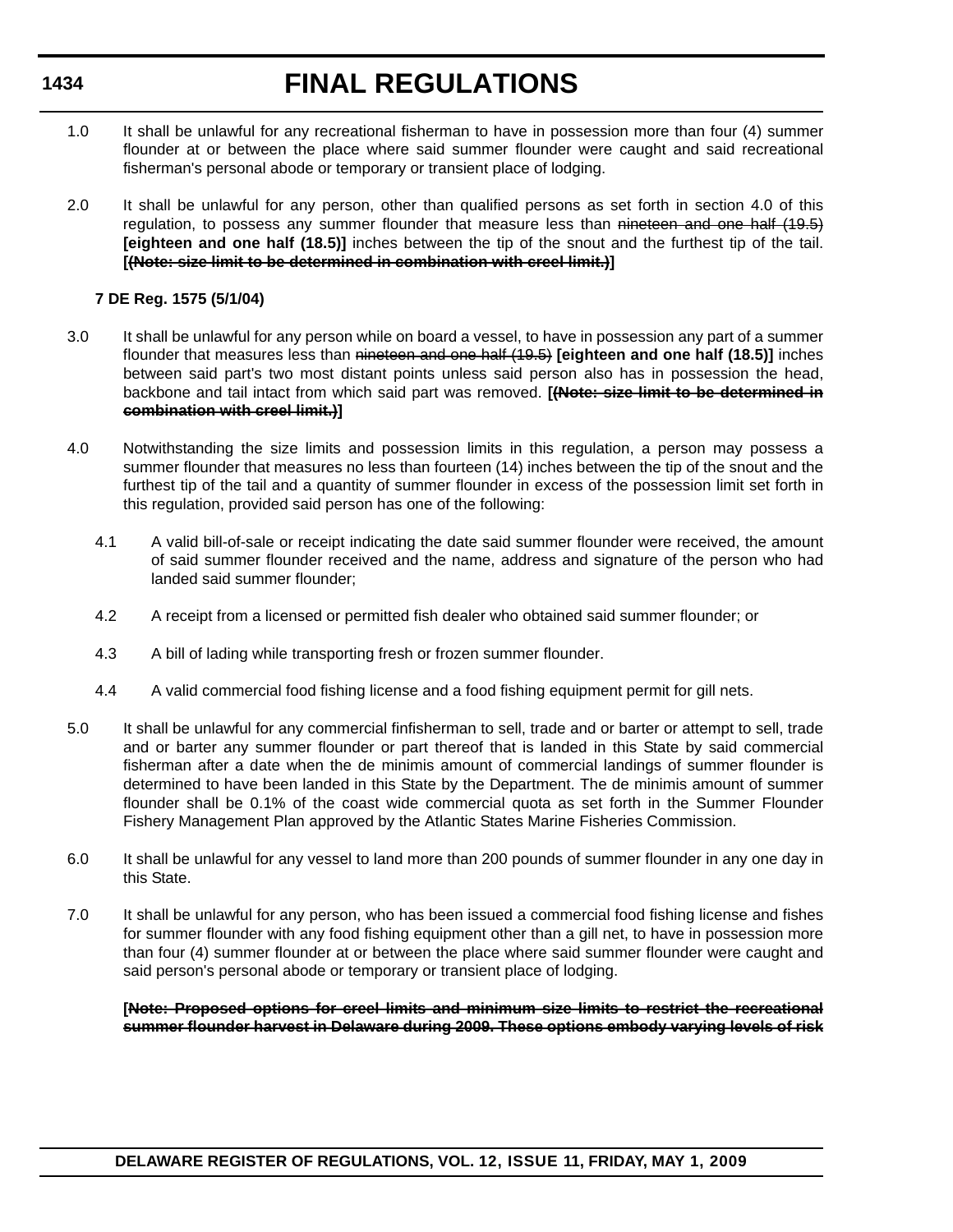**with regard to Delaware potentially exceeding its allowable harvest quota for 2009, with the smallest size limit being the most risky and the largest minimum size limit being the least risky**.

| <del>Option</del>       | <u>Season</u><br><del>Closure</del> | <del>Number of</del><br><u> Əpen Davs</u> | Bae<br><del>Limit</del> | Minimum<br>,,,,,,,,,,,,,,,,<br>محنع<br><del>- inches</del><br>ாச |
|-------------------------|-------------------------------------|-------------------------------------------|-------------------------|------------------------------------------------------------------|
|                         |                                     |                                           |                         |                                                                  |
| $\overline{\mathbf{1}}$ |                                     | 365                                       | 4                       | <u> 18.5</u>                                                     |
| $\overline{2}$          |                                     | 365                                       | 4                       | <u> 19.0</u>                                                     |
| $\overline{\mathbf{3}}$ |                                     | 365                                       | 4                       | 19.5                                                             |
|                         |                                     |                                           |                         |                                                                  |
| 1 DE Reg. 1767 (5/1/98) |                                     |                                           |                         |                                                                  |
| 2 DE Reg. 1900 (4/1/99) |                                     |                                           |                         |                                                                  |
| 3 DE Reg. 1088 (2/1/00) |                                     |                                           |                         |                                                                  |
| 4 DE Reg. 1552 (3/1/01) |                                     |                                           |                         |                                                                  |
| 5 DE Reg. 462 (8/1/01)  |                                     |                                           |                         |                                                                  |
| 5 DE Rea. 2142 (5/1/02) |                                     |                                           |                         |                                                                  |

**5 DE Reg. 462 (8/1/01) 5 DE Reg 6 DE Reg. 1358 (4/1/03) 7 DE Reg. 1575 (5/1/04) 8 DE Reg. 1488 (4/1/05) 9 DE Reg. 1759 (5/1/06) 10 DE Reg. 1722 (05/01/07) 11 DE Reg. 1493 (05/01/08)**

### **DEPARTMENT OF STATE**

**DIVISION OF PROFESSIONAL REGULATION [3900 Board of Clinical Social Work Examiners](http://dpr.delaware.gov/boards/socialworkers/index.shtml)** Statutory Authority: 24 Delaware Code, Section 3906(a)(1) (24 **Del.C.** §3906(a)(1) 24 **DE. Admin. Code** 3900

#### **[ORDER](#page-4-0)**

The Board of Clinical Social Work Examiners ("the Board") was established to protect the general public from unsafe practices and from occupational practices which tend to reduce competition or fix the price of services rendered by the profession under its purview. The Board was further established to maintain minimum standards of practitioner competence in the delivery of services to the public. The Board is authorized, by 24 **Del.C.** §3906(a)(1), to make, adopt, amend and repeal regulations as necessary to effectuate those objectives.

Pursuant to 24 **Del.C.** §3906(a)(1), the Board has proposed revisions to Rule 4.0, which addresses professional supervision. Section 3907(a)(1) of Title 24 of the Delaware Code provides that applicants for licensure must have experience "under professional supervision acceptable to the Board." Rule 4.0 is designed to clarify this statutory provision.

Rule 4.1, which specifically defines "professional supervision acceptable to the Board," is amended to provide clear and objective standards for a supervisory relationship. The revised Rule follows the principles set forth in the Association of Social Work Boards' Model Social Work Practice Act.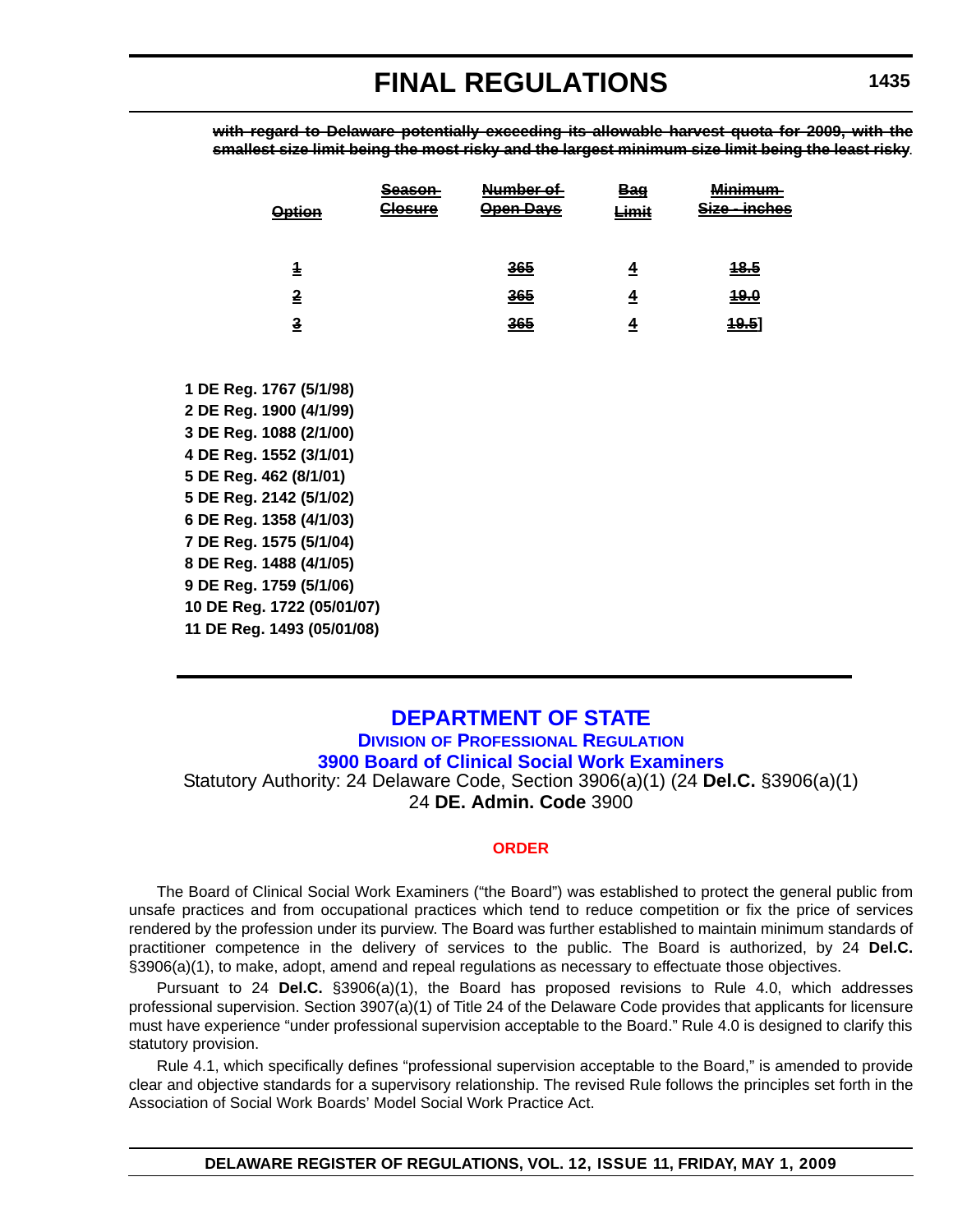## **FINAL REGULATIONS**

Rule 4.1.1 is added to address the circumstance where an applicant is unable to locate a licensed clinical social worker to provide supervision. The amendment requires the applicant to provide documentation that a licensed clinical social worker ("LCSW") was, in fact, "not available."

Rule 4.2 is added to provide that applicants for licensure may not simultaneously supervise one another. This amendment will prohibit supervisory relationships that may be compromised by conflicts of interest.

Pursuant to 29 **Del.C.** §10115, notice of the public hearing and a copy of the proposed regulatory changes were published in the Delaware *Register of Regulations*, Volume 12, Issue 6 on December 1, 2008.

#### **Summary of the Evidence and Information Submitted**

A public hearing on the proposed rule revisions was held on January 5, 2009. Written comment was submitted by Russell Buskirk by e-mail dated December 6, 2008. Mr. Buskirk indicated that he supported the proposed revisions and further requested that the Board eliminate the option of having supervision provided by master's level degree social workers ("MSWs"). In his view, there are sufficient LCSWs in Delaware to provide supervision for applicants.

Gail Levinson, of the Clinical Social Work Society of Delaware, was present at the hearing and questioned whether it was appropriate for unlicensed MSWs to provide supervision for applicants.

Julie Jenks Zorach, of the Clinical Social Work Society of Delaware, stated that she endorsed the proposed rule revisions. However, with respect to the new Rule 4.1.1, she suggested that the Board provide guidance as to the circumstances under which the Board will accept an applicant's representation that an LCSW was not available to provide supervision.

#### **Findings of Fact**

The Board carefully reviewed and considered the proposed rule revisions and the evidence and information submitted.

Section 3907(a)(1) of Title 24 of the Delaware Code provides that applicants for licensure must have experience "under professional supervision acceptable to the Board." When supervision by an LCSW is not available, supervision may be provided by an MSW.

The proposed amendments to the Board's rules will strengthen and clarify the requirements for supervisory relationships. For example, an applicant will be required to provide documentation in support of his or her statement that an LCSW was not available to provide supervision. The Board will have the discretion to determine, on a case-by-case basis, whether the submitted documentation is sufficient. Further, simultaneous supervisory relationships, with their attendant potential for conflicts of interest, will be prohibited. In short, the proposed amendments will serve to protect the public from unsafe practices and enhance practitioner competence.

Therefore, the Board finds that adopting the amended rules and regulations as proposed is in the best interest of the citizens of the State of Delaware and is necessary to protect the health and safety of the general public.

#### **Decision and Effective Date**

The Board hereby adopts the proposed amendments to the rules and regulations to be effective 10 days following final publication of this Order in the *Register of Regulations*.

#### **Text and Citation**

The text of the revised rules and regulations remains as published in the Delaware *Register of Regulations*, Volume 12, Issue 6 on December 1, 2008.

**IT IS SO ORDERED** this 2nd day of February 2009 by the Delaware Board of Clinical Social Work Examiners.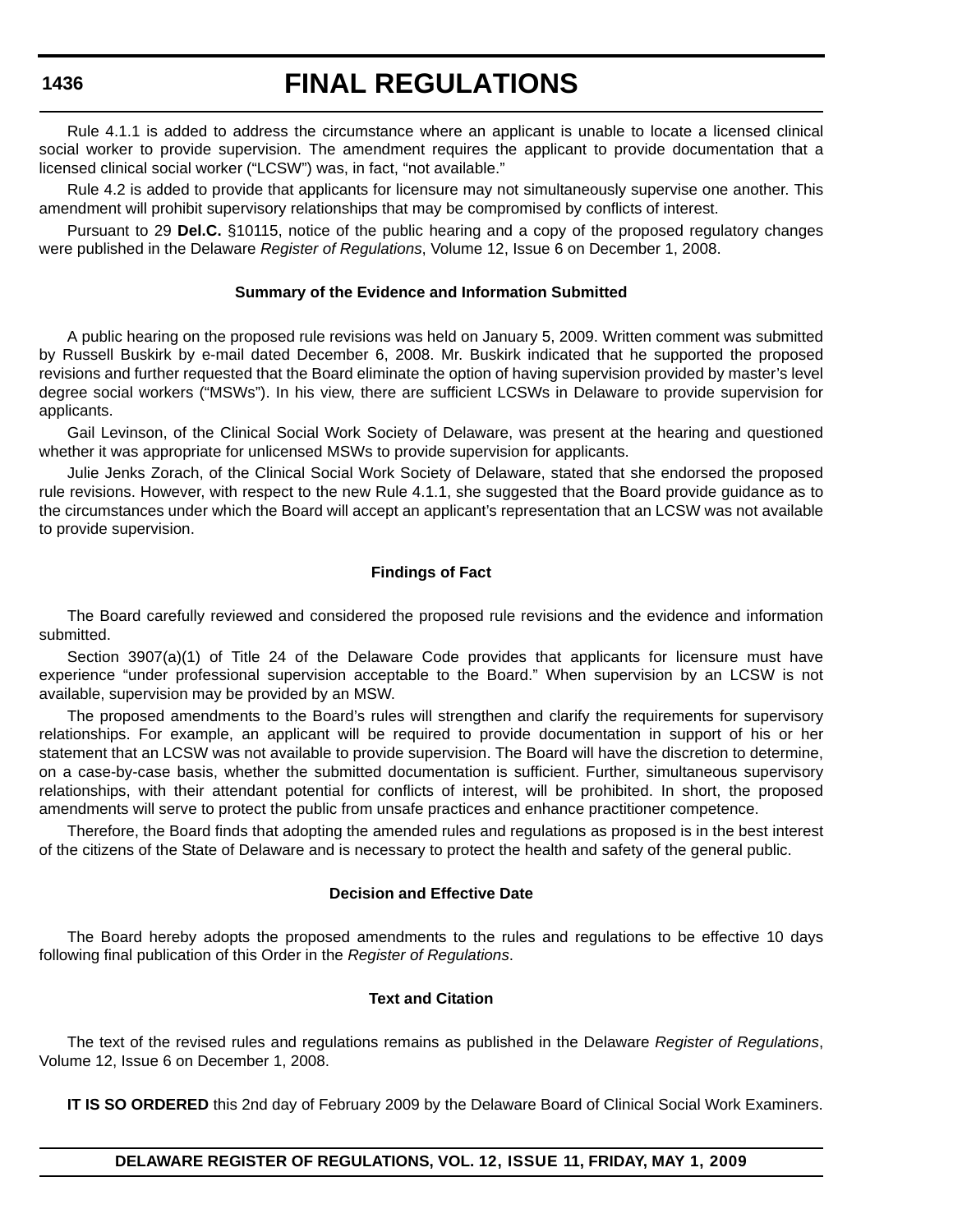Ralph Robinson, Professional Member, President Philip Thompson, Professional Member, Vice President Joseph McDonough, Public Member (Abstaining) Diane Postell, Professional Member, Secretary Barbara Reed, Public Member

**\* Please note that no changes were made to the regulation as originally proposed and published in the December 2008 issue of the** *Register* **at page 775 (12 DE Reg. 775). Therefore, the final regulation is not being republished. A copy of the final regulation is available at:**

**[3900 Board of Clinical Social Work Examiners](http://regulations.delaware.gov/register/may2009/final/12 DE Reg 1435 05-01-09.htm)**

### **DIVISION OF PROFESSIONAL REGULATION [8800 BOXING, SPARRING MATCHES](http://dpr.delaware.gov/boards/boxing/index.shtml) AND EXHIBITIONS** Statutory Authority: 28 Delaware Code, Chapter 1 (28 **Del.C.** Ch. 1) 28 **DE Admin. Code** 8800

After due notice in the *Register of Regulations* and two Delaware newspapers, a public hearing was held on April 23, 2009 to receive comments regarding the proposal of the Division of Professional Regulation ('the Division") to strike the existing regulations related to boxing, sparring matches and exhibitions in their entirety and establish new combative sports rules and regulations governing boxing and mixed martial arts events in Delaware.

An initial public hearing was held on December 8, 2008, James L. Collins, Director of the Division ("the Director"), conducted the hearing. As a result of the public comment, the Division through its Director determined to make both substantive and non-substantive revisions to the proposed rules originally published in the Delaware Register of Regulations on November 1, 2008 at 12 **DE Reg**. 637.

The full text of the revised rules incorporating the substantive and non-substantive changes was published in the Register of Regulations on February 1, 2009 at 12 **DE Reg.** 1054.

#### **[Summary of the Evidence and Information Submitted](#page-4-0)**

No written comments were received in regard to the revised rules as published on February 1, 2009 (12 **DE Reg.**1054). No members of the public in attendance at the hearing held on April 23, 2009 offered public comment on the rules.

#### **Findings of Fact and Conclusions**

1. The public was given notice and an opportunity to provide the Division with comments in writing and by testimony at the public hearing on the proposed combative sports rules and regulations. The Division received no written or verbal comments on the proposed rules and regulations at the hearing held on April 23, 2009.

2. The rules as published in February took into consideration the public comment submitted at the initial public hearing held on December 8, 2008.

3. Pursuant to 28 **Del.C.** §103(b)(1) the Division has statutory authority to promulgate rules regulating all professional and amateur boxing, mixed martial arts and combative sports entertainment events held in the State.

4. The Division finds that the proposed rules are necessary to implement the provisions of House Bill 501, enacted in the 144th General Assembly, which updated the authority of the Division of Professional Regulation, the Department of State, in accordance with 28 **Del.C.** Ch. 1, to regulate boxing, mixed martial arts and combative sports entertainment events in Delaware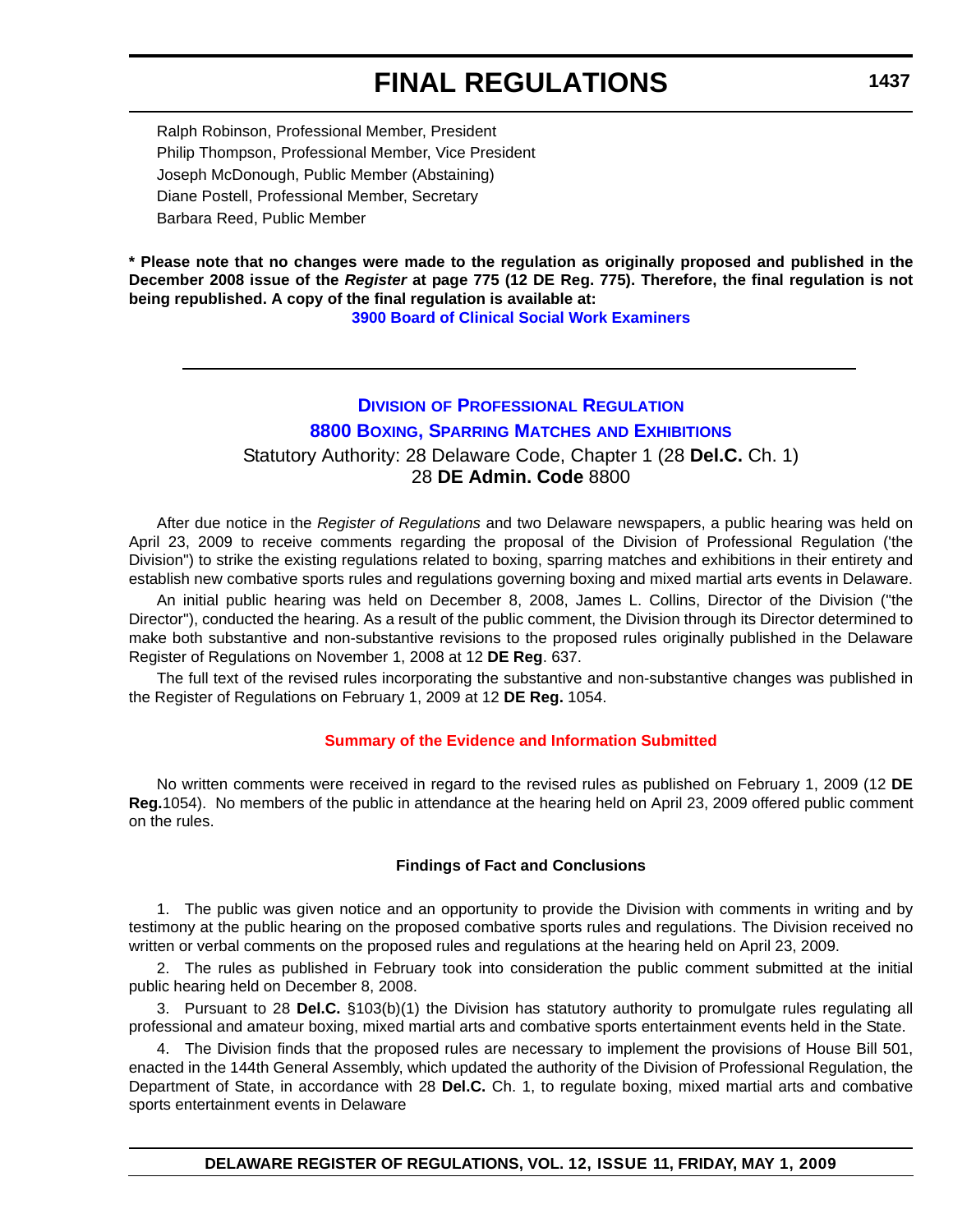## **FINAL REGULATIONS**

5. The Division finds that the rules necessary for the interest and protection of the public health, safety, and welfare.

#### **Decision and Effective Date**

There were no changes to the proposed rules as a result of the public hearing held on April 23, 2009. The Board hereby adopts rules to be effective 10 days following publication of this order in the Register of Regulations.

#### **Text and Citation**

The text of the rules remains as published in the Register of Regulations, Vol. 12, Issue 8, February 1, 2009, without any modifications.

**SO ORDERED** this 23 day of April, 2009. DIVISION OF PROFESSIONAL REGULATION James L. Collins, Director

**\* Please note that no changes were made to the regulation as originally proposed and published in the February 2009 issue of the** *Register* **at page 1054 (12 DE Reg. 1054). Therefore, the final regulation is not being republished. A copy of the final regulation is available at:**

**[8800 Boxing, Sparring Matches and Exhibitions](http://regulations.delaware.gov/register/may2009/final/12 DE Reg 1437 05-01-09.htm)**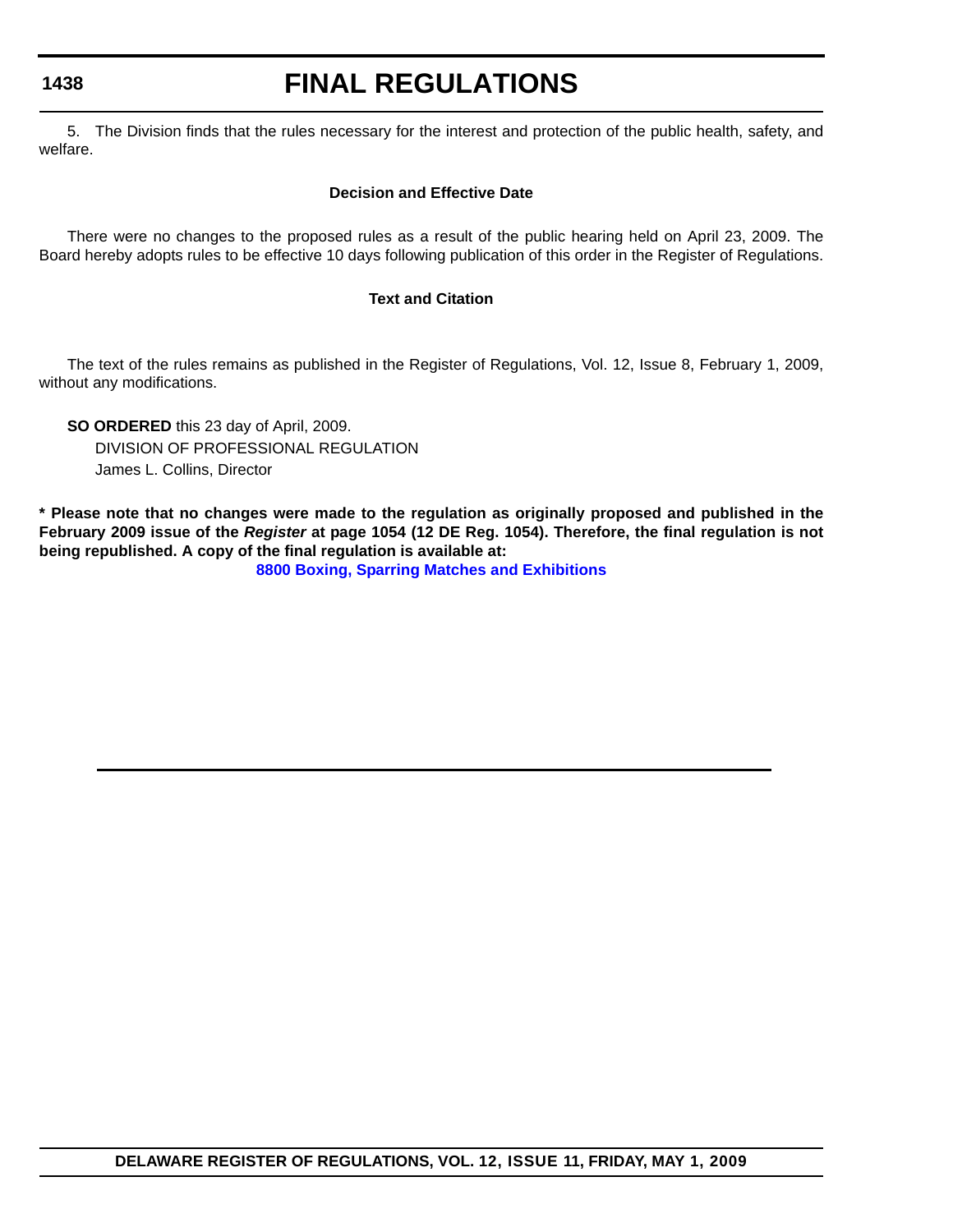#### **STATE OF DELAWARE [EXECUTIVE DEPARTMENT](#page-4-0) DOVER**

#### **EXECUTIVE ORDER NUMBER FOUR**

#### **March 27, 2009**

#### **TO: HEADS OF ALL STATE DEPARTMENTS AND AGENCIES**

#### **RE: PRESERVATION OF DELAWARE'S INDEPENDENT JUDICIARY AND CONTINUANCE OF THE JUDICIAL NOMINATING COMMISSION**

**WHEREAS**, under Article IV of the Delaware Constitution and Title 10 of the Delaware Code, the Governor appoints, by and with the consent of the State Senate, the Chief Justice and Justices of the Delaware Supreme Court, the Chancellor and Vice Chancellors of the Court of Chancery, the President Judge, Judges and Commissioners of the Superior Court, the Chief Judge, Judges and Commissioners of the Family Court, the Chief Judge, Judges and Commissioners of the Court of Common Pleas, and the Chief Magistrate of the Justice of the Peace Courts (collectively "judges"); and

**WHEREAS**, the State of Delaware has received national recognition for the quality and impartiality of its judiciary; and

**WHEREAS**, this recognition results from the State's long-standing commitment to a bipartisan judiciary composed of judges of high integrity, independence and excellent legal abilities; and

**WHEREAS** for over thirty years, Governors of the State of Delaware have been assisted in their search for highly qualified judicial nominees by a Judicial Nominating Commission composed of distinguished attorneys and laypersons; and

**NOW THEREFORE, I, JACK A. MARKELL**, by virtue of the authority vested in me as Governor of the State of Delaware, do hereby ORDER:

1. The Judicial Nominating Commission is continued to assist the Governor regarding all appointments of judges as defined above.

2. The Commission shall consist of eleven members. Ten members shall be appointed by the Governor in the manner prescribed in this Order. The eleventh member shall be nominated by the President of the Delaware State Bar Association and, with the consent of the Governor, appointed by the Governor. Not less than four of the Governor's appointees shall be members of the Bar of the Supreme Court of Delaware. Not less than four of the appointees shall be persons who are not members of the bar in any state. The members of the Commission shall reflect the broad diversity of the citizenry of Delaware.

3. Except as otherwise provided in this Order, all members of the Commission shall serve three year terms and may be reappointed. In making the initial appointments under this Order, the Governor shall designate four appointees to serve full three year terms, four appointees to serve two year terms, and three appointees to serve one year terms, all at the pleasure of the Governor. Any subsequent appointment upon the expiration of any term shall be for three years at the pleasure of the Governor. In the event a member for any reason does not complete his term, his replacement shall be appointed for the balance of the uncompleted term, at the pleasure of the Governor.

4. No member of the Commission shall hold elective constitutional office during the member's term on the Commission. No more than six members of the Commission shall be registered members of the same political

#### **DELAWARE REGISTER OF REGULATIONS, VOL. 12, ISSUE 11, FRIDAY, MAY 1, 2009**

**1439**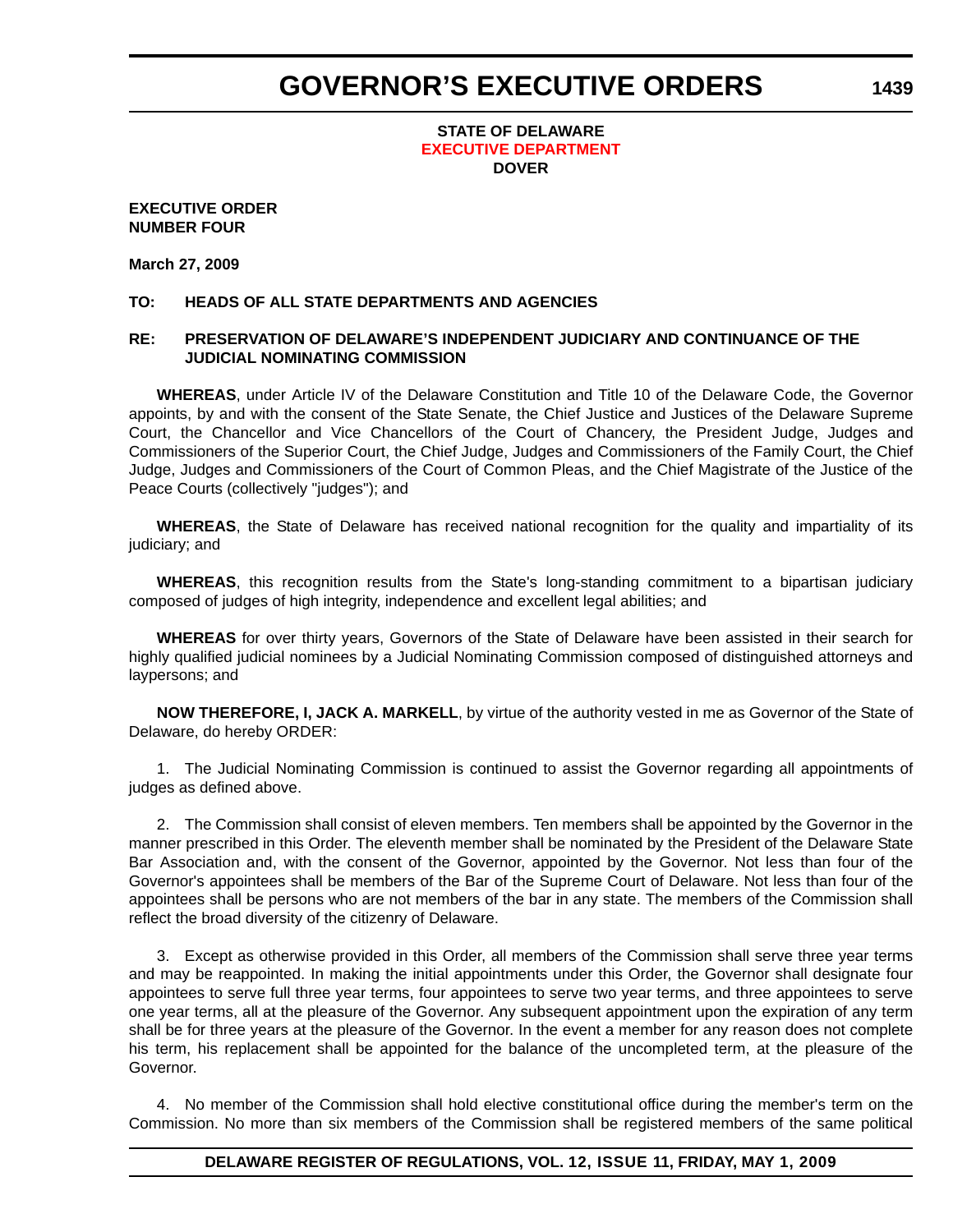party at the time of their appointment. Members of the Commission shall receive no compensation but shall be reimbursed for customary and usual expenses directly incurred in the performance of their duties.

5. The Governor shall designate one member of the Commission to serve as Chairperson and another as Vice-Chairperson. The role of the Chairperson and Vice-Chairperson shall be defined in the Commission's procedures and standards. The Commission shall adopt and make public procedures and standards for the conduct of its affairs, consistent with this Order. Unless and until new procedures and standards are adopted by the Commission, the existing procedures and standards of the Judicial Nominating Commission shall govern, so long as they are consistent with this Order. Except as otherwise provided in this Order, the Commission shall act by majority vote.

6. All records and deliberations with respect to persons under consideration as nominees or prospective nominees shall be held in confidence by the Commission and shall be disclosed only at the direction of the Governor and only to the Governor or the Governor's designee(s). To the extent deemed appropriate by the Governor or the Governor's designee(s), however, the Chairperson or the Delaware State Bar Association's designee to the Commission may disclose certain records and deliberations of the Commission to the Delaware State Bar Association's Committee on Judicial Appointments, provided such disclosure shall be held in confidence by that Committee and disclosed to no one outside that Committee. The Delaware State Bar Association's Committee on Judicial Appointments shall provide comments to the designee of the Delaware State Bar Association, who shall, in turn, provide those comments to the Commission, prior to the Commission making its recommendations to the Governor. The Judicial Nominating Commission is established by the Governor solely to assist in the exercise of the Governor's discretion regarding judicial appointments, and the creation of the Commission and its adoption of procedures and standards in no way waives any privilege attaching to the source and substance of any advice or information provided to the Governor in this regard, nor waives any privilege attaching to the records, investigations and deliberations of the Commission regarding the performance of its duties under this Executive Order. The records, investigations and deliberations of the Commission, along with all internal communications and communications with the Governor and the Governor's designee(s), are intended to be protected by the executive privilege.

7. All vacancies in any judicial offices filled by judges, as that term is defined above, shall be filled in the following manner. The Governor will notify the Chairperson of the Commission (or, in the Chairperson's absence, the Vice-Chairperson) of the occurrence, or expected occurrence, of the vacancy which the Governor intends to fill. Following the notice from the Governor, and in accordance with its own procedures and standards, the Commission shall submit to the Governor within sixty days a list for such vacancy of not less than three qualified persons willing to accept the office; provided, however, that the Commission may recommend fewer than three prospective nominees for such vacancy if, because of the small number of prospective nominees appropriate for recommendation at that time, or because of the existence of more than one office to be filled, a majority of the entire membership concludes that it should be permitted to submit a list containing fewer than three qualified persons for such office. The Governor may refuse to nominate a person from the list submitted and may require the Commission, within thirty days, to submit a supplementary list of no fewer than three other qualified persons willing to accept the office, subject to the same provisions governing the original list. The Governor may then nominate a person from the original or the supplementary list. The Governor shall not call upon the Commission for more than one supplementary list unless a majority of the members of the Delaware State Senate decline to give their consent to the Governor's nomination from the original or first supplementary list. If the Senate fails to confirm the Governor's nomination, then the Governor may direct the Commission to submit within thirty days a supplementary list of not less than three qualified persons willing to accept the office, subject to the same provisions governing the original list. The time limits for action by the Commission may be lengthened or shortened at any time by direction of the Governor.

8. The Governor shall only nominate a person from either the original list or a supplementary list to fill a vacancy created by a judge as defined above; provided, however, whenever there is a vacancy or prospective vacancy in the office of Chief Justice, Chancellor, President Judge of Superior Court, Resident Judge of Superior Court, Chief Judge of Family Court, or Chief Judge of the Court of Common Pleas, and the list of prospective nominees submitted by the Judicial Nominating Commission for such vacancy includes the incumbent, and the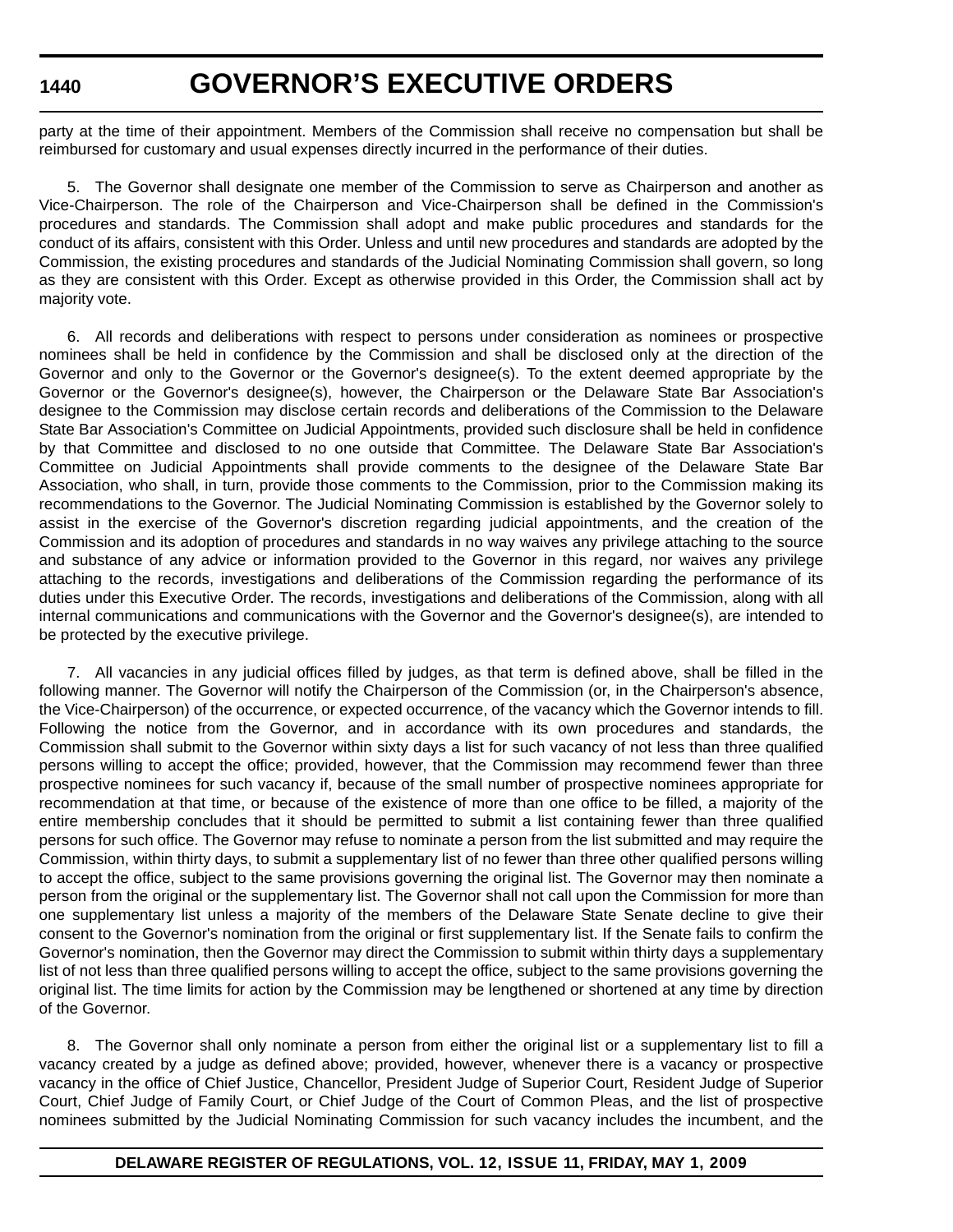Governor elects to appoint a state judge of a constitutional or statutory court other than the incumbent to fill such vacancy, then the Governor also may elect, without further submission to or from the Commission, to appoint the incumbent, or any other person whose name appears on a list submitted by the Commission for such vacancy, to the derivative vacancy which will be created by the appointment of such other state judge.

9. In considering persons to submit to the Governor as prospective nominees, the Commission shall seek men and women of the highest caliber, who by intellect, work ethic, temperament, integrity and ability demonstrate the capacity and commitment to sensibly, intelligibly, promptly, impartially and independently interpret the laws and administer justice. The Commission shall seek the best qualified persons available at the time for the particular vacancy at issue

10. If an applicant is not submitted by the Commission to the Governor as a prospective nominee, such action indicates merely that the Commission has determined not to recommend such applicant for the vacancy existing at that time and shall not reflect adversely on such applicant's qualifications and/or opportunity for future consideration for judicial appointment.

11. No member of the Commission shall be considered as a prospective nominee so long as he or she is a Commission member.

12. If any member of the Commission is an attorney for, or client, partner, employer, employee or relative of any applicant, then such member shall disclose the relationship to the Commission and shall not participate in the deliberations of the Commission concerning that applicant.

13. Executive Order Nos. Four and Sixteen, issued by Governor Ruth Ann Minner, are hereby rescinded.

**Jack A. Markell Governor**

#### **EXECUTIVE ORDER NUMBER FIVE**

#### **April 2, 2009**

#### **TO: HEADS OF ALL STATE DEPARTMENTS AND AGENCIES**

#### **RE: INITIAL ALLOCATION AND SUB-ALLOCATION OF STATE PRIVATE ACTIVITY BOND VOLUME CAP FOR CALENDAR YEAR 2009**

**WHEREAS,** the Internal Revenue Service issued Revenue Procedure 2008-66, which provides the State of Delaware (the "State") with \$273,270,000 in private activity bond volume cap ("Volume Cap") for 2009, and pursuant to 29 **Del.C.** §5091(a), the State's 2009 Volume Cap is allocated among the various State and local government issuers; and

**WHEREAS,** the Governor hereby confirms the initial allocation as set forth in 29 Del.C. §5091(a) of the 2009 Volume Cap to various State and local government issuers; and

**WHEREAS,** pursuant to 29 **Del.C.** §5091(b), the State's \$136,635,000 Volume Cap for 2009 is to be suballocated by the Governor between the Delaware State Housing Authority and the State's Economic Development Authority; and

**WHEREAS,** the Secretary of Finance recommends that the State's Volume Cap for 2009 of \$136,635,000 be

#### **DELAWARE REGISTER OF REGULATIONS, VOL. 12, ISSUE 11, FRIDAY, MAY 1, 2009**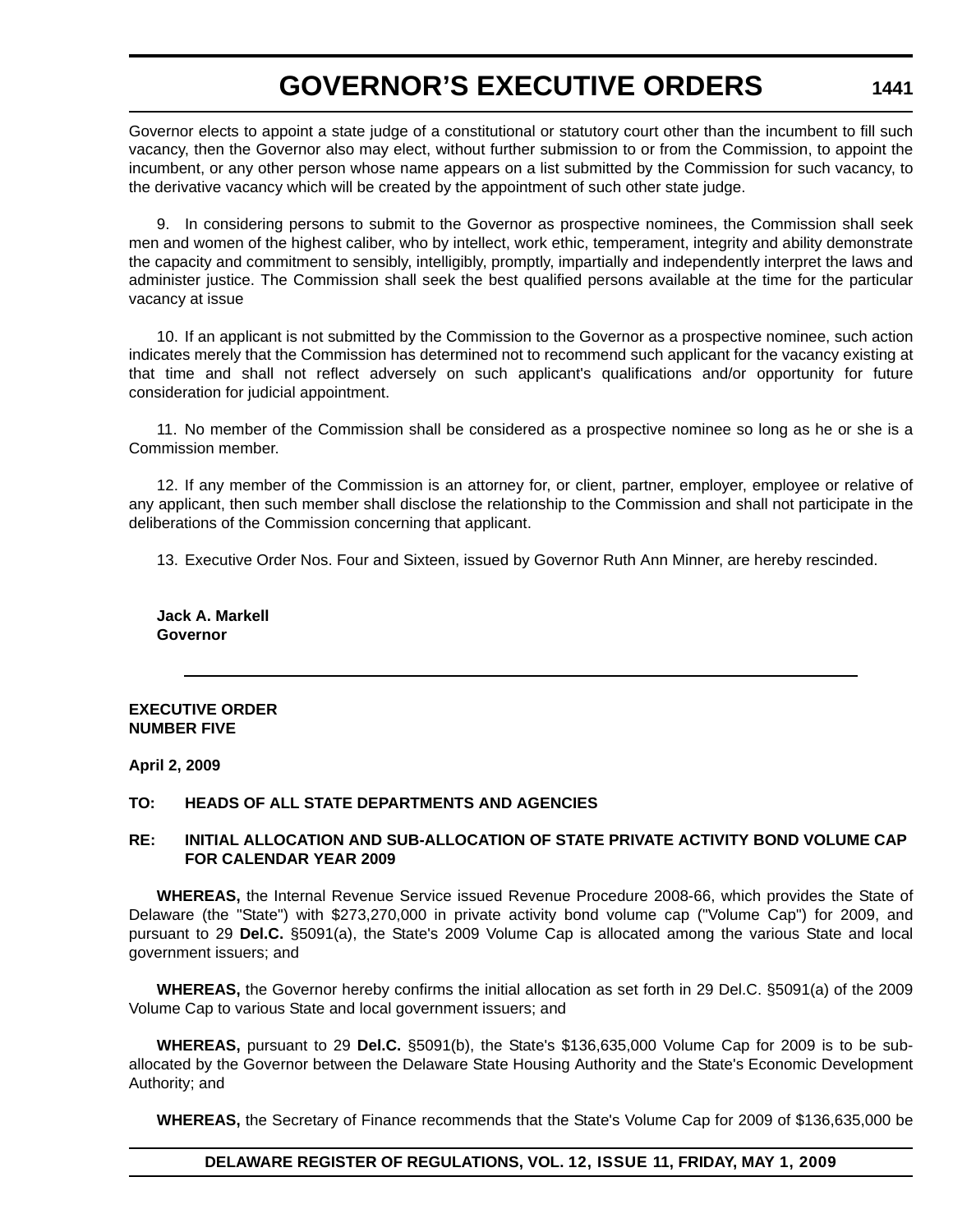allocated equally between the Delaware State Housing Authority and the Delaware Economic Development Authority;

**NOW, THEREFORE, I, JACK A. MARKELL**, by the authority vested in me as Governor of the State of Delaware, do hereby DECLARE and ORDER that:

1. The \$136,635,000 allocation to the State of Delaware of the 2009 Volume Cap is hereby sub-allocated: \$68,317,500 to the Delaware State Housing Authority and \$68,317,500 to the Delaware Economic Development Authority.

2. \$136,635,000 of the 2009 Volume Cap is hereby allocated to local government issuers as follows: \$47,825,000 of the 2009 Volume Cap is hereby allocated to New Castle County, Delaware; \$34,160,000 of the 2009 Volume Cap is hereby allocated to the City of Wilmington, Delaware; \$27,325,000 of the 2009 Volume Cap is hereby allocated to Kent County, Delaware, and \$27,325,000 of the 2009 Volume Cap is hereby allocated to Sussex County.

**Jack A. Markell, Governor**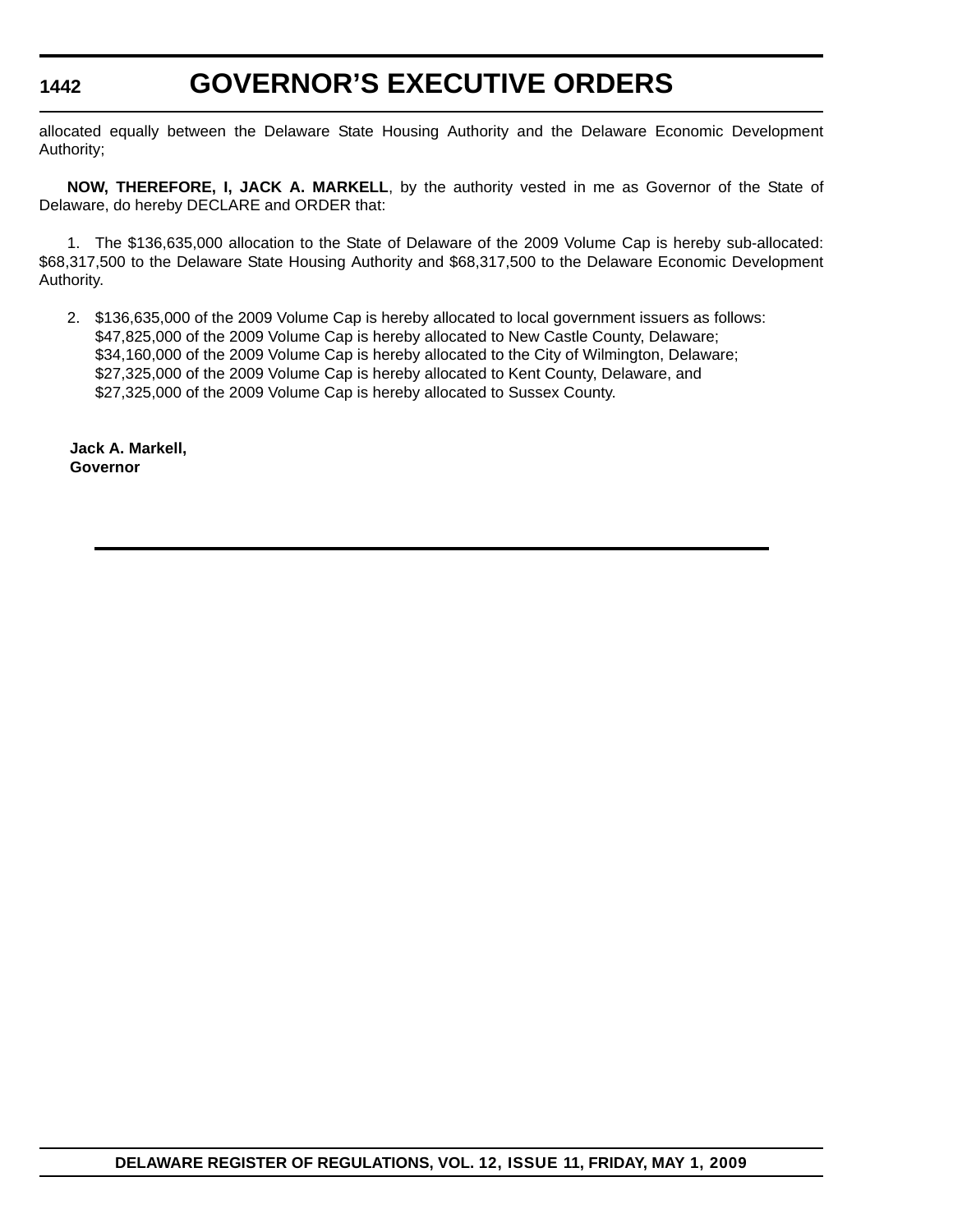## **[GENERAL NOTICES](#page-4-0)**

### **[DEPARTMENT OF EDUCATION](http://www.doe.k12.de.us/)**

**PROFESSIONAL STANDARDS BOARD** Statutory Authority: 14 Delaware Code, Section 1205(b) 14 **Del.C.** §1205(b)) 14 **DE Admin. Code** 1514

#### **[IMPLEMENTING ORDER](#page-4-0)**

#### **Hearing Procedures and Rules**

#### **Background and Context**

The Professional Standards Board's *Procedures Manual* includes descriptions of the Board's organization and operations, its meeting procedures and its rules of hearing practice, among other items. On September 1, 2005, the Professional Standards Board adopted the *Procedures Manual* to replace bylaws which were originally adopted in 2000. The Standards Board *Hearing Procedures and Rules*, which were originally adopted on February 8, 2001, were incorporated as an appendix to the *Procedures Manual* and were also amended on September 1, 2005. The Delaware Professional Standards Board concludes it is necessary to amend the *Hearing Procedures and Rules* to:

(1) Conform to changes in Statute and regulation relative to Delaware educator licensure and certificate denial, revocation limitation and suspension.

- (2) Specify time frames for compliance.
- (3) Clarify various components

These changes are exempted from the procedural requirements of the *Administrative Procedures Act* to 29 **Del. C.** 10113(b)(1), (2), (4) and (5). As a result, the Professional Standards Board may adopt these changes informally.

#### **Final Order**

The Delaware Professional Standards Board concludes that it is appropriate to amend the *Professional Standards Board Hearing Procedures and Rules* as described above. The amended manual is attached as Exhibit "A" and is hereby adopted by the Delaware Professional Standards Board as its *Hearing Procedures and Rules*, effective immediately.

APPROVED BY THE PROFESSIONAL STANDARDS BOARD

THE 2<sup>ND</sup> DAY OF APRIL, 2009

| Joanne Christian      |  |
|-----------------------|--|
| Marilyn Dollard       |  |
| <b>Cristy Greaves</b> |  |
| David Kohan           |  |
| <b>Wendy Murray</b>   |  |
| <b>Whitney Price</b>  |  |
| <b>Michael Thomas</b> |  |
| Cathy Zimmerman       |  |
|                       |  |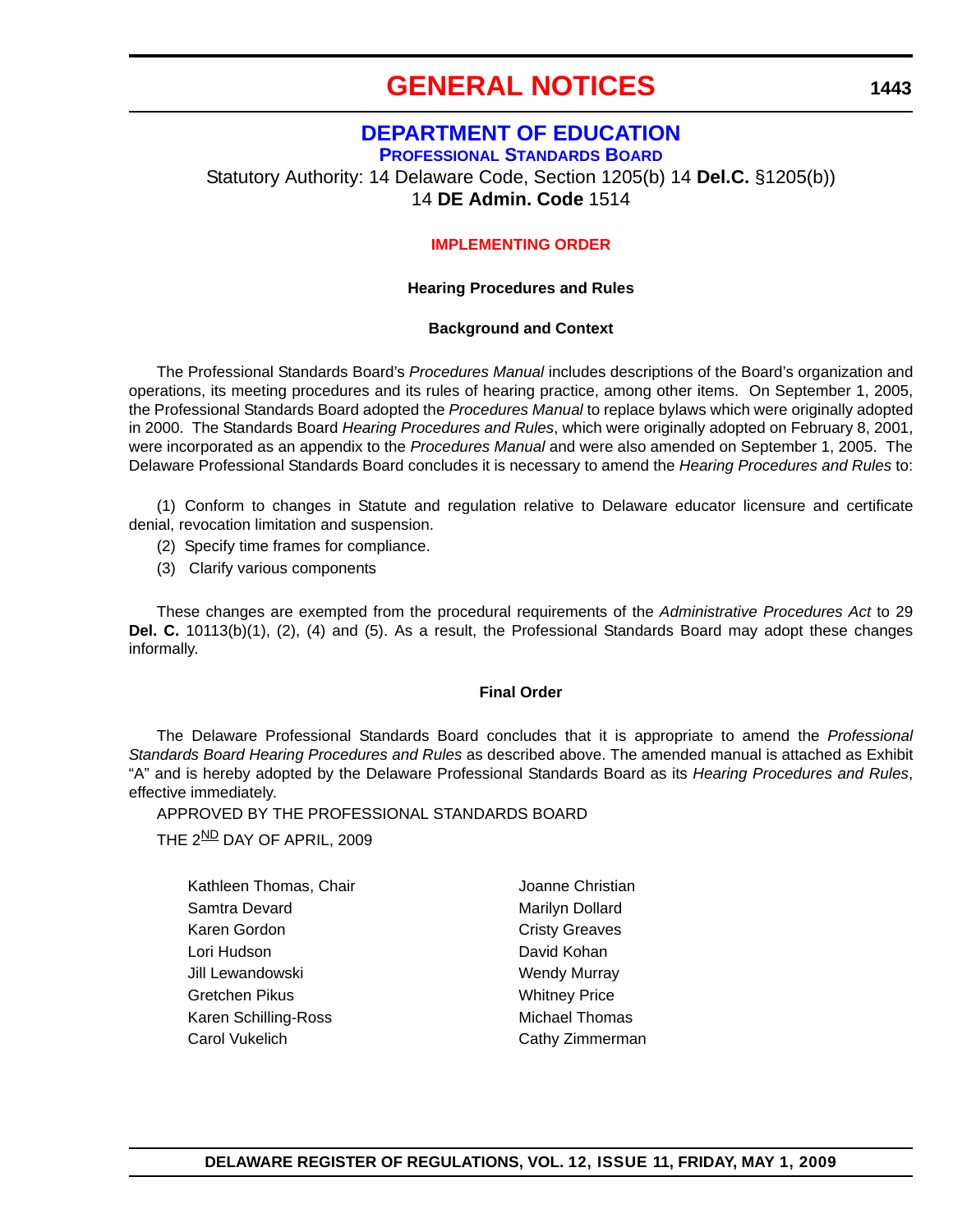## **GENERAL NOTICES**

#### **Hearing Procedures and Rules**

#### **1.0 Scope and Purpose of Procedures and Rules**

The Professional Standards Board ("the Standards Board") is authorized by Chapter 12 of the Education Code (Title 14 of the **Delaware Code**) to adopt or approve rules and regulations and to hold hearings related to proposed licensing and certification actions by the Department of Education. The Standards Board is also governed by the Administrative Procedures Act (Chapter 101 Title 29 of the **Delaware Code**).

These Hearing Procedures and Rules ("Rules") shall govern the practice and procedure before the Standards Board in hearings and regulatory proceedings.

#### **2.0 General Provisions**

- 2.1 These Rules shall be liberally construed to secure a just, economical, and reasonably expeditious determination of the issues presented in accordance with the Standards Board's statutory responsibilities and with the Administrative Procedures Act.
- 2.2 The Standards Board may, for good cause, and to the extent consistent with law, waive any of these Rules, either upon application or upon its own motion.
- 2.3 Whether a proceeding constitutes an evidentiary hearing or regulatory action shall be decided by the Standards Board on the basis of the applicable laws. A party's designation of the proceeding shall not be controlling on the Standards Board or binding on the party.
- 2.4 The Standards Board may appoint a representative to act as a hearing officer for any proceeding before the Standards Board. Except as otherwise specifically provided, the duties imposed, and the authority provided to the Standards Board by these Rules shall also extend to its hearing officers.
- 2.5 Notwithstanding any part of these Rules to the contrary, the Standards Board, or its counsel, designee or hearing officer, may conduct pre-hearing conferences and tele-conferences to clarify issues, confirm interim relief, specify procedures and otherwise expedite the proceedings.
- 2.6 The Standards Board or its designee or hearing officer may administer oaths, order the taking of depositions, issue subpoenas and compel attendance of witnesses and the production of books, accounts, papers, records, documents and testimony. The Standards Board or its designee or hearing officer may also take testimony, hear proofs and receive exhibits into evidence at any hearing. Testimony at any hearing shall be under oath or affirmation.
- 2.7 The Standards Board may elect to conduct joint hearings with the State Board of Education and other state and local agencies. These Rules may be modified as necessary for joint hearings.
- 2.8 Any party to a proceeding before the Standards Board may be represented by counsel. An attorney representing a party in a proceeding before the Standards Board shall notify the Executive Director of the Standards Board ("Executive Director") of the representation in writing as soon as practical. Attorneys who are not members of the Delaware Bar may be permitted to appear pro hac vice before the Standards Board in accordance with Rule 72 of the Rules of the Delaware Supreme Court.
- 2.9 The Standards Board may continue, adjourn or postpone proceedings for good cause at the request of a party or on its own initiative. Absent a showing of exceptional circumstances, requests for postponements of any matter scheduled to be heard by the Standards Board shall be submitted to the Executive Director in writing at least three (3) business days before the date scheduled for the proceeding. The Chair of the Standards Board shall then decide whether to grant or deny the request for postponement. If a hearing officer has been appointed, the request for postponement shall be submitted to the hearing officer, who shall then decide whether to grant or deny the request.
- 2.10 A copy of any document filed with or submitted to the Standards Board or its hearing officer shall be provided to all other parties in the proceeding, or to their legal counsel.

#### **3.0 Evidentiary Hearings**

3.1 Section 3.0 governs proceedings where a statute or regulation provides the right to an original hearing before the Standards Board to decide a specific controversy or dispute.

#### **1444**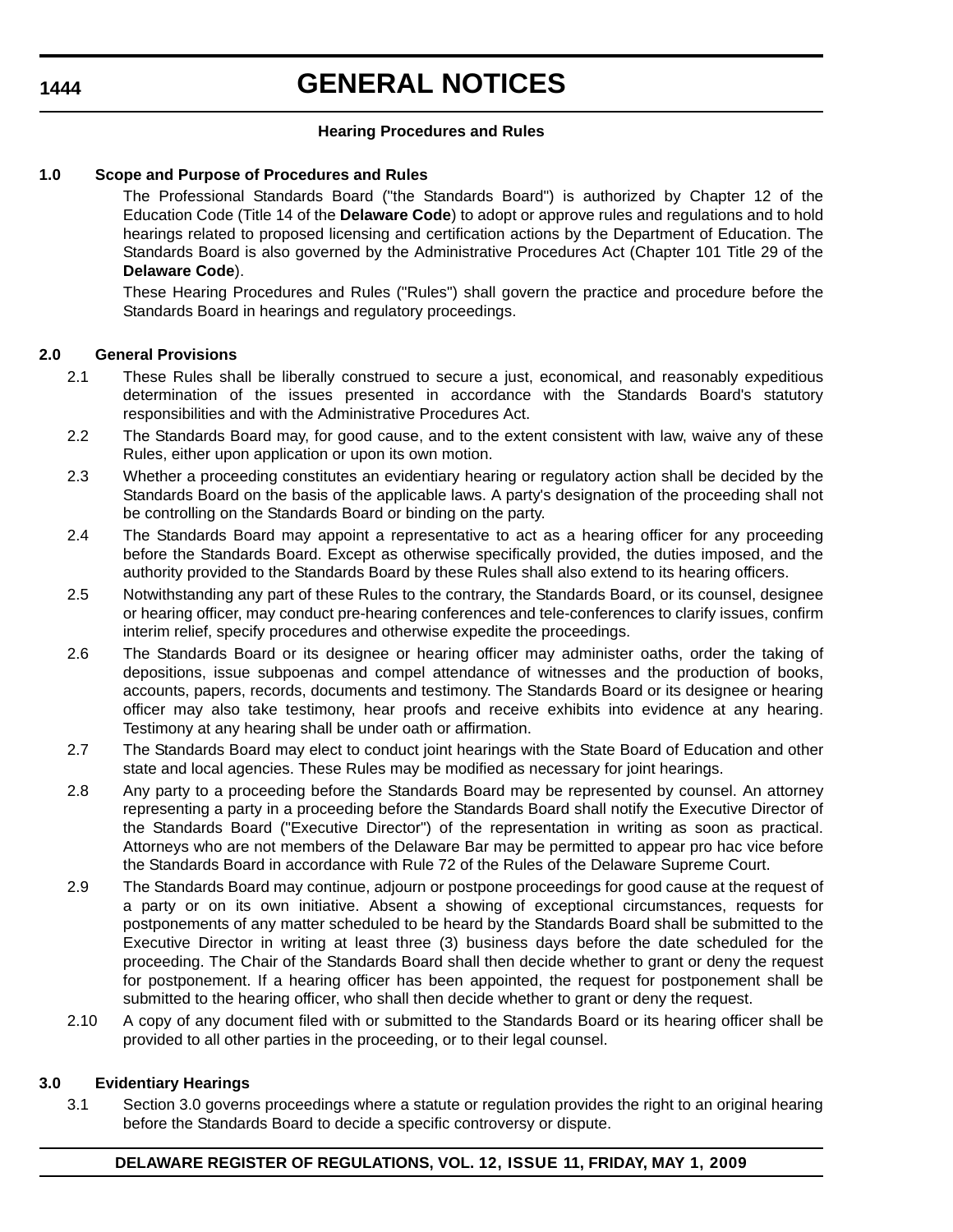#### 3.2 Petitions for Hearing

- 3.2.1 A party may initiate a hearing on matters within the Standards Board's jurisdiction by mailing or delivering a petition for hearing to the Executive Director. The petition shall be in writing, shall be signed by the party making the request (or by the party's authorized representative). It shall set forth the grounds for the action in reasonable detail and shall identify the source of the Standards Board's authority to decide the matter. Petitions may not be delivered to the Executive Director by facsimile or other electronic means.
- 3.2.2 Unless otherwise provided by statute or regulation, the petition for hearing must be postmarked or delivered to the Executive Director within thirty (30) calendar days of the petitioning party's receipt of notice that official action has been taken by an authorized person, organization, board or agency. If authorized by statute or regulation actual notice may not be necessary and it may be sufficient to mail notice to the party's last known address.
- 3.2.3 A copy of the petition for hearing shall be sent to all other parties to the proceeding at the time it is mailed or delivered to the Executive Director. A copy of any other paper or document filed with the Standards Board or its hearing officer shall be provided to all other parties to the proceeding at the same time it is mailed or delivered to the Standards Board or its hearing officer. If the party is represented by legal counsel, delivery to legal counsel is sufficient.
- 3.2.4 Upon receipt of an adequately detailed petition for hearing, the Executive Director shall assign the matter to a hearing officer from a roster of hearing officers approved by the Standards Board. The Executive Director shall provide the petition for hearing and the hearing officer assignment to the Standards Board at its next regularly scheduled meeting.
- 3.2.5 The Standards Board or hearing officer, in their discretion, may direct the person, organization, board or agency taking official action to file a written response to a Petition for hearing.
- 3.2.6 A party shall be deemed to have consented to a closed hearing unless the party notifies the Executive Director in writing that a public hearing is requested. Such notice must be delivered to the Executive Director within five (5) business days of the receipt of the notice scheduling the hearing.
- 3.2.7 Parties shall keep the Standards Board informed of their current addresses and telephone numbers during the pendency of any proceedings.

### 3.3 Formal Hearings

- 3.3.1 Procedures
	- 3.3.1.1 The hearing will proceed with the party with the burden of proof first presenting its evidence and case. The other party may then present its case. The party with the burden of proof will then have an opportunity to present rebuttal evidence.
	- 3.3.1.2 Opening and closing arguments and post-hearing submissions of briefs or legal memoranda will be permitted at the discretion of the Standards Board or hearing officer.
	- 3.3.1.3 Any person who testifies as a witness shall also be subject to cross examination by the other parties to the proceeding. Any witness is also subject to examination by the Standards Board or its hearing officer.

#### 3.3.2 Evidence

- 3.3.2.1 Strict rules of evidence shall not apply. Evidence having probative value commonly accepted by reasonably prudent people in the conduct of their affairs may be admitted into evidence.
- 3.3.2.2 The Standards Board or its hearing officer may exclude evidence and limit testimony as provided in Section 10125(b) of the Administrative Procedures Act.
- 3.3.2.3 Objections to the admission of evidence shall be brief and shall state the grounds for the objection. Objections to the form of the question will not be considered.
- 3.3.2.4 Any document introduced into evidence at the hearing shall be marked by the Standards Board or the hearing officer and shall be made a part of the record of the hearing. The party offering the document into evidence shall provide a copy of the document to each of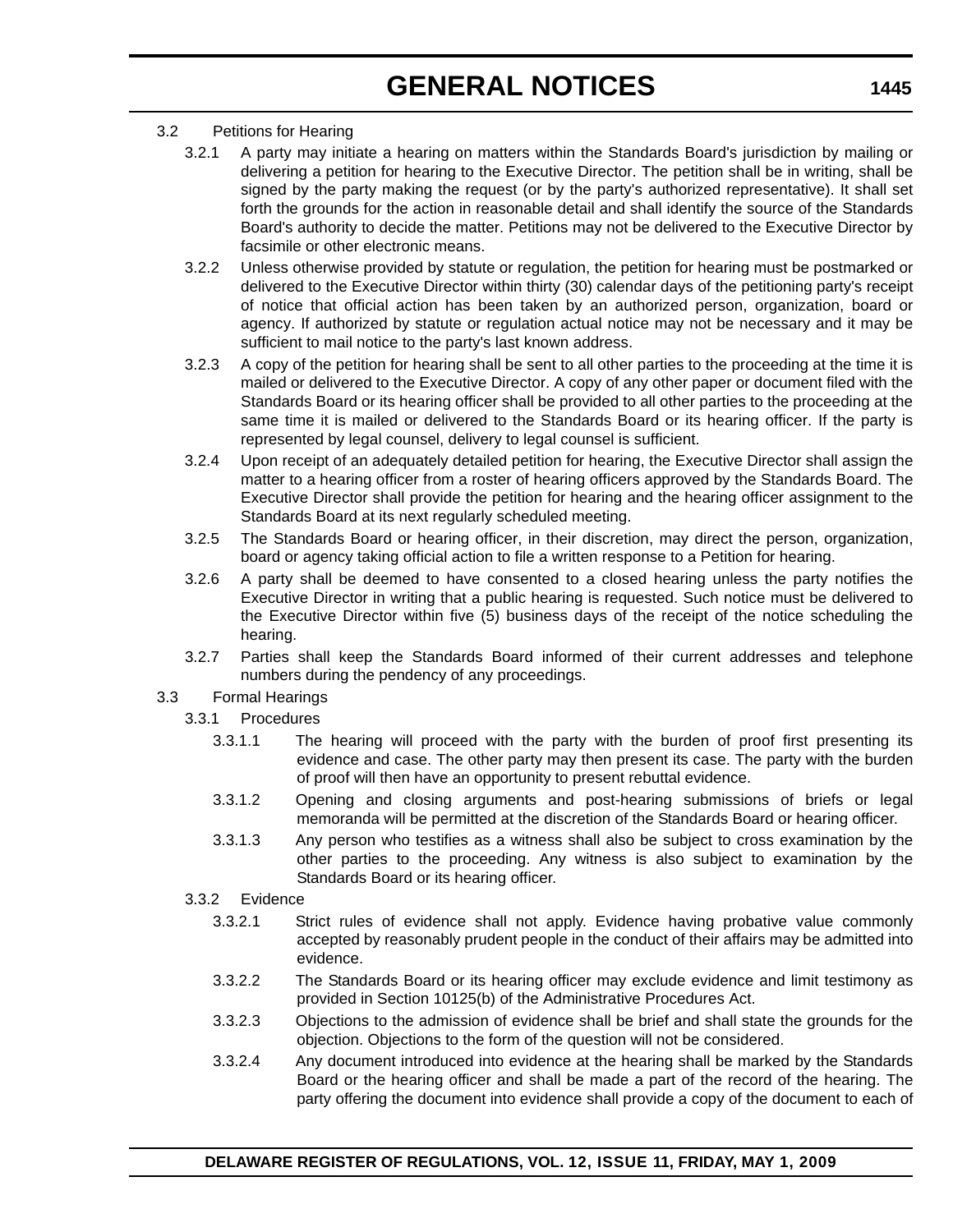# **GENERAL NOTICES**

the other parties and to each of the Standards Board members present for the hearing unless otherwise directed.

- 3.3.2.5 Requests for subpoenas for witnesses or other sources of evidence shall be delivered to the Executive Director in writing at least fifteen (15) business days before the date of the hearing, unless additional time is allowed for good cause. The Executive Director shall prepare the subpoenas. The party requesting the subpoena is responsible for delivering it to the person to whom it is directed.
- 3.3.2.6 A written list of witnesses a party intends to call during a hearing shall be delivered to the Executive Director and to all other parties at least five (5) business days prior to a hearing. The Standards Board or its hearing officer, in its discretion, may refuse to receive into evidence any testimony of a witness who has not been named on the witness list.
- 3.3.2.7 Witnesses may be sequestered at the discretion of the Standards Board or its hearing officer upon request of any party.
- 3.4 Expedited Hearing
	- 3.4.1 The PSB or its hearing officer shall hold expedited hearings as required by law or regulation.
- 3.5 Creation of Record before Standards Board
	- 3.5.1 Any party may request the presence of a stenographic reporter on notice to the Executive Director at least ten (10) business days prior to the date of the hearing. The requesting party shall be liable for the expense of the reporter and of any transcript the party requests.
	- 3.5.2 If a stenographic reporter is not present at the hearing, the Standards Board shall cause an electronic recording of the hearing to be made by tape recorder or other suitable device. Electronic recordings shall be destroyed unless a written request to preserve it is made to the Executive Director within three (3) months of the conclusion of the proceedings.
- 3.6 Burden of Proof and Standard of Review
	- 3.6.1 Unless otherwise provided by statute or regulation, the burden of proof in license or certification actions is on the applicant to show by a preponderance of the evidence that he or she meets the requirements of the applicable laws and regulations relating to the issuance of a license or certificate.
	- 3.6.2 Unless otherwise provided by statute or regulation, the burden of proof in license revocation, limitation or suspension disciplinary actions or certification actions shall be on the person, organization, board or agency taking official action to establish by a preponderance of evidence that the licensee has engaged in misconduct or otherwise has failed to comply with the applicable laws and regulations relating to the retention of the license or certificate.
- 3.7 Standards Board Decision
	- 3.7.1 When the Standards Board has appointed a hearing officer, the hearing officer shall submit a proposed written decision for consideration by the Standards Board.
	- 3.7.2 The proposed decision shall comply with Section 10126(a) of the Administrative Procedures Act. The proposed decision shall be submitted to the Standards Board and the parties within twenty (20) calendar days of the conclusion of the proceedings before the hearing officer.
	- 3.7.3 The parties shall have twenty (20) calendar days from the date the proposed order is delivered to them to submit in writing to the Standards Board and the other party any exceptions, comments and arguments respecting the proposed order. The parties may agree to shorten or waive the comment period, or to consent to the hearing officer's recommendation without additional information. When the parties consent to the hearing officer's recommendation, they shall so advise the Executive Director.
	- 3.7.4 To the extent possible, the Standards Board shall consider a matter conducted by a hearing officer at its next regular meeting following the parties' submissions, if any, or the end of the comment period, whichever comes first.
	- 3.7.5 The Standards Board shall consider the entire record of the case, the hearing officer's proposed decision, and written comments thereto, if any, in reaching its final decision. The Standards

**1446**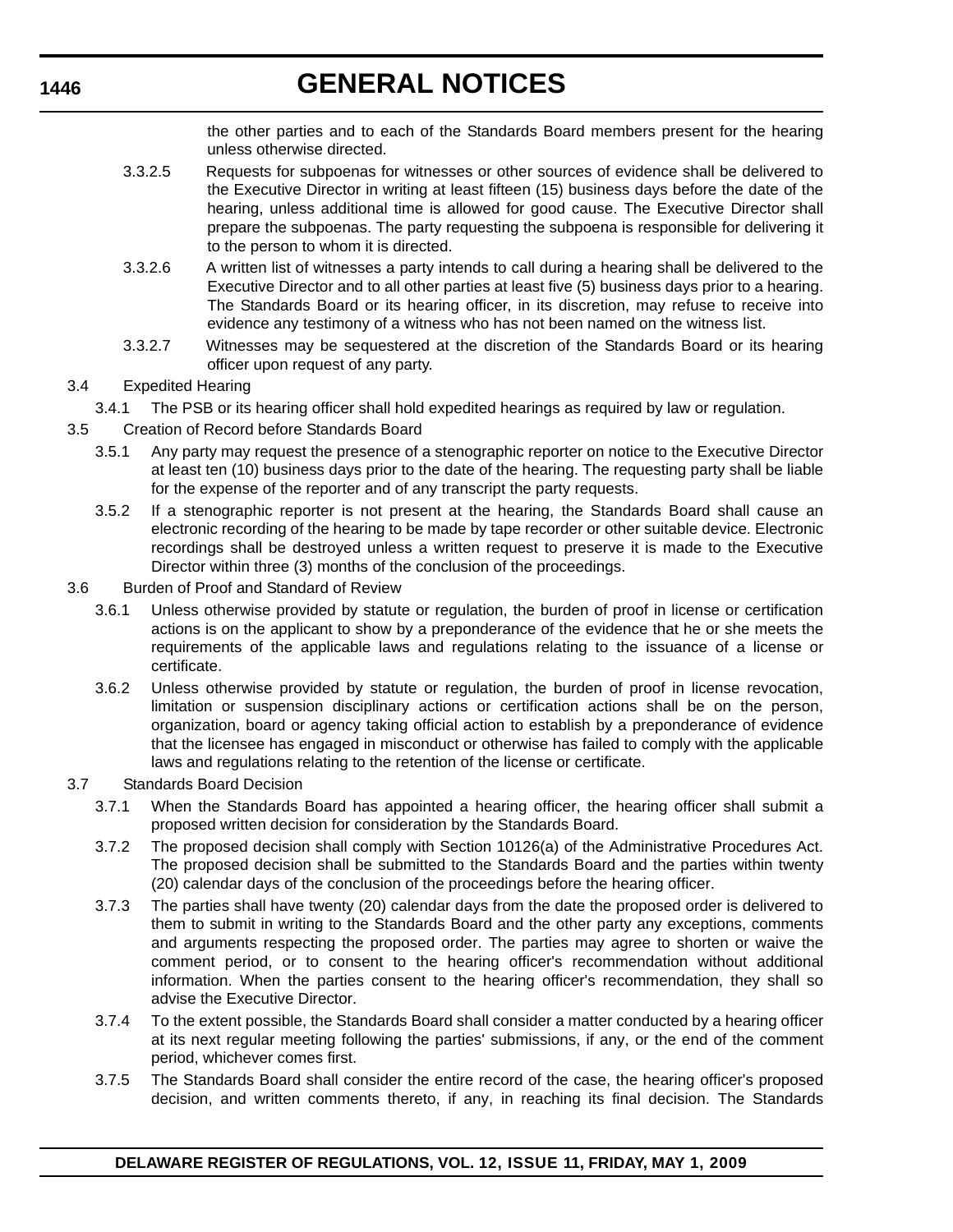# **GENERAL NOTICES**

Board's decision shall be incorporated in a final order which shall be signed and mailed to the parties by certified mail.

#### **4.0 Public Regulatory Hearings**

- 4.1 Section 4.0 governs public hearings before the Standards Board or its hearing officers where the Standards Board decides to hold such hearings before adopting or approving rules and regulations or taking other regulatory action.
- 4.2 Notice that the Standards Board has scheduled a public regulatory hearing shall be provided as required in Section 10115 of the Administrative Procedures Act. Notice of the public hearing shall also be circulated to individuals and agencies on the Standards Board's mailing list for meeting agendas. The notice of the hearing shall indicate whether the Standards Board will conduct the hearing or designate a hearing officer for that purpose.
- 4.3 Creation of record of public hearing
	- 4.3.1 Any party may request the presence of a stenographic reporter on notice to the Executive Director at least ten (10) business days prior to the date of the hearing. The requesting party shall be liable for the expense of the reporter and of any transcript the party requests.
	- 4.3.2 If a stenographic reporter is not present at the hearing, the Standards Board shall cause an electronic recording of the hearing to be made by tape recorder or other suitable device. Electronic recordings shall be destroyed unless a written request to preserve it is made to the Executive Director within three (3) months of the conclusion of the hearing. Any party requesting that a written transcript be made from the recording shall bear the cost of producing the transcript.

#### 4.4 Subpoenas

- 4.4.1 The Standards Board or its hearing officer may to issue subpoenas for witnesses or other evidence for the public hearing. Where possible, such subpoenas shall be delivered to the party to whom they are directed at least ten (10) business days prior to the public hearing.
- 4.4.2 The Standards Board or its hearing officer may also, in its discretion, issue subpoenas at the request of a person interested in the proceedings. Requests for such subpoenas shall be delivered to the Executive Director at least fifteen (15) business days prior to the date of the hearing, unless additional time is allowed for good cause.

#### 4.5 Documents

- 4.5.1 The Standards Board or its hearing officer shall, at the beginning of the hearing, mark as exhibits any documents it has received from the public as comment and any other documents which it will consider in reaching its decision. Documents received during the hearing shall also be marked as exhibits.
- 4.5.2 Any person or party submitting a document before or during the public hearing shall provide at least twenty (20) copies of the document to the Standards Board, unless directed otherwise.
- 4.6 Witnesses
	- 4.6.1 The order of witnesses appearing at the hearing shall be determined by the Standards Board or its hearing officer. The Standards Board or its hearing officer may direct an agency or organization to designate a single person to present the agency or organization's position at a public hearing.
	- 4.6.2 The Standards Board or its hearing officer may limit a witness's testimony and the admission of other evidence to exclude irrelevant, insubstantial or unduly repetitious proof.
	- 4.6.3 Any person who testifies at a public hearing shall be subject to examination by the Standards Board or its hearing officer. The Standards Board or its hearing officer may in their discretion allow cross examination of any witness by other participants in the proceedings.
- 4.7 Conclusion
	- 4.7.1 At the conclusion of the public hearing, the Standards Board shall issue its findings and conclusions in a written order in the form provided in Section 10118(b) of the Administrative Procedures Act. The Board's order shall be rendered within a reasonable time after the public hearing.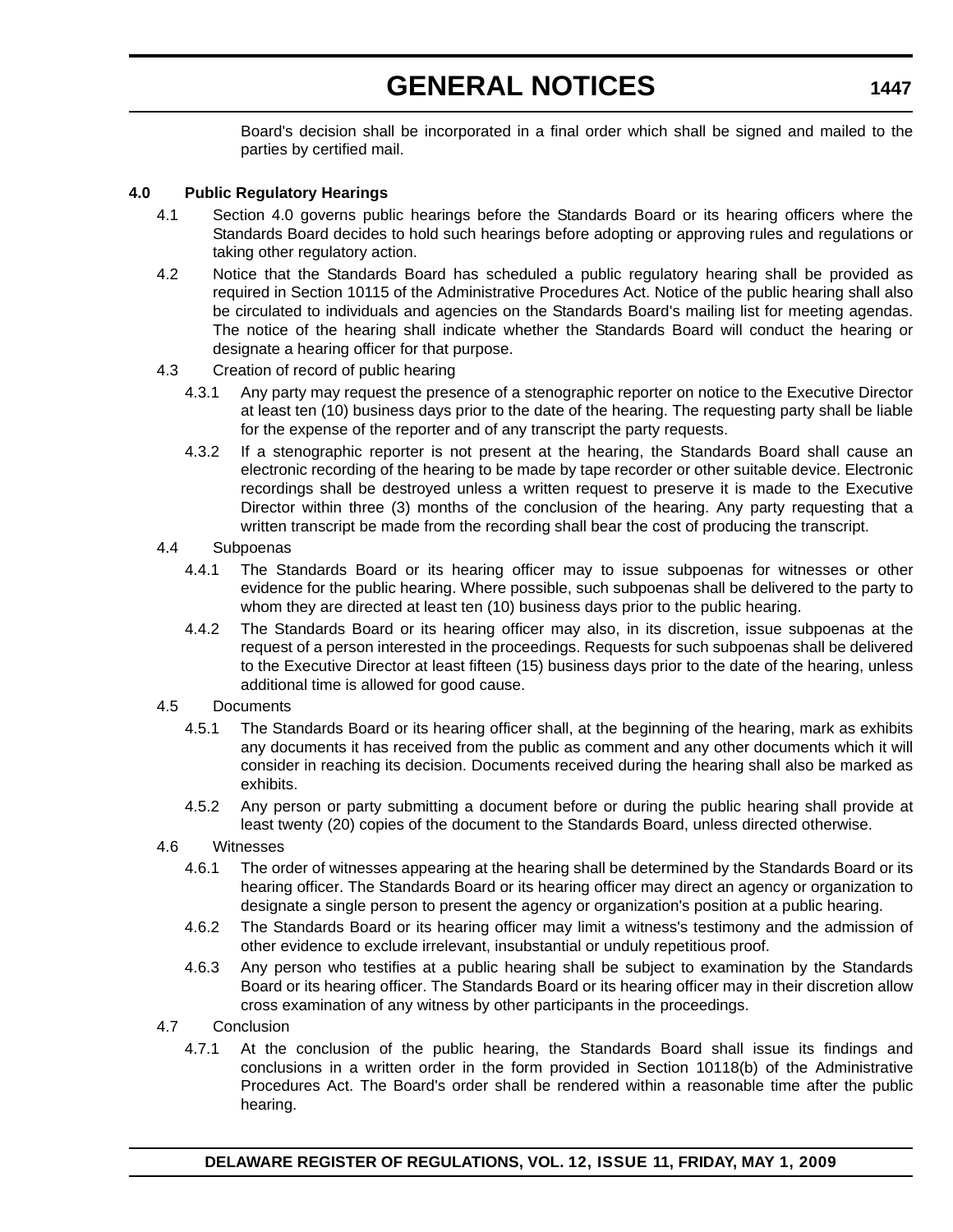### **[CALENDAR OF EVENTS/HEARING NOTICES](#page-4-0)**

### **[DELAWARE RIVER BASIN COMMISSION](http://www.state.nj.us/drbc/)**

The Delaware River Basin Commission will hold a public hearing and business meeting on Wednesday, May 6, 2009 beginning at 10:30 a.m. at the Commission's office building, 25 State Police Drive, West Trenton, New Jersey. For more information visit the DRBC web site at www.drbc.net or contact Pamela M. Bush, Esq., Commission Secretary and Assistant General Counsel, at 609-883-9500 extension 203.

### **[DEPARTMENT OF AGRICULTURE](http://dda.delaware.gov/default.shtml) DELAWARE STANDARDBRED BREEDERS' FUND [PUBLIC NOTICE](#page-4-0)**

The State of Delaware, Department of Agriculture's Standardbred Breeders' Fund ("the Fund") hereby gives notice of its intention to adopt amended regulations pursuant to the General Assembly's delegation of authority to adopt such measures found at 29 *Del.C*. §4815(b)(3)b.2.D and in compliance with Delaware's Administrative Procedures Act, 29 *Del.C.* §10115. The proposed amended regulations constitute a modification of three existing regulations. The first two proposed amendments of regulations 4.0 and 9.0 drop the caps on bonus money paid to Breeders which will allow the program to maintain its competition level with neighboring programs. The third proposed amendment to regulation 14.0 allows a reasonable period of time for a sustaining payment to be received, thus avoiding the disqualification of a horse from a race due to the slow delivery of mail. This would also comply with the national standard.

The Fund solicits, and will consider, timely filed written comments from interested individuals and groups concerning these proposed amended regulations. The deadline for the filing of such written comments will be thirty days (30) after these proposed amended regulations are promulgated in the Delaware *Register of Regulations*.

Any such submissions should be mailed or delivered to Ms. Judy Davis-Wilson, Administrator, Delaware Standardbred Breeders' Fund whose address is State of Delaware, Department of Agriculture, 2320 South duPont Highway, Dover, Delaware 19901 by June 1, 2009.

### **[THOROUGHBRED RACING COMMISSION](http://dda.delaware.gov/default.shtml) [PUBLIC NOTICE](#page-4-0)**

The Thoroughbred Racing Commission, in accordance with 3 **Del.C.** §10103(c) proposes changes to its rules and regulations. The proposal amends Section 15 of the rules and regulations by amending existing Rule 15.14 to allow conditional use of shock wave therapy, extracorporeal shock wave therapy, or radial pulse wave therapy treatments. A public hearing will be held on May 12, 2009 at 10:00 AM, in the Horsemen's Office at Delaware Park, 777 Delaware Park Blvd., Wilm., DE, where members of the public can offer comments. Anyone wishing to receive a copy of the proposed regulations may obtain a copy from the Thoroughbred Racing Commission, 777 Delaware Park Blvd., Wilm., DE. Copies are also published online at the *Register of Regulations* website: http:// regulations.delaware.gov/services/current\_issue.shtml. Persons wishing to submit written comments may forward these to the attention of Mr. John F. Wayne, Executive Director, at the above address. The final date to receive written comments will be at 10:00 AM on May 12, 2009.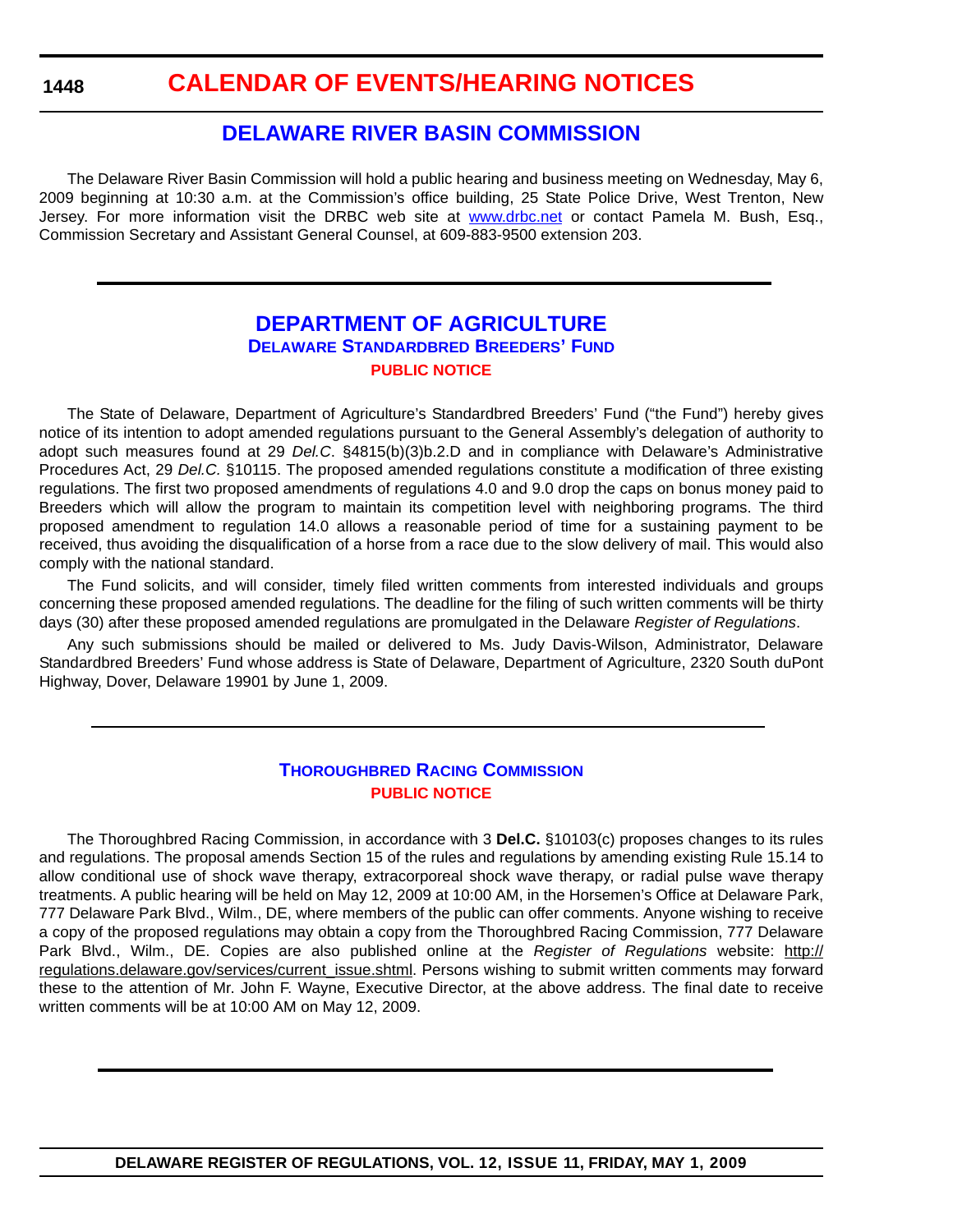## **CALENDAR OF EVENTS/HEARING NOTICES**

### **[DEPARTMENT OF EDUCATION](http://www.doe.k12.de.us/) [PUBLIC NOTICE](#page-4-0)**

The State Board of Education will hold its monthly meeting on Thursday, May 21, 2009 at 1:00 p.m. in the Townsend Building, Dover, Delaware.

### **[DEPARTMENT OF HEALTH AND SOCIAL SERVICES](http://www.dhss.delaware.gov/dhss/index.html) DIVISION OF MEDICAID AND MEDICAL ASSISTANCE [PUBLIC NOTICE](#page-4-0)**

#### **1915(c) Home and Community-Based Services Waiver for the Elderly and Disabled**

In compliance with the State's Administrative Procedures Act (APA - Title 29, Chapter 101 of the Delaware Code), under the authority of Title 31 of the Delaware Code, Chapter 5, Section 512, and, in compliance with State Notice procedures as set forth in the Federal Register, September 27, 1994, Delaware Health and Social Services (DHSS) / Division of Medicaid and Medical Assistance (DMMA) will submit an application to the Centers for Medicare and Medicaid Services (CMS) for renewal of its 1915(c) Home and Community-Based Services waiver entitled, Elderly and Disabled Services Program, for an additional five years.

Any person who wishes to make written suggestions, compilations of data, testimony, briefs or other written materials concerning extension of the this waiver must submit same to Sharon L. Summers, Planning & Policy Development Unit, Division of Medicaid and Medical Assistance, 1901 North DuPont Highway, P.O. Box 906, New Castle, Delaware 19720-0906 or by fax to (302) 255-4425 by May 31, 2009. A copy of the draft waiver application is available upon request.

The action concerning the determination of whether to adopt the proposed regulation will be based upon the results of Department and Division staff analysis and the consideration of the comments and written materials filed by other interested persons.

### **DIVISION [OF SOCIAL SERVICES](http://www.dhss.delaware.gov/dhss/dmma/) [PUBLIC NOTICE](#page-4-0) Child Care Subsidy Program**

**DSSM 11003.7.8 Special Needs Children**

In compliance with the State's Administrative Procedures Act (APA - Title 29, Chapter 101 of the Delaware Code) and under the authority of Title 31 of the Delaware Code, Chapter 5, Section 512, Delaware Health and Social Services (DHSS) / Division of Social Services is proposing to amend Child Care Subsidy Program policies in the Division of Social Services Manual (DSSM) regarding *Special Needs*.

Any person who wishes to make written suggestions, compilations of data, testimony, briefs or other written materials concerning the proposed new regulations must submit same to Sharon L. Summers, Policy, Program & Development Unit, Division of Social Services, 1901 North DuPont Highway, P.O. Box 906, New Castle, Delaware 19720-0906 or by fax to (302) 255-4425 by May 31, 2009.

The action concerning the determination of whether to adopt the proposed regulation will be based upon the results of Department and Division staff analysis and the consideration of the comments and written materials filed by other interested persons.

**1449**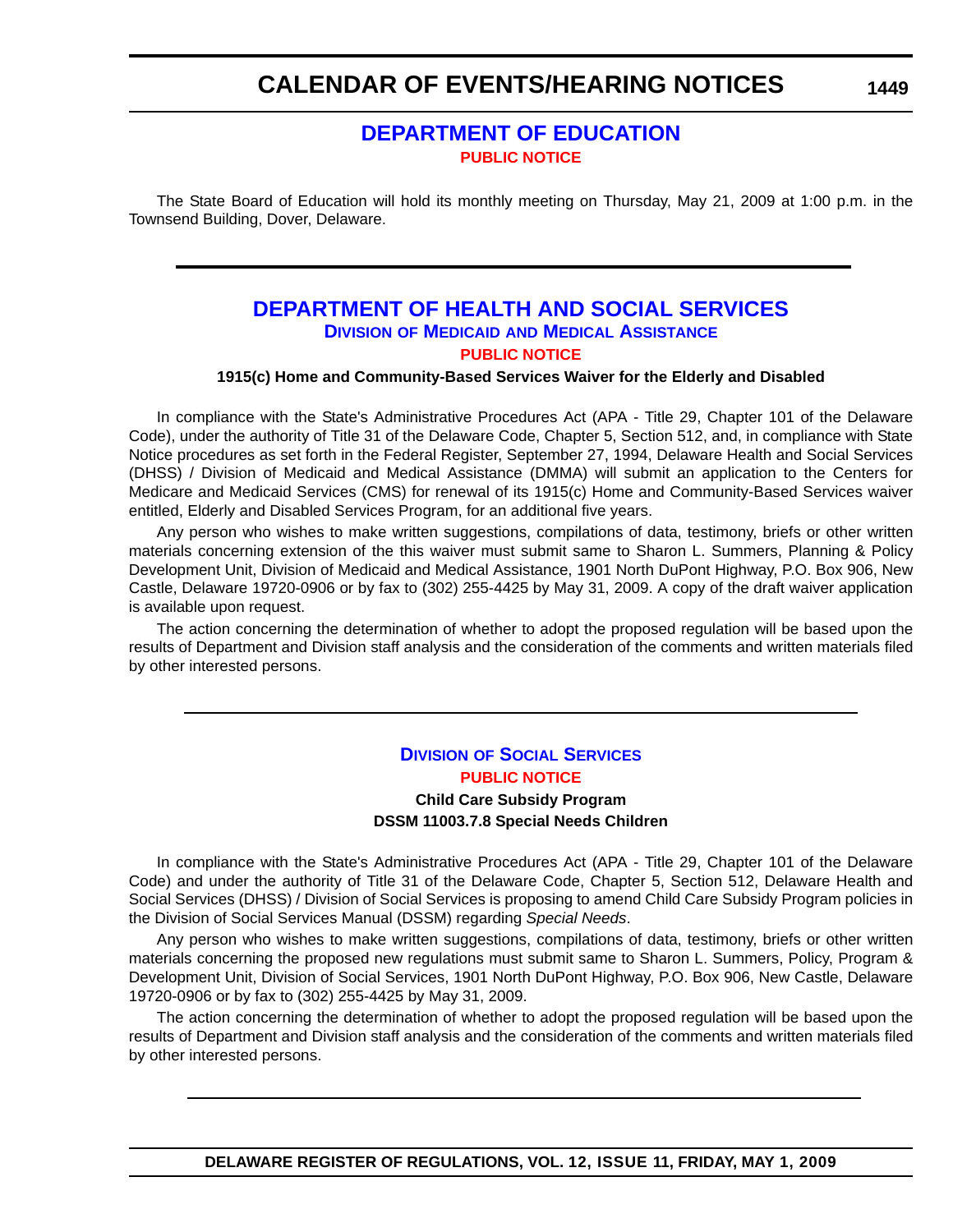## **CALENDAR OF EVENTS/HEARING NOTICES**

### **DIVISION [OF SOCIAL SERVICES](http://www.dhss.delaware.gov/dhss/dmma/) [PUBLIC NOTICE](#page-4-0)**

#### **Child Care Subsidy Program DSSM 11006.4.1 Absent Day Policy**

In compliance with the State's Administrative Procedures Act (APA - Title 29, Chapter 101 of the Delaware Code) and under the authority of Title 31 of the Delaware Code, Chapter 5, Section 512, Delaware Health and Social Services (DHSS) / Division of Social Services is proposing to amend Child Care Subsidy Program policies in the Division of Social Services Manual (DSSM) regarding *Absent Days*.

Any person who wishes to make written suggestions, compilations of data, testimony, briefs or other written materials concerning the proposed new regulations must submit same to Sharon L. Summers, Policy, Program & Development Unit, Division of Social Services, 1901 North DuPont Highway, P.O. Box 906, New Castle, Delaware 19720-0906 or by fax to (302) 255-4425 by May 31, 2009.

The action concerning the determination of whether to adopt the proposed regulation will be based upon the results of Department and Division staff analysis and the consideration of the comments and written materials filed by other interested persons.

### **[DEPARTMENT OF INSURANCE](http://www.delawareinsurance.gov/) [PUBLIC NOTICE](#page-4-0)**

INSURANCE COMMISSIONER KAREN WELDIN STEWART, CIR-ML hereby gives notice of intent to adopt proposed Department of Insurance Regulation 305 relating to actuarial appointments, actuarial opinions and memoranda of insurance companies. The docket number for this proposed amendment is 1089.

The purpose of the proposed amendment to regulation 305 is to update the existing regulation with respect to statutory law. The text of the proposed amendment is reproduced in the May 2009 edition of the Delaware *Register of Regulations*. The text can also be viewed at the Delaware Insurance Commissioner's website at: http:// www.delawareinsurance.gov/departments/documents/ProposedRegs/ProposedRegs.shtml.

The Department of Insurance does not plan to hold a public hearing on the proposed changes. Any person can file written comments, suggestions, briefs, compilations of data or other materials concerning the proposed amendments. Any written submission in response to this notice and relevant to the proposed changes must be received by the Department of Insurance no later than 4:30 p.m., Monday June 1, 2009, and should be addressed to Mitchell G. Crane, Esquire, Delaware Department of Insurance, 841 Silver Lake Boulevard, Dover, DE 19904, or sent by fax to 302.739.2021 or email to mitch.crane@state.de.us.

### **[DEPARTMENT OF NATURAL RESOURCES AND ENVIRONMENTAL](http://www.awm.delaware.gov/Pages/default.aspx)  CONTROL DIVISION OF AIR AND WASTE MANAGEMENT [REGISTER NOTICE](#page-4-0) SAN #2009-03**

**Title of the Regulation:**

Amendment to Regulation 1101 "Definitions and Administrative Principles," Section 2.0 - "Definitions."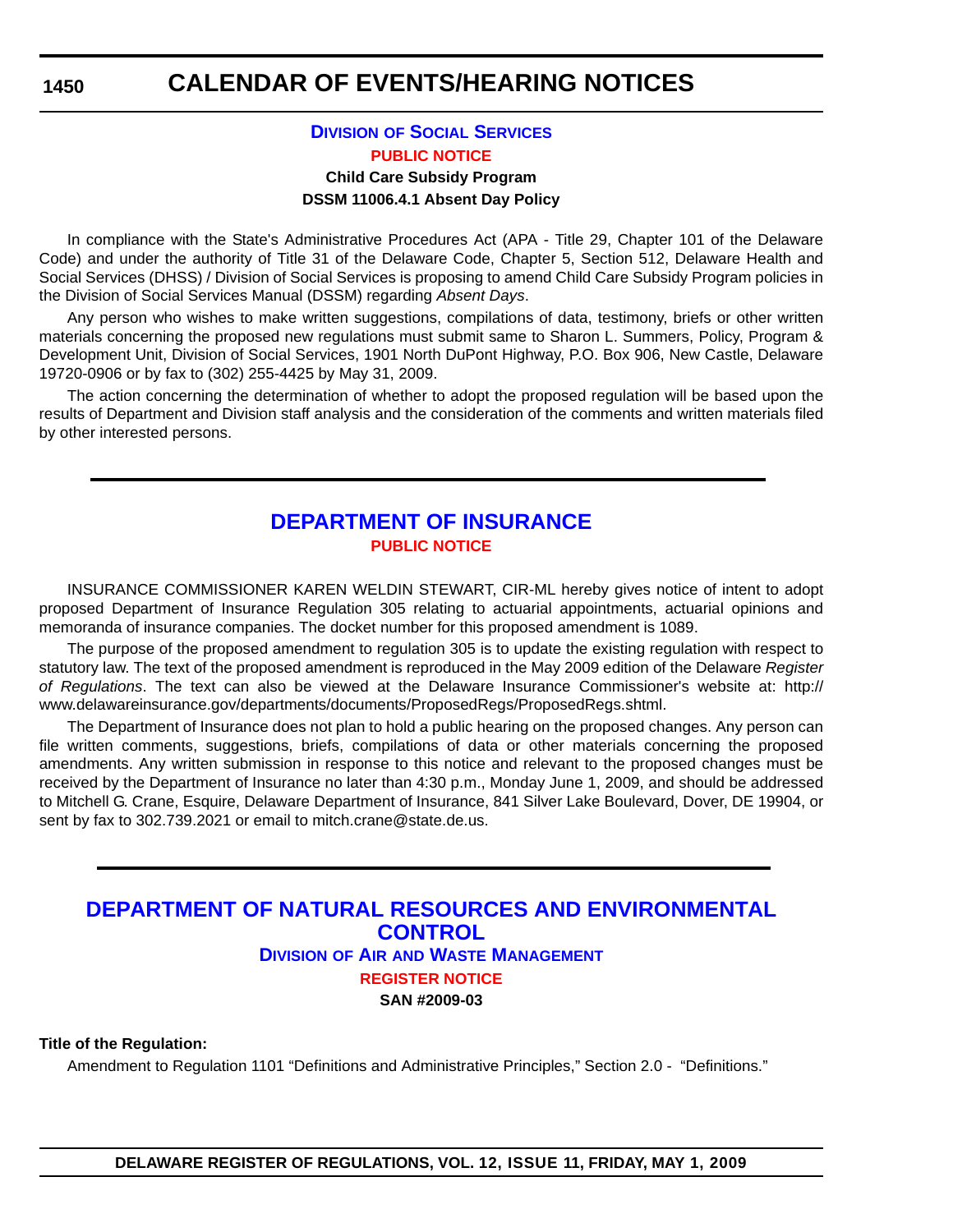## **CALENDAR OF EVENTS/HEARING NOTICES**

#### **Brief Synopsis of the Subject, Substance and Issues:**

The United States Environmental Protection Agency (EPA) has determined that the following organic compounds have negligible photochemical reactivity and has exempted them from regulation as ground-level ozone precursors; t-butyl acetate (TBAC), HFE-7000, HFE-7500, HFE-7300, HFC 227ea, methyl formate, propylene carbonate and dimethyl carbonate. This action updates the Delaware definition of a volatile organic compound (VOC) to be the same as the federal definition. This allows Delaware users of solvent containing products (e.g. coatings, adhesives, cleaning compounds, aerosol propellants and blowing agents) to utilize these VOC exempt compounds which may provide desired product properties without contributing to ozone formation.

#### **Notice of Public Comment:**

There will be a hearing on this proposed amendment on May 26, 2009 beginning at 6pm in the Priscilla Building conference room in Dover. Interested parties may submit comments in writing to Gene Pettingill, Air Quality Management Section, 715 Grantham Lane, New Castle, DE 19720 and/or statements and testimony may be presented either orally or in writing at the public hearing.

#### **Prepared By:**

Gene Pettingill (302) 323-4542 gene.pettingill@state.de.us April 13, 2009

### **DIVISION OF AIR [AND WASTE MANAGEMENT](http://www.awm.delaware.gov/Pages/default.aspx) [REGISTER NOTICE](#page-4-0) SAN #2009-04**

#### **Title of the Regulation:**

Amend 7 **DE Admin. Code** 1146, Electric Generating Unit (EGU) Multi-Pollutant Regulation.

#### **Brief Synopsis of the Subject, Substance and Issues:**

Regulation 1146 provides sulfur dioxide (SO2), nitrogen oxides (NOx), and mercury emissions limitations for Delaware's coal-fired and residual fuel oil-fired EGUs with nameplate capacity ratings greater than or equal to 25 megawatts (MW). Among the limitations established by Regulation 1146 is an annual SO2 mass emissions cap of 2427 tons per year for Conectiv Delmarva Generation's Edge Moor Unit 5. The SO2 mass cap is identified in Table 5-1 of Regulation 1146. Edge Moor Unit 5 is a residual fuel-oil fired EGU with a nameplate rating of 446 MW.

Regulation 1146 was promulgated in November 2006, and on December 5, 2006 Conectiv appealed essentially all of the Regulation 1146 provisions that applied to their Edge Moor facility. On December 17, 2008, Conectiv and DNREC signed an agreement that resolves the appeal. The purpose of this proposed action is to satisfy one provision of that agreement: to propose an amendment to Regulation 1146 that modifies the SO2 mass emissions limit associated with Edge Moor Unit 5 (as constrained in Regulation 1146's Table 5-1) from 2427 tons per year to 4600 tons per year, beginning in calendar year 2009. No other changes to Regulation 1146 are being proposed, to include the requirement for Unit 5 to burn only low sulfur oil.

#### **Notice of Public Comment:**

DNREC will hold a public hearing on this proposed amendment on May 26, 2009 beginning at 6pm in the Priscilla Building conference room, 156 S. State St., in Dover. Interested parties may submit comments in writing to Bob Clausen, Air Quality Management Section, 156 S. State St., Dover DE 19901 and/or statements and testimony may be presented either orally or in writing at the public hearing.

#### **Prepared By:**

Bob Clausen (302) 739-9402